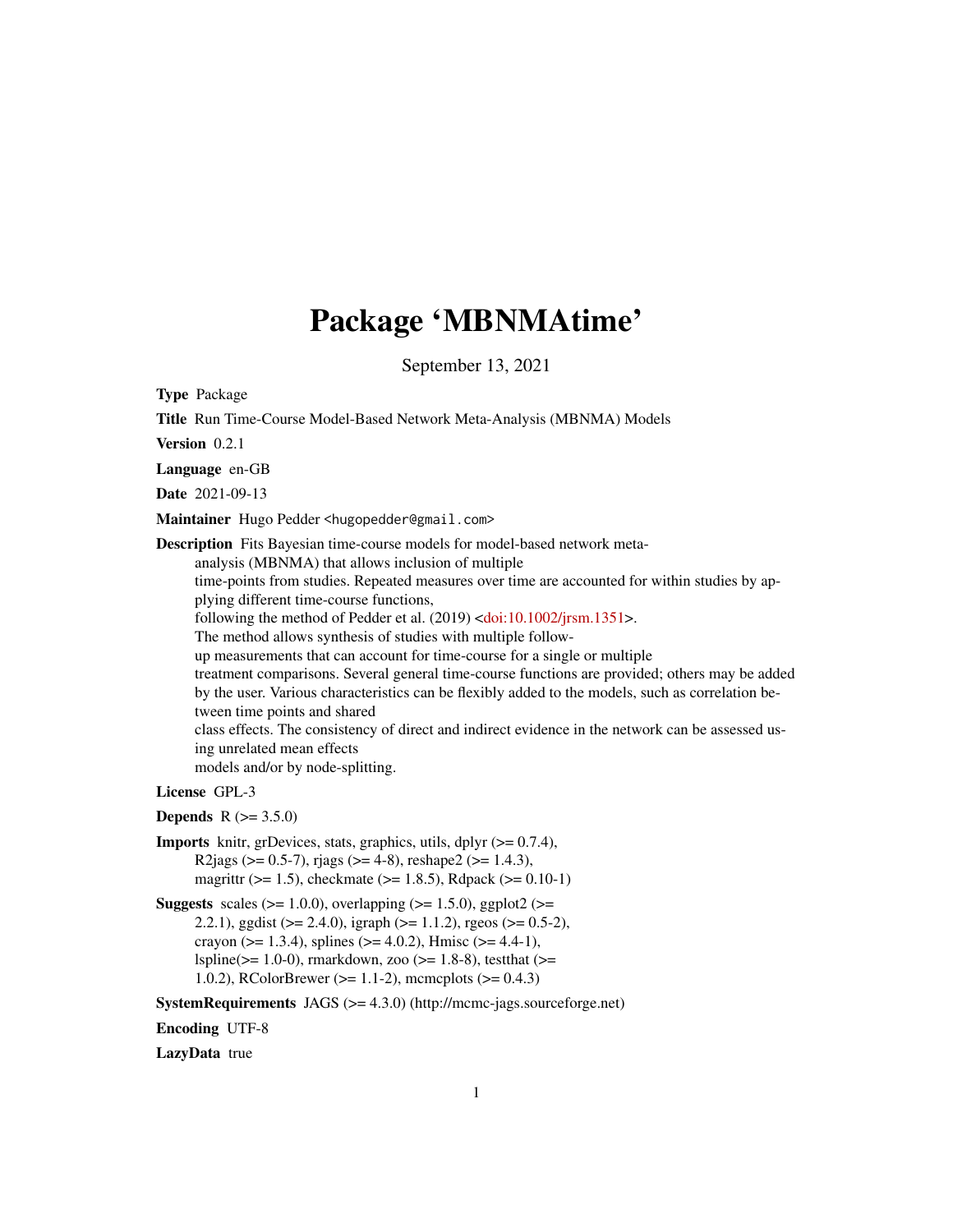RoxygenNote 7.1.1

VignetteBuilder knitr, rmarkdown

RdMacros Rdpack

# NeedsCompilation no

Author Hugo Pedder [aut, cre], Nicky Welton [ctb, rev], Sofia Dias [ctb, rev], Meg Bennetts [ctb, rev], Martin Boucher [ctb, rev]

Repository CRAN

Date/Publication 2021-09-13 15:10:02 UTC

# R topics documented:

| $\overline{4}$                                                                                                                      |
|-------------------------------------------------------------------------------------------------------------------------------------|
| 5                                                                                                                                   |
| 6                                                                                                                                   |
| $\overline{7}$                                                                                                                      |
| 8                                                                                                                                   |
| $\mathbf{Q}$                                                                                                                        |
| 11                                                                                                                                  |
| 11                                                                                                                                  |
| 11                                                                                                                                  |
| 12                                                                                                                                  |
| 13                                                                                                                                  |
| 14                                                                                                                                  |
| 15                                                                                                                                  |
| 16                                                                                                                                  |
| 17                                                                                                                                  |
| 19                                                                                                                                  |
| 20                                                                                                                                  |
| 21                                                                                                                                  |
| $\text{inconsistency}.\text{loops} \dots \dots \dots \dots \dots \dots \dots \dots \dots \dots \dots \dots \dots \dots \dots$<br>22 |
| 23                                                                                                                                  |
| 24                                                                                                                                  |
| 25                                                                                                                                  |
| 26                                                                                                                                  |
| 32                                                                                                                                  |
| 33                                                                                                                                  |
| 34                                                                                                                                  |
| 36                                                                                                                                  |
| 37                                                                                                                                  |
| 38                                                                                                                                  |
| -39                                                                                                                                 |
| 41                                                                                                                                  |
| 44                                                                                                                                  |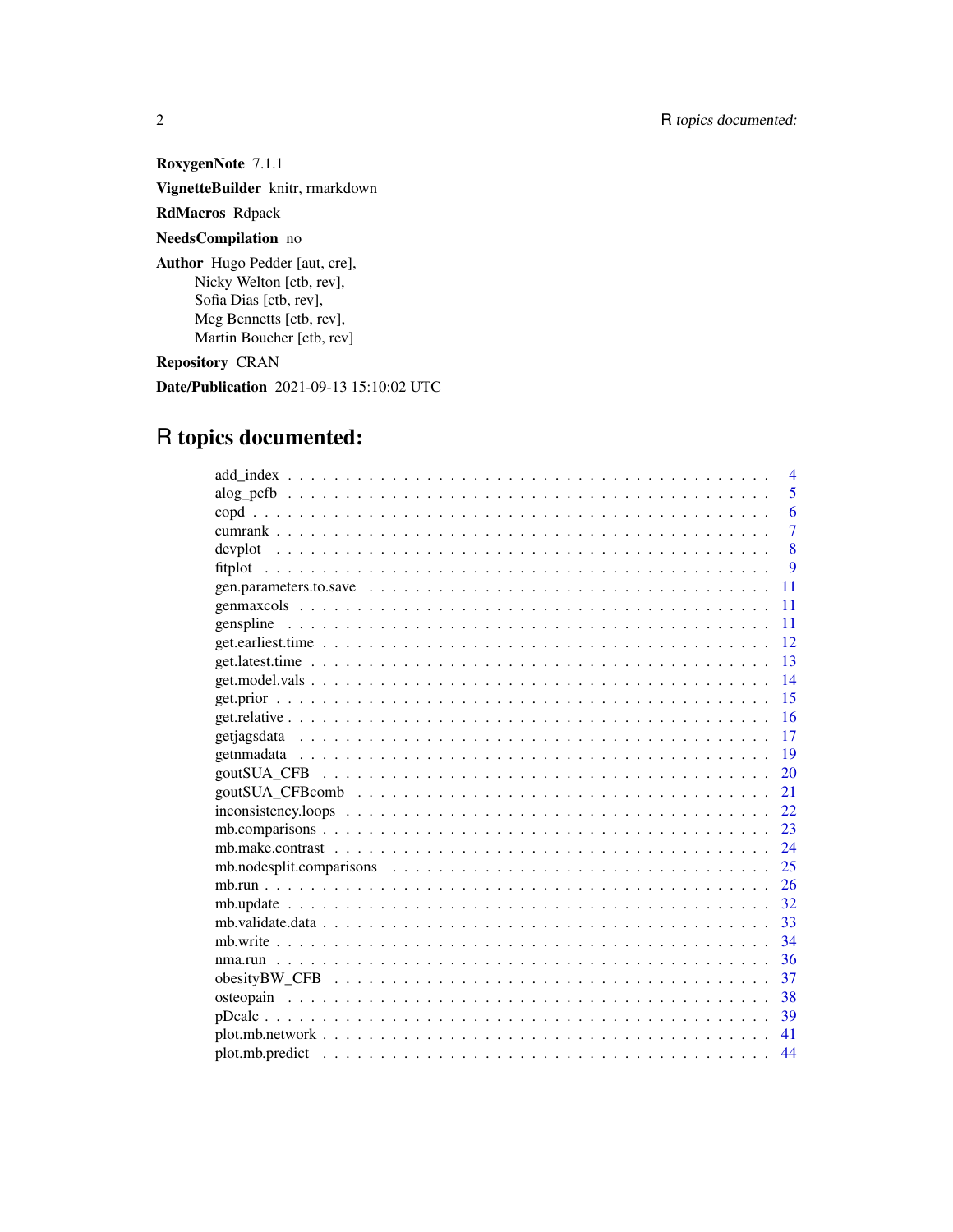| 46 |
|----|
| 47 |
| 48 |
| 51 |
| 53 |
| 54 |
| 54 |
| 55 |
| 55 |
| 56 |
| 56 |
| 57 |
| 58 |
| 60 |
| 61 |
| 62 |
| 64 |
| 64 |
| 65 |
| 66 |
| 66 |
| 67 |
| 67 |
| 68 |
| 70 |
| 71 |
| 74 |
| 75 |
| 76 |
| 78 |
| 80 |
|    |
| 83 |
| 84 |
| 85 |
| 86 |
| 86 |
| 88 |

**Index**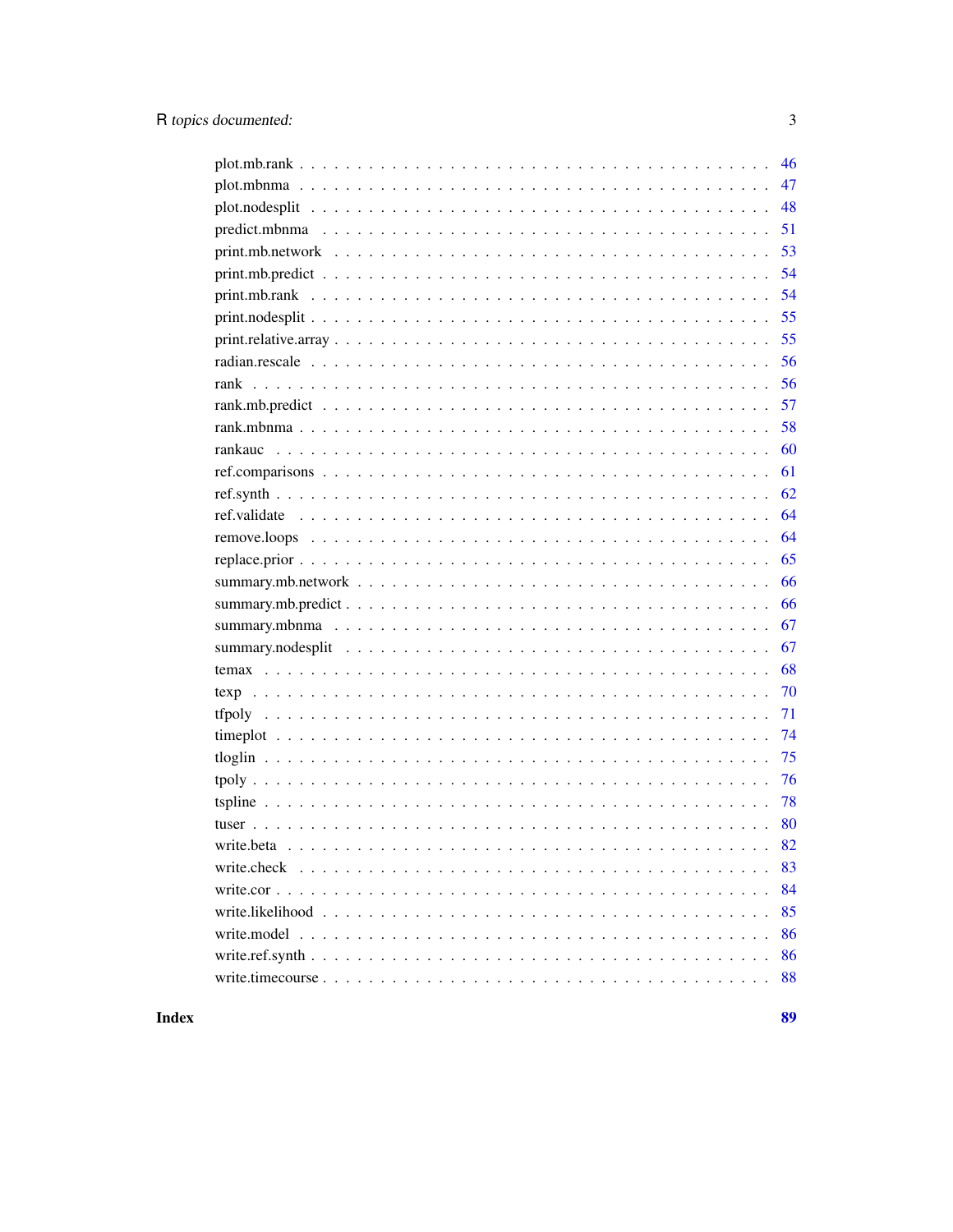<span id="page-3-0"></span>

Adds follow-up time (fups, fupcount) and arm (arms, narms) indices to a dataset.

#### Usage

```
add_index(data.ab, reference = 1)
```
#### Arguments

| data.ab   | A data frame of arm-level data in "long" format containing the columns:                                                                                                                                                                    |
|-----------|--------------------------------------------------------------------------------------------------------------------------------------------------------------------------------------------------------------------------------------------|
|           | • study ID Study identifiers                                                                                                                                                                                                               |
|           | • time Numeric data indicating follow-up times                                                                                                                                                                                             |
|           | • treatment Treatment identifiers (can be numeric, factor or character)                                                                                                                                                                    |
|           | • class An optional column indicating a particular class code. Treatments<br>with the same identifier must also have the same class code.                                                                                                  |
| reference | A number or character (depending on the format of treatment within data.ab)<br>indicating the reference treatment in the network (i.e. those for which estimated<br>relative treatment effects estimated by the model will be compared to. |

#### Value

A data frame similar to data.ab but with additional columns:

- arm Arm identifiers coded for each study
- fupcount Follow-up identifiers coded for each study
- fups The total number of follow-up measurements in each study
- narm The total number of arms in each study

If treatment or class are non-numeric or non-sequential (i.e. with missing numeric codes), treatments/classes in the returned data frame will be numbered and recoded to enforce sequential numbering (a warning will be shown stating this).

# Examples

```
# Add indices to osteoarthritis pain dataset
data.ab <- add_index(osteopain)
# Add indices to dataset using different network reference treatment
data.ab <- add_index(osteopain, reference=3)
```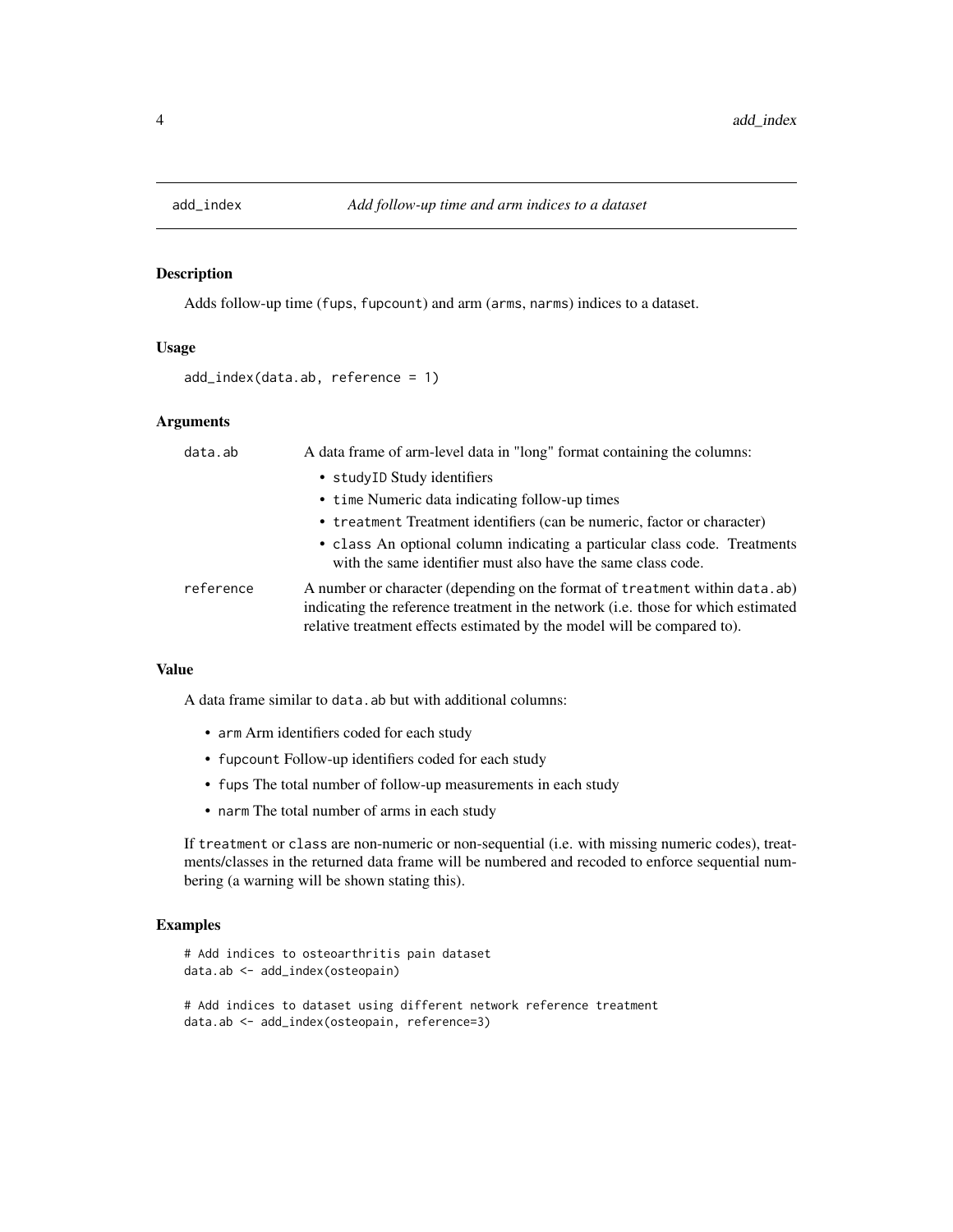<span id="page-4-0"></span>alog\_pcfb *Studies of alogliptin for lowering blood glucose concentration in patients with type II diabetes*

#### **Description**

A dataset from a systematic review of Randomised-Controlled Trials (RCTs) comparing different doses of alogliptin with placebo (Langford et al. 2016). The systematic review was simply performed and was intended to provide data to illustrate a statistical methodology rather than for clinical inference. Alogliptin is a treatment aimed at reducing blood glucose concentration in type II diabetes. The outcome is continuous, and aggregate data responses correspond to the mean change in HbA1c from baseline to follow-up. The dataset includes 14 Randomised-Controlled Trials (RCTs), comparing 5 different doses of alogliptin with placebo, leading to 6 different treatments (combination of dose and agent) within the network.

#### Usage

alog\_pcfb

# Format

A data frame in long format (one row per arm and study), with 46 rows and 9 variables:

- studyID Study identifiers
- clinicaltrialGov\_ID The clinicaltrial.gov ID code
- agent Character data indicating the agent to which participants were randomised
- dose Numeric data indicating the standardised dose received
- treatment Character data indicating the treatment (combination of agent and dose) to which participants were randomised
- time Numeric data indicating the time at which the observation was measured (given in weeks)
- y Numeric data indicating the mean change from baseline in blood glucose concentration (mg/dL) in a study arm
- se Numeric data indicating the standard error for the mean change from baseline in blood glucose concentration (mg/dL) in a study arm
- N Numeric data indicating the number in each arm at each follow-up time

# Details

alog\_pcfb is a data frame in long format (one row per observation, arm and study), with the variables studyID, clinicaltrialGov\_ID, agent, dose, treatment, time, y, se, and N.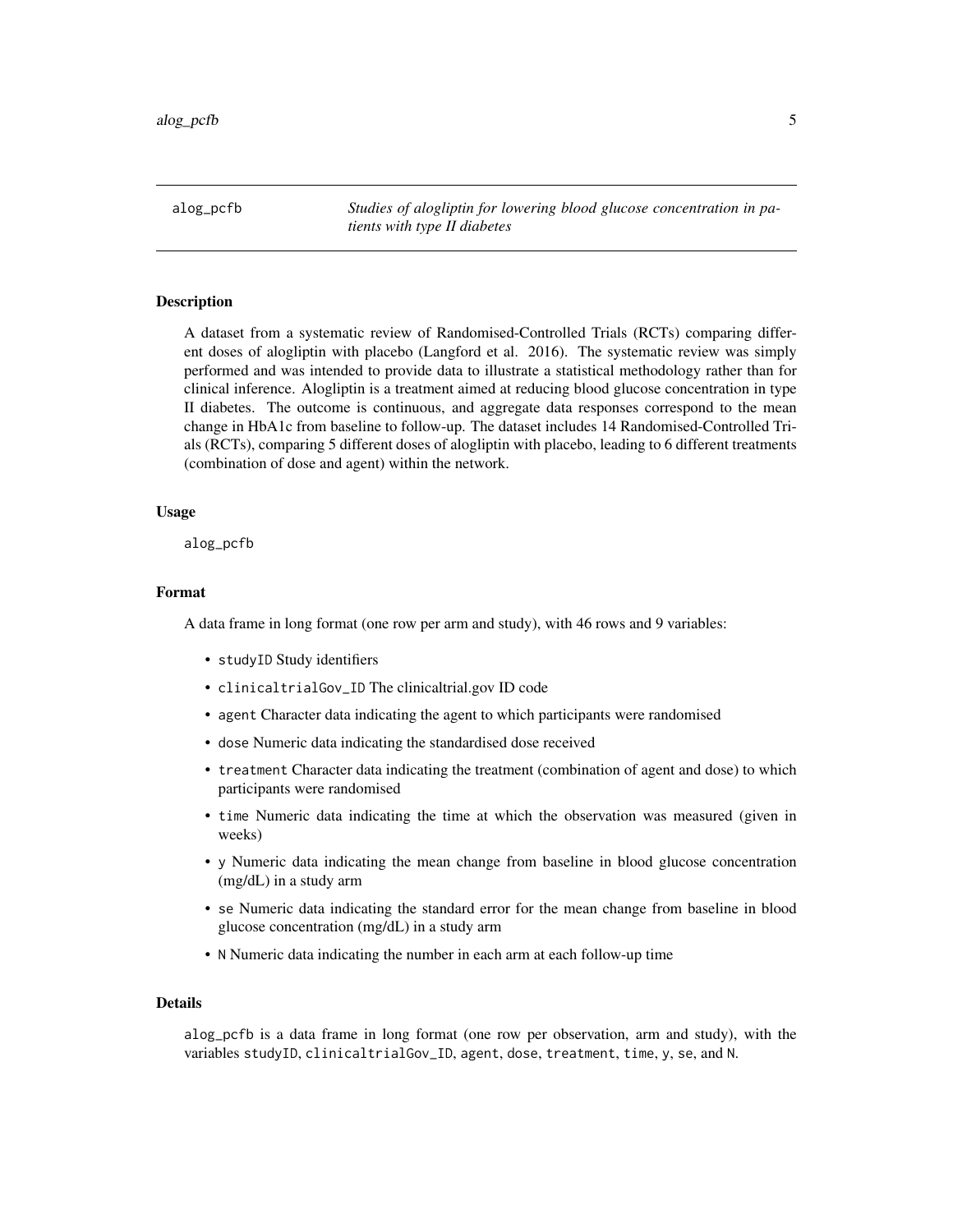#### <span id="page-5-0"></span>References

Langford O, Aronson JK, van Valkenhoef G, Stevens RJ (2016). "Methods for meta-analysis of pharmacodynamic dose-response data with application to multi-arm studies of alogliptin." *Stat Methods Med Res*. ISSN 1477-0334 (Electronic) 0962-2802 (Linking), doi: [10.1177/0962280216637093,](https://doi.org/10.1177/0962280216637093) <https://pubmed.ncbi.nlm.nih.gov/26994216/>.

copd *Studies comparing Tiotropium, Aclidinium and Placebo for maintenance treatment of moderate to severe chronic obstructive pulmonary disease*

#### Description

A dataset from a systematic review of Randomised-Controlled Trials (RCTs) for maintenance treatment of moderate to severe chronic obstructive pulmonary disease (COPD) (Karabis et al. 2013). Data are extracted from (Tallarita et al. 2019). SEs were imputed for three studies, and number of patients randomised were imputed for one study (LAS 39) in which they were missing, using the median standard deviation calculated from other studies in the dataset. The outcome is trough Forced Expiratory Volume in 1 second (FEV1), measured in litres and reported in each study arm as mean change from baseline to follow-up. The dataset includes 13 Randomised-Controlled Trials (RCTs), comparing 2 treatments (Tiotropium and Aclidinium) and placebo.

#### Usage

copd

#### Format

A data frame in long format (one row per arm and study), with 80 rows and 6 variables:

- studyID Study identifiers
- time Numeric data indicating the time at which the observation was measured (given in weeks)
- y Numeric data indicating the mean change from baseline in FEV1 (litres) in a study arm
- se Numeric data indicating the standard error for the mean change from baseline in FEV1 in a study arm
- treatment Factor data indicating the treatment to which participants were randomised
- n Numeric data indicating the number of participants randomised to each arm

#### Details

copd is a data frame in long format (one row per observation, arm and study), with the variables studyID, time, y, se, treatment, and n.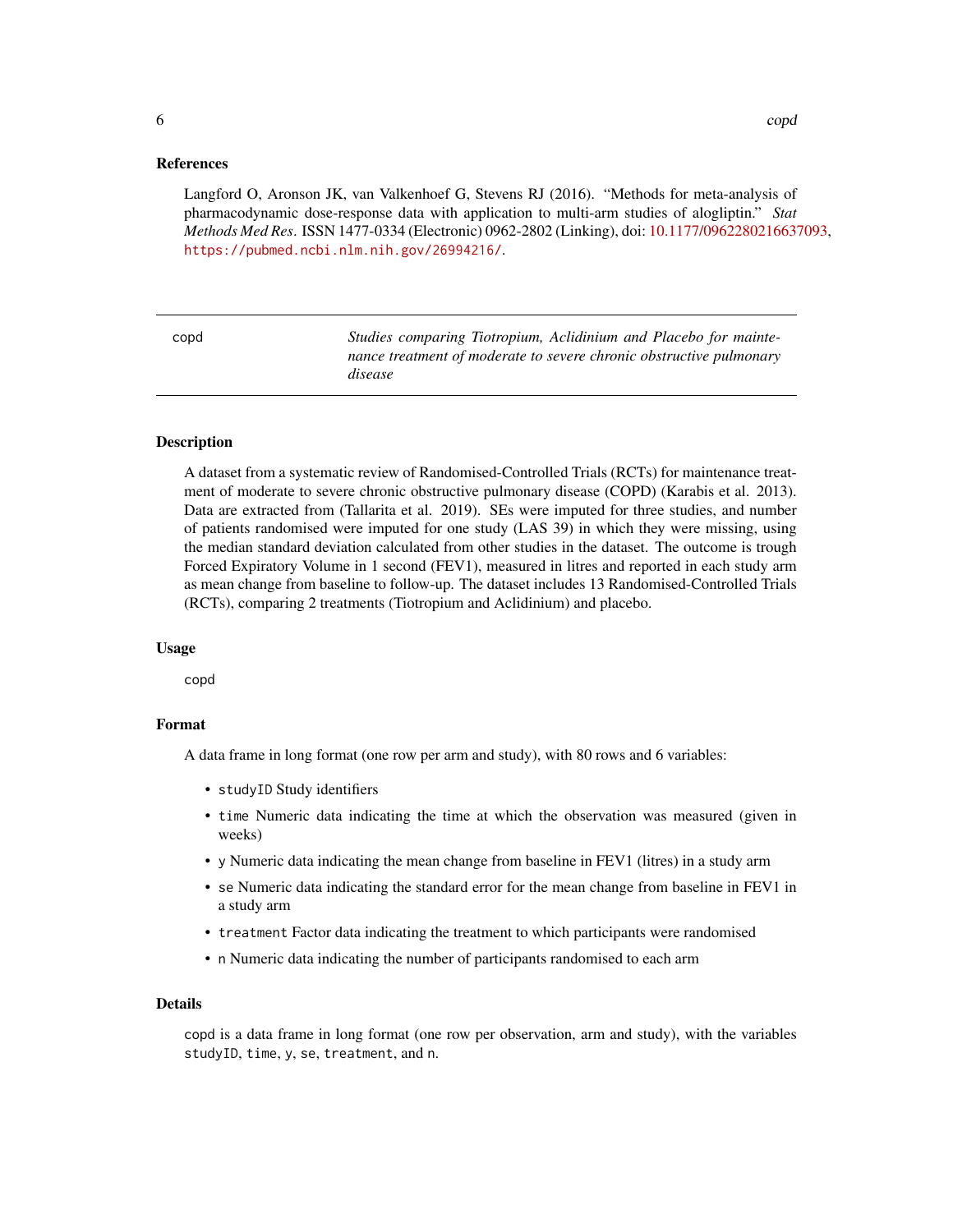#### <span id="page-6-0"></span>cumrank 7

#### References

Karabis A, Lindner L, Mocarski M, Huisman E, Greening A (2013). "Comparative efficacy of aclidinium versus glycopyrronium and tiotropium, as maintenance treatment of moderate to severe COPD patients: a systematic review and network meta-analysis." *Int J Chron Obstruct Pulmon Dis*, 8, 405-423. doi: [10.2147/COPD.S48967,](https://doi.org/10.2147/COPD.S48967) <https://pubmed.ncbi.nlm.nih.gov/24043936/>.

Tallarita M, De lorio M, Baio G (2019). "A comparative review of network meta-analysis models in longitudinal randomized controlled trial." *Statistics in Medicine*, 38(16), 3053-3072. doi: [10.1002/](https://doi.org/10.1002/sim.8169) [sim.8169,](https://doi.org/10.1002/sim.8169) <https://onlinelibrary.wiley.com/doi/abs/10.1002/sim.8169>.

cumrank *Plot cumulative ranking curves from MBNMA models*

#### **Description**

Plot cumulative ranking curves from MBNMA models

#### Usage

 $cumrank(x, params = NULL, sur a = TRUE, ...)$ 

#### Arguments

| x        | An object of class "mb. rank" generated by rank. mbnma()                                                                                                                                                                         |
|----------|----------------------------------------------------------------------------------------------------------------------------------------------------------------------------------------------------------------------------------|
| params   | A character vector containing any model parameters monitored in mbnma for<br>which ranking is desired (e.g. "beta.1", "emax"). Parameters must vary by<br>treatment for ranking to be possible. Can include "auc" (see details). |
| sucra    | A logical object to indicate whether Surface Under Cumulative Ranking Curve<br>(SUCRA) values should be calculated and returned as a data frame. Areas cal-<br>culated using read WKT.                                           |
| $\cdots$ | Arguments to be sent to ggplot:: geom_line()                                                                                                                                                                                     |

#### Value

Line plots showing the cumulative ranking probabilities for each agent/class and dose-response parameter in x. The object returned is a list which contains the plot (an object of class(c("gg", "ggplot")) and a data frame of SUCRA values if sucra = TRUE.

# Examples

```
# Using the alogliptin data
network <- mb.network(alog_pcfb)
# Estimate rankings from an Emax dose-response MBNMA
emax <- mb.run(network, fun=temax())
ranks <- rank(emax, params=c("emax", "et50", "auc"))
```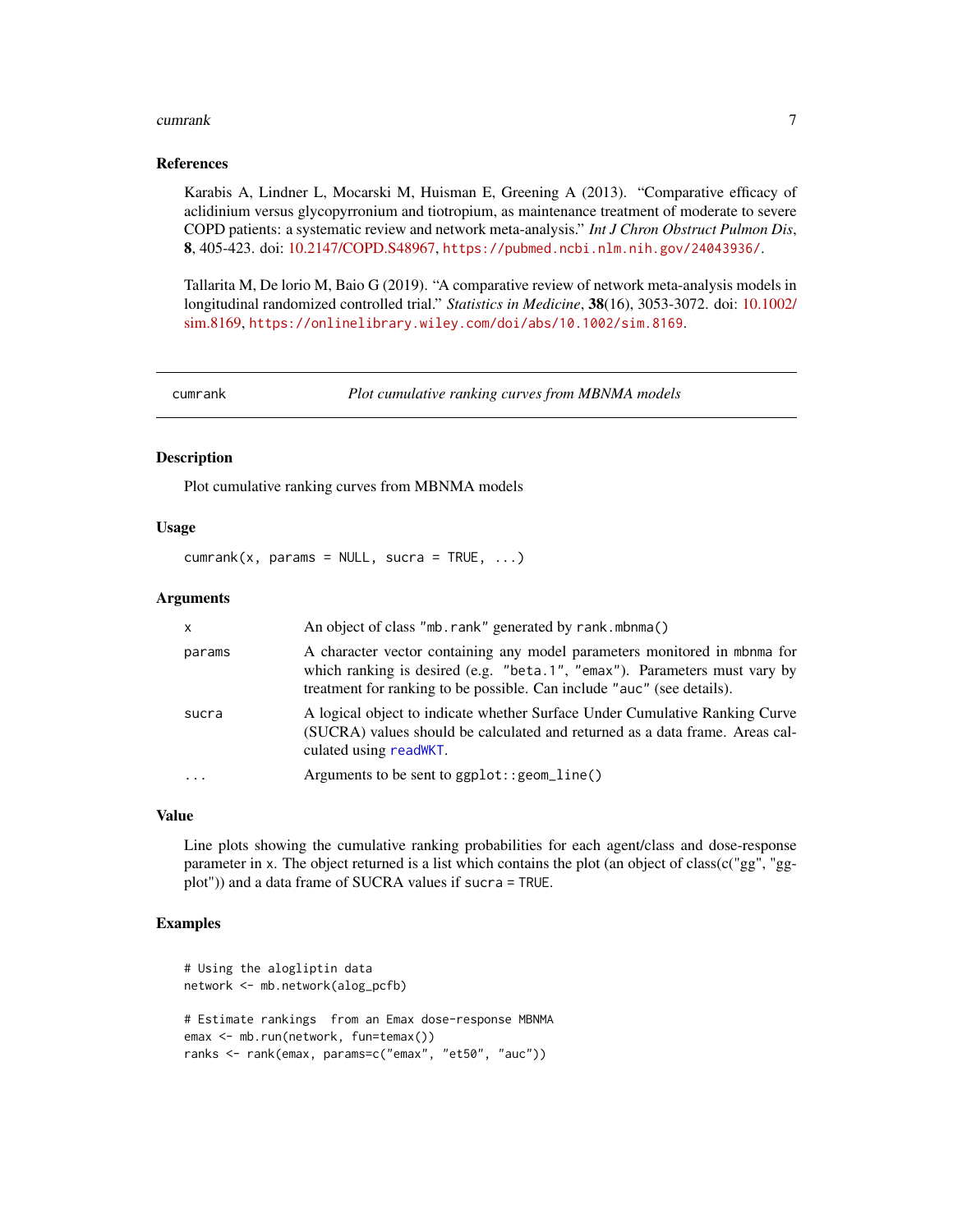8 development of the contract of the contract of the contract of the contract of the contract of the contract of the contract of the contract of the contract of the contract of the contract of the contract of the contract

```
# Plot cumulative rankings for both dose-response parameters simultaneously
# Note that SUCRA values are also returned
cumrank(ranks)
```
devplot *Plot deviance contributions from an MBNMA model*

# Description

Plot deviance contributions from an MBNMA model

# Usage

```
devplot(
 mbnma,
  dev.type = "dev",
 plot.type = "box",
 xaxis = "time",
 facet = TRUE,n.iter = mbnma$BUGSoutput$n.iter,
 n.thin = mbnma$BUGSoutput$n.thin,
  ...
)
```
# Arguments

| mbnma     | An S3 object of class "mbnma" generated by running a time-course MBNMA<br>model                                                                                              |
|-----------|------------------------------------------------------------------------------------------------------------------------------------------------------------------------------|
| dev.type  | Deviances to plot - can be either residual deviances ("resdev") or deviances<br>("dev", the default)                                                                         |
| plot.type | Deviances can be plotted either as scatter points ("scatter" - using geom_point())<br>or as boxplots ("box", the default)                                                    |
| xaxis     | A character object that indicates whether deviance contributions should be plot-<br>ted by time ("time") or by follow-up count ("fup")                                       |
| facet     | A boolean object that indicates whether or not to facet by treatment                                                                                                         |
| n.iter    | The number of iterations to update the model whilst monitoring additional pa-<br>rameters (if necessary). Must be a positive integer. Default is the value used in<br>mbnma. |
| n.thin    | The thinning rate. Must be a positive integer. Default is the value used in mbnma.                                                                                           |
| $\cdots$  | Arguments to be sent to ggplot2::ggplot()                                                                                                                                    |

<span id="page-7-0"></span>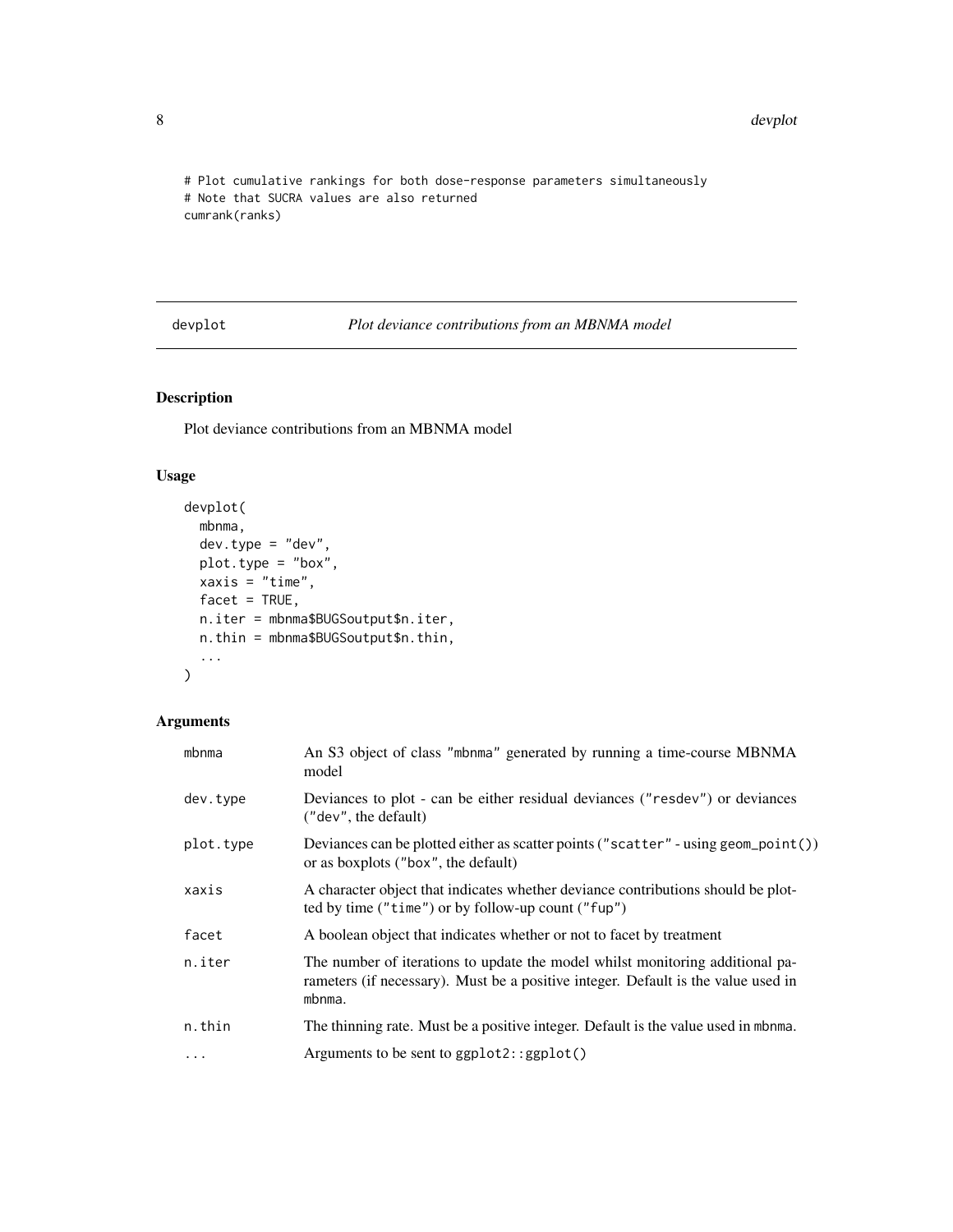#### <span id="page-8-0"></span>fitplot 9

# Details

Deviances should only be plotted for models that have converged successfully. If deviance contributions have not been monitored in mbnma\$parameters.to.save then additional iterations will have to be run to get results for these.

Deviance contributions cannot be calculated for models with a multivariate likelihood (i.e. those that account for correlation between observations) because the covariance matrix in these models is treated as unknown (if rho="estimate") and deviance contributions will be correlated.

#### Value

Generates a plot of deviance contributions and returns a list containing the plot (as an object of class c("gg","ggplot")), and a data.frame of posterior mean deviance/residual deviance contributions for each observation.

#### Examples

```
# Make network
alognet <- mb.network(alog_pcfb)
# Run MBNMA
mbnma <- mb.run(alognet, fun=tpoly(degree=2), intercept=FALSE)
# Plot residual deviance contributions in a scatterplot
devplot(mbnma)
# Plot deviance contributions in boxplots at each follow-up measurement
# Monitor for 500 additional iterations
devplot(mbnma, dev.type="dev", plot.type="box", xaxis="fup", n.iter=500)
```
fitplot *Plot fitted values from MBNMA model*

#### Description

Plot fitted values from MBNMA model

#### Usage

```
fitplot(
 mbnma,
  treat.labs = NULL,
 disp.obs = TRUE,
  n.iter = mbnma$BUGSoutput$n.iter,
 n.thin = mbnma$BUGSoutput$n.thin,
  ...
)
```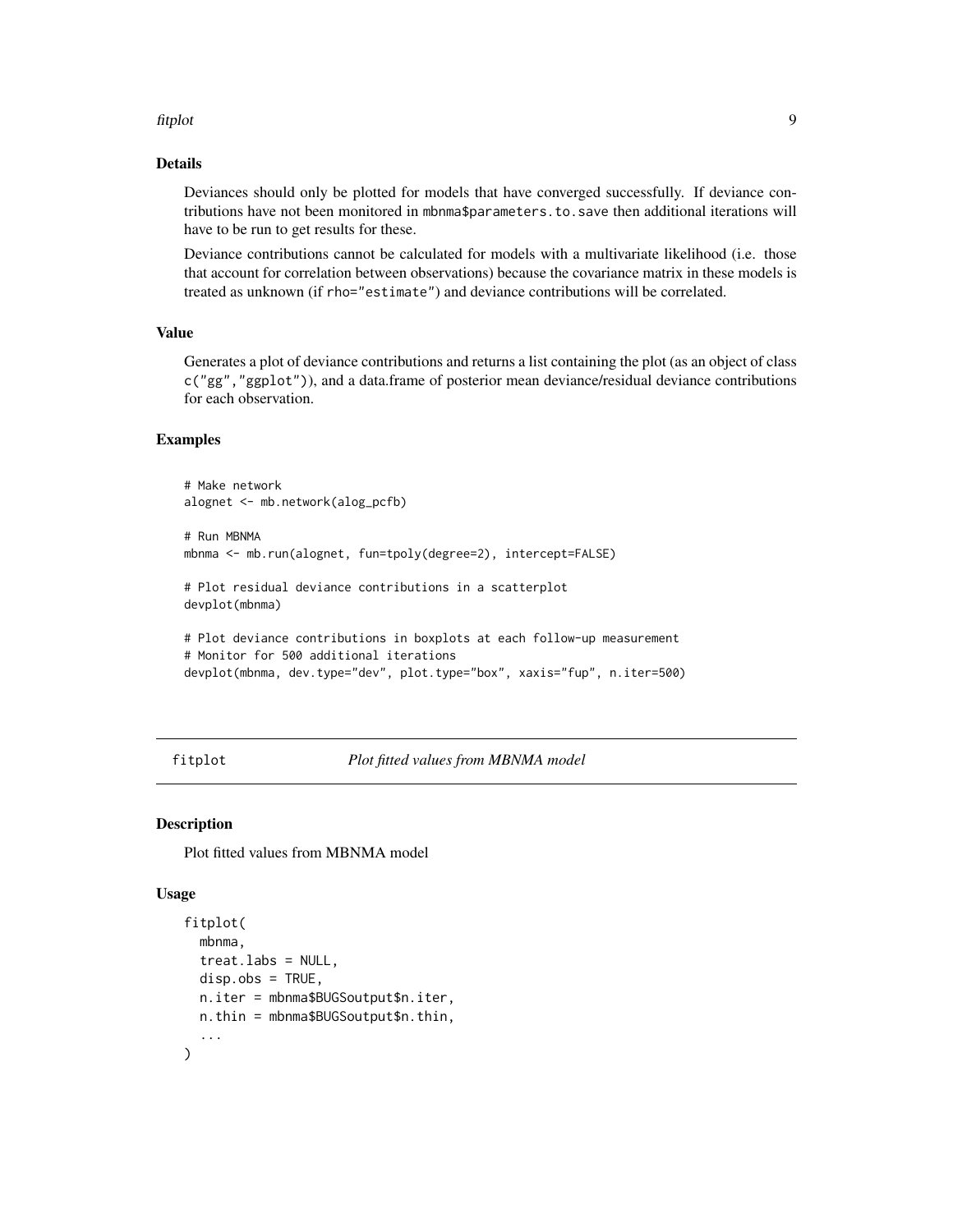#### Arguments

| mbnma      | An S3 object of class "mbnma" generated by running a time-course MBNMA<br>model                                                                                                                                                                          |
|------------|----------------------------------------------------------------------------------------------------------------------------------------------------------------------------------------------------------------------------------------------------------|
| treat.labs | A character vector of treatment labels with which to name graph panels. Can<br>use mb.network()[["treatments"]] with original dataset if in doubt.                                                                                                       |
| disp.obs   | A boolean object to indicate whether raw data responses should be plotted as<br>points on the graph                                                                                                                                                      |
| n.iter     | number of total iterations per chain (including burn in; default: 2000)                                                                                                                                                                                  |
| n.thin     | thinning rate. Must be a positive integer. Set n.thin $> 1$ to save memory<br>and computation time if n. iter is large. Default is max(1,floor(n.chains)<br>* (n.iter-n.burnin) / 1000)) which will only thin if there are at least 2000<br>simulations. |
| $\ddots$ . | Arguments to be sent to $ggplot2::ggplot()$                                                                                                                                                                                                              |

# Details

Fitted values should only be plotted for models that have converged successfully. If fitted values (theta) have not been monitored in mbnma\$parameters.to.save then additional iterations will have to be run to get results for these.

# Value

Generates a plot of fitted values from the MBNMA model and returns a list containing the plot (as an object of class c("gg","ggplot")), and a data.frame of posterior mean fitted values for each observation.

#### Examples

```
# Make network
painnet <- mb.network(osteopain)
# Run MBNMA
mbnma <- mb.run(painnet,
 fun=temax(pool.emax="rel", method.emax="common",
   pool.et50="abs", method.et50="random"))
# Plot fitted values from the model
# Monitor fitted values for 500 additional iterations
```

```
fitplot(mbnma, n.iter=500)
```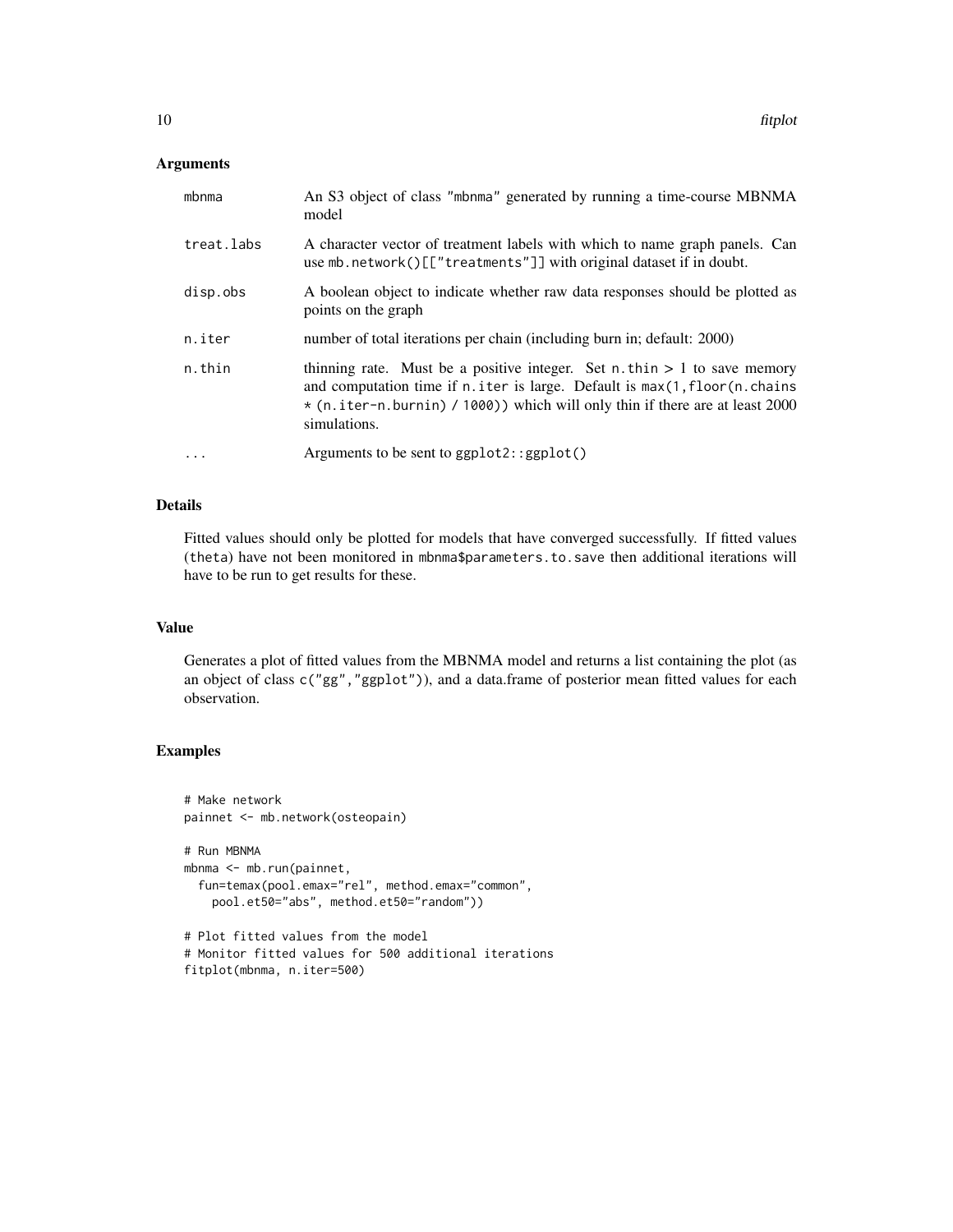<span id="page-10-0"></span>gen.parameters.to.save

*Automatically generate parameters to save for a dose-response MB-NMA model*

# Description

Automatically generate parameters to save for a dose-response MBNMA model

### Usage

```
gen.parameters.to.save(fun, model)
```
#### Arguments

| A JAGS model written as a character object | fun   | An object of class "timefun" generated (see Details) using any of tloglin(),<br>$tpoly(), texp(), temax(), tfpoly(), tsplit)$ or tuser() |
|--------------------------------------------|-------|------------------------------------------------------------------------------------------------------------------------------------------|
|                                            | model |                                                                                                                                          |

| genmaxcols |  | Get large vector of distinct colours using Rcolorbrewer |
|------------|--|---------------------------------------------------------|
|------------|--|---------------------------------------------------------|

#### Description

Get large vector of distinct colours using Rcolorbrewer

# Usage

genmaxcols()

| genspline | Generates spline basis matrices for fitting to time-course function |  |
|-----------|---------------------------------------------------------------------|--|
|-----------|---------------------------------------------------------------------|--|

# Description

Generates spline basis matrices for fitting to time-course function

# Usage

```
genspline(x, spline = "bs", knots = 1, degree = 1, max.time = max(x))
```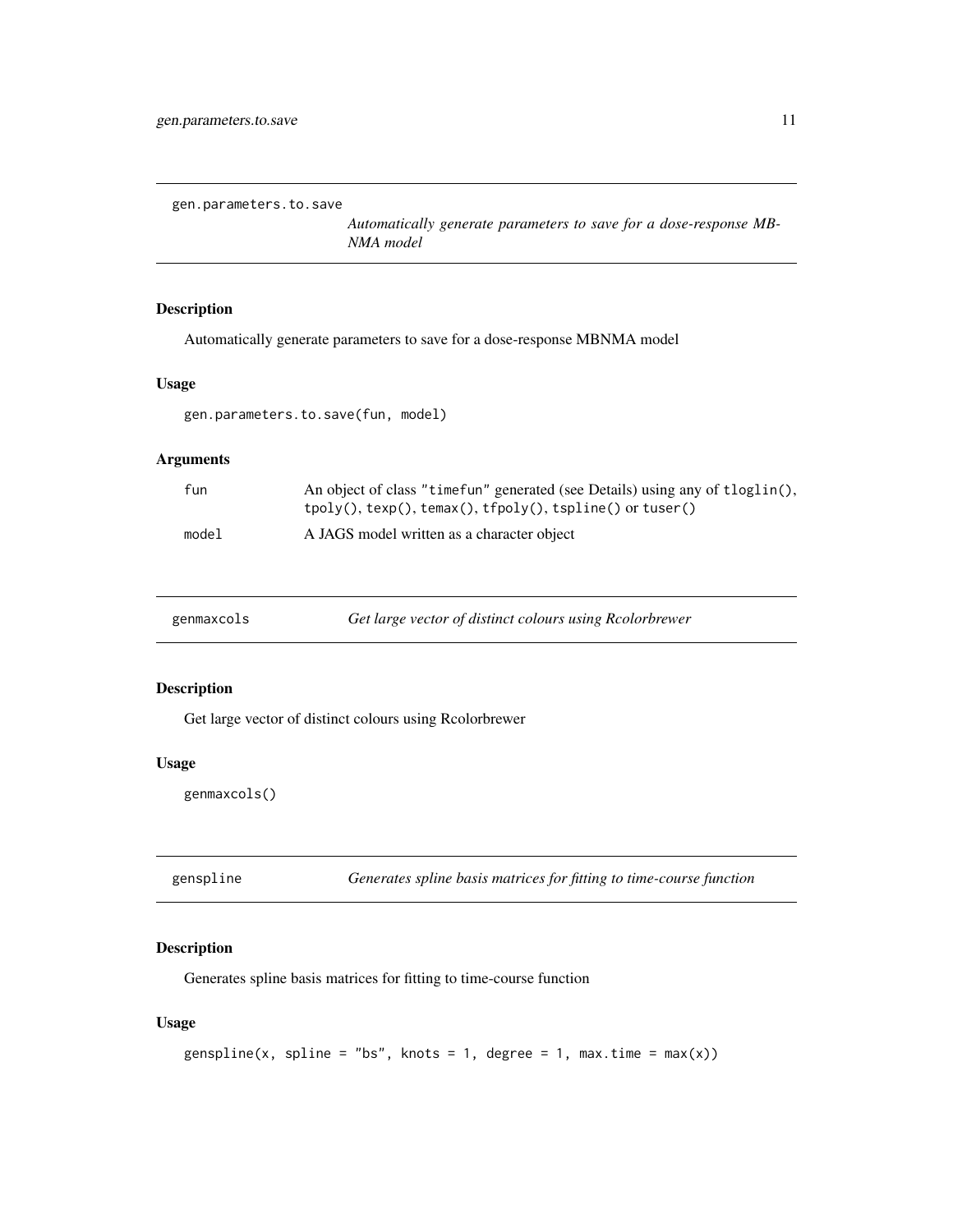#### <span id="page-11-0"></span>Arguments

| x        | A numeric vector indicating all time points available in the dataset                                                                                                                                                                                                                                                                                                                                                                                                          |
|----------|-------------------------------------------------------------------------------------------------------------------------------------------------------------------------------------------------------------------------------------------------------------------------------------------------------------------------------------------------------------------------------------------------------------------------------------------------------------------------------|
| spline   | Indicates the type of spline function. Can be either a piecewise linear spline<br>("1s"), natural cubic spline ("ns"), restricted cubic spline ("rcs") or B-spline<br>("bs").                                                                                                                                                                                                                                                                                                 |
| knots    | The number/location of knots. If a single integer is given it indicates the number<br>of knots (they will be equally spaced across the range of time-points). If a<br>numeric vector is given it indicates the quantiles of the knots as a proportion<br>of the maximum study follow-up in the dataset. For example, if the maximum<br>follow-up time in the dataset is 10 months, knots= $c(0.1, 0.5)$ would indicate<br>knots should be fitted at 1 and 5 months follow-up. |
| degree   | a positive integer giving the degree of the polynomial from which the spline<br>function is composed (e.g. degree=3 represents a cubic spline).                                                                                                                                                                                                                                                                                                                               |
| max.time | A number indicating the maximum time between which to calculate the spline<br>function.                                                                                                                                                                                                                                                                                                                                                                                       |

#### Value

A spline basis matrix with number of rows equal to  $length(x)$  and the number of columns equal to the number of coefficients in the spline.

#### Examples

 $x < -0:100$ genspline(x) # Generate a quadratic B-spline with 1 equally spaced internal knot genspline(x, spline="bs", knots=2, degree=2) # Generate a restricted cubic spline with 3 knots at selected quantiles genspline(x, spline="rcs", knots=c(0.1, 0.5, 0.7)) # Generate a piecewise linear spline with 3 equally spaced knots genspline(x, spline="ls", knots=3)

get.earliest.time *Create a dataset with the earliest time point only*

# Description

Takes the earliest time point from each arm in each study within an mb.network object. Useful for network plots.

#### Usage

get.earliest.time(network)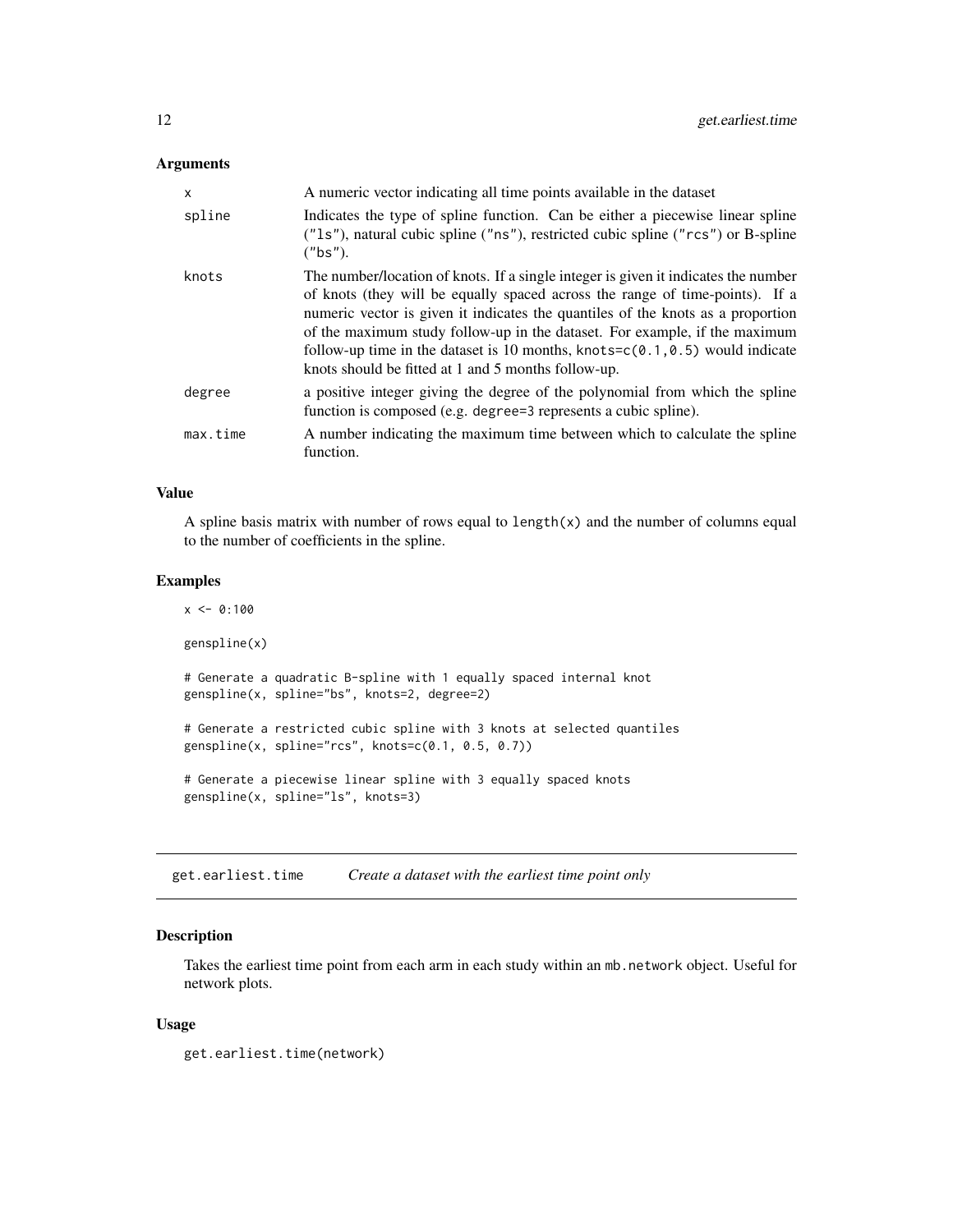# <span id="page-12-0"></span>get.latest.time 13

### Arguments

network An object of class "mb.network".

#### Value

A data frame in long format of responses at the earliest time point in each arm of each study.

get.latest.time *Create a dataset with the latest time point only*

# Description

Takes the latest time point from each arm in each study within an mb.network object. Useful for network plots.

#### Usage

```
get.latest.time(network)
```
# Arguments

network An object of class "mb.network".

# Value

A data frame in long format of responses at the latest time point in each arm of each study.

# Examples

```
# Using the alogliptin dataset
network <- mb.network(alog_pcfb)
```
# Generate a data frame with only the latest time point included in each study get.latest.time(network)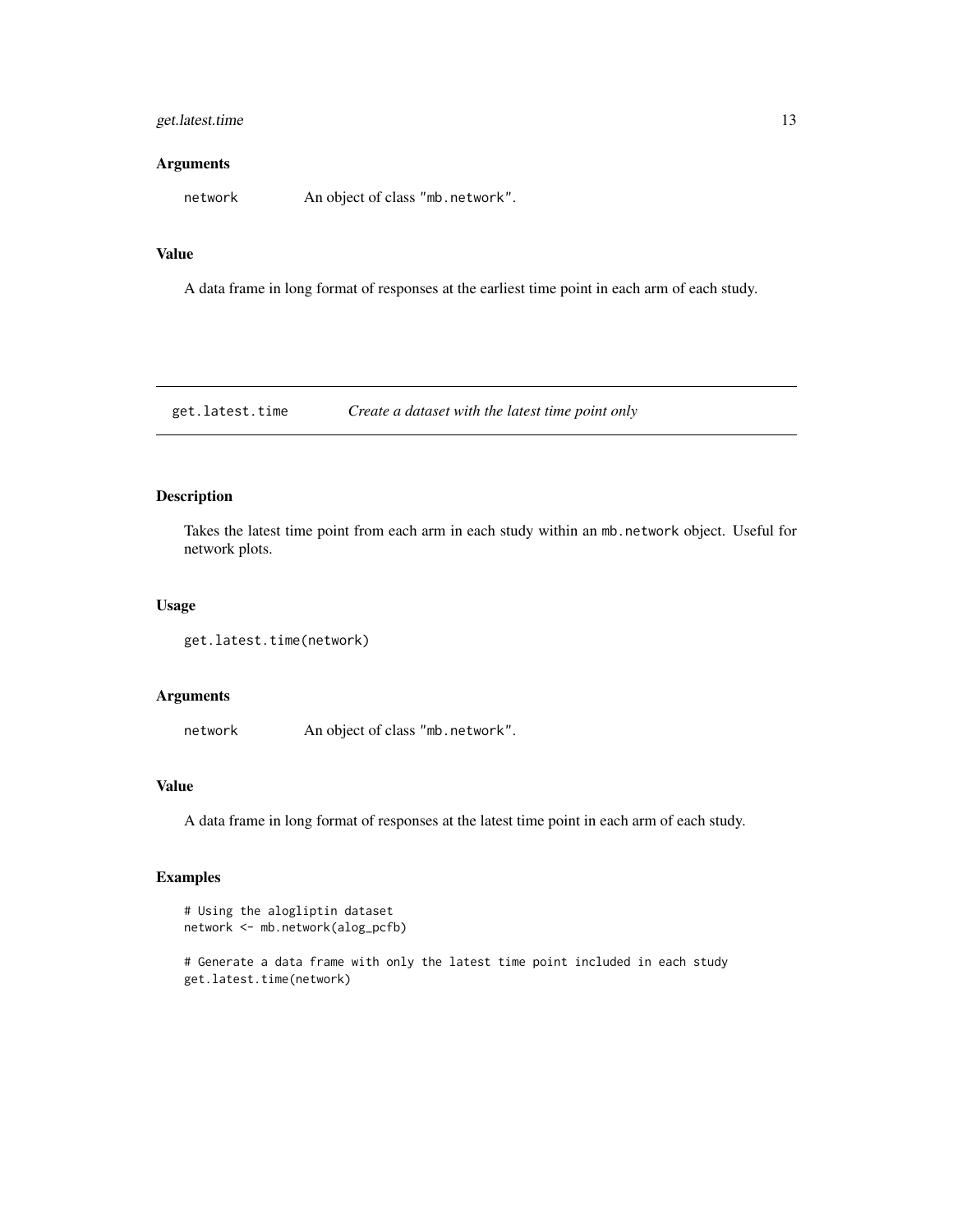<span id="page-13-0"></span>

Extracts specific information required for prediction from a time-course MBNMA model

#### Usage

 $get.model.values(mbnma, E0 = 0, level = "treatments")$ 

#### Arguments

| mbnma | An S3 object of class "mbnma" generated by running a time-course MBNMA<br>model                                                                                                                                                                                                          |
|-------|------------------------------------------------------------------------------------------------------------------------------------------------------------------------------------------------------------------------------------------------------------------------------------------|
| E0    | An object to indicate the value(s) to use for the response at time $= 0$ in the<br>prediction. This can take a number of different formats depending on how it will<br>be used/calculated. The default is 0 but this may lead to non-sensical predictions.                               |
|       | • numeric() A single numeric value representing the deterministic response<br>at time $= 0$                                                                                                                                                                                              |
|       | • formula() A formula representing a stochastic distribution for the response<br>at time $= 0$ . This is specified as a random number generator (RNG) given<br>as a string, and can take any RNG distribution for which a function exists<br>in R. For example: $\sim$ rnorm(n, 7, 0.5). |
| level | Can take either "treatment" to make predictions for treatments, or "class"<br>to make predictions for classes (in which case object must be a class effect<br>model).                                                                                                                    |

#### Value

A list containing named elements that correspond to different time-course parameters in mbnma. These elements contain MCMC results either taken directly from mbnma or (in the case of random time-course parameters specified as method="random") randomly generated using parameter values estimated in mbnma.

Additional elements contain the following values:

- timecourse A character object that specifies the time-course used in mbnma in terms of alpha, beta, mu, d and time. Consistency relative time-course parameters are specified in terms of mu and d.
- time.params A character vector that indicates the different time-course parameters that are required for the prediction

@noRd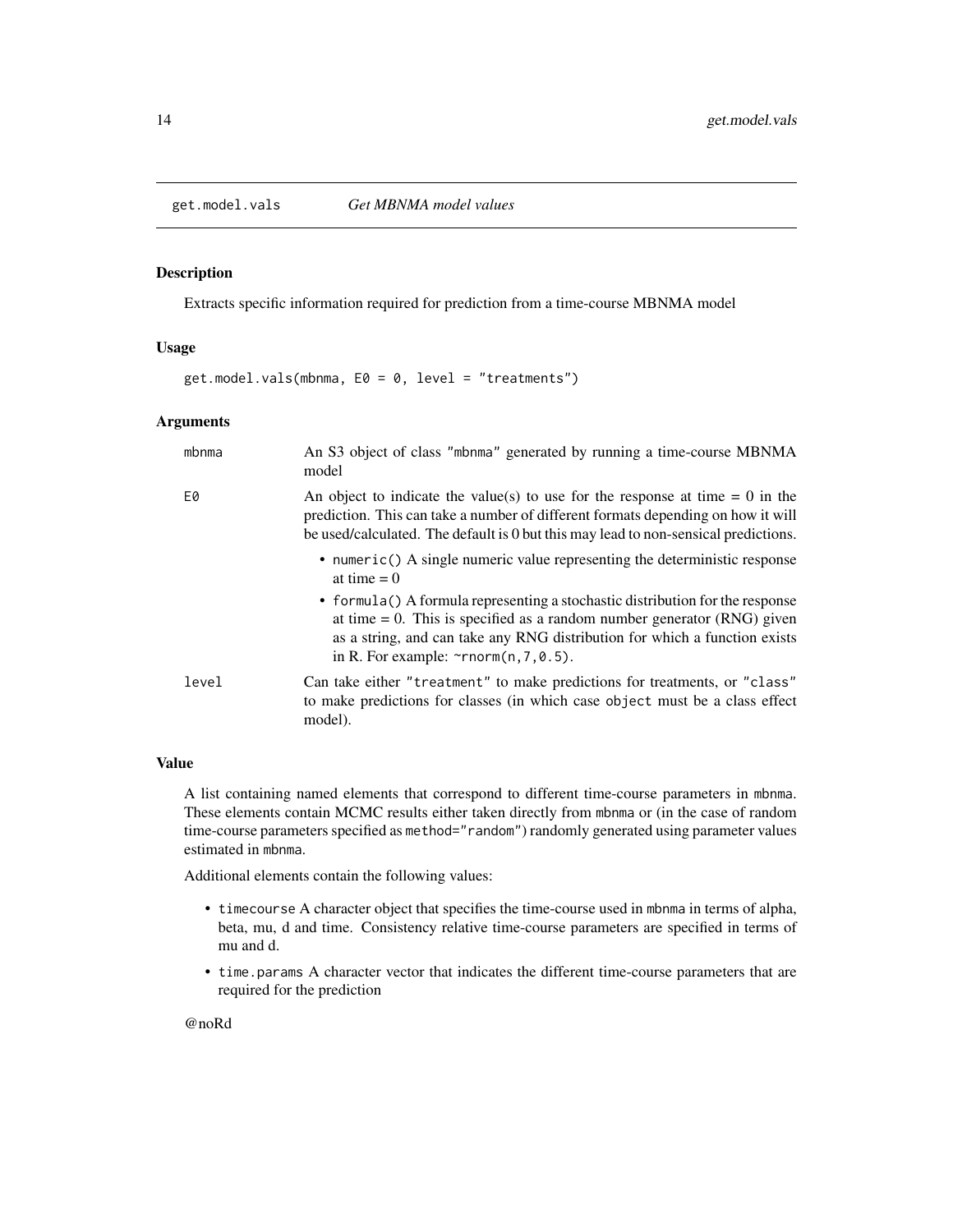<span id="page-14-0"></span>

Identical to get.prior() in MBNMAdose. This function takes JAGS model presented as a string and identifies what prior values have been used for calculation.

#### Usage

```
get.prior(model)
```
#### Arguments

model A character object of JAGS MBNMA model code

# Details

Even if an MBNMA model that has not initialised successfully and results have not been calculated, the JAGS model for it is saved in MBNMA\$model.arg\$jagscode and therefore priors can still be obtained. This allows for priors to be changed even in failing models, which may help solve issues with initialisation.

# Value

A character vector, each element of which is a line of JAGS code corresponding to a prior in the JAGS code.

#### Examples

```
# Create mb.network object using an MBNMAtime dataset
network <- mb.network(osteopain)
```
# Create mb.network object using an MBNMAdose dataset

```
# Run linear MBNMA
result <- mb.run(network, fun=tpoly(degree=1,
   pool.1="rel", method.1="random"))
```

```
# Obtain model prior values
get.prior(result$model.arg$jagscode)
```

```
# ...also equivalent to
print(result$model.arg$priors)
```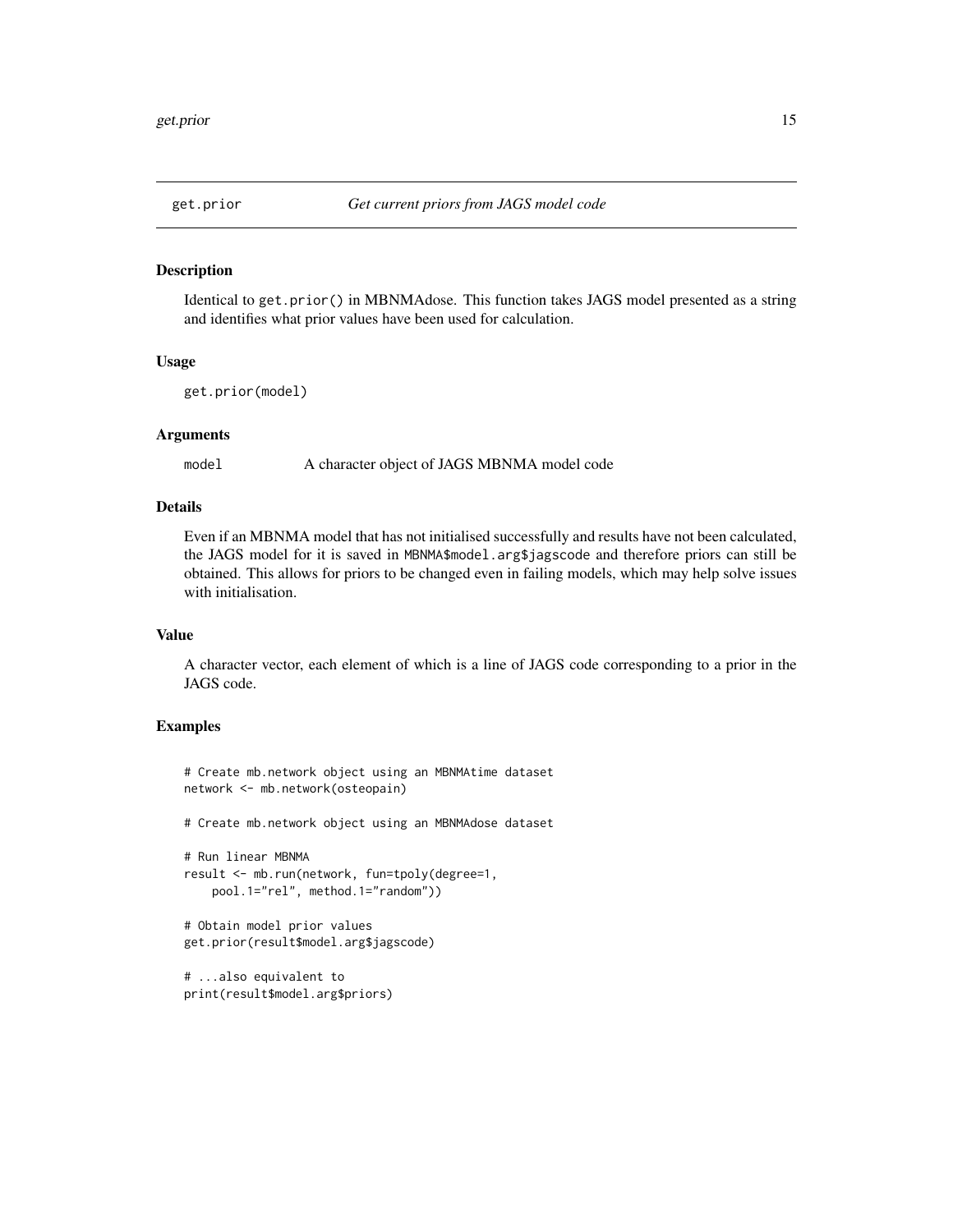Uses mbnma time-course parameter estimates to calculate treatment differences between treatments or classes at a particular time-point. Can be used to compare treatments evaluated in studies at different follow-up times.

# Usage

```
get.relative(
  mbnma,
  time = max(mbnma$model.arg$jagsdata$time, na.rm = TRUE),
  treats = mbnma$network$treatments,
  classes = NULL
)
```
# Arguments

| mbnma   | An S3 object of class "mbnma" generated by running a time-course MBNMA<br>model                                                                                                         |
|---------|-----------------------------------------------------------------------------------------------------------------------------------------------------------------------------------------|
| time    | A numeric value for the time at which to estimate relative effects/mean differ-<br>ences.                                                                                               |
| treats  | A character vector of treatment names for which to calculate relative effects/mean<br>differences. Must be a subset of mbnma\$network\$treatments                                       |
| classes | A character vector of class names for which to calculate relative effects/mean<br>differences from. Must be a subset of mbnma\$network\$classes. Only works<br>for class effect models. |

#### Value

An object of class "relative.array" list containing:

- The time-point for which results are estimated
- Matrices of posterior means, medians, SDs and upper and lower 95% credible intervals for the differences between each treatment
- An array containing MCMC results for the differences between all treatments specified in treats or all classes specified in classes.

Results are reported in tables as the row-defined treatment minus the column-defined treatment.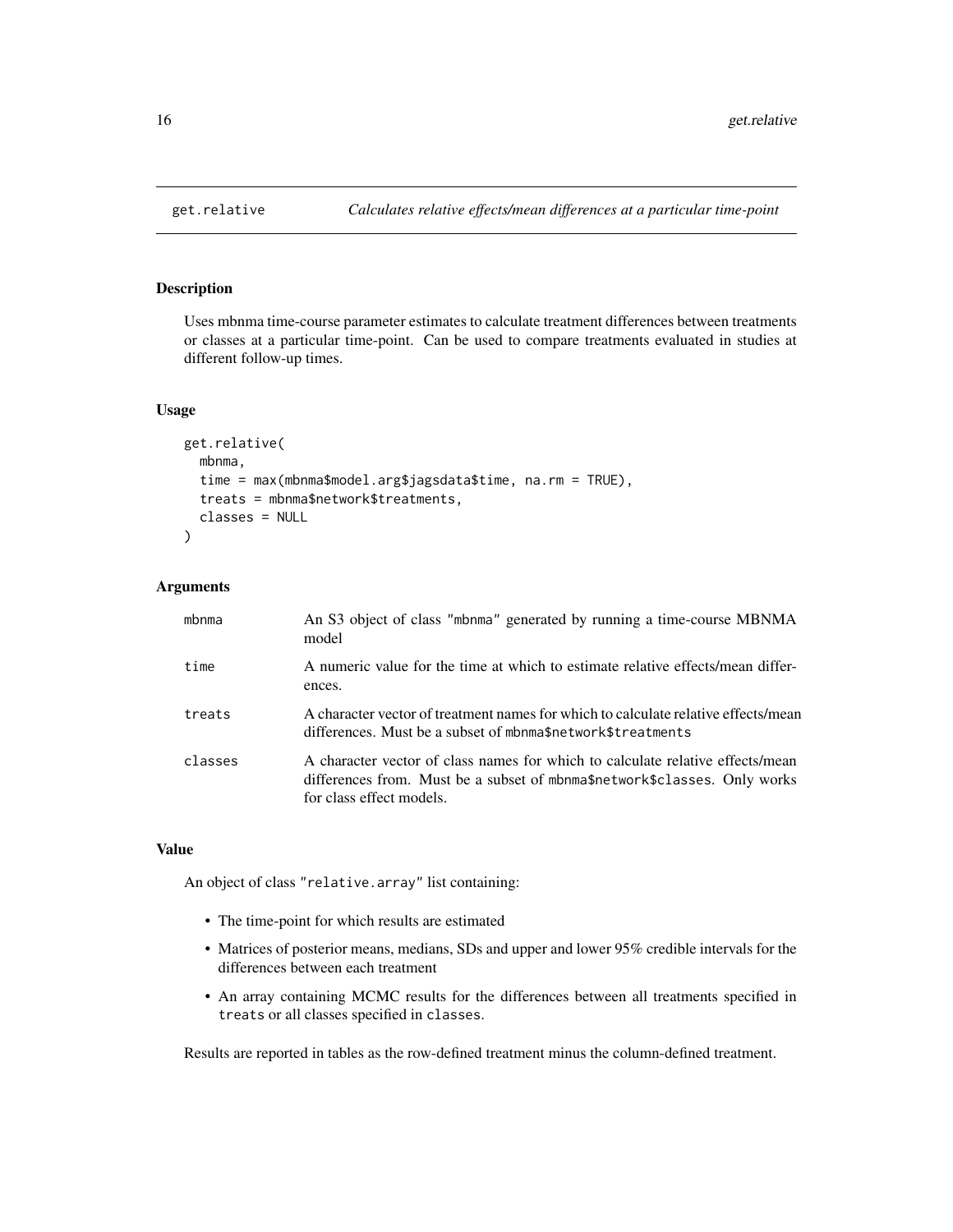# <span id="page-16-0"></span>getjagsdata 17

# Examples

```
# Create an mb.network object from a dataset
alognet <- mb.network(alog_pcfb)
# Run a quadratic time-course MBNMA using the alogliptin dataset
mbnma <- mb.run(alognet,
  fun=tpoly(degree=2,
  pool.1="rel", method.1="random",
  pool.2="rel", method.2="common"
  )
\mathcal{L}# Calculate differences between all treatments at 20 weeks follow-up
allres <- get.relative(mbnma, time=20)
# Calculate difference between a subset of treatments at 10 weeks follow-up
subres <- get.relative(mbnma, time=10,
  treats=c("alog_50", "alog_25", "placebo"))
```
getjagsdata *Prepares data for JAGS*

Description

Converts MBNMA data frame to a list for use in JAGS model

#### Usage

```
getjagsdata(
  data.ab,
  fun = NULL,class = FALSE,
  rho = NULL,
  covstruct = "CS",link = "identity",
  cfb = NULL\lambda
```
#### Arguments

data.ab A data frame of arm-level data in "long" format containing the columns:

- studyID Study identifiers
- time Numeric data indicating follow-up times
- y Numeric data indicating the aggregate response for a given observation (e.g. mean)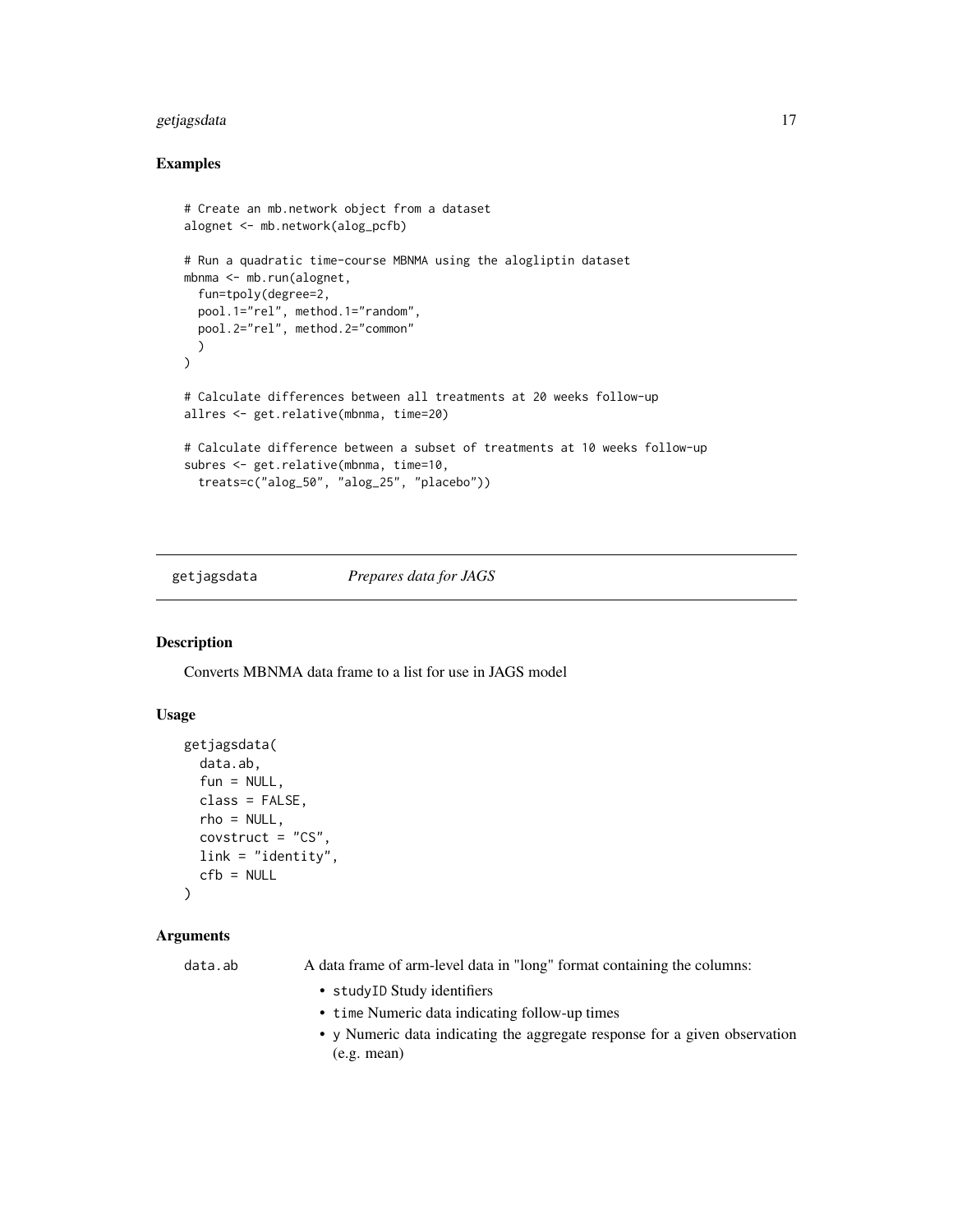|           | • se Numeric data indicating the standard error for a given observation                                                                                                                                                                                                                                                                                                                                                                                                                                               |
|-----------|-----------------------------------------------------------------------------------------------------------------------------------------------------------------------------------------------------------------------------------------------------------------------------------------------------------------------------------------------------------------------------------------------------------------------------------------------------------------------------------------------------------------------|
|           | • treatment Treatment identifiers (can be numeric, factor or character)                                                                                                                                                                                                                                                                                                                                                                                                                                               |
|           | · class An optional column indicating a particular class identifier. Obser-<br>vations with the same treatment identifier must also have the same class<br>identifier.                                                                                                                                                                                                                                                                                                                                                |
|           | • n An optional column indicating the number of participants used to calcu-<br>late the response at a given observation (required if modelling using Stan-<br>dardised Mean Differences)                                                                                                                                                                                                                                                                                                                              |
| fun       | An object of class "timefun" generated (see Details) using any of tloglin(),<br>tpoly(), texp(), temax(), tfpoly(), tspline() or tuser()                                                                                                                                                                                                                                                                                                                                                                              |
| class     | A boolean object indicating whether or not data. ab contains information on<br>different classes of treatments                                                                                                                                                                                                                                                                                                                                                                                                        |
| rho       | The correlation coefficient when modelling within-study correlation between<br>time points. The default is a string representing a prior distribution in JAGS,<br>indicating that it be estimated from the data (e.g. $rho="right"$ dunif( $0, 1$ )"). rho also<br>be assigned a numeric value (e.g. rho=0.7), which fixes rho in the model to this<br>value (e.g. for use in a deterministic sensitivity analysis). If set to rho=0 (the<br>default) then this implies modelling no correlation between time points. |
| covstruct | A character to indicate the covariance structure required for modelling correla-<br>tion between time points (if any), since this determines some of the data. Can be<br>either "CS" (compound symmetry), "AR1" (autoregressive AR1) or "varadj"<br>(variance-adjustment).                                                                                                                                                                                                                                            |
| link      | Can take either "identity" (the default), "log" (for modelling Ratios of Means<br>(Friedrich et al. 2011)) or "smd" (for modelling Standardised Mean Differences<br>- although this also corresponds to an identity link function).                                                                                                                                                                                                                                                                                   |
| cfb       | A logical vector whose length is equal to the unique number of studies in data. ab,<br>where each element is TRUE if the study data reported is change-from-baseline<br>and FALSE otherwise. If left as NULL (the default) then this will be identified<br>from the data by assuming any study for which there is no data at time=0 re-<br>ports change-from-baseline.                                                                                                                                                |

#### Value

A named list of numbers, vector, matrices and arrays to be sent to JAGS. List elements are:

- y An array of mean responses for each observation in each arm within each study
- se An array of standard errors for each observation in each arm within each study
- time A matrix of follow-up times within each study
- fups A numeric vector with the number of follow-up measurements per study
- narm A numeric vector with the number of arms per study
- NS The total number of studies in the dataset
- NT The total number of treatments in the dataset
- treat A matrix of treatment codes within each study
- Nclass Optional. The total number of classes in the dataset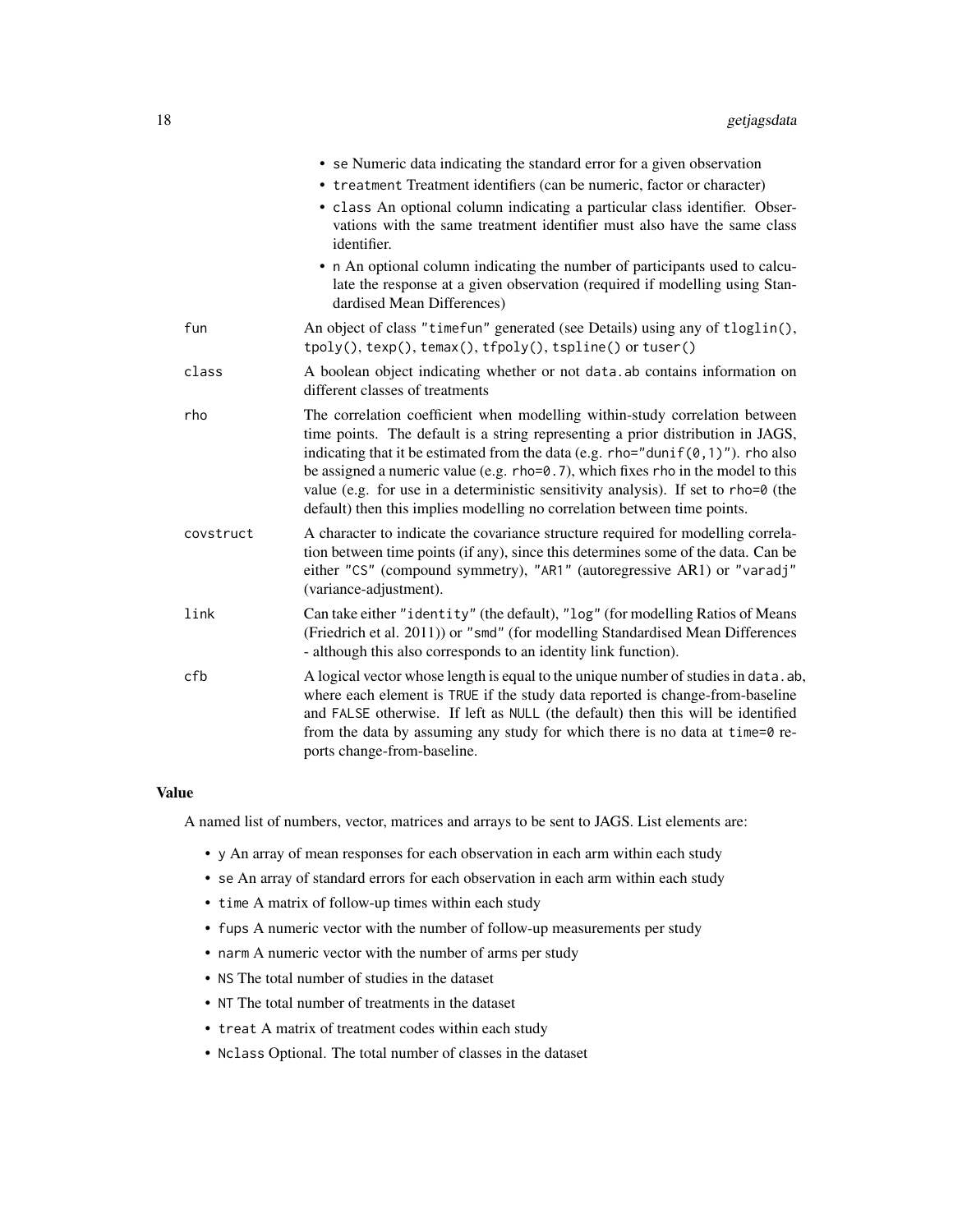#### <span id="page-18-0"></span>getnmadata and the set of the set of the set of the set of the set of the set of the set of the set of the set of the set of the set of the set of the set of the set of the set of the set of the set of the set of the set o

- class Optional. A matrix of class codes within each study
- classkey Optional. A vector of class codes that correspond to treatment codes. Same length as the number of treatment codes.
- mat.triangle Optional. A matrix with number indicating how to fill covariance matrices within the JAGS code.
- mat.order Optional. A matrix with number indicating what order to fill covariance matrices within the JAGS code.
- timedif.0 Optional. A vector of the difference in times between the first and second followup time in each study.

#### Examples

```
# Using the alogliptin dataset
network <- mb.network(alog_pcfb)
jagsdat <- getjagsdata(network$data.ab)
# Get JAGS data with class
netclass <- mb.network(goutSUA_CFBcomb)
jagsdat <- getjagsdata(netclass$data.ab, class=TRUE)
# Get JAGS data that allows for modelling correlation between time points
painnet <- mb.network(osteopain)
```

```
jagsdat <- getjagsdata(painnet$data.ab, rho="dunif(0,1)", covstruct="AR1")
```
getnmadata *Prepares NMA data for JAGS*

#### **Description**

Converts data frame to a list for use in JAGS NMA model

#### Usage

```
getnmadata(data.ab, link = "identity")
```
#### **Arguments**

data.ab A data frame of arm-level data in "long" format containing the columns:

- studyID Study identifiers
- time Numeric data indicating follow-up times
- y Numeric data indicating the aggregate response for a given observation (e.g. mean)
- se Numeric data indicating the standard error for a given observation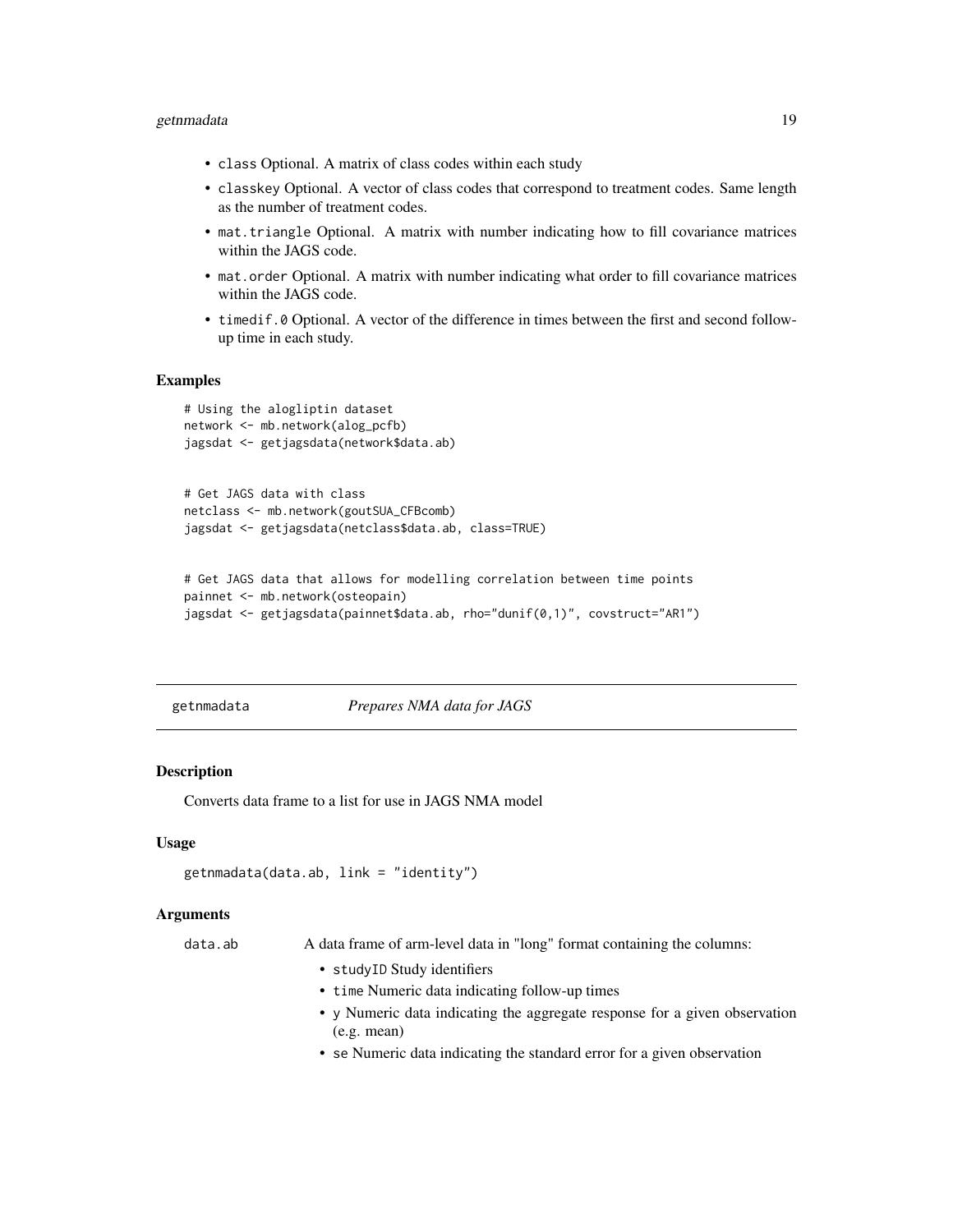<span id="page-19-0"></span>

|      | • treatment Treatment identifiers (can be numeric, factor or character)                                                                                                                                                             |
|------|-------------------------------------------------------------------------------------------------------------------------------------------------------------------------------------------------------------------------------------|
|      | • class An optional column indicating a particular class identifier. Obser-<br>vations with the same treatment identifier must also have the same class<br>identifier.                                                              |
|      | • n An optional column indicating the number of participants used to calcu-<br>late the response at a given observation (required if modelling using Stan-<br>dardised Mean Differences)                                            |
| link | Can take either "identity" (the default), "log" (for modelling Ratios of Means<br>(Friedrich et al. 2011)) or "smd" (for modelling Standardised Mean Differences<br>- although this also corresponds to an identity link function). |

#### Value

A named list of numbers, vector, matrices and arrays to be sent to JAGS. List elements are:

- y An array of mean responses for each observation in each arm within each study
- se An array of standard errors for each observation in each arm within each study
- narm A numeric vector with the number of arms per study
- NS The total number of studies in the dataset
- NT The total number of treatments in the dataset
- treat A matrix of treatment codes within each study

#### Examples

```
# Using the alogliptin dataset
network <- mb.network(alog_pcfb)
```

```
# Construct a dataset with the latest time point in each study
data.ab <- get.latest.time(network)
getnmadata(data.ab)
```
goutSUA\_CFB *Studies of treatments for reducing serum uric acid in patients with gout*

#### Description

A dataset from a systematic review of interventions for lowering Serum Uric Acid (SUA) concentration in patients with gout (not published previously). The outcome is continuous, and aggregate data responses correspond to the mean change from baseline in SUA in mg/dL. Overall there are 41 treatments of 8 agents in the network. Standard deviations have been imputed for 181 observations.

#### Usage

goutSUA\_CFB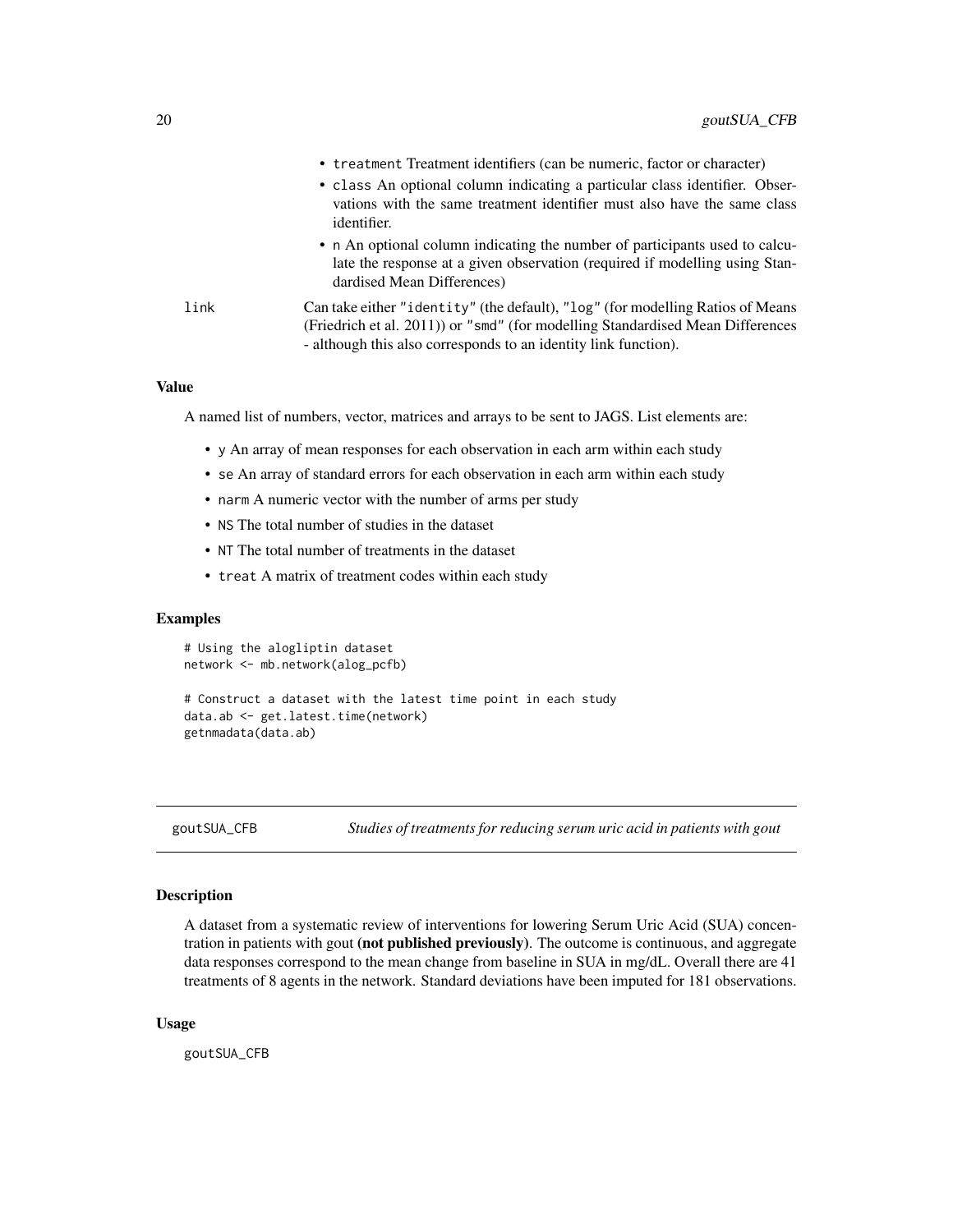#### <span id="page-20-0"></span>Format

A data frame with 224 rows and 7 variables:

- studyID Study identifiers
- time Numeric data indicating follow-up times
- y Numeric data indicating the mean response for a given observation
- se Numeric data indicating the standard error for a given observation
- treatment Treatment identifiers as factors. Labels are shortened treatment names.
- treatname Character data giving the full names of each treatment in the format agent\_dose
- class Shortened agent names stored as factors.

#### Details

goutSUA\_CFB is a data frame in long format (one row per observation, arm and study), with the variables studyID, time, y, se, treatment, treatname and class.

# Source

Pfizer Ltd.

goutSUA\_CFBcomb *Studies of combined treatments for reducing serum uric acid in patients with gout*

# **Description**

A dataset from a systematic review of interventions for lowering Serum Uric Acid (SUA) concentration in patients with gout (not published previously). The outcome is continuous, and aggregate data responses correspond to the mean change from baseline in SUA in mg/dL. Treatments with similar doses have been pooled together to improve network connectivity and facilitate evidence synthesis, resulting in 19 treatments of 7 agents included in the network. Standard deviations have been imputed for 181 observations.

#### Usage

goutSUA\_CFBcomb

#### Format

A data frame with 224 rows and 7 variables:

- studyID Study identifiers
- time Numeric data indicating follow-up times
- y Numeric data indicating the mean response for a given observation
- se Numeric data indicating the standard error for a given observation
- treatment Treatment identifiers as factors. Labels are shortened treatment names.
- treatname Character data giving the full names of each treatment in the format agent\_dose
- class Shortened agent names stored as factors.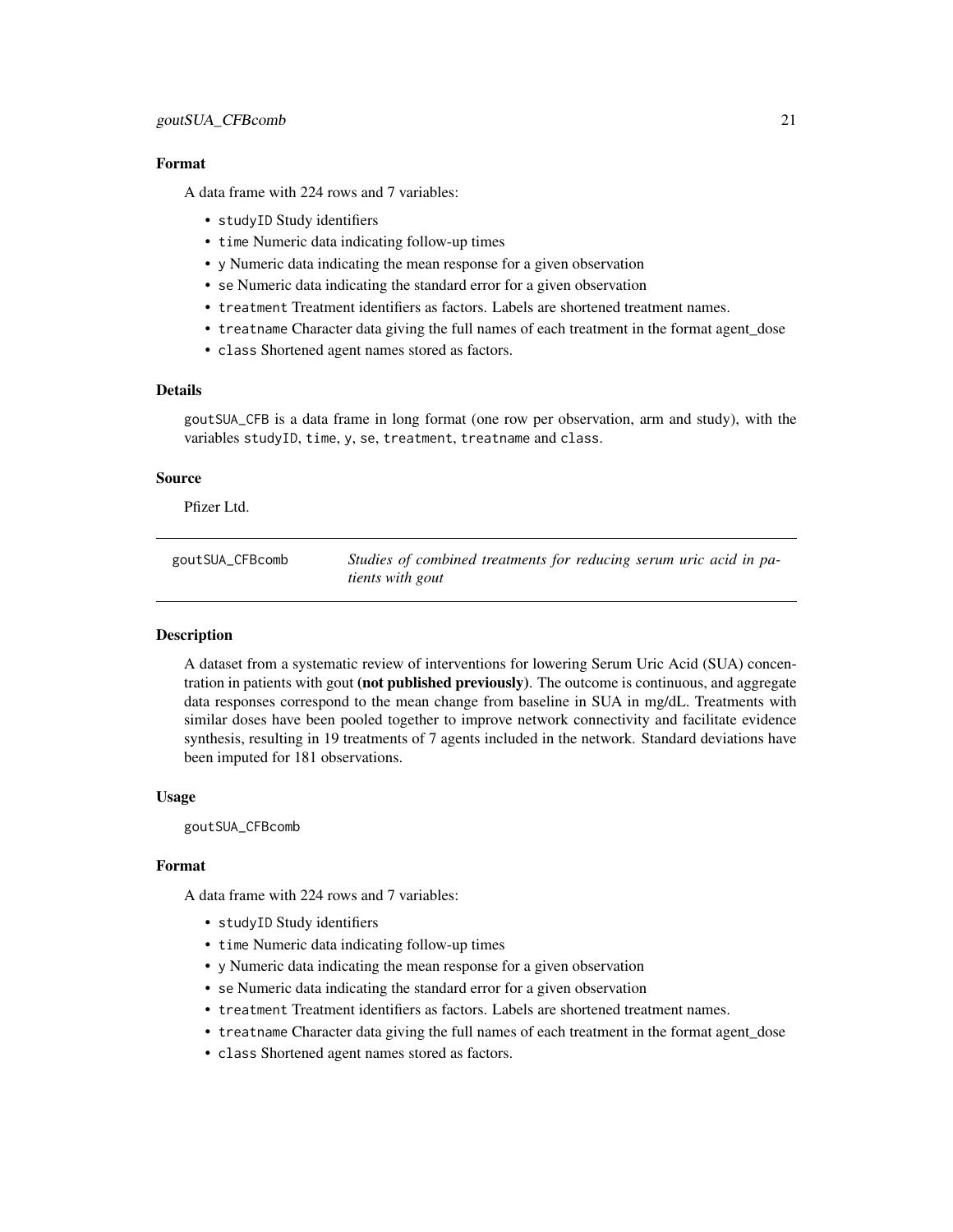#### Details

goutSUA\_CFBcomb is a data frame in long format (one row per observation, arm and study), with the variables studyID, time, y, se, treatment, treatname and class.

#### Source

Pfizer Ltd.

inconsistency.loops *Identify comparisons in loops that fulfil criteria for node-splitting*

#### Description

Identify comparisons informed by both direct and indirect evidence from independent sources, which therefore fulfil the criteria for testing for inconsistency via node-splitting. Follows the method of van Valkenhoef van Valkenhoef et al. (2016).

#### Usage

```
inconsistency.loops(data)
```
#### Arguments

data A data frame containing variables studyID and treatment (as numeric codes) that indicate which treatments are used in which studies.

#### Details

Similar to [mtc.nodesplit](#page-0-0) but uses a fixed reference treatment and therefore suggests fewer loops in which to test for inconsistency. Heterogeneity can also be parameterised as inconsistency and so testing for inconsistency in additional loops whilst changing the reference treatment would also be identifying heterogeneity. Depends on [igraph](#page-0-0).

# Value

A data frame of comparisons that are informed by direct and indirect evidence from independent sources. Each row of the data frame is a different treatment comparison. Numerical codes in t1 and t2 correspond to treatment codes.

# References

van Valkenhoef G, Dias S, Ades AE, Welton NJ (2016). "Automated generation of node-splitting models for assessment of inconsistency in network meta-analysis." *Res Synth Methods*, 7(1), 80- 93. ISSN 1759-2887 (Electronic) 1759-2879 (Linking), doi: [10.1002/jrsm.1167,](https://doi.org/10.1002/jrsm.1167) [https://pubmed.](https://pubmed.ncbi.nlm.nih.gov/26461181/) [ncbi.nlm.nih.gov/26461181/](https://pubmed.ncbi.nlm.nih.gov/26461181/).

<span id="page-21-0"></span>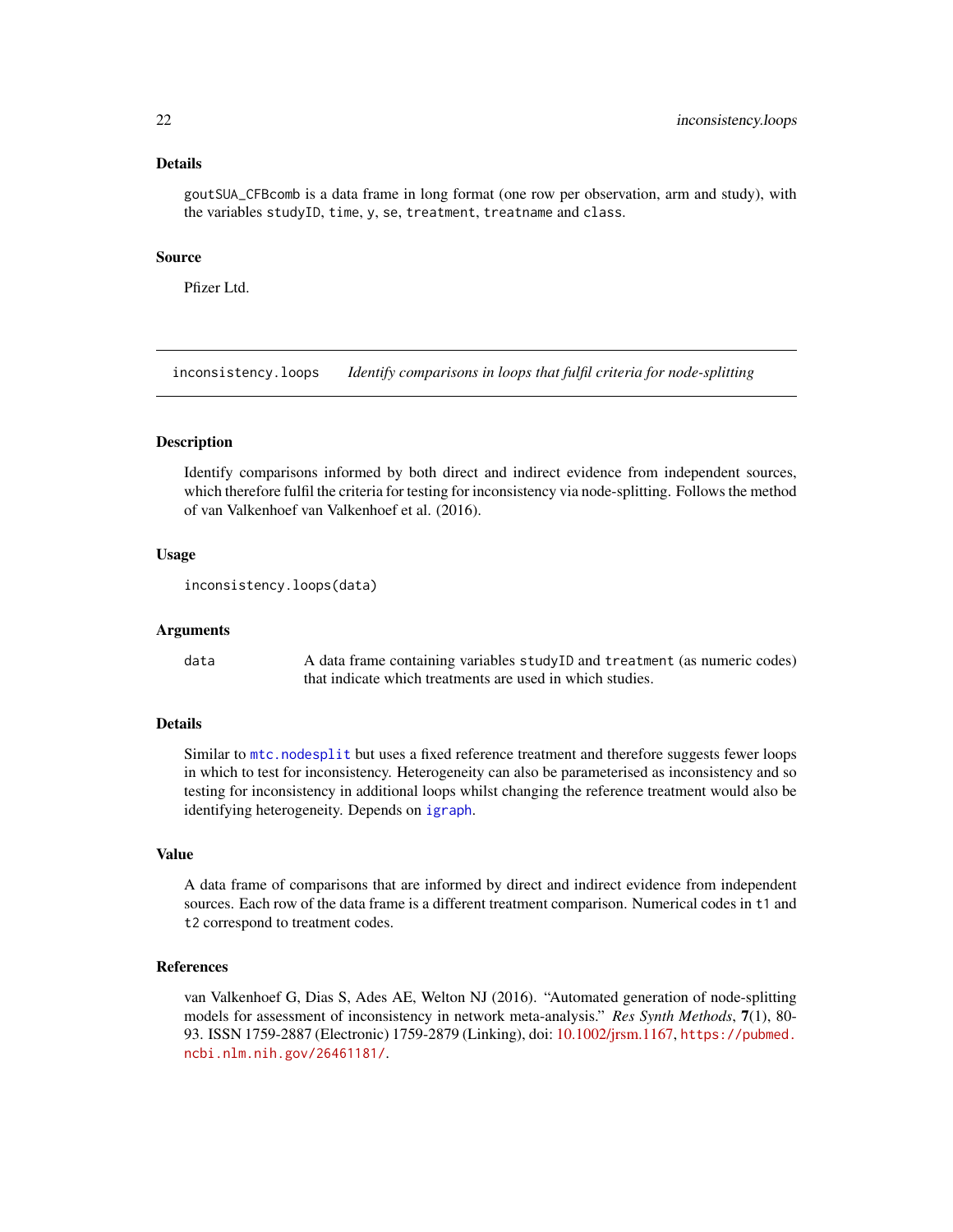# <span id="page-22-0"></span>mb.comparisons 23

#### Examples

```
data <- data.frame(studyID=c(1,1,2,2,3,3,4,4,5,5,5),
 treatment=c(1,2,1,3,2,3,3,4,1,2,4)
 )
```

```
# Identify comparisons informed by direct and indirect evidence
inconsistency.loops(data)
```

| mb.comparisons | Identify unique comparisons within a network (identical to MBNMA- |
|----------------|-------------------------------------------------------------------|
|                | dose)                                                             |

#### Description

Identify unique contrasts within a network that make up all the head-to-head comparisons. Repetitions of the same treatment comparison are grouped together.

# Usage

```
mb.comparisons(data)
```
#### Arguments

data A data frame containing variables studyID and treatment (as numeric codes) that indicate which treatments are used in which studies.

#### Value

A data frame of unique comparisons in which each row represents a different comparison. t1 and t2 indicate the treatment codes that make up the comparison. nr indicates the number of times the given comparison is made within the network.

If there is only a single observation for each study within the dataset (i.e. as for standard network meta-analysis) nr will represent the number of studies that compare treatments t1 and t2.

If there are multiple observations for each study within the dataset (as in time-course MBNMA) nr will represent the number of time points in the dataset in which treatments t1 and t2 are compared.

# Examples

```
data <- data.frame(studyID=c(1,1,2,2,3,3,4,4,5,5,5),
 treatment=c(1,2,1,3,2,3,3,4,1,2,4)
 )
# Identify comparisons informed by direct and indirect evidence
```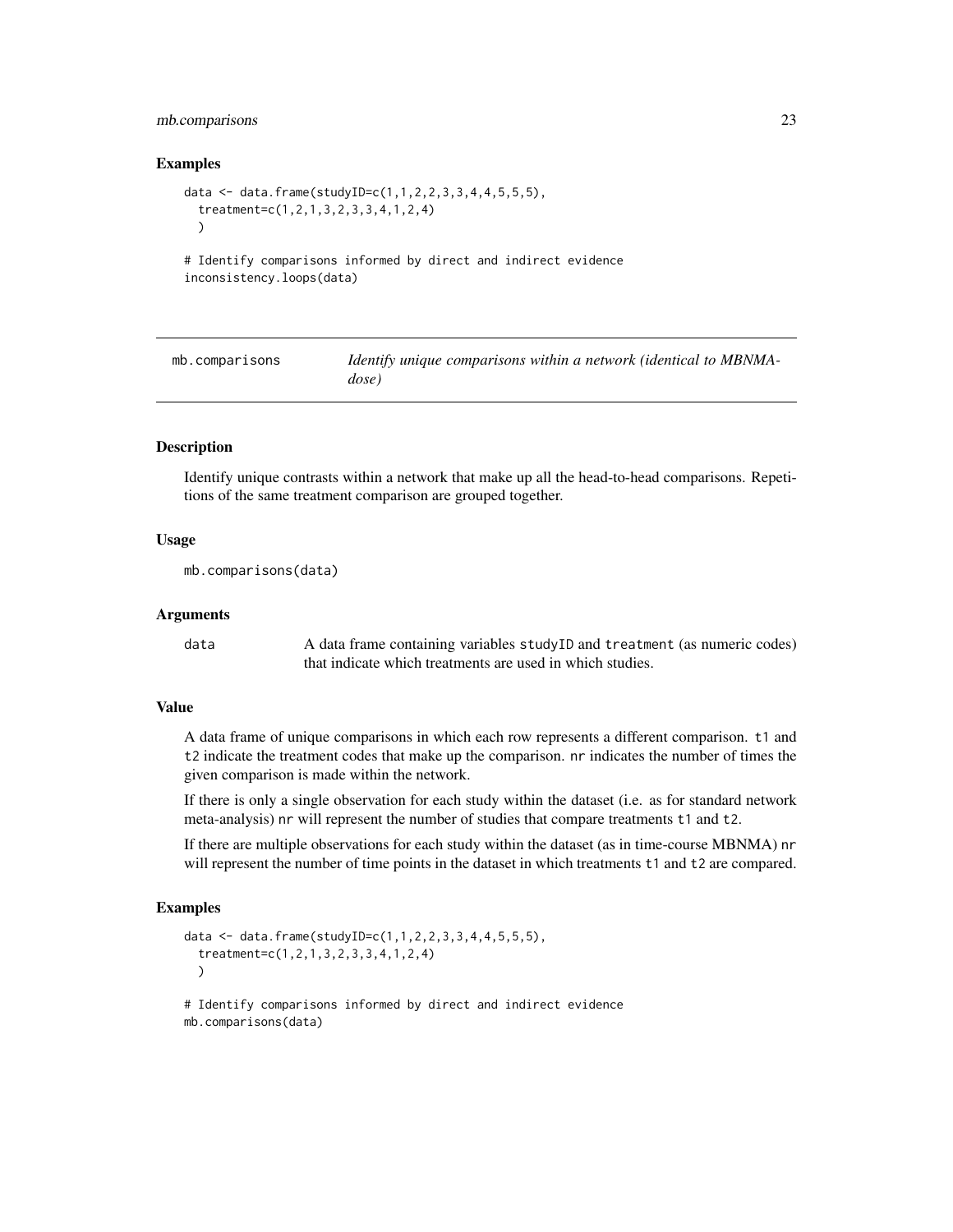<span id="page-23-0"></span>

Converts an object of class mb.network from arm-based long MBNMA data to a data frame with contrast data (a separate contrast for each treatment comparison at each time point within each study). Data can be either long or wide.

#### Usage

```
mb.make.contrast(network, datatype = NULL, format = "wide")
```
#### **Arguments**

| network  | An object of class mb, network                                                                                          |
|----------|-------------------------------------------------------------------------------------------------------------------------|
| datatype | A string indicating the data type. Can be binomial or normal                                                            |
| format   | A string indicating the data format. Can be wide (two additional columns for<br>each variable - contrast arms) or long. |

#### Value

A data frame with the following columns. In wide format, some columns are given the indices 1 and 2 to indicate each arm in a given treatment comparison.:

- t The treatment in each arm
- TE The treatment effect (mean difference, log-odds) for the treatment in arm 1 versus the treatment in arm 2
- seTE The standard error for the treatment effect (mean difference, log-odds) for the treatment in arm 1 versus the treatment in arm 2
- y The mean response in each arm
- se The standard error of the mean in each arm
- r The number of responders in each arm
- n The total number of participants in each arm
- fupcount Follow-up identifier
- time The time the data are reported
- studyID Study identifier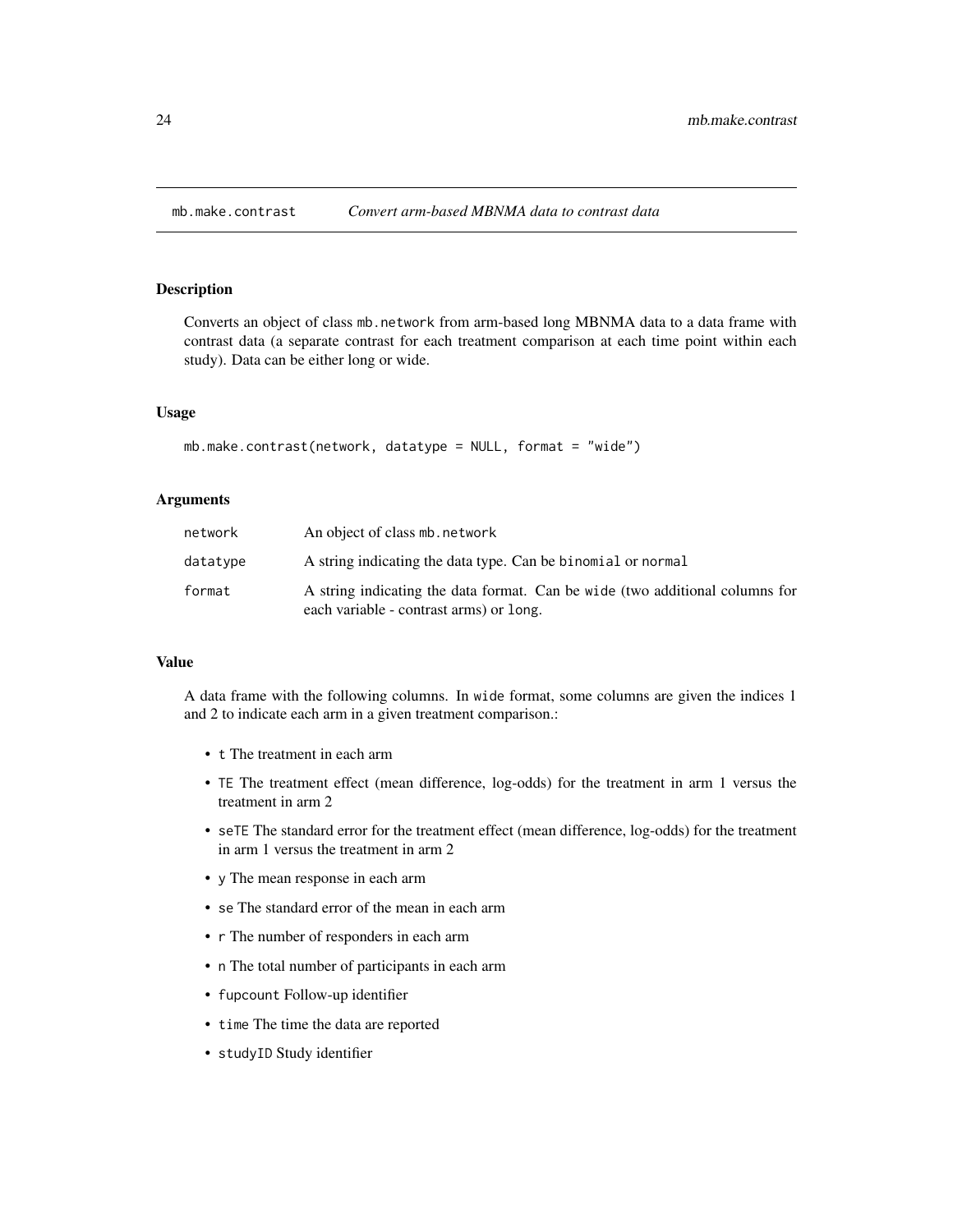#### <span id="page-24-0"></span>mb.nodesplit.comparisons 25

#### Examples

```
# Create mb.network
network <- mb.network(osteopain)
# Convert to wide contrast data
mb.make.contrast(network, format="wide")
# Convert to long contrast data
mb.make.contrast(network, format="long")
```
mb.nodesplit.comparisons

*Identify comparisons in time-course MBNMA datasets that fulfil criteria for node-splitting*

#### Description

Identify comparisons informed by both direct and indirect evidence from independent sources in MBNMA datasets with repeated measurements in each study. These comparisons are therefore those which fulfil the criteria for testing for inconsistency via node-splitting, following the method of van Valkenhoef van Valkenhoef et al. (2016).

#### Usage

mb.nodesplit.comparisons(network)

#### Arguments

network An object of class "mb.network".

# Details

Similar to [mtc.nodesplit](#page-0-0) but uses a fixed reference treatment and therefore suggests fewer loops in which to test for inconsistency. Heterogeneity can also be parameterised as inconsistency and so testing for inconsistency in additional loops whilst changing the reference treatment would also be identifying heterogeneity. Depends on [igraph](#page-0-0).

#### Value

A data frame of comparisons that are informed by direct and indirect evidence from independent sources. Each row of the data frame is a different treatment comparison. Numerical codes in t1 and t2 correspond to treatment codes.

#### References

van Valkenhoef G, Dias S, Ades AE, Welton NJ (2016). "Automated generation of node-splitting models for assessment of inconsistency in network meta-analysis." *Res Synth Methods*, 7(1), 80- 93. ISSN 1759-2887 (Electronic) 1759-2879 (Linking), doi: [10.1002/jrsm.1167,](https://doi.org/10.1002/jrsm.1167) [https://pubmed.](https://pubmed.ncbi.nlm.nih.gov/26461181/) [ncbi.nlm.nih.gov/26461181/](https://pubmed.ncbi.nlm.nih.gov/26461181/).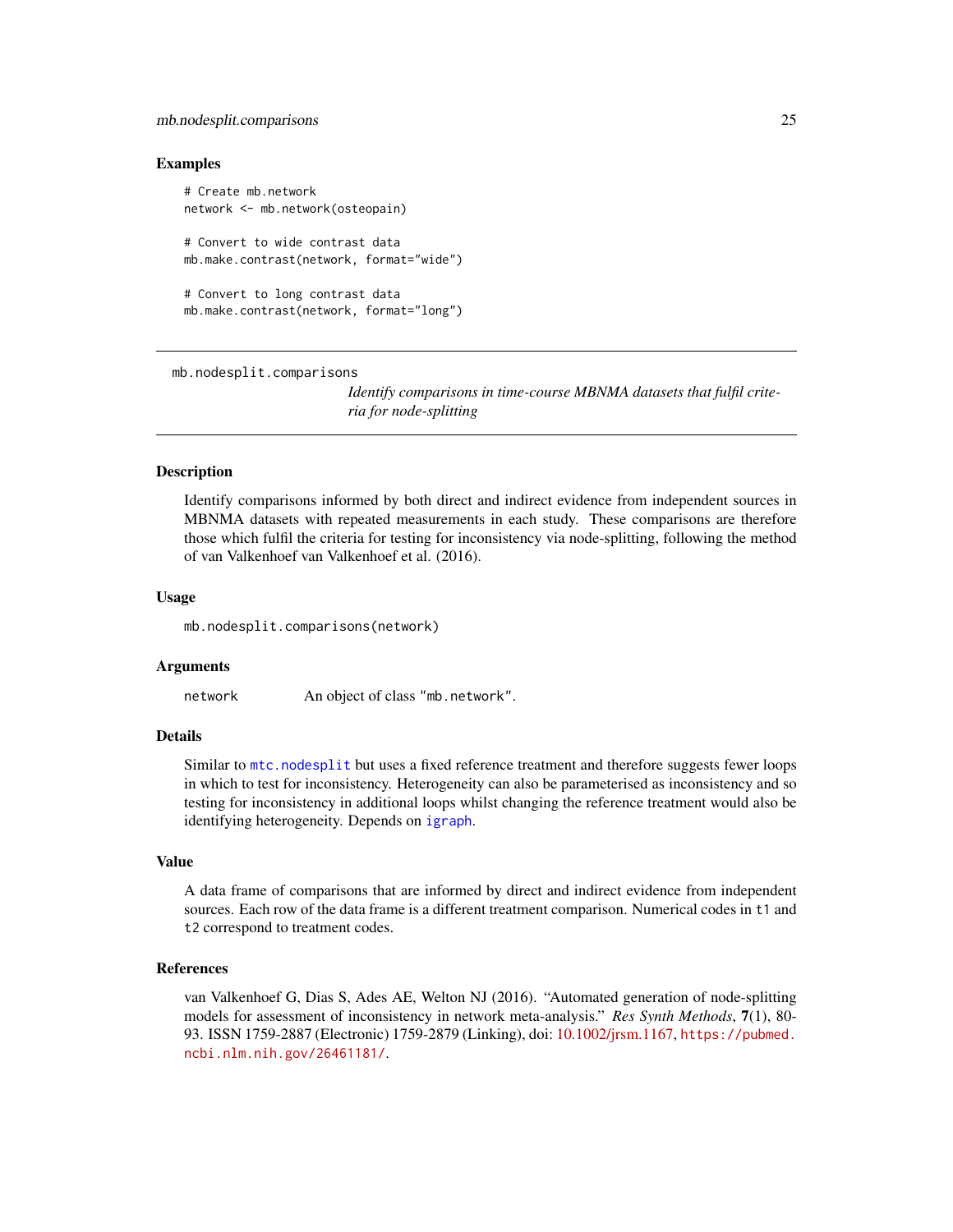#### Examples

```
# Create mb.network object
network <- mb.network(osteopain)
```

```
# Identify comparisons informed by direct and indirect evidence
mb.nodesplit.comparisons(network)
```
mb.run *Run MBNMA time-course models*

# Description

Fits a Bayesian time-course model for model-based network meta-analysis (MBNMA) that can account for repeated measures over time within studies by applying a desired time-course function. Follows the methods of Pedder et al. (2019).

#### Usage

```
mb.run(
  network,
  fun = tpoly(degree = 1),
  positive.scale = FALSE,
  intercept = NULL,
  link = "identity",
  parameters.to.save = NULL,
  rho = 0.
  covar = "varadj",
  omega = NULL,corparam = TRUE,
  class.effect = list(),
  UME = FALSE,pd = "pv",parallel = FALSE,
  priors = NULL,
  n.iter = 20000,
  n.chains = 3,
  n.burnin = floor(n.iter/2),
  n.thin = max(1, floor((n.iter - n.burnin)/1000)),model.file = NULL,
  jagsdata = NULL,
  ...
```
)

#### Arguments

network An object of class "mb.network".

<span id="page-25-0"></span>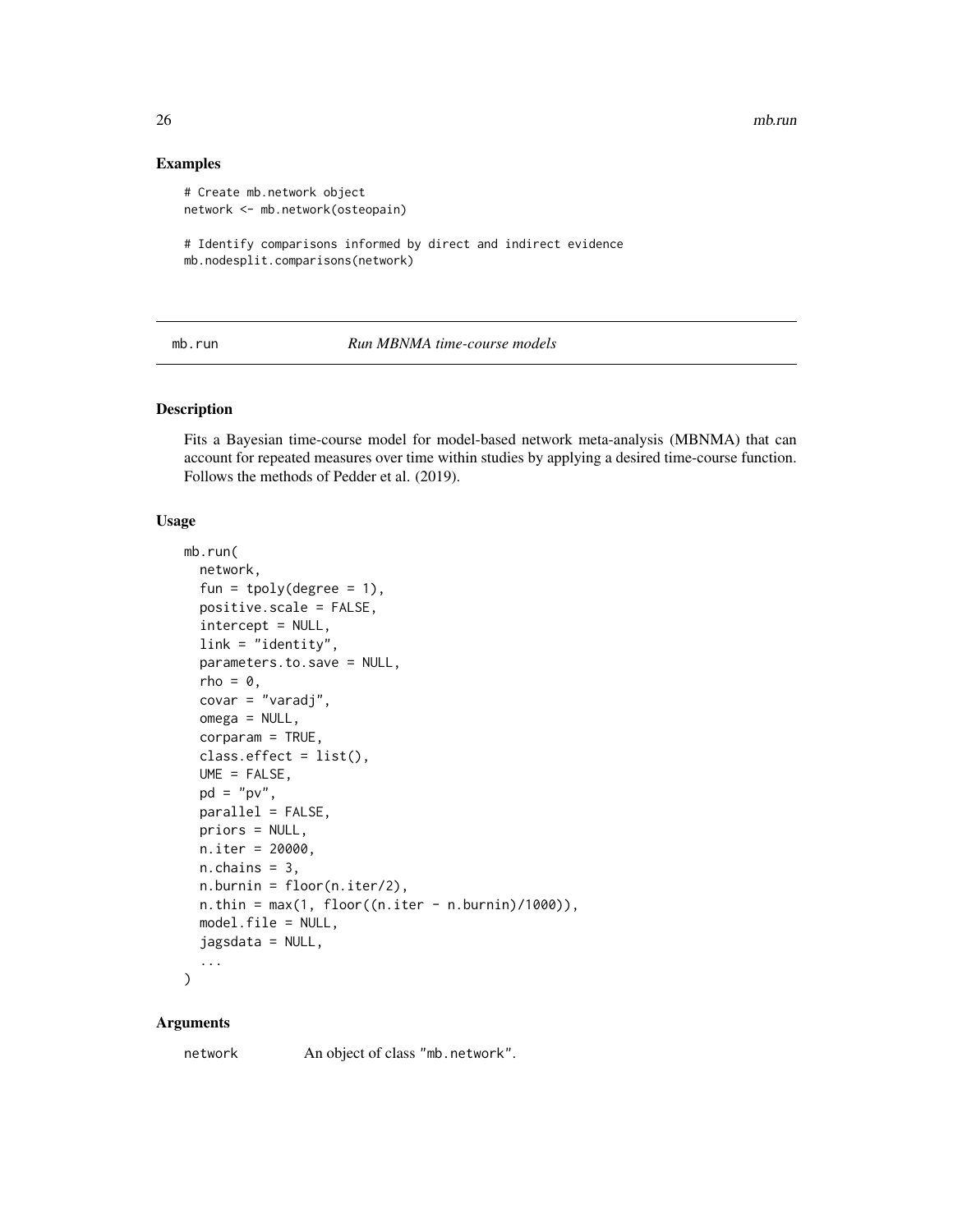| fun                | An object of class "timefun" generated (see Details) using any of tloglin(),<br>tpoly(), texp(), temax(), tfpoly(), tspline() or tuser()                                                                                                                                                                                                                                                                                                                                                                                                        |
|--------------------|-------------------------------------------------------------------------------------------------------------------------------------------------------------------------------------------------------------------------------------------------------------------------------------------------------------------------------------------------------------------------------------------------------------------------------------------------------------------------------------------------------------------------------------------------|
| positive.scale     | A boolean object that indicates whether all continuous mean responses (y) are<br>positive and therefore whether the baseline response should be given a prior that<br>constrains it to be positive (e.g. for scales that cannot be $\langle 0 \rangle$ ).                                                                                                                                                                                                                                                                                       |
| intercept          | A boolean object that indicates whether an intercept (written as alpha in the<br>model) is to be included. If left as NULL (the default), an intercept will be in-<br>cluded only for studies reporting absolute means, and will be excluded for stud-<br>ies reporting change from baseline (as indicated in network\$cfb).                                                                                                                                                                                                                    |
| link               | Can take either "identity" (the default), "log" (for modelling Ratios of Means<br>(Friedrich et al. 2011)) or "smd" (for modelling Standardised Mean Differences<br>- although this also corresponds to an identity link function).                                                                                                                                                                                                                                                                                                             |
| parameters.to.save |                                                                                                                                                                                                                                                                                                                                                                                                                                                                                                                                                 |
|                    | A character vector containing names of parameters to monitor in JAGS                                                                                                                                                                                                                                                                                                                                                                                                                                                                            |
| rho                | The correlation coefficient when modelling within-study correlation between<br>time points. The default is a string representing a prior distribution in JAGS,<br>indicating that it be estimated from the data (e.g. rho="dunif( $\theta$ , 1)"). rho also<br>be assigned a numeric value (e.g. rho=0.7), which fixes rho in the model to this<br>value (e.g. for use in a deterministic sensitivity analysis). If set to rho=0 (the<br>default) then this implies modelling no correlation between time points.                               |
| covar              | A character specifying the covariance structure to use for modelling within-<br>study correlation between time-points. This can be done by specifying one of<br>the following:<br>• "varadj" - a univariate likelihood with a variance adjustment to assume a<br>constant correlation between subsequent time points (Jansen et al. 2015).<br>This is the default.<br>• "CS" - a multivariate normal likelihood with a compound symmetry struc-<br>ture<br>• "AR1" - a multivariate normal likelihood with an autoregressive AR1 struc-<br>ture |
| omega              | A scale matrix for the inverse-Wishart prior for the covariance matrix used to<br>model the correlation between time-course parameters (see Details for time-<br>course functions). omega must be a symmetric positive definite matrix with<br>dimensions equal to the number of time-course parameters modelled using rel-<br>ative effects (pool="rel"). If left as NULL (the default) a diagonal matrix with<br>elements equal to 1 is used.                                                                                                 |
| corparam           | A boolean object that indicates whether correlation should be modelled between<br>relative effect time-course parameters. This is automatically set to FALSE if class<br>effects are modelled. It can also be useful for providing informative priors more<br>easily to the model.                                                                                                                                                                                                                                                              |
| class.effect       | A list of named strings that determines which time-course parameters to model<br>with a class effect and what that effect should be ("common" or "random"). For<br>example: list(emax="common", et50="random").                                                                                                                                                                                                                                                                                                                                 |
| <b>UME</b>         | Can take either TRUE or FALSE (for an unrelated mean effects model on all or<br>no time-course parameters respectively) or can be a vector of parameter name<br>strings to model as UME. For example: c("beta.1", "beta.2").                                                                                                                                                                                                                                                                                                                    |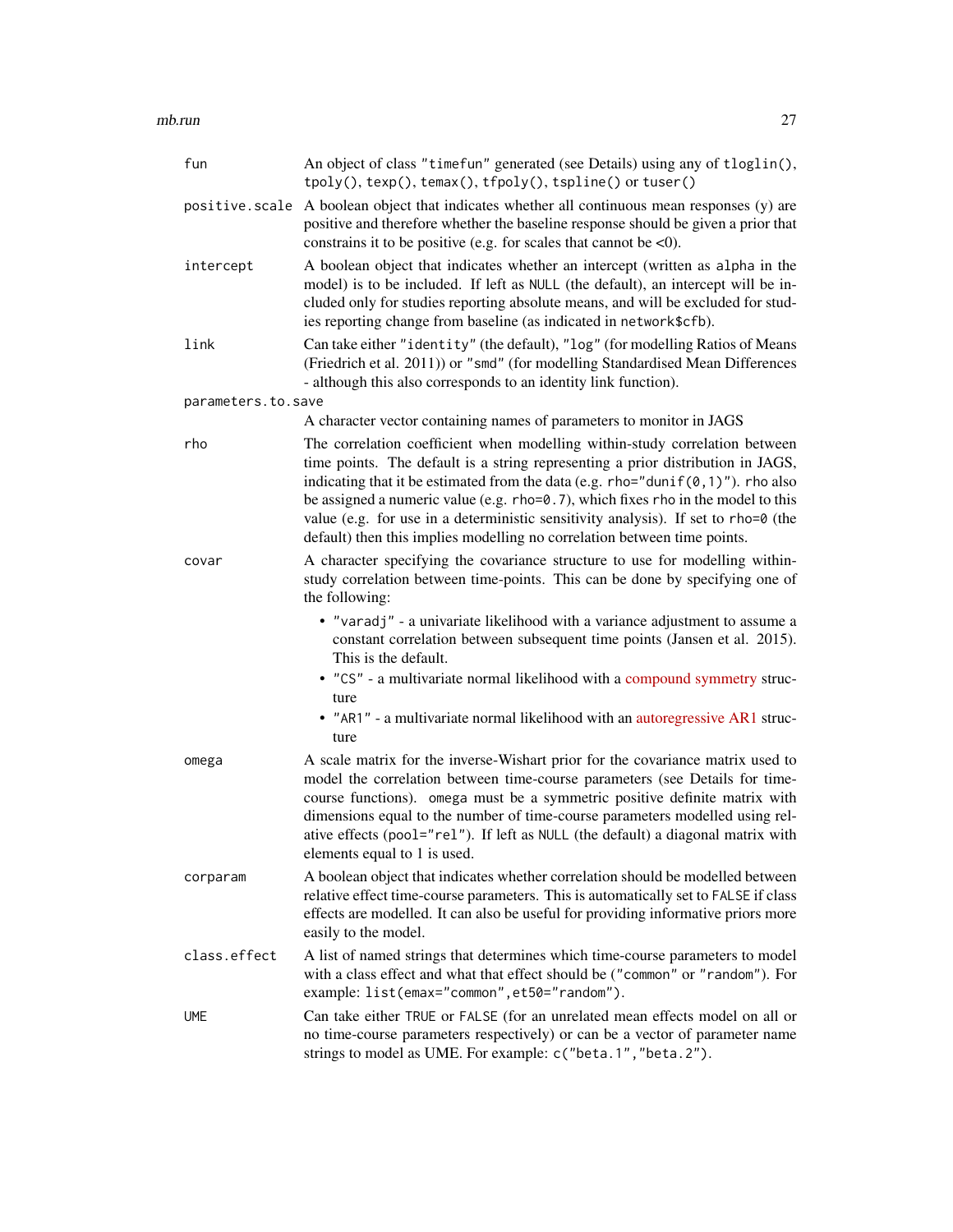| pd         | Can take either:                                                                                                                                                                                                                                                                                     |
|------------|------------------------------------------------------------------------------------------------------------------------------------------------------------------------------------------------------------------------------------------------------------------------------------------------------|
|            | • pv only pV will be reported (as automatically outputted by R2jags).                                                                                                                                                                                                                                |
|            | • plugin calculates pD by the plug-in method (Spiegelhalter et al. 2002).<br>It is faster, but may output negative non-sensical values, due to skewed<br>deviances that can arise with non-linear models.                                                                                            |
|            | • pd. k1 (the default) calculates pD by the Kullback–Leibler divergence (Plum-<br>mer 2008). This will require running the model for additional iterations but<br>will always produce a sensical result.                                                                                             |
|            | • popt calculates pD using an optimism adjustment which allows for calcu-<br>lation of the penalized expected deviance (Plummer 2008)                                                                                                                                                                |
| parallel   | A boolean value that indicates whether JAGS should be run in parallel (TRUE) or<br>not (FALSE). If TRUE then the number of cores to use is automatically calculated.<br>Functions that involve updating the model (e.g. devplot(), fitplot()) cannot<br>be used with models implemented in parallel. |
| priors     | A named list of parameter values (without indices) and replacement prior distri-<br>bution values given as strings using distributions as specified in JAGS syntax<br>(see Plummer $(2017)$ ).                                                                                                       |
| n.iter     | number of total iterations per chain (including burn in; default: 20000)                                                                                                                                                                                                                             |
| n.chains   | number of Markov chains (default: 3)                                                                                                                                                                                                                                                                 |
| n.burnin   | length of burn in, i.e. number of iterations to discard at the beginning. Default<br>is n.iter/2", that is, discarding the first half of the simulations. If n.burnin' is $0$ ,<br>jags() will run 100 iterations for adaption.                                                                      |
| n.thin     | thinning rate. Must be a positive integer. Set n.thin $> 1$ " to save memory and com-<br>putation time if n.iteris large. Default ismax(1, floor(n.chains * (n.iter-n.burnin)<br>/ 1000))" which will only thin if there are at least 2000 simulations.                                              |
| model.file | The file path to a JAGS model (.jags file) that can be used to overwrite the JAGS<br>model that is automatically written based on the specified options in MBNMAtime.<br>Useful for adding further model flexibility.                                                                                |
| jagsdata   | A named list of the data objects to be used in the JAGS model. Only required<br>if users are defining their own JAGS model using model. file. Format should<br>match that of standard models fitted in MBNMAtime (see mbnma\$model.arg\$jagsdata)                                                    |
| .          | Arguments to be sent to R2jags.                                                                                                                                                                                                                                                                      |

# Value

An object of S3 class c("mbnma", "rjags")`` containing parameter results from the model. Can be summarized by print()and can check traceplots usingR2jags::traceplot()or various functions from the packagemcmcplots'.#'

If there are errors in the JAGS model code then the object will be a list consisting of two elements - an error message from JAGS that can help with debugging and model.arg, a list of arguments provided to mb.run() which includes jagscode, the JAGS code for the model that can help users identify the source of the error.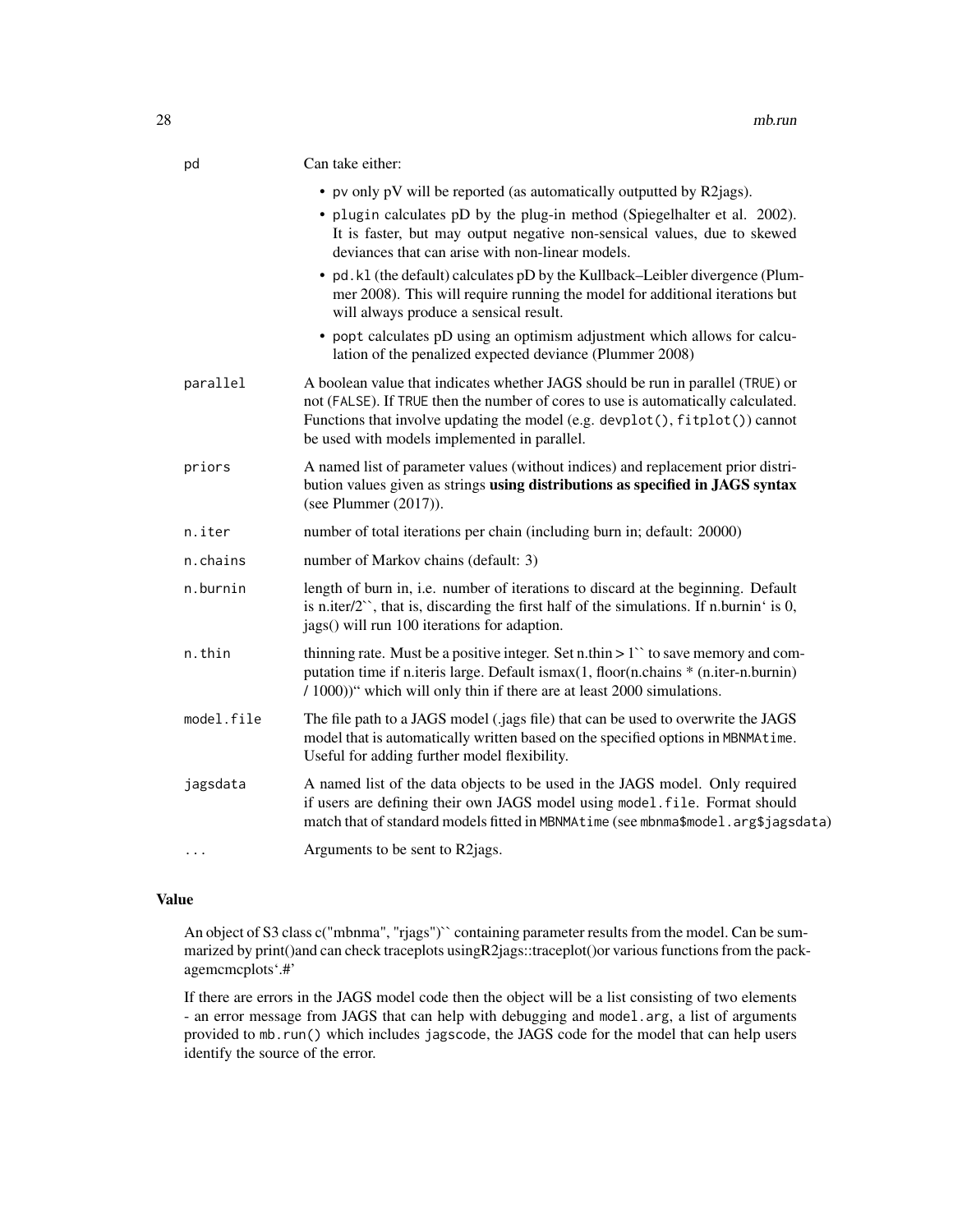#### Time-course parameters

Nodes that are automatically monitored (if present in the model) have the same name as in the time-course function for named time-course parameters (e.g. emax). However, for named only as beta.1, beta.2, beta.3 or beta.4 parameters may have an alternative interpretation.

Details of the interpretation and model specification of different parameters can be shown by using the summary() method on an "mbnma" object generated by mb.run().

# *Parameters modelled using relative effects*

- If pooling is relative (e.g. pool.1="rel") for a given parameter then the named parameter (e.g. emax) or a numbered d parameter (e.g. d.1) corresponds to the pooled relative effect for a given treatment compared to the network reference treatment for this time-course parameter.
- sd. followed by a named (e.g. emax, beta.1) is the between-study SD (heterogeneity) for relative effects, reported if pooling for a time-course parameter is relative (e.g. pool.1="rel") *and* the method for synthesis is random (e.g. method.1="random).
- If class effects are modelled, parameters for classes are represented by the upper case name of the time-course parameter they correspond to. For example if class.effect=list(emax="random"), relative class effects will be represented by EMAX. The SD of the class effect (e.g. sd.EMAX, sd.BETA.1) is the SD of treatments within a class for the time-course parameter they correspond to.

#### *Parameters modelled using absolute effects*

- If pooling is absolute (e.g. pool.1="abs") for a given parameter then the named parameter (e.g. emax) or a numbered beta parameter (e.g. beta.1) corresponds to the estimated absolute effect for this time-course parameter.
- For an absolute time-course parameter if the corresponding method is common (e.g. method.1="common") the parameter corresponds to a single common parameter estimated across all studies and treatments. If the corresponding method is random (e.g. method.1="random") then parameter is a mean effect around which the study-level absolute effects vary with SD corresponding to sd. followed by the named parameter (e.g. sd.emax, sd.beta.1).

#### *Other model parameters*

- rho The correlation coefficient for correlation between time-points. Its interpretation will differ depending on the covariance structure specified in covar
- totresdev The residual deviance of the model
- deviance The deviance of the model

#### Time-course function

Several general time-course functions with up to 4 time-course parameters are provided, but a userdefined time-course relationship can instead be used. Details can be found in the respective help files for each function.

Available time-course functions are:

- Log-linear: tloglin()
- Polynomial: tpoly()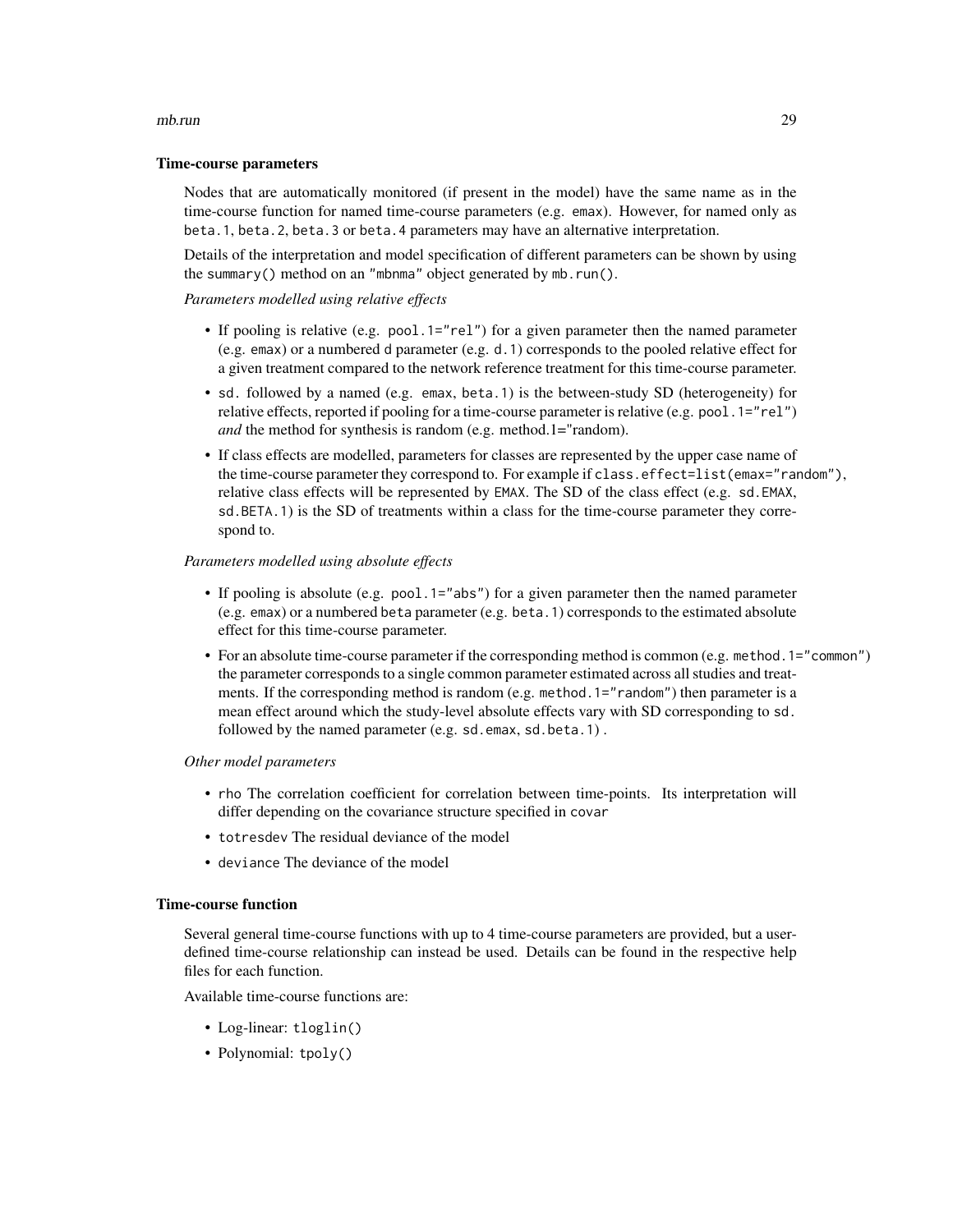- Exponential: texp()
- Emax: temax()
- Fractional polynomial: tfpoly()
- Splines (various spline types can be used): tspline()
- User-defined: tuser()

#### Correlation between observations

When modelling correlation between observations using rho, values for rho must imply a positive semidefinite covariance matrix.

#### Advanced options

model.file and jagsdata can be used to run an edited JAGS model and dataset. This allows users considerably more modelling flexibility than is possible using the basic MBNMAtime syntax, though requires strong understanding of JAGS and the MBNMA modelling framework. Treatment-specific priors, meta-regression and bias-adjustment are all possible in this way, and it allows users to make use of the subsequent functions in MBNMAtime (plotting, prediction, ranking) whilst fitting these more complex models.

# References

Friedrich JO, Adhikari NKJ, Beyene J (2011). "Ratio of means for analyzing continuous outcomes in meta-analysis performed as well as mean difference methods." *Journal of Clinical Epidemiology*, 64(5), 556-564. doi: [10.1016/j.jclinepi.2010.09.016.](https://doi.org/10.1016/j.jclinepi.2010.09.016)

Jansen JP, Vieira MC, Cope S (2015). "Network meta-analysis of longitudinal data using fractional polynomials." *Stat Med*, 34(15), 2294-311. ISSN 1097-0258 (Electronic) 0277-6715 (Linking), doi: [10.1002/sim.6492,](https://doi.org/10.1002/sim.6492) <https://pubmed.ncbi.nlm.nih.gov/25877808/>.

Pedder H, Dias S, Bennetts M, Boucher M, Welton NJ (2019). "Modelling time-course relationships with multiple treatments: Model-Based Network Meta-Analysis for continuous summary outcomes." *Res Synth Methods*, 10(2), 267-286.

Plummer M (2008). "Penalized loss functions for Bayesian model comparison." *Biostatistics*, 9(3), 523-39. ISSN 1468-4357 (Electronic) 1465-4644 (Linking), [https://pubmed.ncbi.nlm.](https://pubmed.ncbi.nlm.nih.gov/18209015/) [nih.gov/18209015/](https://pubmed.ncbi.nlm.nih.gov/18209015/).

Plummer M (2017). *JAGS user manual*. [https://people.stat.sc.edu/hansont/stat740/](https://people.stat.sc.edu/hansont/stat740/jags_user_manual.pdf) [jags\\_user\\_manual.pdf](https://people.stat.sc.edu/hansont/stat740/jags_user_manual.pdf).

Spiegelhalter DJ, Best NG, Carlin BP, van der Linde A (2002). "Bayesian measures of model complexity and fit." *J R Statistic Soc B*, 64(4), 583-639.

#### Examples

# Create mb.network object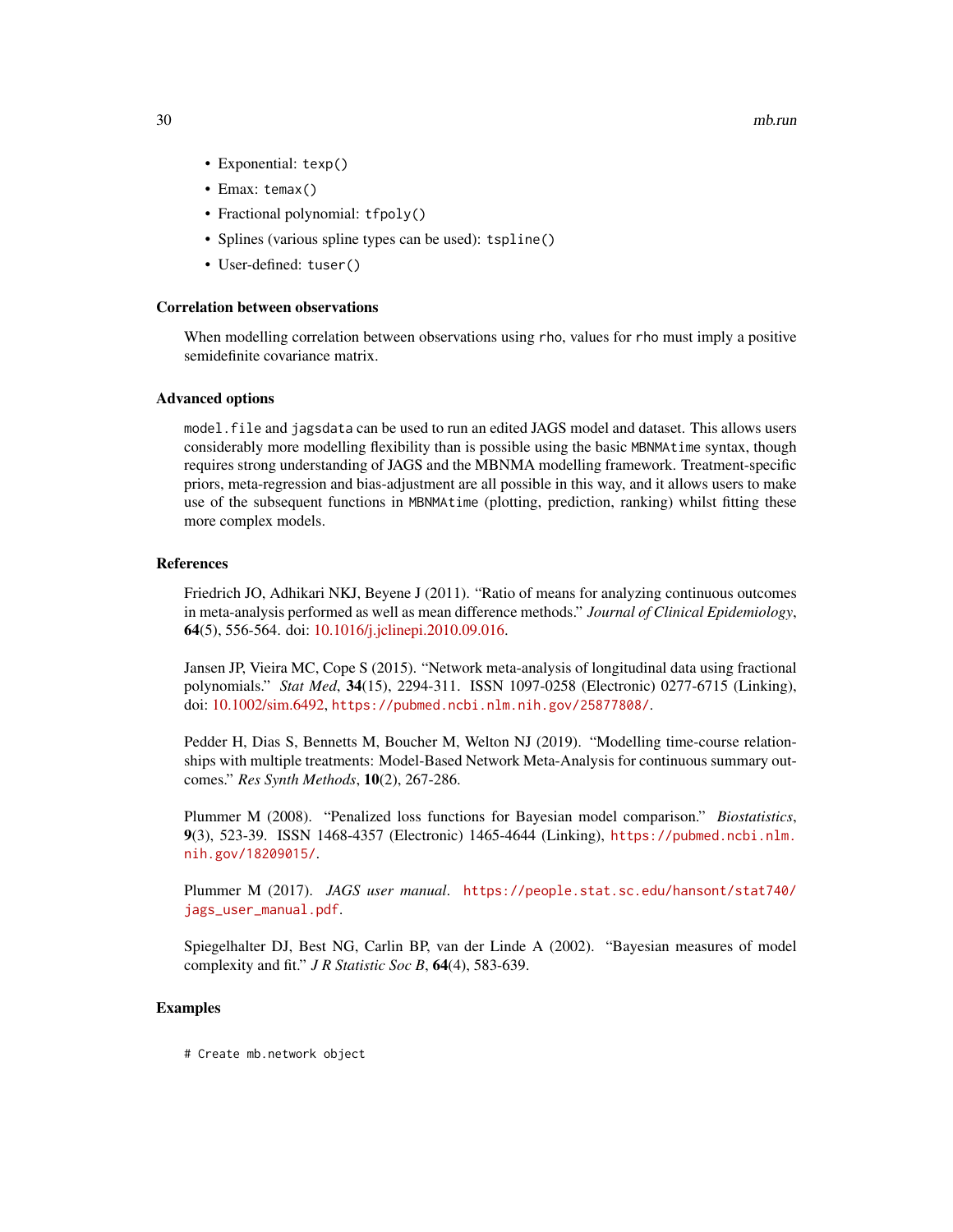```
network <- mb.network(osteopain)
# Fit a linear time-course MBNMA with:
# random relative treatment effects on the slope
mb.run(network, fun=tpoly(degree=1, pool.1="rel", method.1="random"))
# Fit an emax time-course MBNMA with:
# fixed relative treatment effects on emax
# a common parameter estimated independently of treatment
# a common Hill parameter estimated independently of treatment
# a prior for the Hill parameter (normal with mean 0 and precision 0.1)
# data reported as change from baseline
result <- mb.run(network, fun=temax(pool.emax="rel", method.emax="common",
                                    pool.et50="abs", method.et50="common",
                                    pool.hill="abs", method.hill="common"),
                 priors=list(hill="dnorm(0, 0.1)"),
                 intercept=TRUE)
#### commented out to prevent errors from JAGS version in github actions build ####
# Fit a log-linear MBNMA with:
# random relative treatment effects on the rate
# an autoregressive AR1 covariance structure
# modelled as standardised mean differences
# copdnet <- mb.network(copd)
# result <- mb.run(copdnet, fun=tloglin(pool.rate="rel", method.rate="random"),
# covar="AR1", rho="dunif(0,1)", link="smd")
######## Examine MCMC diagnostics (using mcmcplots package) ########
# Traceplots
# mcmcplots::traplot(result)
# Plots for assessing convergence
# mcmcplots::mcmcplot(result, c("rate", "sd.rate", "rho"))
########## Output ###########
# Print R2jags output and summary
print(result)
summary(result)
# Plot forest plot of results
plot(result)
###### Additional model arguments ######
# Use gout dataset
goutnet <- mb.network(goutSUA_CFBcomb)
```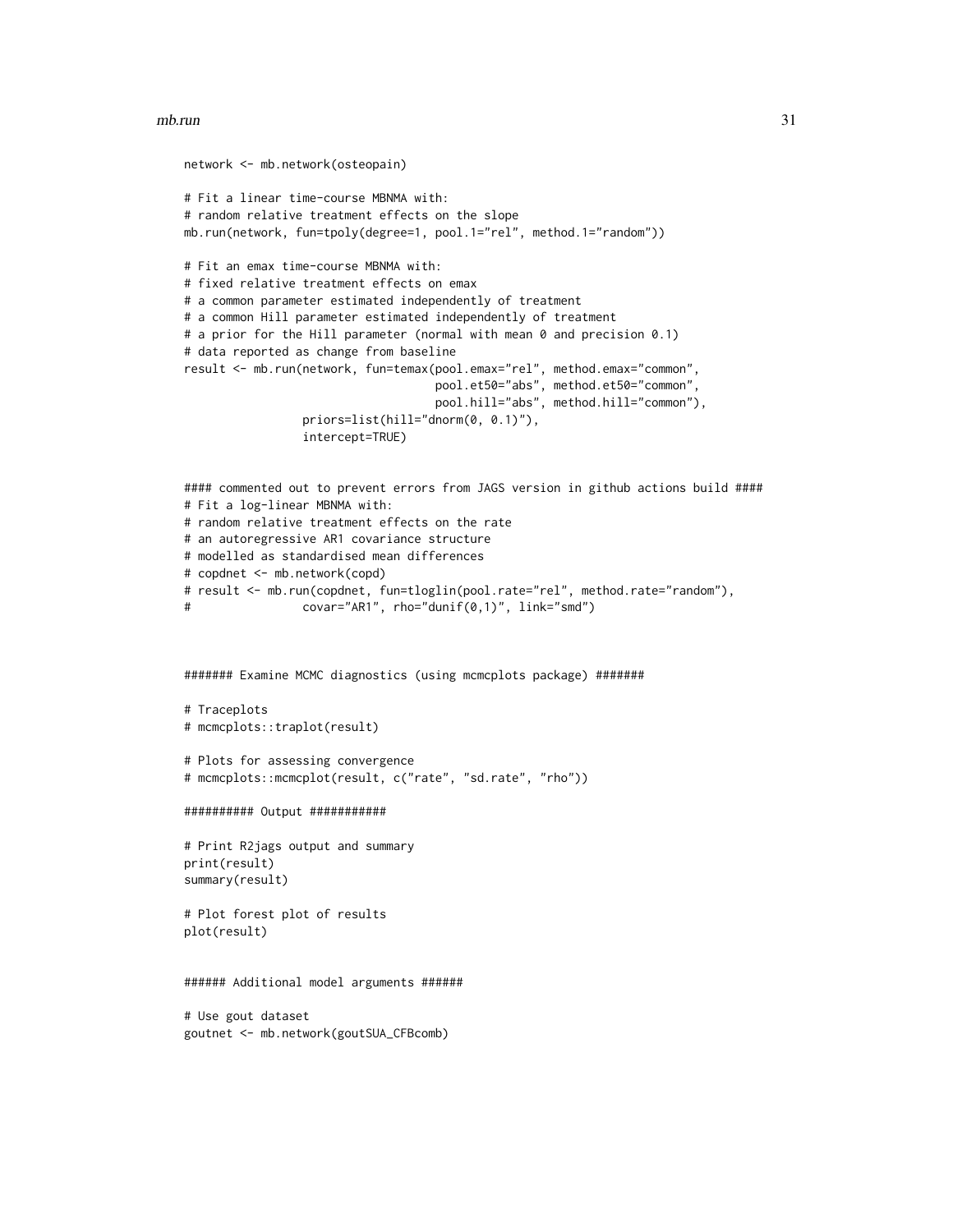```
# Define a user-defined time-course relationship for use in mb.run
timecourse \leq -\infty exp(beta.1 \star time) + (time^beta.2)
# Run model with:
# user-defined time-course function
# random relative effects on beta.1
# default common effects on beta.2
# default relative pooling on beta.1 and beta.2
# common class effect on beta.2
mb.run(goutnet, fun=tuser(fun=timecourse, method.1="random"),
       class.effect=list(beta.1="common"))
# Fit a log-linear MBNMA
# with variance adjustment for correlation between time-points
result <- mb.run(network, fun=tloglin(),
                 rho="dunif(0,1)", covar="varadj")
```
mb.update *Update MBNMA to obtain deviance contributions or fitted values*

# Description

Update MBNMA to obtain deviance contributions or fitted values

# Usage

```
mb.update(
  mbnma,
 param = "theta",
 n.iter = mbnma$BUGSoutput$n.iter,
  n.thin = mbnma$BUGSoutput$n.thin
)
```
#### Arguments

| mbnma  | An S3 object of class "mbnma" generated by running a time-course MBNMA<br>model                                                                                                                                                                                                                                                   |
|--------|-----------------------------------------------------------------------------------------------------------------------------------------------------------------------------------------------------------------------------------------------------------------------------------------------------------------------------------|
| param  | A character object that represents the parameter within the model to monitor<br>when updating. Can currently only be used for monitoring fitted values and<br>deviance contributions and so can take either "dev" (for deviance contributions),<br>"resdev" (for residual deviance contributions) or "theta" (for fitted values). |
| n.iter | The number of iterations to update the model whilst monitoring additional pa-<br>rameters (if necessary). Must be a positive integer. Default is the value used in<br>mbnma.                                                                                                                                                      |
| n.thin | The thinning rate. Must be a positive integer. Default is the value used in mbnma.                                                                                                                                                                                                                                                |

<span id="page-31-0"></span>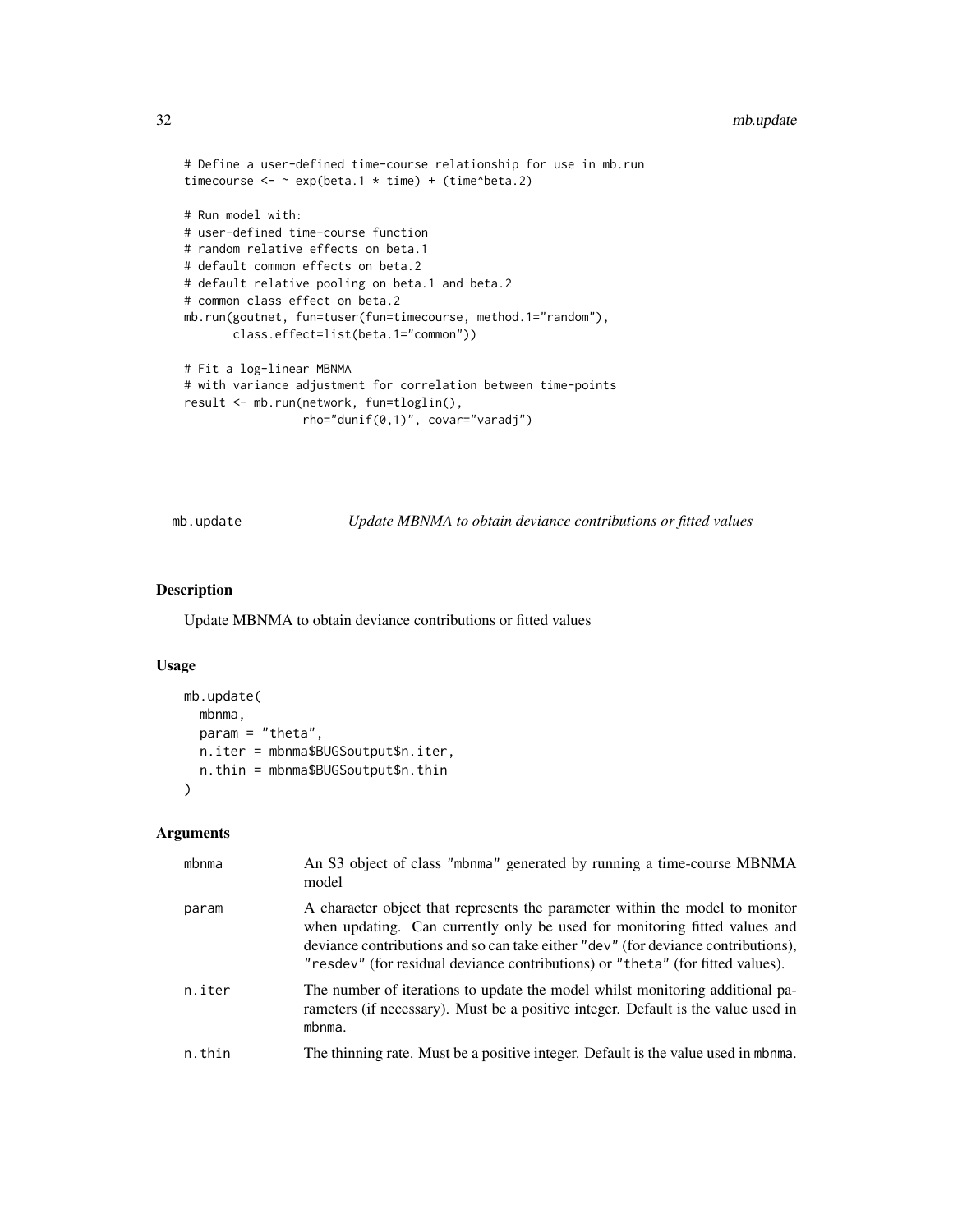### <span id="page-32-0"></span>mb.validate.data 33

# Value

A data frame containing posterior means for the specified param at each observation, arm and study.

#### Examples

```
# Using the alogliptin dataset
network <- mb.network(alog_pcfb)
# Run Emax model
emax <- mb.run(network, fun=temax())
# Update model for 500 iterations to monitor fitted values
mb.update(emax, param="theta", n.iter=500)
# Update model for 500 iterations to monitor residual deviance contributions
mb.update(emax, param="resdev", n.iter=500)
# Update model for 500 iterations to monitor deviance contributions
mb.update(emax, param="dev", n.iter=500)
```
mb.validate.data *Validates that a dataset fulfils requirements for MBNMA*

# **Description**

Validates that a dataset fulfils requirements for MBNMA

#### Usage

```
mb.validate.data(data.ab, single.arm = FALSE, CFB = TRUE)
```
#### **Arguments**

data.ab A data frame of arm-level data in "long" format containing the columns:

- studyID Study identifiers
- time Numeric data indicating follow-up times
- y Numeric data indicating the aggregate response for a given observation (e.g. mean)
- se Numeric data indicating the standard error for a given observation
- treatment Treatment identifiers (can be numeric, factor or character)
- class An optional column indicating a particular class identifier. Observations with the same treatment identifier must also have the same class identifier.
- n An optional column indicating the number of participants used to calculate the response at a given observation (required if modelling using Standardised Mean Differences)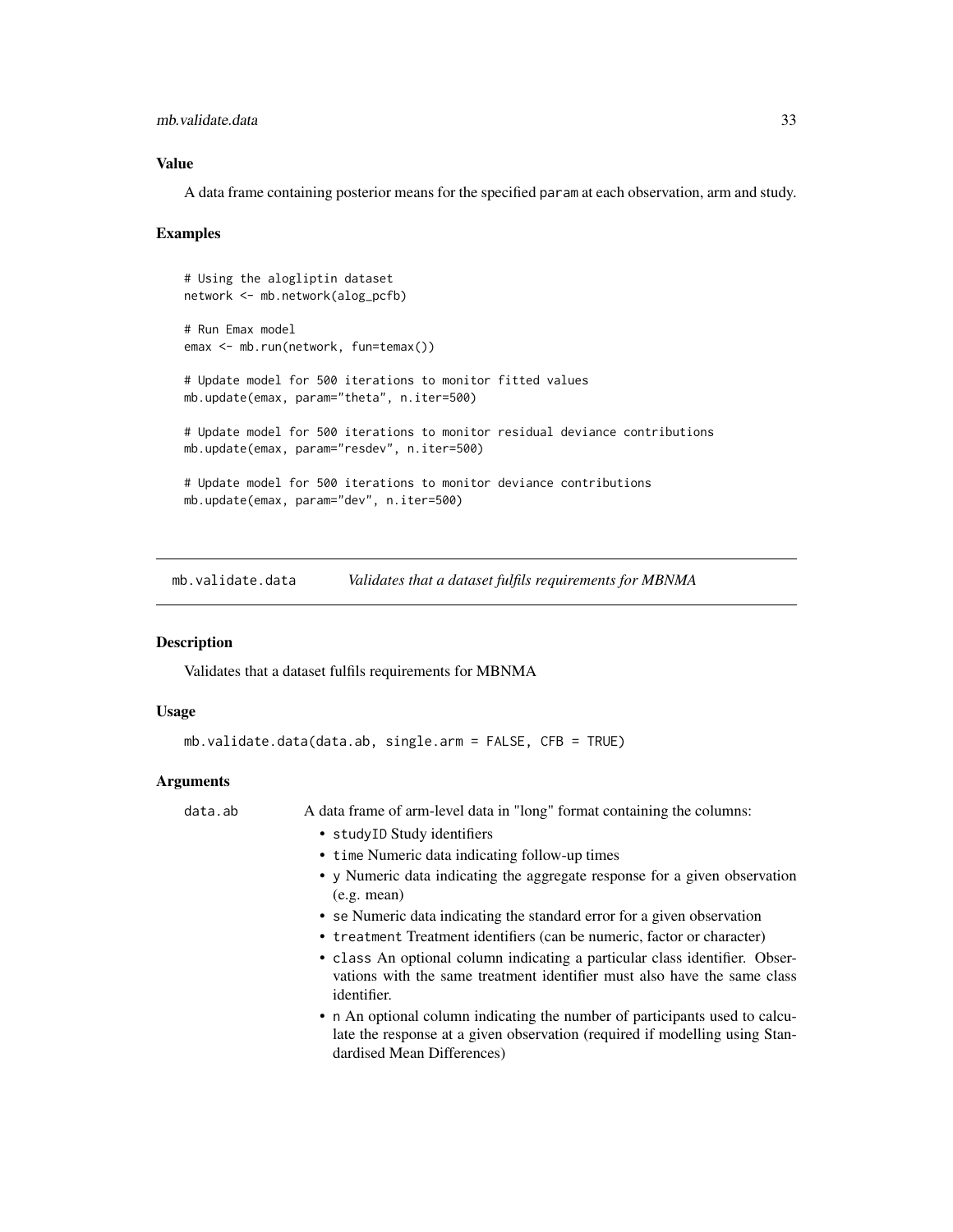<span id="page-33-0"></span>

| single.arm | A boolean object to indicate whether or not function should allow singe arm        |
|------------|------------------------------------------------------------------------------------|
|            | studies to be allowed in the network without returning an error. Default is not to |
|            | allow their inclusion (single.arm=FALSE)                                           |
| CFB        | A boolean object to indicate if the dataset is composed of studies measuring       |
|            | change from baseline (TRUE) or not (FALSE). It is not essential to specify this    |
|            | correctly but failing to do so may lead to warnings.                               |

# Details

Checks done within the validation:

- Checks data.ab has required column names
- Checks there are no NAs
- Checks that all SEs are positive
- Checks that studies have baseline measurement (unless change from baseline data is being used)
- Checks that arms are balanced at each time point
- Checks that class codes are consistent within each treatment
- Checks that treatment codes are consistent across different time points within a study
- Checks that studies have at least two arms (if single.arm = FALSE)

#### Value

An error or warnings if checks are not passed. Runs silently if checks are passed

| mb.write | Write MBNMA time-course models JAGS code |
|----------|------------------------------------------|
|          |                                          |

## Description

Writes JAGS code for a Bayesian time-course model for model-based network meta-analysis (MB-NMA).

# Usage

```
mb.write(
  fun = tpoly(degree = 1),
  link = "identity",
  positive.scale = TRUE,
  intercept = NULL,
  rho = 0,
  covar = "varadj",
  omega = NULL,
  corparam = TRUE,class.effect = list(),
  UME = FALSE
)
```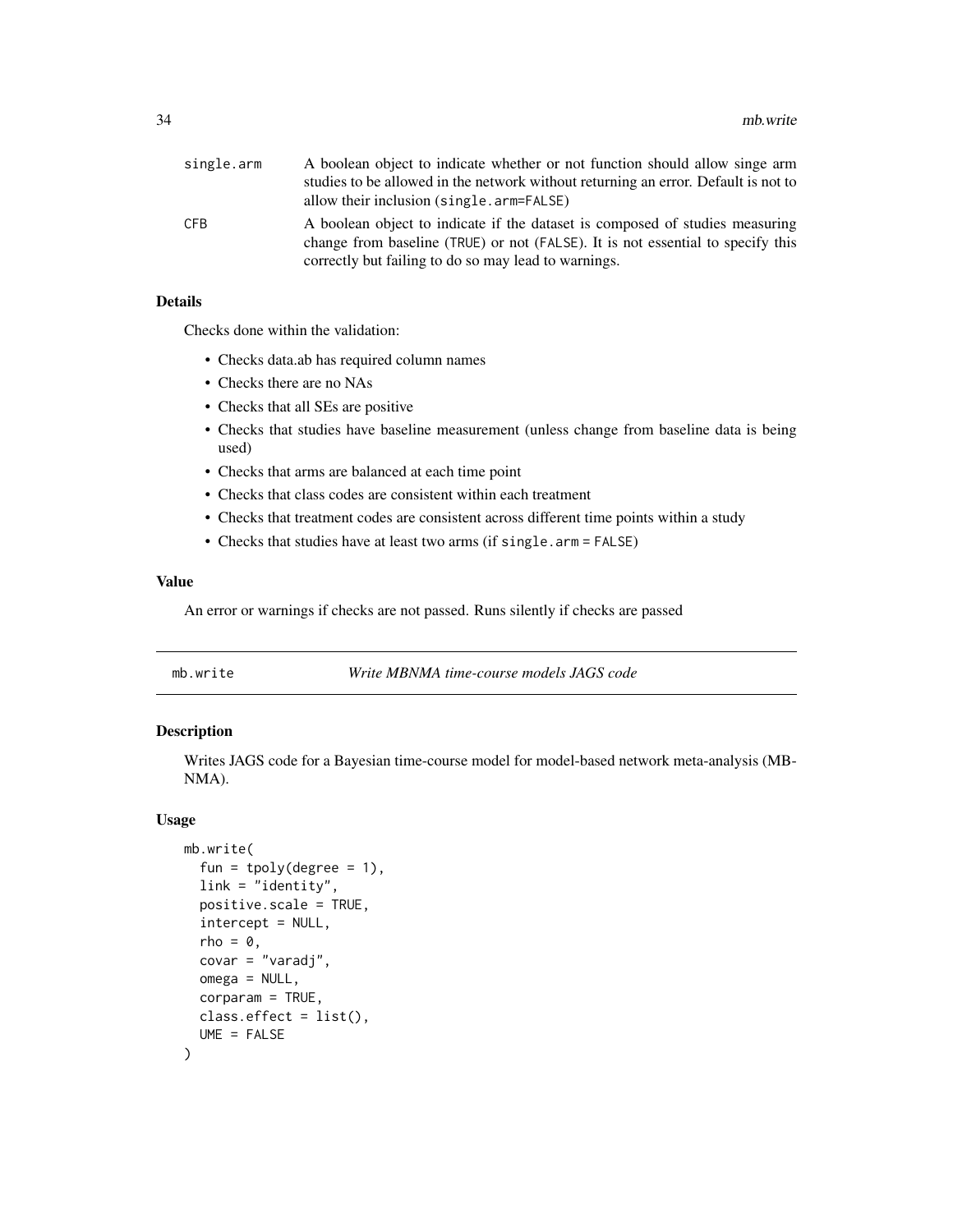#### mb.write 35

# Arguments

| fun            | An object of class "timefun" generated (see Details) using any of tloglin(),<br>tpoly(), texp(), temax(), tfpoly(), tspline() or tuser()                                                                                                                                                                                                                                                                                                                                                                             |
|----------------|----------------------------------------------------------------------------------------------------------------------------------------------------------------------------------------------------------------------------------------------------------------------------------------------------------------------------------------------------------------------------------------------------------------------------------------------------------------------------------------------------------------------|
| link           | Can take either "identity" (the default), "log" (for modelling Ratios of Means<br>(Friedrich et al. 2011)) or "smd" (for modelling Standardised Mean Differences<br>- although this also corresponds to an identity link function).                                                                                                                                                                                                                                                                                  |
| positive.scale | A boolean object that indicates whether all continuous mean responses (y) are<br>positive and therefore whether the baseline response should be given a prior that<br>constrains it to be positive (e.g. for scales that cannot be $\langle 0 \rangle$ ).                                                                                                                                                                                                                                                            |
| intercept      | A boolean object that indicates whether an intercept (written as alpha in the<br>model) is to be included. If left as NULL (the default), an intercept will be in-<br>cluded only for studies reporting absolute means, and will be excluded for stud-<br>ies reporting change from baseline (as indicated in network\$cfb).                                                                                                                                                                                         |
| rho            | The correlation coefficient when modelling within-study correlation between<br>time points. The default is a string representing a prior distribution in JAGS,<br>indicating that it be estimated from the data (e.g. rho="dunif( $\emptyset$ , 1)"). rho also<br>be assigned a numeric value (e.g. rho=0.7), which fixes rho in the model to this<br>value (e.g. for use in a deterministic sensitivity analysis). If set to rho=0 (the<br>default) then this implies modelling no correlation between time points. |
| covar          | A character specifying the covariance structure to use for modelling within-<br>study correlation between time-points. This can be done by specifying one of<br>the following:                                                                                                                                                                                                                                                                                                                                       |
|                | • "varadj" - a univariate likelihood with a variance adjustment to assume a<br>constant correlation between subsequent time points (Jansen et al. 2015).<br>This is the default.                                                                                                                                                                                                                                                                                                                                     |
|                | • "CS" - a multivariate normal likelihood with a compound symmetry struc-<br>ture                                                                                                                                                                                                                                                                                                                                                                                                                                    |
|                | • "AR1" - a multivariate normal likelihood with an autoregressive AR1 struc-<br>ture                                                                                                                                                                                                                                                                                                                                                                                                                                 |
| omega          | A scale matrix for the inverse-Wishart prior for the covariance matrix used to<br>model the correlation between time-course parameters (see Details for time-<br>course functions). omega must be a symmetric positive definite matrix with<br>dimensions equal to the number of time-course parameters modelled using rel-<br>ative effects (pool="rel"). If left as NULL (the default) a diagonal matrix with<br>elements equal to 1 is used.                                                                      |
| corparam       | A boolean object that indicates whether correlation should be modelled between<br>relative effect time-course parameters. This is automatically set to FALSE if class<br>effects are modelled. It can also be useful for providing informative priors more<br>easily to the model.                                                                                                                                                                                                                                   |
| class.effect   | A list of named strings that determines which time-course parameters to model<br>with a class effect and what that effect should be ("common" or "random"). For<br>example: list(emax="common", et50="random").                                                                                                                                                                                                                                                                                                      |
| <b>UME</b>     | Can take either TRUE or FALSE (for an unrelated mean effects model on all or<br>no time-course parameters respectively) or can be a vector of parameter name<br>strings to model as UME. For example: c("beta.1", "beta.2").                                                                                                                                                                                                                                                                                         |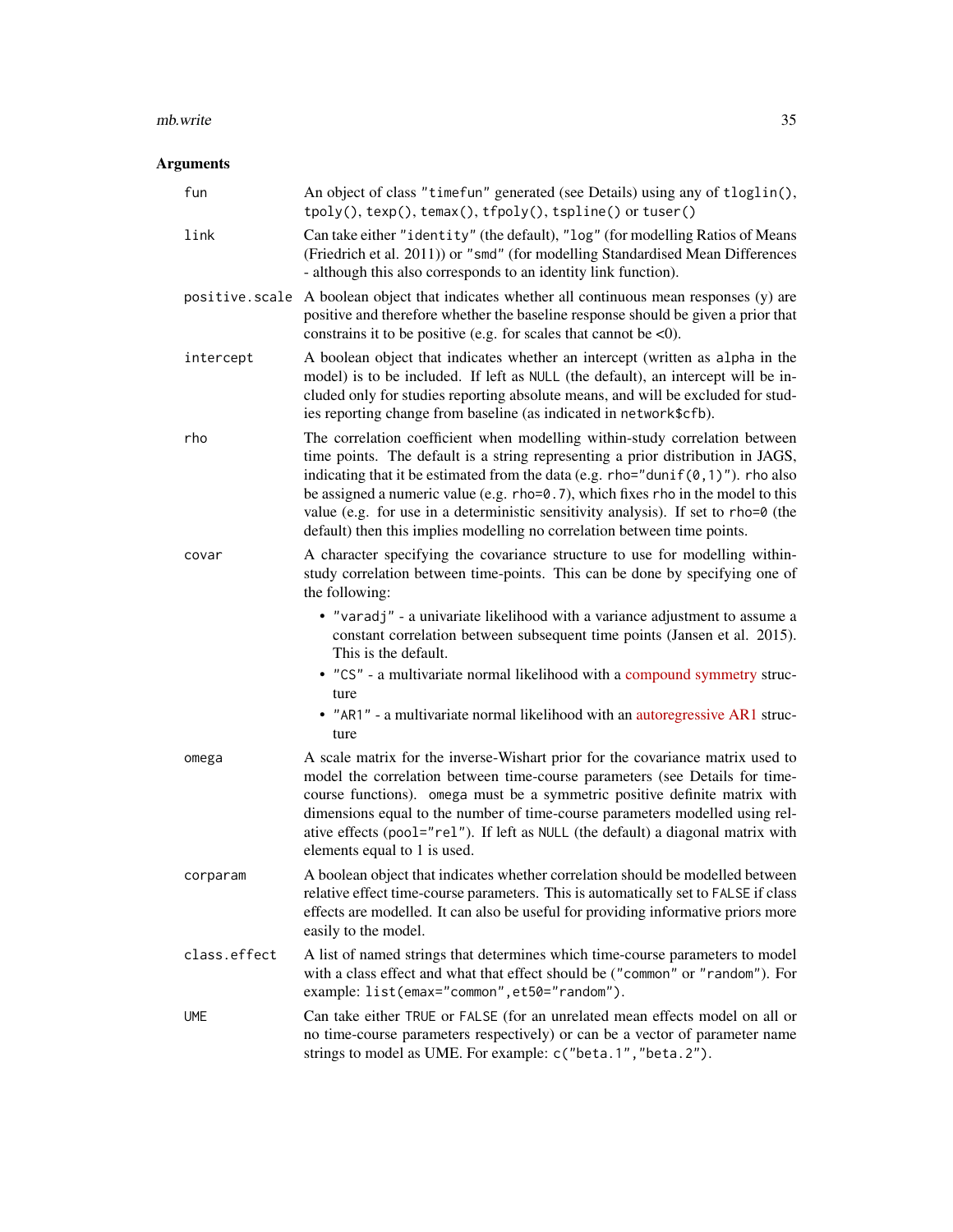#### <span id="page-35-0"></span>Value

A single long character string containing the JAGS model generated based on the arguments passed to the function.

### Examples

```
# Write a linear time-course MBNMA:
# random treatment effects on beta.1
# equal baselines in study arms
model <- mb.write(fun=tpoly(degree=1, pool.1="rel", method.1="random"))
# Write an emax time-course MBNMA with:
# a Hill parameter
# no intercept
model <- mb.write(fun=temax(pool.emax="rel", method.emax="common",
    pool.et50="abs", method.et50="common", pool.hill="abs", method.hill="common"),
  intercept=TRUE)
# Write a log-linear time-course MBNMA with:
# AR1 correlation between time points
model <- mb.write(fun=tloglin(),
  rho="dunif(0,1)", covar="AR1")
# Define a user-defined time-course relationship for the MBNMA JAGS model
userfun <- \sim (exp(beta.1 * time) / (beta.2 * time))
model <- mb.write(fun=tuser(fun=userfun,
    pool.1="rel", method.1="random",
   pool.2="rel", method.2="common"))
```
nma.run *Run an NMA model*

# **Description**

Run an NMA model

#### Usage

```
nma.run(data.ab, method = "common", link = "identity", ...)
```
#### Arguments

data.ab A data frame of arm-level data in "long" format containing the columns:

- studyID Study identifiers
- time Numeric data indicating follow-up times
- y Numeric data indicating the aggregate response for a given observation (e.g. mean)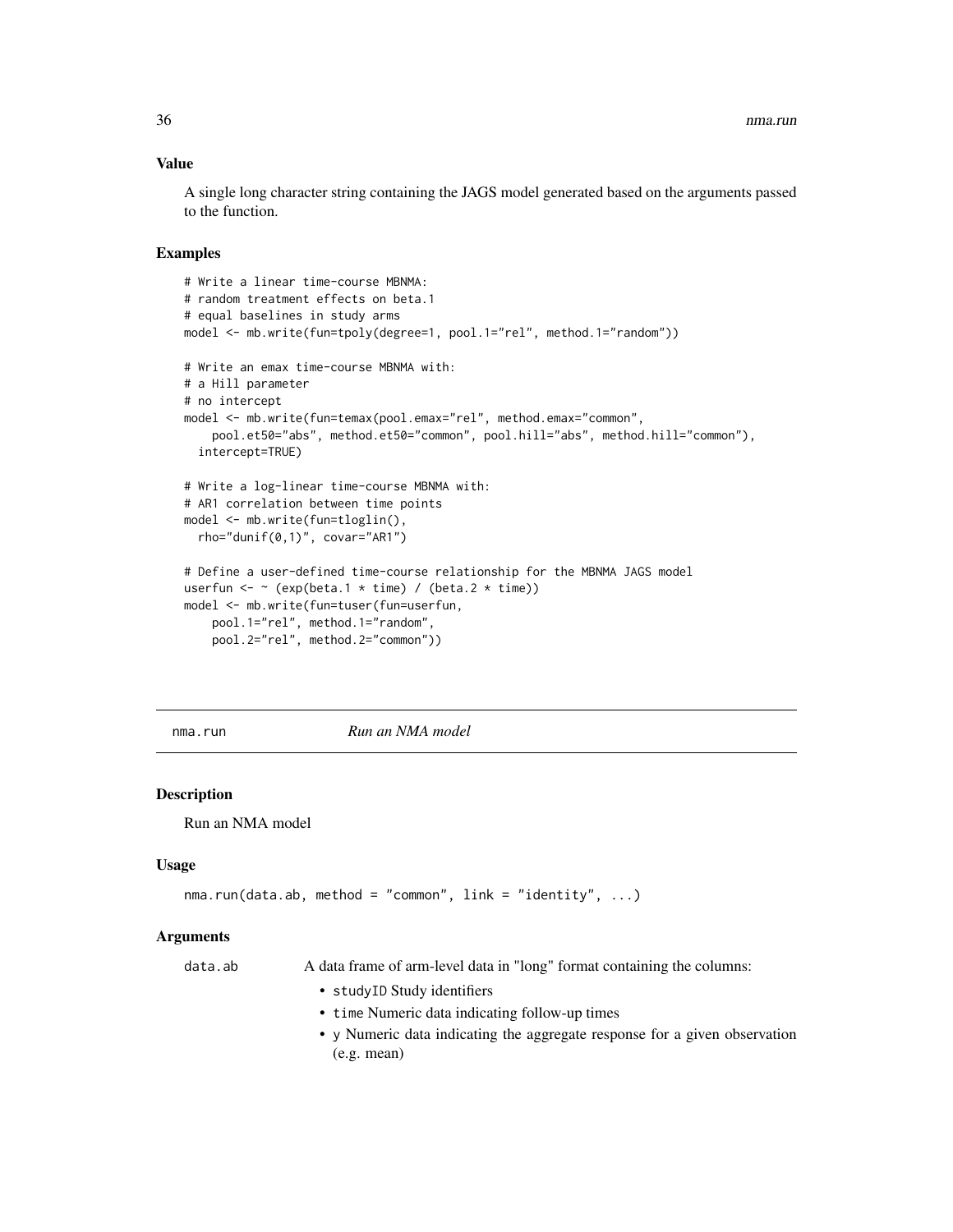|        | • se Numeric data indicating the standard error for a given observation                                                                                                                                                                                       |
|--------|---------------------------------------------------------------------------------------------------------------------------------------------------------------------------------------------------------------------------------------------------------------|
|        | • treatment Treatment identifiers (can be numeric, factor or character)                                                                                                                                                                                       |
|        | • class An optional column indicating a particular class identifier. Obser-<br>vations with the same treatment identifier must also have the same class<br>identifier.                                                                                        |
|        | • n An optional column indicating the number of participants used to calcu-<br>late the response at a given observation (required if modelling using Stan-<br>dardised Mean Differences)                                                                      |
| method | Can take "common" or "random" to indicate the type of NMA model used to<br>synthesise data points given in overlay.nma. The default is "random" since<br>this assumes different time-points in overlay. nma have been lumped together<br>to estimate the NMA. |
| link   | Can take either "identity" (the default), "log" (for modelling Ratios of Means<br>(Friedrich et al. 2011)) or "smd" (for modelling Standardised Mean Differences<br>- although this also corresponds to an identity link function).                           |
|        | Options for plotting in igraph.                                                                                                                                                                                                                               |

## Value

Returns an object of class("nma","rjags")

#### Examples

```
network <- mb.network(osteopain)
# Get the latest time point
df <- get.latest.time(network)
# Run NMA on the data
nma.run(df, method="random")
```
obesityBW\_CFB *Studies of treatments for reducing body weight in patients with obesity*

## Description

A dataset from a systematic review of pharmacological treatments for reducing body weight in patients with obesity. The outcome is continuous, and aggregate data responses are given as mean change from baseline in body weight (KG). Overall there are 35 RCTs investigating 26 treatments of 16 agents (/combinations of agents) in the network. Standard deviations have been imputed for 421 observations.

#### Usage

obesityBW\_CFB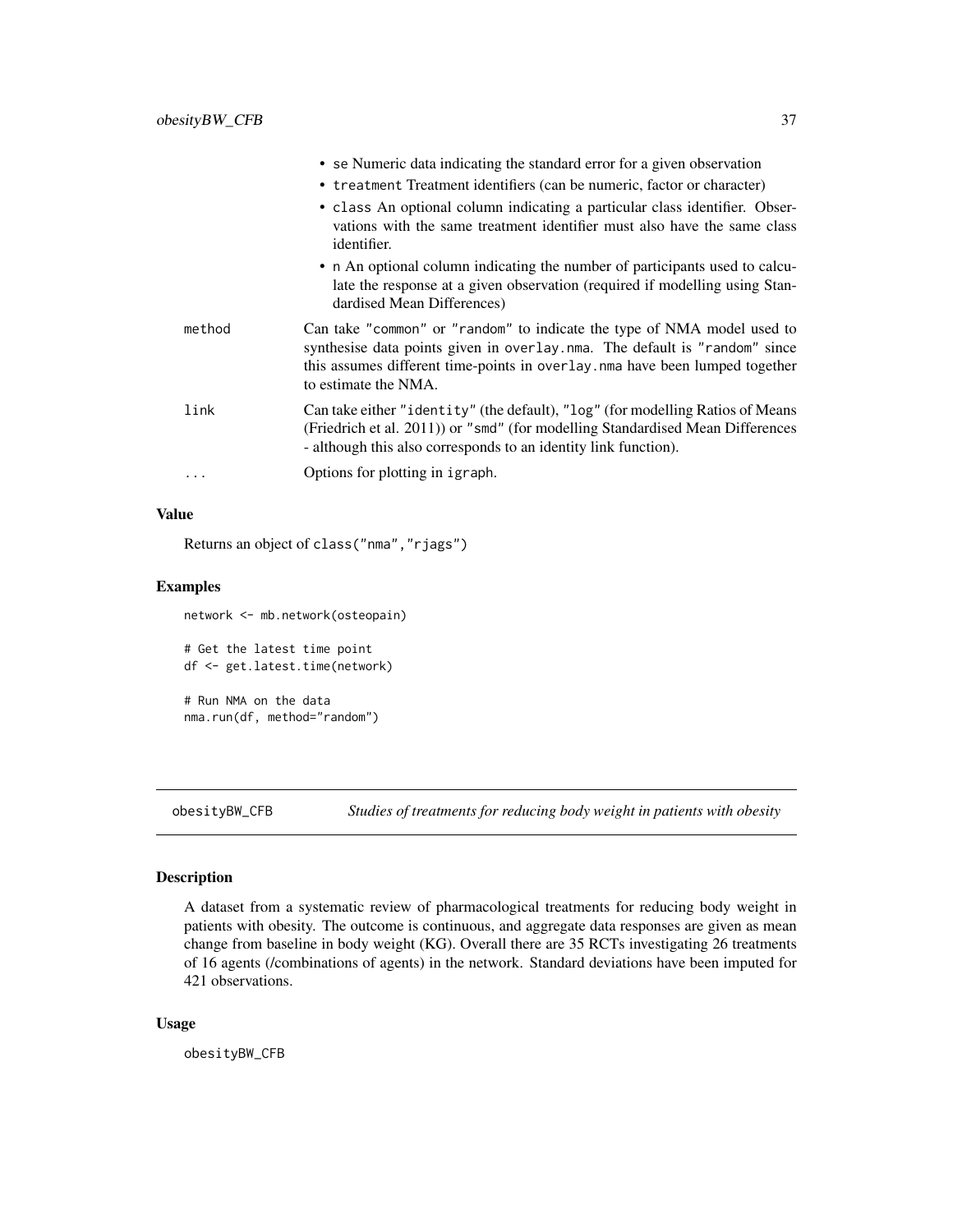#### 38 osteopain

## Format

A data frame with 710 rows and 7 variables:

- studyID Study identifiers
- time Numeric data indicating follow-up times
- y Numeric data indicating the mean response for a given observation
- se Numeric data indicating the standard error for a given observation
- N Numeric data indicating the number of participants used to calculate means for each observation
- treatment Treatment identifiers as factors. Labels are shortened treatment names.
- treatname Character data giving the full names of each treatment in the format agent\_dose
- agent Agent (drug) names stored as characters
- class The drug class of the agent (a broader category than agent) stored as characters

## Details

obesityBW\_CFB is a data frame in long format (one row per observation, arm and study), with the variables studyID, time, y, se, N, treatment, treatname, agent and class.

#### Source

Pfizer Ltd.

osteopain *Studies of pain relief medications for osteoarthritis*

#### Description

A dataset containing results on the WOMAC pain scale (0-10) over time for studies investigating 29 treatments for pain relief in patients with osteoarthritis. Standard deviations have been imputed for 269 observations.

#### Usage

osteopain

#### Format

A data frame with 417 rows and 7 variables:

- studyID Study identifiers
- time Numeric data indicating follow-up times
- y Numeric data indicating the mean response for a given observation
- se Numeric data indicating the standard error for a given observation
- treatment Treatment identifiers as factors. Labels are shortened treatment names.
- arm Arm identifiers coded for each study
- treatname Character data giving the full names of each treatment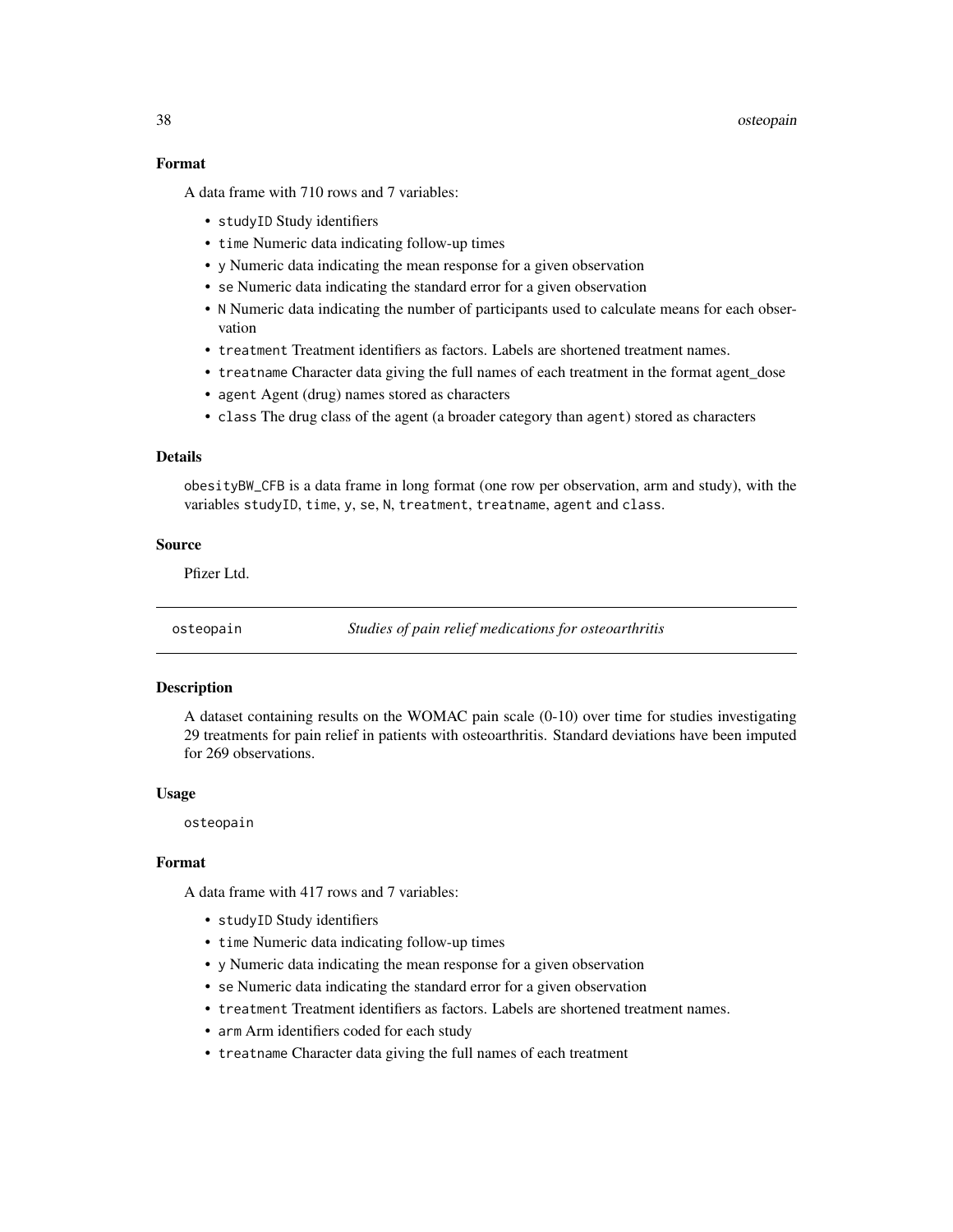#### pDcalc 39

## Details

osteopain is a data frame in long format (one row per observation, arm and study), with the variables studyID, time, y, se, treatment, arm and treatname.

## Source

Pfizer Ltd.

| pDcalc | Calculate plugin pD from a JAGS model with univariate likelihood for |
|--------|----------------------------------------------------------------------|
|        | studies with repeated measurements                                   |

## Description

Uses results from MBNMA JAGS models to calculate pD via the plugin method (Spiegelhalter et al. 2002). Can only be used for models with known standard errors or covariance matrices (typically univariate).

## Usage

```
pDcalc(
 obs1,
  obs2,
 fups = NULL,narm,
 NS,
  theta.result,
  resdev.result,
 likelihood = "normal",
  type = "time")
```

| obs1 | A matrix (study x arm) or array (study x arm x time point) containing observed<br>data for y (normal likelihood) or r (binomial or Poisson likelihood) in each arm<br>of each study. This will be the same array used as data for the JAGS model.                  |
|------|--------------------------------------------------------------------------------------------------------------------------------------------------------------------------------------------------------------------------------------------------------------------|
| obs2 | A matrix (study x arm) or array (study x arm x time point) containing observed<br>data for se (normal likelihood), N (binomial likelihood) or E (Poisson likelihood)<br>in each arm of each study. This will be the same array used as data for the JAGS<br>model. |
| fups | A numeric vector of length equal to the number of studies, containing the num-<br>ber of follow-up mean responses reported in each study. Required for time-<br>course MBNMA models (if type="time")                                                               |
| narm | A numeric vector of length equal to the number of studies, containing the num-<br>ber of arms in each study.                                                                                                                                                       |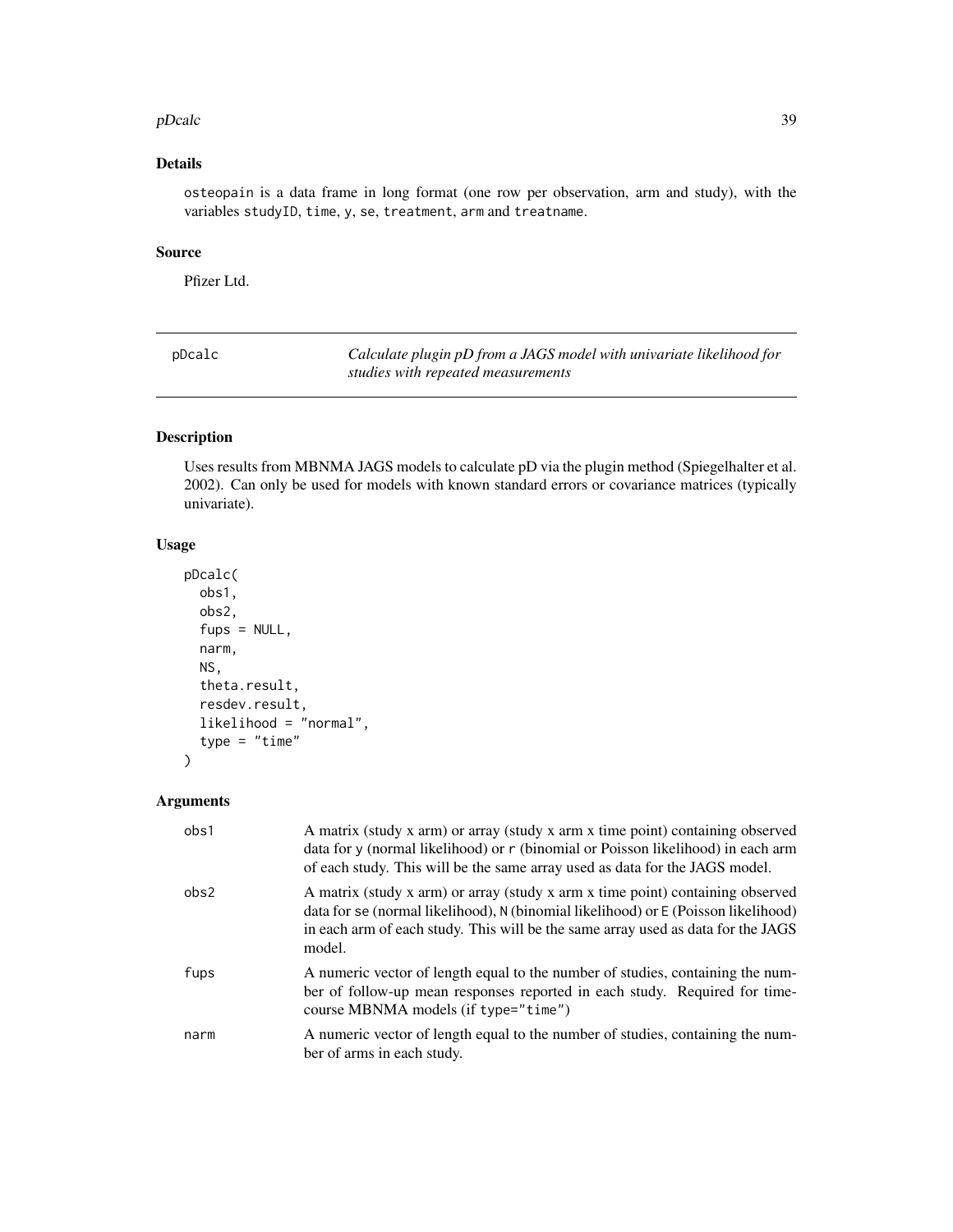| <b>NS</b>     | A single number equal to the number of studies in the dataset.                                                                                                                                           |
|---------------|----------------------------------------------------------------------------------------------------------------------------------------------------------------------------------------------------------|
| theta.result  | A matrix (study x arm) or array (study x arm x time point) containing the pos-<br>terior mean predicted means/probabilities/rate in each arm of each study. This<br>will be estimated by the JAGS model. |
| resdev.result | A matrix (study x arm) or array (study x arm x time point) containing the pos-<br>terior mean residual deviance contributions in each arm of each study. This will<br>be estimated by the JAGS model.    |
| likelihood    | A character object of any of the following likelihoods:                                                                                                                                                  |
|               | • univariate                                                                                                                                                                                             |
|               | • binomial (does not work with time-course MBNMA models)                                                                                                                                                 |
|               | • multivar.normal (does not work with time-course MBNMA models)                                                                                                                                          |
| type          | The type of MBNMA model fitted. Can be either "time" or "dose"                                                                                                                                           |

#### Details

Method for calculating pD via the plugin method proposed by (Spiegelhalter et al. 2002). Standard errors / covariance matrices must be assumed to be known. To obtain values for theta.result and resdev.result these parameters must be monitored when running the JAGS model.

For non-linear time-course MBNMA models residual deviance contributions may be skewed, which can lead to non-sensical results when calculating pD via the plugin method. Alternative approaches are to use pV (pv) as an approximation (Plummer 2008) or pD calculated by Kullback–Leibler divergence (pd.kl) or using an optimism adjustment (popt) (Plummer 2008).

#### References

TO ADD pV REF

## Examples

```
# Using the alogliptin dataset
network <- mb.network(alog_pcfb)
# Run Emax model saving predicted means and residual deviance contributions
emax <- mb.run(network, fun=temax(),
 parameters.to.save=c("theta", "resdev"), intercept=FALSE)
# Get matrices of observed data
jagsdat <- getjagsdata(network$data.ab)
# Plugin estimation of pD is problematic with non-linear models as it often leads to
#negative values, hence use of pV, pd.kl and popt as other measures for the effective
#number of parameters
pDcalc(obs1=jagsdat$y, obs2=jagsdat$se,
 fups=jagsdat$fups, narm=jagsdat$narm, NS=jagsdat$NS,
 theta.result = emax$BUGSoutput$mean$theta,
 resdev.result = emax$BUGSoutput$mean$resdev
 )
```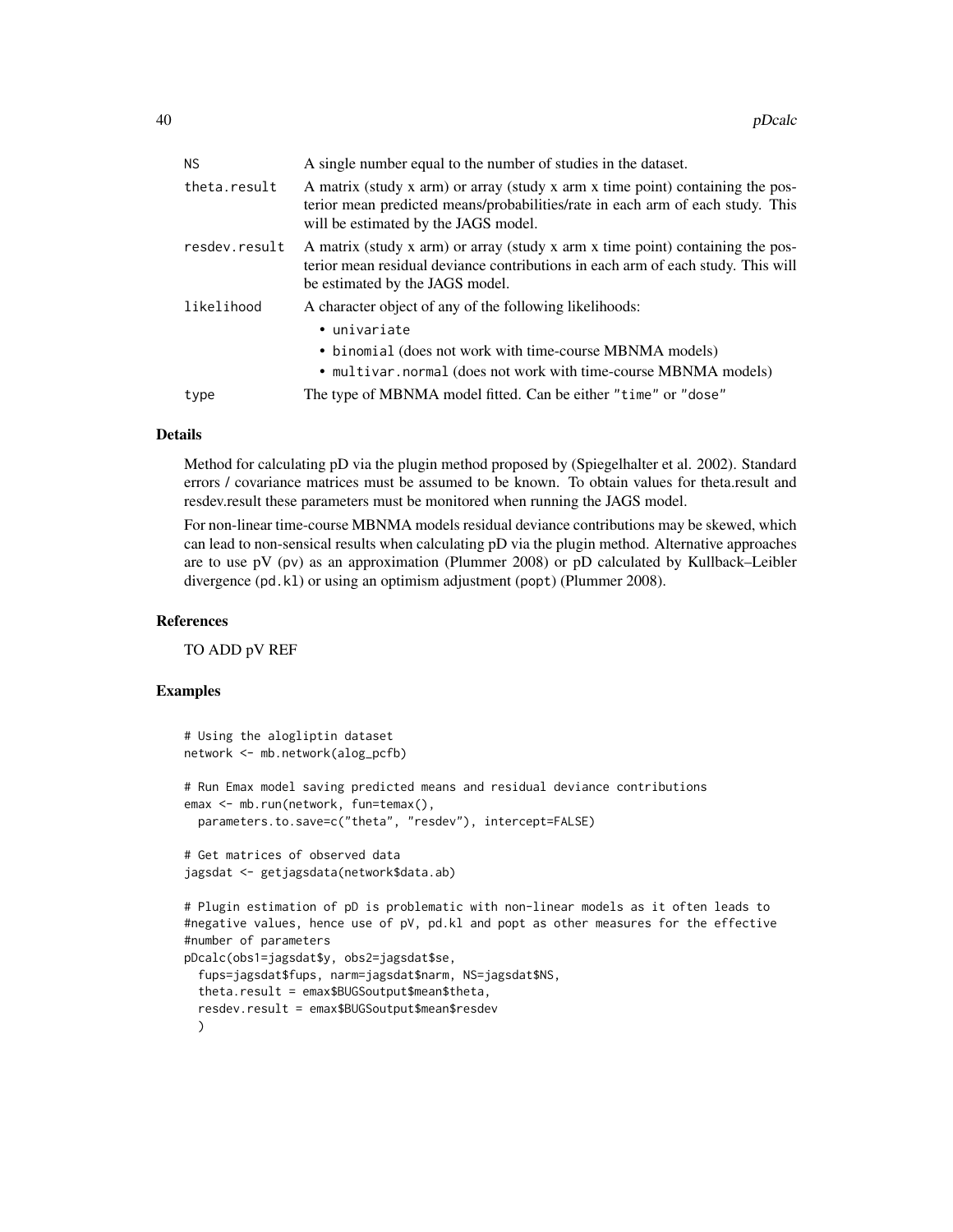plot.mb.network *Create an* mb.network *object*

#### Description

Creates an object of class("mb.network"). Various MBNMA functions can subsequently be applied to this object.

## Usage

```
## S3 method for class 'mb.network'
plot(
  x,
 edge.scale = 1,
  label.distance = 0,
  level = "treatment",
  remove.loops = FALSE,
 v.color = "connect",
  v.scale = NULL,
  layout = igraph::in_circle(),
  legend = TRUE,
  legend.x = "bottomleft",
  legend.y = NULL,...
)
```
mb.network(data.ab, reference = 1, cfb = NULL, description = "Network")

| x              | An object of class mb. network.                                                                                                                                                                                                                                                                     |
|----------------|-----------------------------------------------------------------------------------------------------------------------------------------------------------------------------------------------------------------------------------------------------------------------------------------------------|
| edge.scale     | A number to scale the thickness of connecting lines (edges). Line thickness is<br>proportional to the number of studies for a given comparison. Set to $\theta$ to make<br>thickness equal for all comparisons.                                                                                     |
| label.distance | A number scaling the distance of labels from the nodes to improve readability.<br>The labels will be directly on top of the nodes if the default of $\theta$ is used. Option<br>only applicable if layout_in_circle is set to TRUE.                                                                 |
| level          | A string indicating whether nodes/facets should represent treatment or class<br>in the plot. Can be used to examine the expected impact of modelling class/agent<br>effects.                                                                                                                        |
| remove.loops   | A boolean value indicating whether to include loops that indicate comparisons<br>within a node.                                                                                                                                                                                                     |
| v.color        | Can take either "connect" (the default) to indicate that nodes should only be<br>coloured if they are connected to the network reference treatment (indicates net-<br>work connectivity) or "class" to colour nodes by class (this requires that the<br>variable class be included in the dataset). |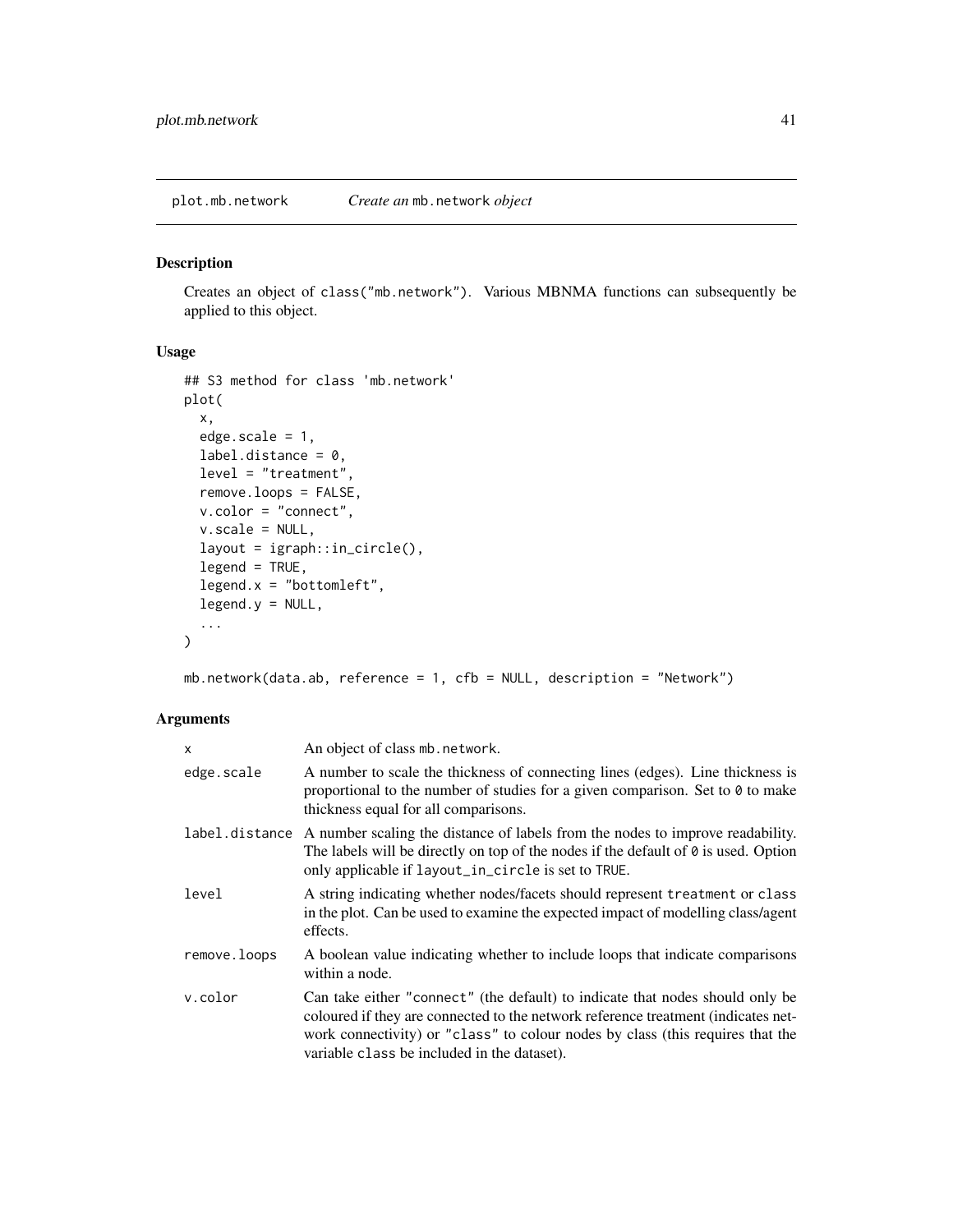| v.scale     | A number with which to scale the size of the nodes. If the variable N (to indicate<br>the numbers of participants at each observation) is included in the dataset then<br>the size of the nodes will be proportional to the number of participants within a<br>treatment/class in the network at the earliest time point reported in each study.                       |
|-------------|------------------------------------------------------------------------------------------------------------------------------------------------------------------------------------------------------------------------------------------------------------------------------------------------------------------------------------------------------------------------|
| layout      | An igraph layout specification. This is a function specifying an igraph layout<br>that determines the arrangement of the vertices (nodes). The default igraph::as_circle()<br>arranged vertices in a circle. Two other useful layouts for network plots are:<br>igraph::as_star(), igraph::with_fr(). Others can be found in layout_                                   |
| legend      | A boolean value indicating whether or not to plot a legend with class names if<br>v.color="class"                                                                                                                                                                                                                                                                      |
| legend.x    | Can be either a string or a numerical x-coordinate indicating where the legend<br>should be plotted (see legend).                                                                                                                                                                                                                                                      |
| legend.y    | A numerical y-coordinate indicating where the legend should be plotted - only<br>required if legend. x is also a numeric co-ordinate.                                                                                                                                                                                                                                  |
| $\cdots$    | Options for plotting in igraph.                                                                                                                                                                                                                                                                                                                                        |
| data.ab     | A data frame of arm-level data in "long" format containing the columns:                                                                                                                                                                                                                                                                                                |
|             | · studyID Study identifiers                                                                                                                                                                                                                                                                                                                                            |
|             | • time Numeric data indicating follow-up times                                                                                                                                                                                                                                                                                                                         |
|             | • y Numeric data indicating the aggregate response for a given observation<br>(e.g. mean)                                                                                                                                                                                                                                                                              |
|             | • se Numeric data indicating the standard error for a given observation                                                                                                                                                                                                                                                                                                |
|             | • treatment Treatment identifiers (can be numeric, factor or character)                                                                                                                                                                                                                                                                                                |
|             | • class An optional column indicating a particular class identifier. Obser-<br>vations with the same treatment identifier must also have the same class<br>identifier.                                                                                                                                                                                                 |
|             | • n An optional column indicating the number of participants used to calcu-<br>late the response at a given observation (required if modelling using Stan-<br>dardised Mean Differences)                                                                                                                                                                               |
| reference   | A number or character (depending on the format of treatment within data.ab)<br>indicating the reference treatment in the network (i.e. those for which estimated<br>relative treatment effects estimated by the model will be compared to).                                                                                                                            |
| cfb         | A logical vector whose length is equal to the unique number of studies in data. ab,<br>where each element is TRUE if the study data reported is change-from-baseline<br>and FALSE otherwise. If left as NULL (the default) then this will be identified<br>from the data by assuming any study for which there is no data at time=0 re-<br>ports change-from-baseline. |
| description | Optional. Short description of the network.                                                                                                                                                                                                                                                                                                                            |
|             |                                                                                                                                                                                                                                                                                                                                                                        |

## Details

The S3 method plot() on an mb.network object generates a network plot that shows how different treatments are connected within the network via study comparisons. This can be used to identify how direct and indirect evidence are informing different treatment comparisons. Depends on [igraph](#page-0-0).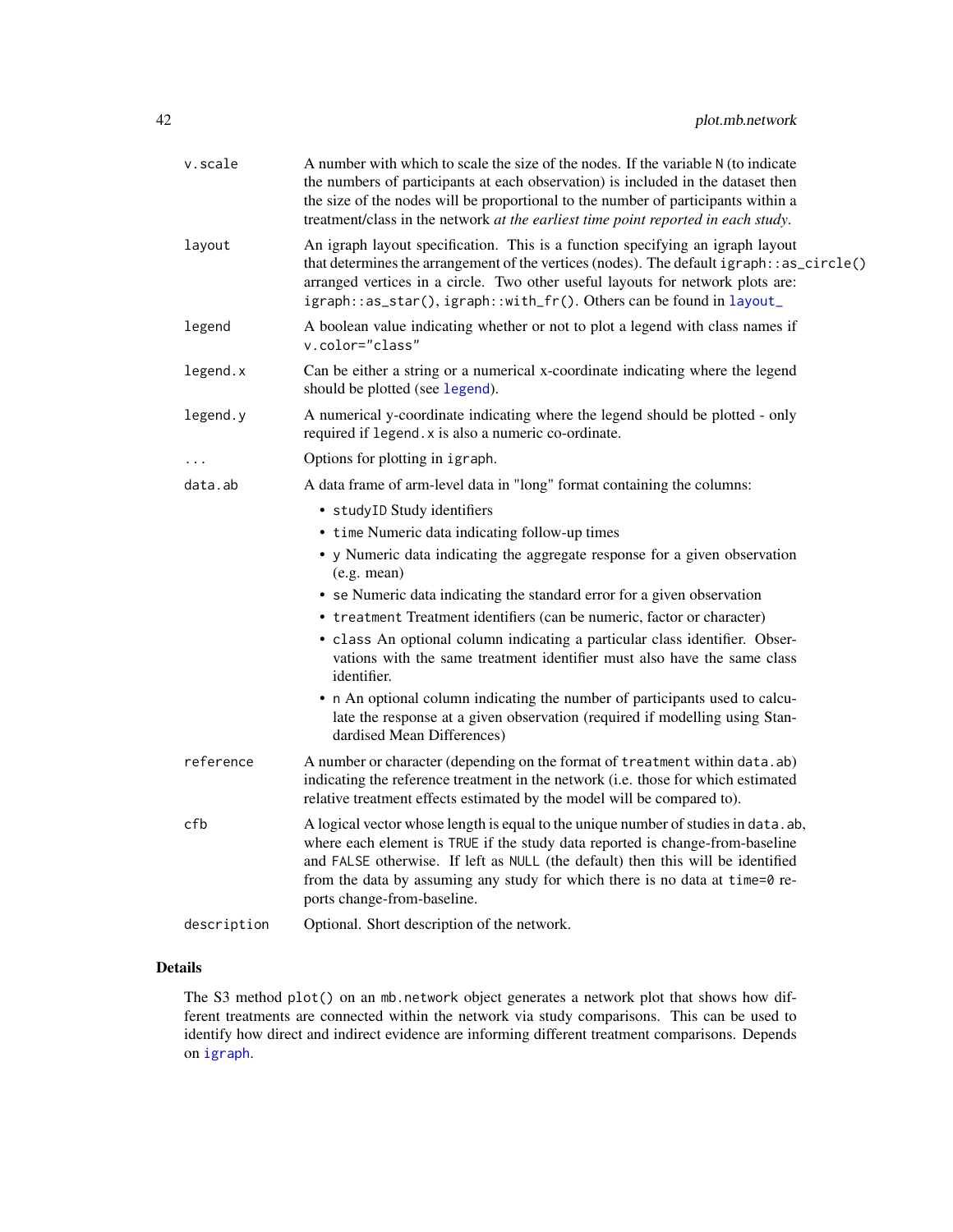## plot.mb.network 43

Missing values (NA) cannot be included in the dataset. Studies must have a baseline measurement and more than a single follow-up time (unless change from baseline data are being used). Data must be present for all arms within a study at each follow-up time.

#### Value

An object of class("mb.network") which is a list containing:

- description A short description of the network
- data.ab A data frame containing the arm-level network data (treatment identifiers will have been recoded to a sequential numeric code)
- studyID A character vector with the IDs of included studies.
- cfb A logical vector indicating which studies report change from baseline data
- treatments A character vector indicating the treatment identifiers that correspond to the new treatment codes.
- classes A character vector indicating the class identifiers (if included in the original data) that correspond to the new class codes.

#### Methods (by generic)

• plot: Generate a network plot

## Examples

```
# Create an mb.network object from the data
network <- mb.network(osteopain)
# Arrange network plot in a star with the reference treatment in the centre
plot(network, layout=igraph::as_star())
# Generate a network plot at the class level that removes loops indicating comparisons
#within a node
goutnet <- mb.network(goutSUA_CFB)
plot(goutnet, level="class", remove.loops=TRUE)
# Generate a network plot at the treatment level that colours nodes by class
plot(goutnet, v.color="class", remove.loops=TRUE)
# Plot network in which node size is proportional to number of participants
```

```
alognet <- mb.network(alog_pcfb)
plot(alognet, v.scale=2)
```

```
# Using the osteoarthritis dataset
print(osteopain)
```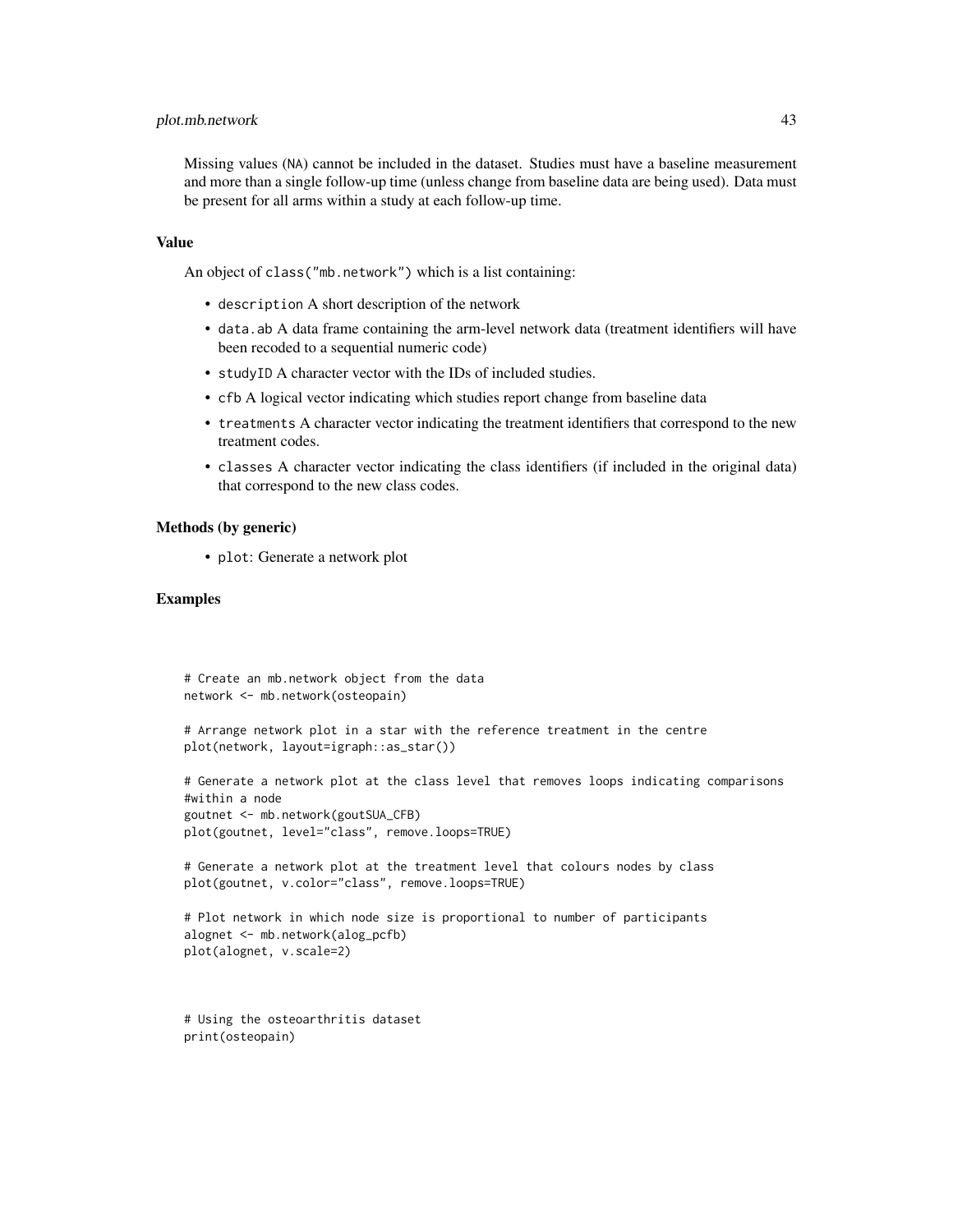```
# Define network
network <- mb.network(osteopain, description="Osteoarthritis Dataset")
# Define network with different network reference treatment
network <- mb.network(osteopain, reference="Ce_200")
# Using the alogliptin dataset
network <- mb.network(alog_pcfb, description="Alogliptin Dataset")
# Examine networks
print(network)
plot(network)
```
plot.mb.predict *Plots predicted responses from a time-course MBNMA model*

## Description

Plots predicted responses from a time-course MBNMA model

## Usage

```
## S3 method for class 'mb.predict'
plot(
  x,
 disp.obs = FALSE,
 overlay.ref = TRUE,
 overlay.nma = NULL,
 method = "random",
 col = "blue",max.col.scale = NULL,
  treat.labs = NULL,
  ...
)
```

| $\mathsf{x}$ | An object of class "mb. predict" generated by predict ("mbnma")                                                                                                                                               |
|--------------|---------------------------------------------------------------------------------------------------------------------------------------------------------------------------------------------------------------|
| disp.obs     | A boolean object to indicate whether to show shaded sections of the plot for<br>where there is observed data (TRUE) or not (FALSE)                                                                            |
| overlay.ref  | A boolean object indicating whether to overlay a line showing the median net-<br>work reference treatment response over time on the plot (TRUE) or not (FALSE).<br>The network reference treatment (treatment |
|              | 1. must be included in predict for this to display the network reference treat-<br>ment properly.                                                                                                             |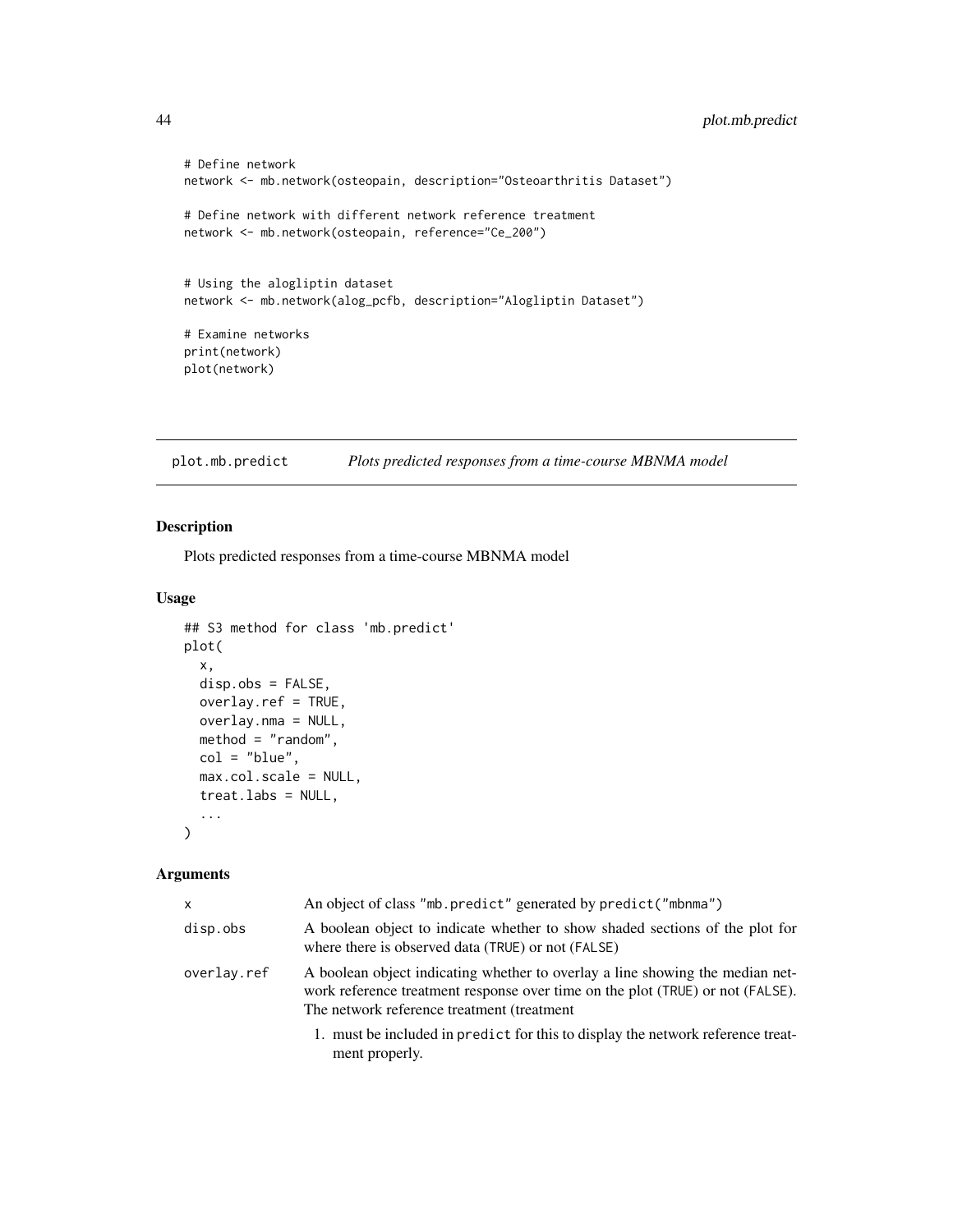| overlay.nma   | Can be used to overlay the predicted results from a standard NMA model that<br>"lumps" time-points together within the range specified in overlay.nma. Must<br>be a numeric vector of length 2, or left as NULL (the default) to indicate no NMA<br>should be performed. overlay. nma can only be specified if overlay. ref==TRUE.<br>See Details for further information. |
|---------------|----------------------------------------------------------------------------------------------------------------------------------------------------------------------------------------------------------------------------------------------------------------------------------------------------------------------------------------------------------------------------|
| method        | Can take "common" or "random" to indicate the type of NMA model used to<br>synthesise data points given in overlay mma. The default is "random" since<br>this assumes different time-points in overlay, nma have been lumped together<br>to estimate the NMA.                                                                                                              |
| col           | A character indicating the colour to use for shading if disp.obs is set to TRUE.<br>Can be either "blue", "green", or "red"                                                                                                                                                                                                                                                |
| max.col.scale | Rarely requires adjustment. The maximum count of observations (therefore the<br>darkest shaded color) only used if disp. obs is used. This allows consistency of<br>shading between multiple plotted graphs. It should always be at least as high as<br>the maximum count of observations plotted                                                                          |
| treat.labs    | A vector of treatment labels in the same order as treatment codes. Easiest to use<br>(contract treatment labels stored by mb. network()                                                                                                                                                                                                                                    |
|               | Arguments for ggplot()                                                                                                                                                                                                                                                                                                                                                     |

#### Details

For the S3 method plot(), if disp.obs is set to TRUE it is advisable to ensure predictions in predict are estimated using an even sequence of time points to avoid misrepresentation of shaded densities. Shaded counts of observations will be relative to the treatment plotted in each panel rather than to the network reference treatment if disp.obs is set to TRUE.

overlay.nma can be useful to assess if the MBNMA predictions are in agreement with predictions from an NMA model for a specific range of time-points. This can be a general indicator of the fit of the time-course model. However, it is important to note that the wider the range specified in overlay.nma, the more likely it is that different time-points are included, and therefore that there is greater heterogeneity/inconsistency in the NMA model. If overlay.nma includes several follow-up times for any study then only a single time-point will be taken (the one closest to mean(overlay.nma)). The NMA predictions are plotted over the range specified in overlay.nma as a horizontal line, with the 95%CrI shown by a grey rectangle. The NMA predictions represent those for *any time-points within this range* since they lump together data at all these time-points. Predictions for treatments that are disconnected from the network reference treatment at data points specified within overlay.nma cannot be estimated so are not included.

It is important to note that the NMA model is not necessarily the "correct" model, since it "lump" different time-points together and ignores potential differences in treatment effects that may arise from this. The wider the range specified in overlay.nma, the greater the effect of "lumping" and the stronger the assumption of similarity between studies.

## Examples

```
# Create an mb.network object from a dataset
copdnet <- mb.network(copd)
```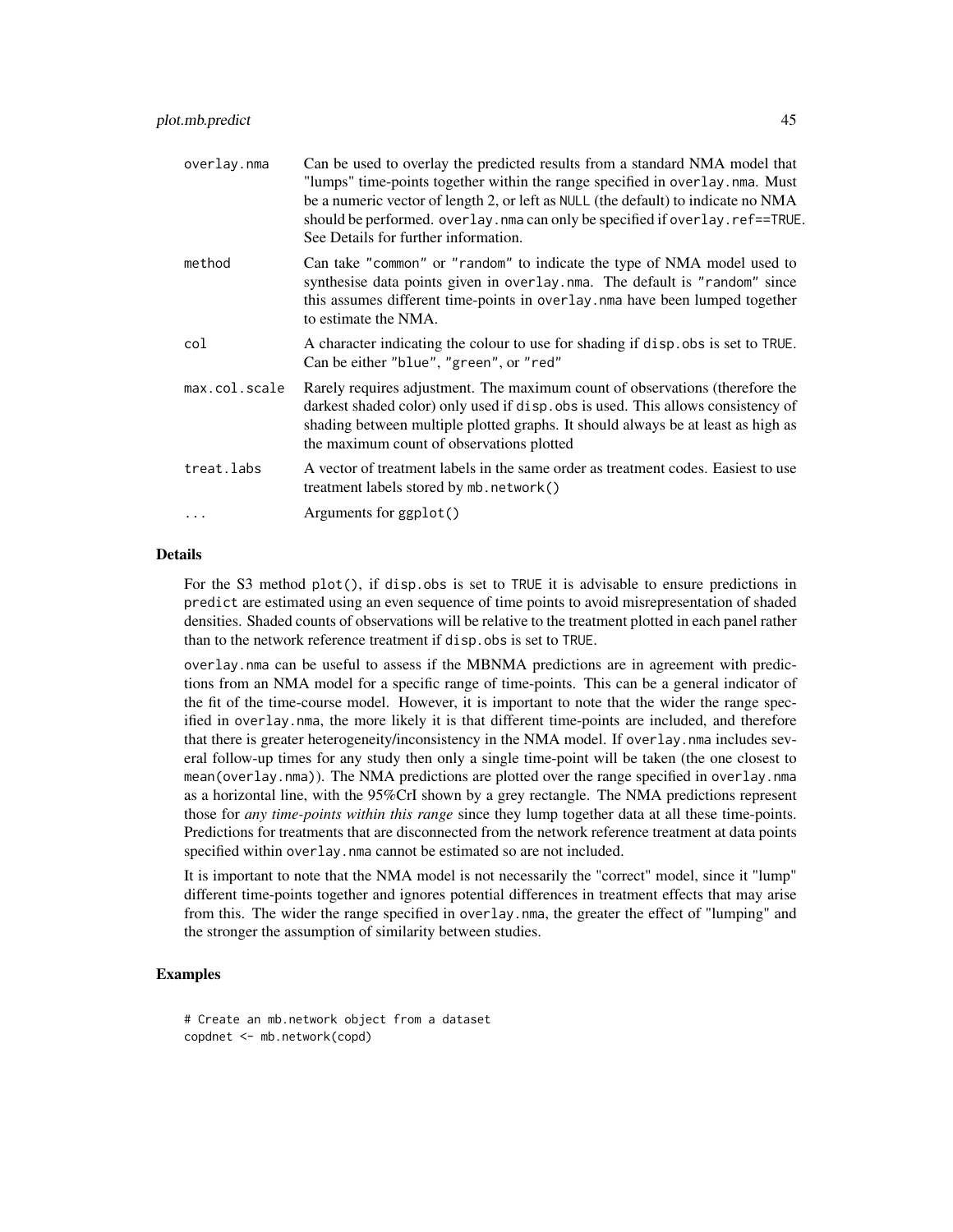```
# Run an MBNMA model with a log-linear time-course
loglin <- mb.run(copdnet,
  fun=tloglin(pool.rate="rel", method.rate="common"),
  rho="dunif(0,1)", covar="varadj")
# Predict responses using the original dataset to estimate the network reference
#treatment response
df.ref <- copd[copd$treatment=="Placebo",]
predict <- predict(loglin, times=c(0:20), E0=0, ref.resp=df.ref)
# Plot the predicted responses with observations displayed on plot as green shading
plot(predict, disp.obs=TRUE, overlay.ref=FALSE, col="green")
# Plot the predicted responses with the median network reference treatment response overlayed
#on the plot
plot(predict, disp.obs=FALSE, overlay.ref=TRUE)
# Plot predictions from an NMA calculated between different time-points
plot(predict, overlay.nma=c(5,10), n.iter=20000)
plot(predict, overlay.nma=c(15,20), n.iter=20000)
# Time-course fit may be less good at 15-20 weeks follow-up
```
plot.mb.rank *Plot histograms of rankings from MBNMA models*

## Description

Plot histograms of rankings from MBNMA models

#### Usage

```
## S3 method for class 'mb.rank'
plot(x, params = NULL, treat.labs = NULL, ...)
```

| X          | An object of class "mb. rank" generated by rank. mbnma()                                                                                                                                                                         |
|------------|----------------------------------------------------------------------------------------------------------------------------------------------------------------------------------------------------------------------------------|
| params     | A character vector containing any model parameters monitored in mbnma for<br>which ranking is desired (e.g. "beta.1", "emax"). Parameters must vary by<br>treatment for ranking to be possible. Can include "auc" (see details). |
| treat.labs | A vector of treatment labels in the same order as treatment codes. Easiest to use<br>treatment labels stored by $mb$ . network $()$                                                                                              |
| $\cdots$   | Arguments to be sent to $ggplot2::ggplot()$                                                                                                                                                                                      |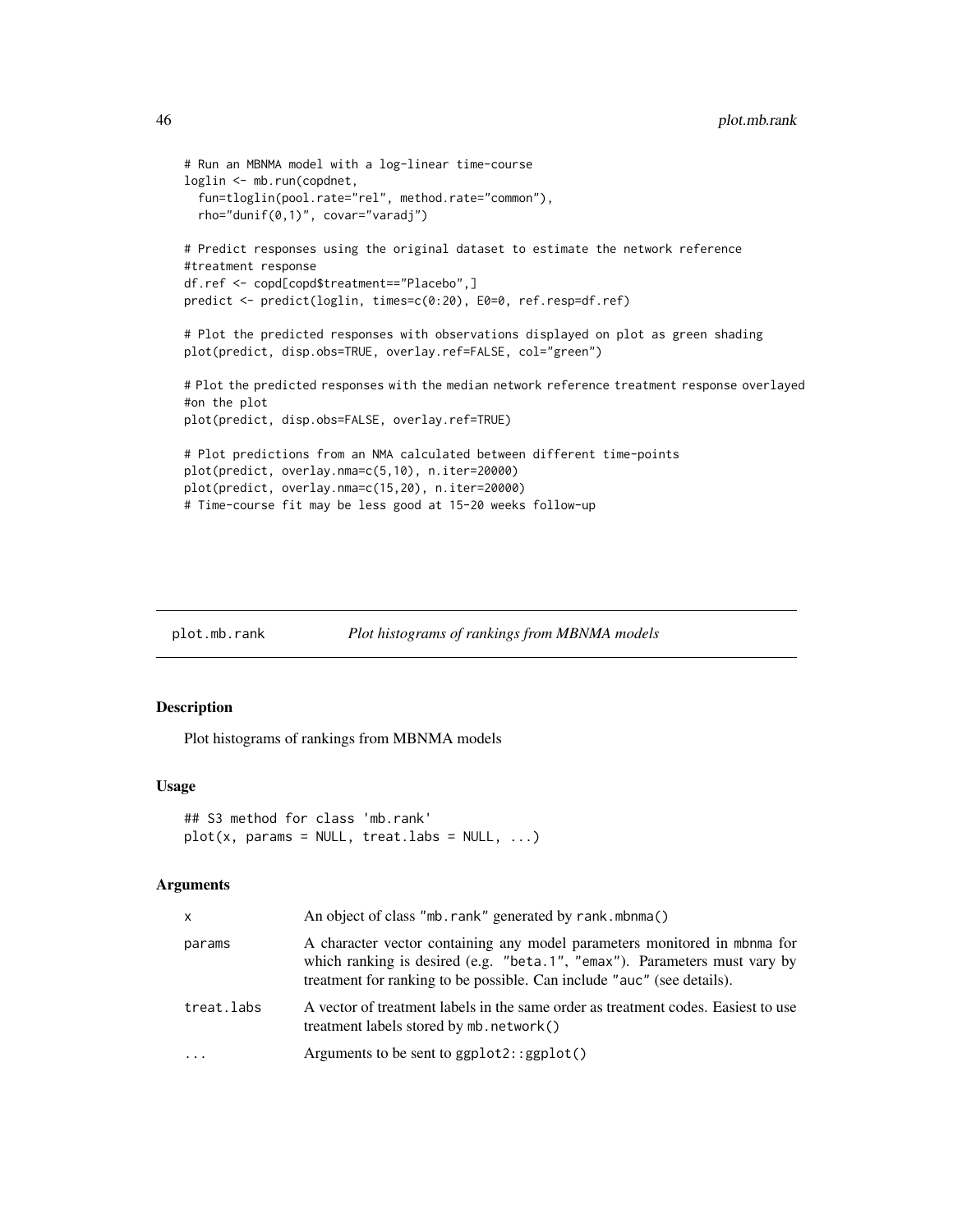## plot.mbnma 47

#### Value

A series of histograms that show rankings for each treatment/agent/prediction, with a separate panel for each parameter The object returned is a list containing a separate element for each parameter in params which is an object of class c("gg","ggplot").

#### Examples

```
# Create an mb.network object from a dataset
painnet <- mb.network(osteopain)
# Run an MBNMA model with an Emax time-course
emax <- mb.run(painnet,
 fun=temax(pool.emax="rel", method.emax="common",
   pool.et50="abs", method.et50="random"),
 positive.scale=TRUE)
# Calculate treatment rankings for AUC and emax
ranks <- rank(emax,
 param=c("auc", "emax"),
 int.range=c(0,15), n.iter=500)
# Plot histograms for ranking by AUC
plot(ranks, param="auc")
# Plot histograms for ranking by emax
```
plot(ranks, param="emax")

plot.mbnma *Forest plot for results from time-course MBNMA models*

#### Description

Generates a forest plot for time-course parameters of interest from results from time-course MB-NMA models. Posterior densities are plotted above each result using ggdist:stat\_:halfeye()

#### Usage

## S3 method for class 'mbnma'  $plot(x, parents = NULL, treat.labs = NULL, class.labs = NULL, ...)$ 

#### Arguments

x An S3 object of class "mbnma" generated by running a time-course MBNMA model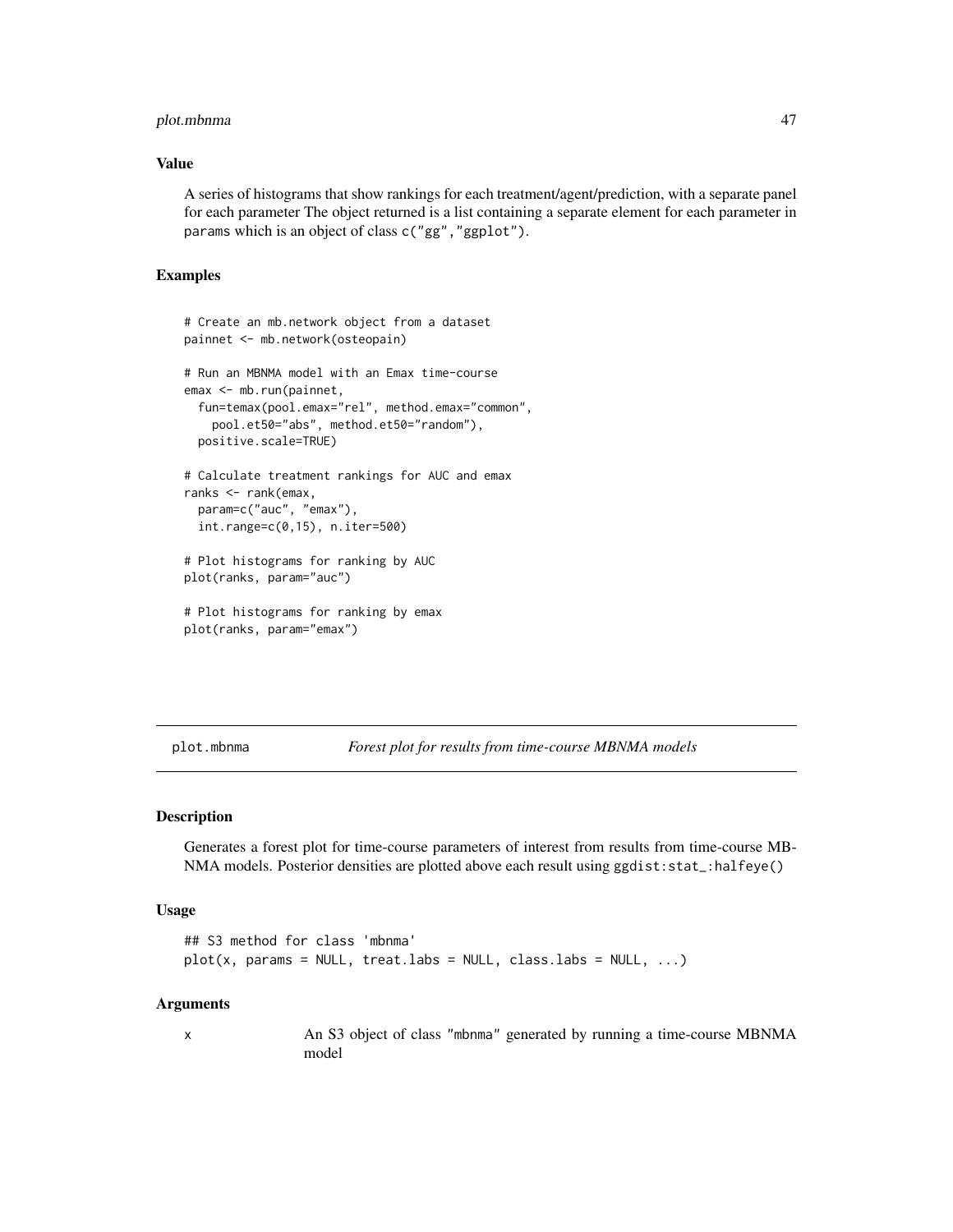| params     | A character vector of time-course parameters to plot. Parameters must be given<br>the same name as monitored nodes in mbnma and must vary by treatment or class.<br>Can be set to NULL to include all available time-course parameters estimated by<br>mbnma. |
|------------|---------------------------------------------------------------------------------------------------------------------------------------------------------------------------------------------------------------------------------------------------------------|
| treat.labs | A character vector of treatment labels. If left as NULL (the default) then labels<br>will be used as defined in the data.                                                                                                                                     |
| class.labs | A character vector of class labels if mbnma was modelled using class effects If<br>left as NULL (the default) then labels will be used as defined in the data.                                                                                                |
| $\cdots$   | Arguments to be sent to ggdist::stat_halfeye()                                                                                                                                                                                                                |

#### Value

A forest plot of class c("gg","ggplot") that has separate panels for different time-course parameters

#### Examples

```
# Create an mb.network object from a dataset
alognet <- mb.network(alog_pcfb)
# Run an MBNMA model with an Emax time-course
emax <- mb.run(alognet,
 fun=temax(pool.emax="rel", method.emax="common",
   pool.et50="rel", method.et50="common"),
 intercept=FALSE)
# Generate forest plot
plot(emax)
# Plot results for only one time-course parameter
plot(emax, params="emax")
```
plot.nodesplit *Perform node-splitting on a MBNMA time-course network*

#### Description

Within a MBNMA time-course network, split contributions into direct and indirect evidence and test for consistency between them. Closed loops of treatments in which it is possible to test for consistency are those in which direct and indirect evidence are available from independent sources van Valkenhoef van Valkenhoef et al. (2016).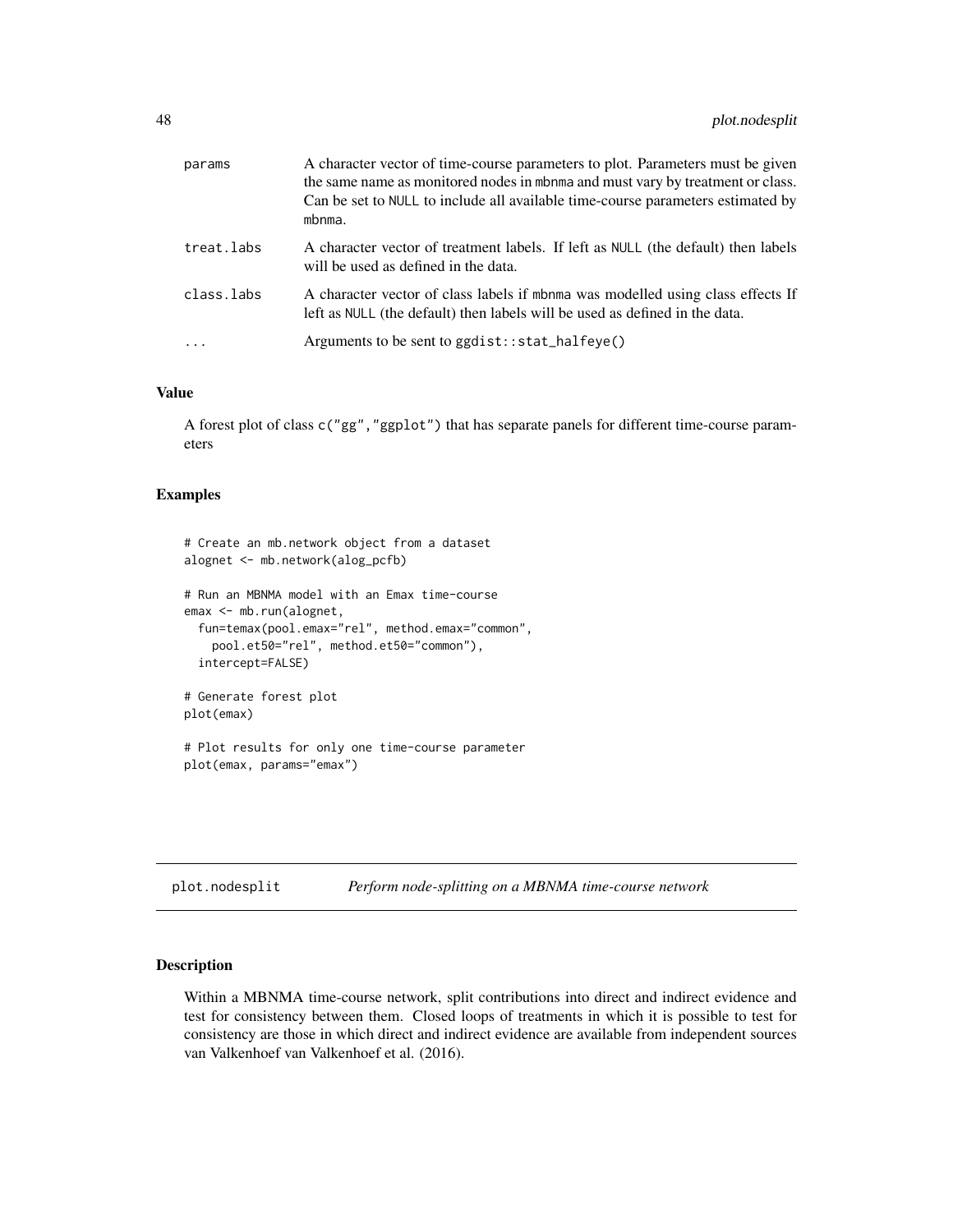## plot.nodesplit 49

### Usage

```
## S3 method for class 'nodesplit'
plot(x, plot_type = NULL, params = NULL, ...)mb.nodesplit(
  network,
  comparisons = mb.nodesplit.comparisons(network),
  nodesplit.parameters = "all",
  fun = tpoly(degree = 1),
  ...
)
```
## Arguments

| X                    | An object of class ("nodesplit")                                                                                                                                                                   |  |
|----------------------|----------------------------------------------------------------------------------------------------------------------------------------------------------------------------------------------------|--|
| plot.type            | A character string that can take the value of "forest" to plot only forest plots,<br>"density" to plot only density plots, or left as NULL (the default) to plot both<br>types of plot.            |  |
| params               | A character vector corresponding to a time-course parameter(s) for which to<br>plot results. If left as NULL (the default), nodes-split results for all time-course<br>parameters will be plotted. |  |
| $\ddots$             | Arguments to be sent to mb. run()                                                                                                                                                                  |  |
| network              | An object of class "mb. network".                                                                                                                                                                  |  |
| comparisons          | A data frame specifying the comparisons to be split (one row per comparison).<br>The frame has two columns indicating each treatment for each comparison: t1<br>and $t2$ .                         |  |
| nodesplit.parameters |                                                                                                                                                                                                    |  |
|                      | A character vector of named time-course parameters on which to node-split (e.g.<br>c("beta.1", "beta.2")). Can use "all" to split on all time-course parameters.                                   |  |
| fun                  | An object of class "timefun" generated (see Details) using any of tloglin(),<br>tpoly(), texp(), temax(), tfpoly(), tspline() or tuser()                                                           |  |

#### Details

The S3 method plot() on an mb.nodesplit object generates either forest plots of posterior medians and 95\% credible intervals, or density plots of posterior densities for direct and indirect evidence.

#### Value

Plots the desired graph(s) and returns an object (or list of objects if plot.type=NULL) of class(c("gg","ggplot")), which can be edited using ggplot commands.

A an object of class("mb.nodesplit") that is a list containing elements d.X.Y (treatment  $1 = X$ , treatment  $2 = Y$ ). Each element (corresponding to each comparison) contains additional numbered elements corresponding to each parameter in the time-course function on which node splitting was performed. These elements then contain: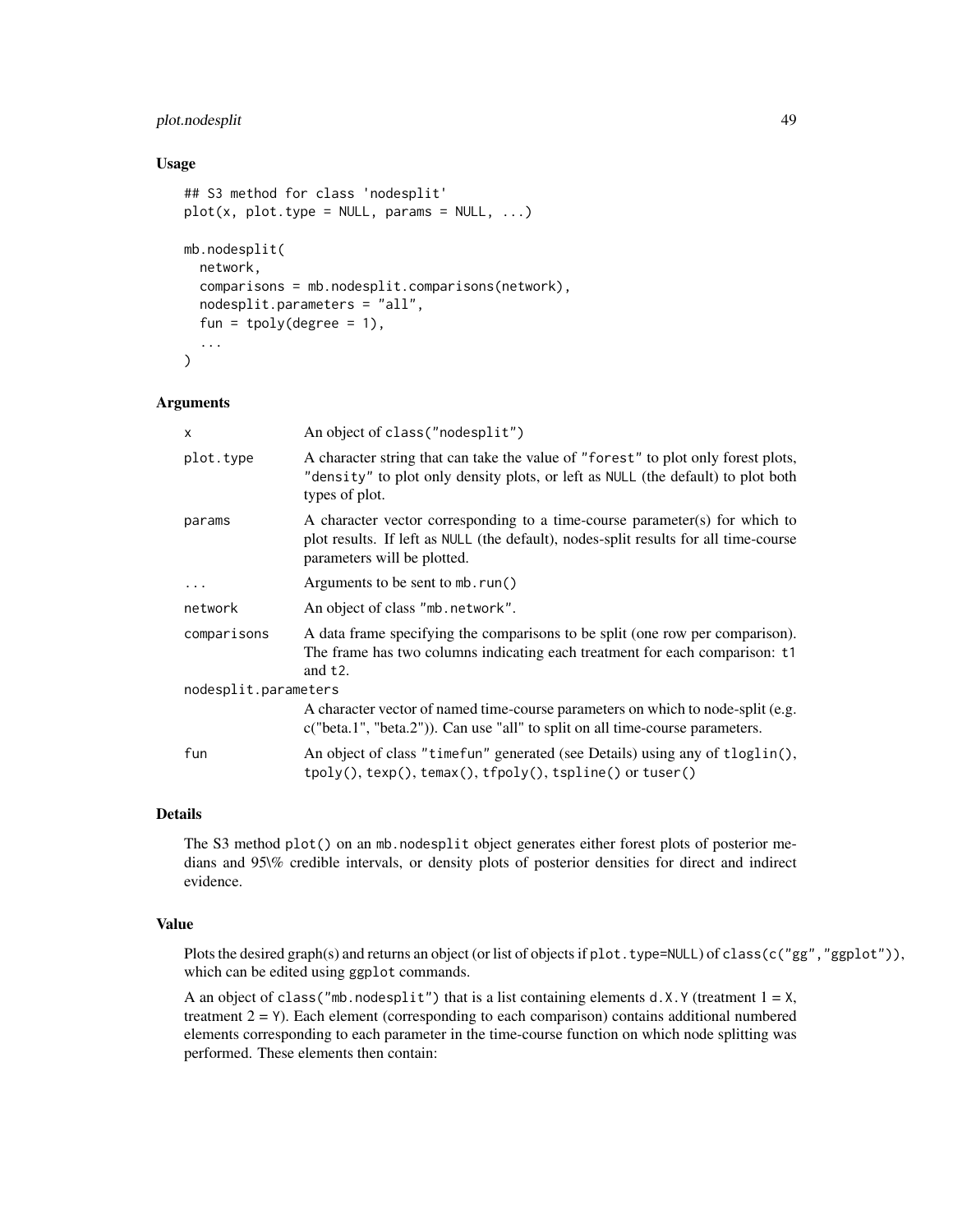- overlap matrix MCMC results for the difference between direct and indirect evidence
- p.values Bayesian p-value for the test of consistency between direct and indirect evidence
- quantiles
- forest.plot
- density.plot
- direct MCMC results for the direct evidence
- indirect MCMC results for the indirect evidence

#### Methods (by generic)

• plot: Plot outputs from nodesplit models

## References

van Valkenhoef G, Dias S, Ades AE, Welton NJ (2016). "Automated generation of node-splitting models for assessment of inconsistency in network meta-analysis." *Res Synth Methods*, 7(1), 80- 93. ISSN 1759-2887 (Electronic) 1759-2879 (Linking), doi: [10.1002/jrsm.1167,](https://doi.org/10.1002/jrsm.1167) [https://pubmed.](https://pubmed.ncbi.nlm.nih.gov/26461181/) [ncbi.nlm.nih.gov/26461181/](https://pubmed.ncbi.nlm.nih.gov/26461181/).

## Examples

```
# Create mb.network object
painnet <- mb.network(osteopain)
# Identify comparisons informed by direct and indirect evidence
splits <- mb.nodesplit.comparisons(painnet)
# Fit a log-linear time-course MBNMA (takes a while to run)
result <- mb.nodesplit(painnet, comparisons=splits, nodesplit.parameters="all",
 fun=tloglin(pool.rate="rel", method.rate="common"),
 rho="dunif(0,1)", covar="varadj"
 \lambda# Fit an emax time-course MBNMA with a node-split on emax parameters only
result <- mb.nodesplit(painnet, comparisons=splits, nodesplit.parameters="emax",
 fun=temax(pool.emax="rel", method.emax="common",
   pool.et50="rel", method.et50="common"))
# Inspect results
print(result)
summary(result)
# Plot results
plot(result)
```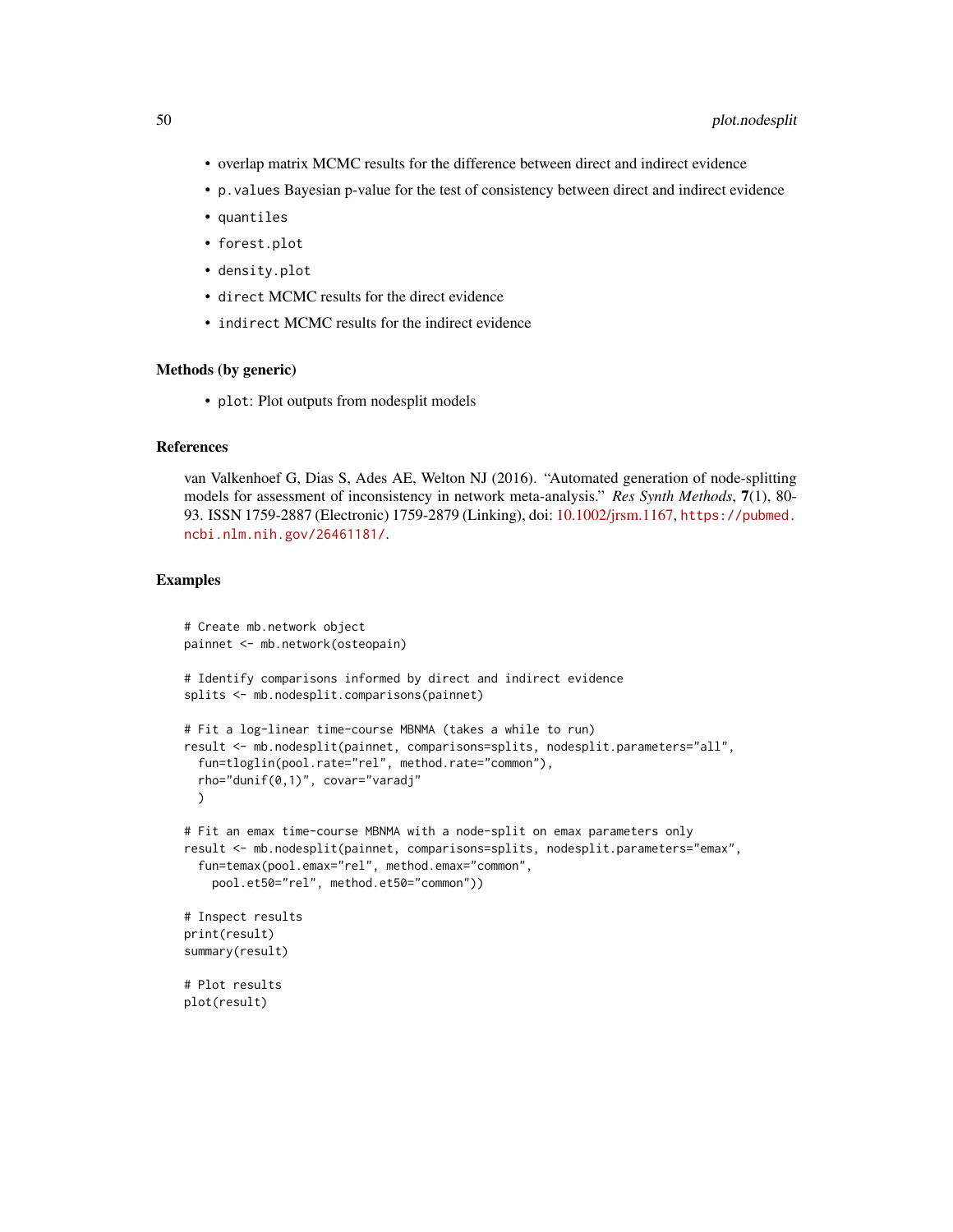Used to predict responses over time for different treatments or to predict the results of a new study. For MBNMA models that include consistency relative effects on time-course parameters, this is calculated by combining relative treatment effects with a given reference treatment response (specific to the population of interest).

## Usage

```
## S3 method for class 'mbnma'
predict(
  object,
 times = seq(0, max(object$model.arg$jagsdata$time, na.rm = TRUE), length.out = 30),
 E0 = 0,
  treats = NULL,
  level = "treatment",
  ref.resp = NULL,
  synth = "common",
  ...
\mathcal{L}
```

| object | An S3 object of class ("mbnma") generated by running a time-course MBNMA<br>model                                                                                                                                                                                                                                                                                             |
|--------|-------------------------------------------------------------------------------------------------------------------------------------------------------------------------------------------------------------------------------------------------------------------------------------------------------------------------------------------------------------------------------|
| times  | A sequence of positive numbers indicating which time points to predict mean<br>responses for                                                                                                                                                                                                                                                                                  |
| E0     | An object to indicate the value(s) to use for the response at time $= 0$ in the<br>prediction. This can take a number of different formats depending on how it will<br>be used/calculated. The default is 0 but this may lead to non-sensical predictions.                                                                                                                    |
|        | • numeric() A single numeric value representing the deterministic response<br>at time $= 0$                                                                                                                                                                                                                                                                                   |
|        | • formula () A formula representing a stochastic distribution for the response<br>at time $= 0$ . This is specified as a random number generator (RNG) given<br>as a string, and can take any RNG distribution for which a function exists<br>in R. For example: $\sim$ rnorm(n, 7, 0.5).                                                                                     |
| treats | A character vector of treatment/class names or a numeric vector of treatment/class<br>codes (as coded in mbnma) that indicates which treatments/classes to calculate<br>predictions for. If left as NULL then predictions will be calculated for all treat-<br>ments/classes. Whether the vector should correspond to treatments or classes<br>depends on the value of level. |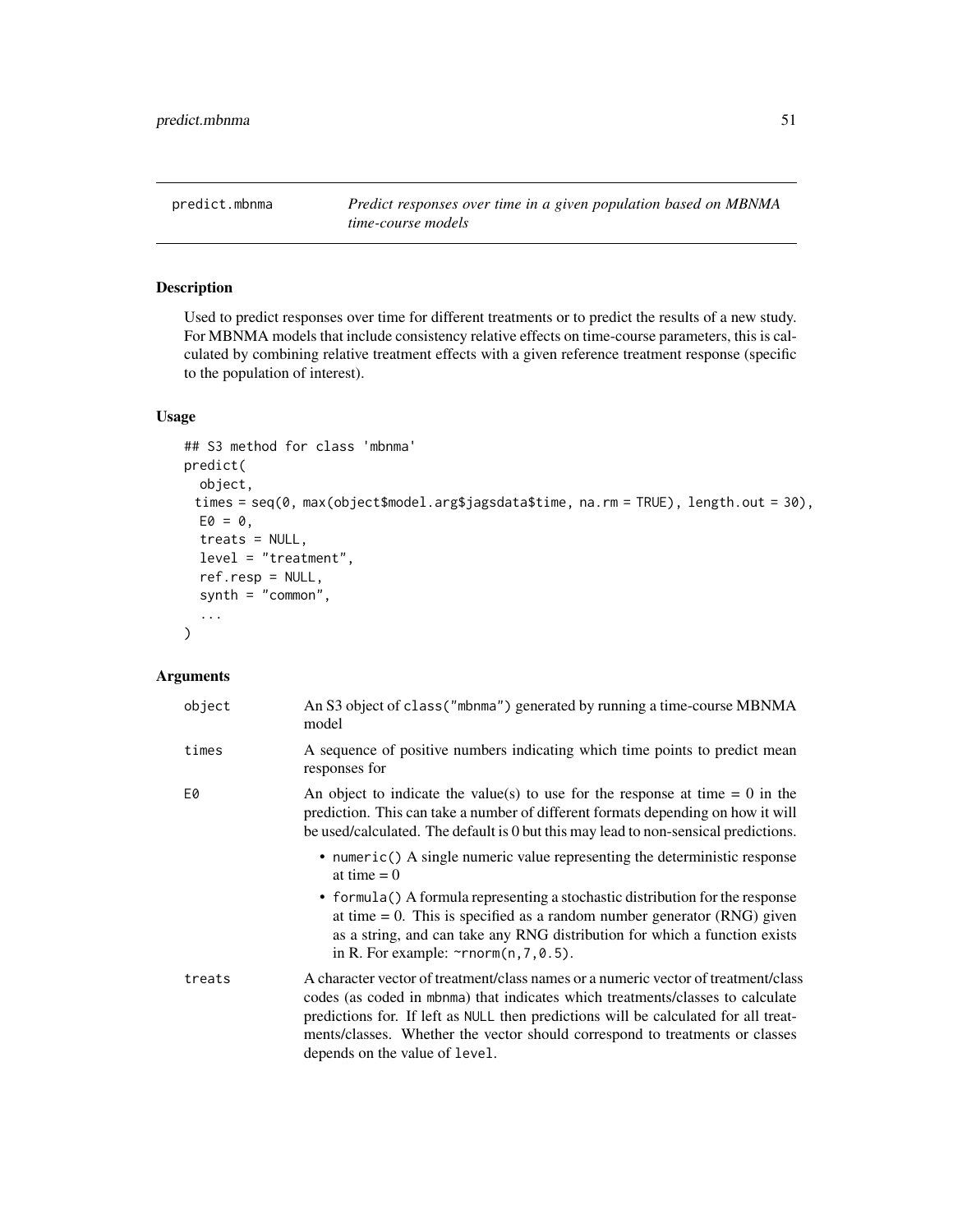| level | Can take either "treatment" to make predictions for treatments, or "class"   |
|-------|------------------------------------------------------------------------------|
|       | to make predictions for classes (in which case object must be a class effect |
|       | model).                                                                      |

- ref.resp An object to indicate the value(s) to use for the reference treatment response in MBNMA models in which the reference treatment response is not estimated within the model (i.e. those that model any time- course parameters using pool="rel"). This can take a number of different formats depending on how it will be used/calculated. There are two approaches for this:
	- 1. The reference response can be estimated from a dataset of studies investigating the reference treatment using meta-analysis. This dataset could be a set of observational studies that are specific to the population on which to make predictions, or it could be a subset of the study arms within the MBNMA dataset that investigate the reference treatment. The data should be provided to ref.resp as a data.frame() containing the data in long format (one row per observation). See [ref.synth\(\)](#page-61-0)
	- 2. Values for the reference treatment response can be assigned to different time-course parameters within the model that have been modelled using consistency relative effects (pool="rel"). These are given as a list, in which each named element corresponds to a time-course parameter modelled in mbnma. Their values can be either of the following:
	- numeric() A numeric value representing the deterministic value of the time-course parameter in question in individuals given the reference treatment. 0 is used as the default, which assumes no effect of time on the reference treatment.
	- formula() A formula representing a stochastic distribution for the value of the time-course parameter in question. This is specified as a random number generator (RNG) given as a formula, and can take any RNG distribution for which a function exists in R. For example: ~rnorm(n,-3,0.2).
- synth A character object that can take the value "common" or "random" that specifies the the type of pooling to use for synthesis of ref.resp. Using "random" rather than "common" for synth will result in wider 95\% CrI for predictions.
- ... Arguments to be sent to R2jags for synthesis of the network reference treatment effect (using [ref.synth\(\)](#page-61-0))

#### Details

ref.resp only needs to be specified if mbnma has been estimated using consistency relative effects (pool="rel") for any time-course parameters, as these inform the absolute values of the network reference treatment parameters which can then be added to the relative effects to calculate specific predictions.

#### Value

An S3 object of class mb.predict that contains the following elements:

• summary A named list of data frames. Each data frame contains a summary of predicted responses at follow-up times specified in times for each treatment specified in treats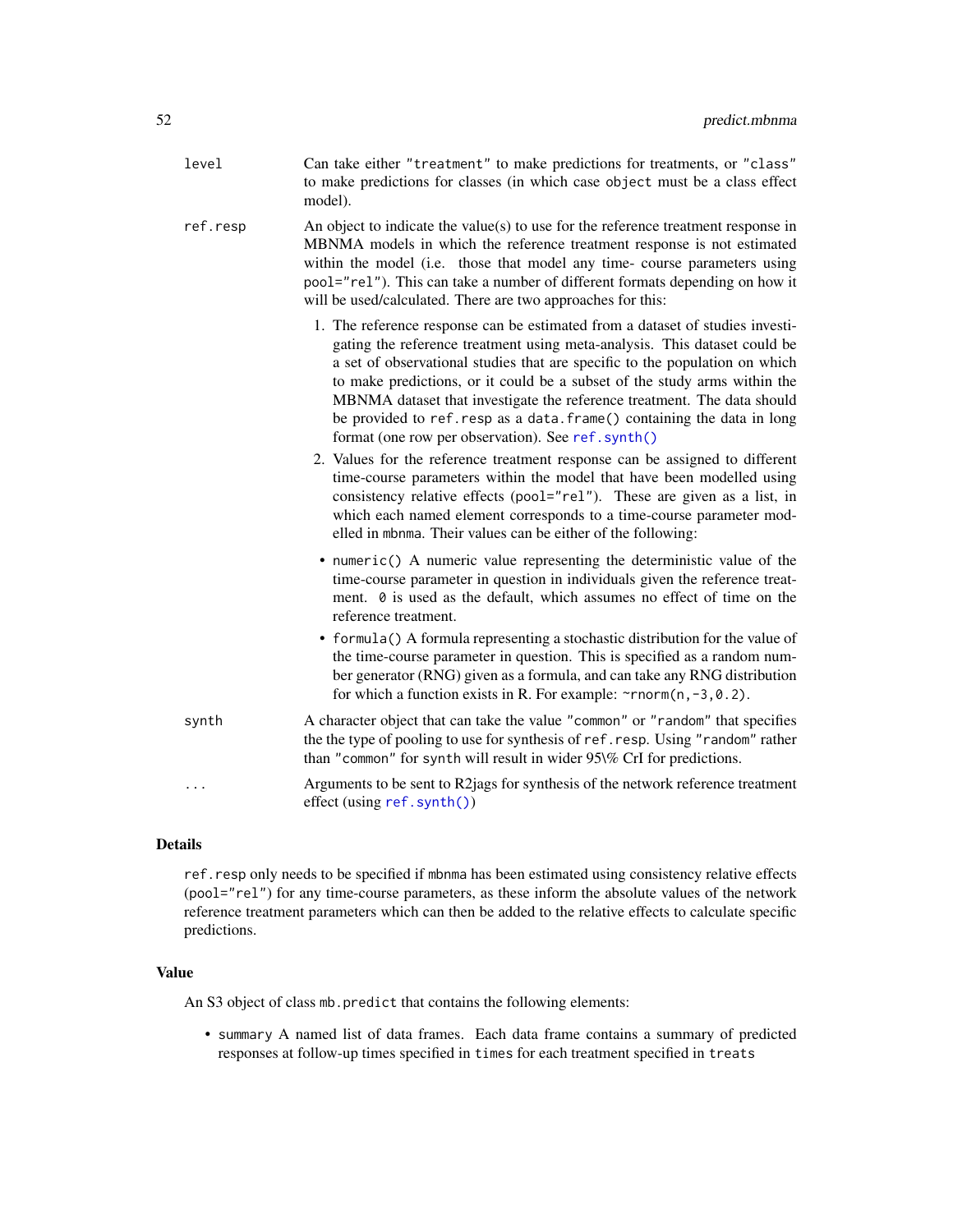## print.mb.network 53

• pred.mat A named list of matrices. Each matrix contains the MCMC results of predicted responses at follow-up times specified in times for each treatment specified in treats

#### Examples

```
# Create an mb.network object from a dataset
network <- mb.network(osteopain)
# Run an MBNMA model with an Emax time-course
emax <- mb.run(network,
  fun=temax(pool.emax="rel", method.emax="common",
    pool.et50="abs", method.et50="common"))
# Predict responses using a stochastic baseline (E0) and a distribution for the
#network reference treatment
preds <- predict(emax, times=c(0:10),
  E0 = \text{Trnorm}(n, 7, 0.5),
  ref.resp=list(emax=~rnorm(n, -0.5, 0.05)))
summary(preds)
# Predict responses using the original dataset to estimate the network reference
#treatment response
paindata.ref <- osteopain[osteopain$treatname=="Placebo_0",]
preds <- predict(emax, times=c(5:15),
  E0=10,
  ref.resp=paindata.ref)
summary(preds)
# Repeat the above prediction but using a random effects meta-analysis of the
#network reference treatment response
preds <- predict(emax, times=c(5:15),
  E0 = 10,
  ref.resp=paindata.ref,
  synth="random")
summary(preds)
```
print.mb.network *Print mb.network information to the console*

#### **Description**

Print mb.network information to the console

#### Usage

```
## S3 method for class 'mb.network'
print(x, \ldots)
```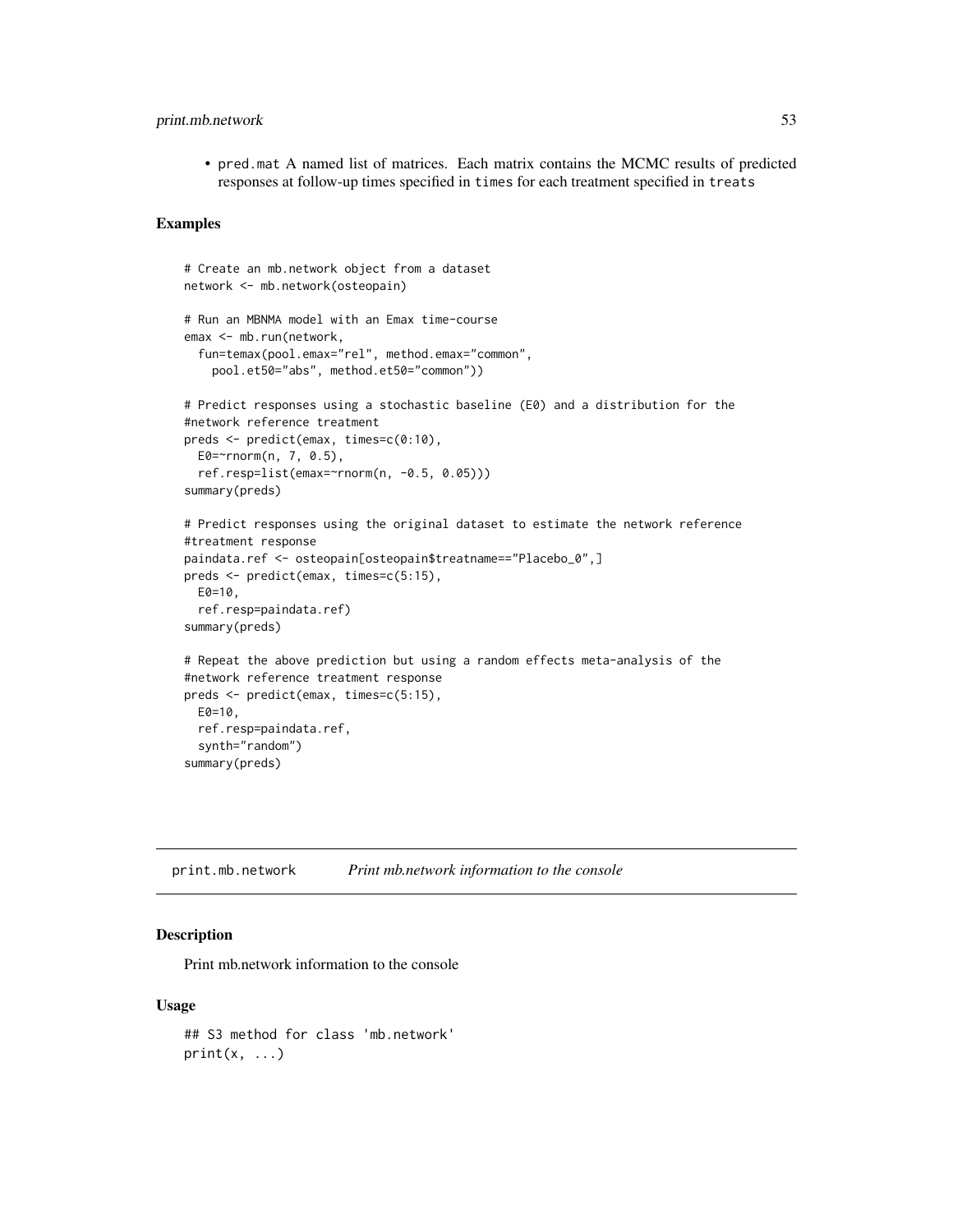## Arguments

| X | An object of class mb. network.                   |
|---|---------------------------------------------------|
| . | further arguments passed to or from other methods |

print.mb.predict *Print summary information from an mb.predict object*

## Description

Print summary information from an mb.predict object

## Usage

```
## S3 method for class 'mb.predict'
print(x, \ldots)
```
## Arguments

|   | An object of class ("mb.predict") generated by predict.mbnma() |
|---|----------------------------------------------------------------|
| . | further arguments passed to or from other methods              |

## Description

Prints a summary of rankings for each parameter

## Usage

```
## S3 method for class 'mb.rank'
print(x, \ldots)
```

|   | An object of class "mb. rank" generated by rank. mbnma() |
|---|----------------------------------------------------------|
| . | further arguments passed to or from other methods        |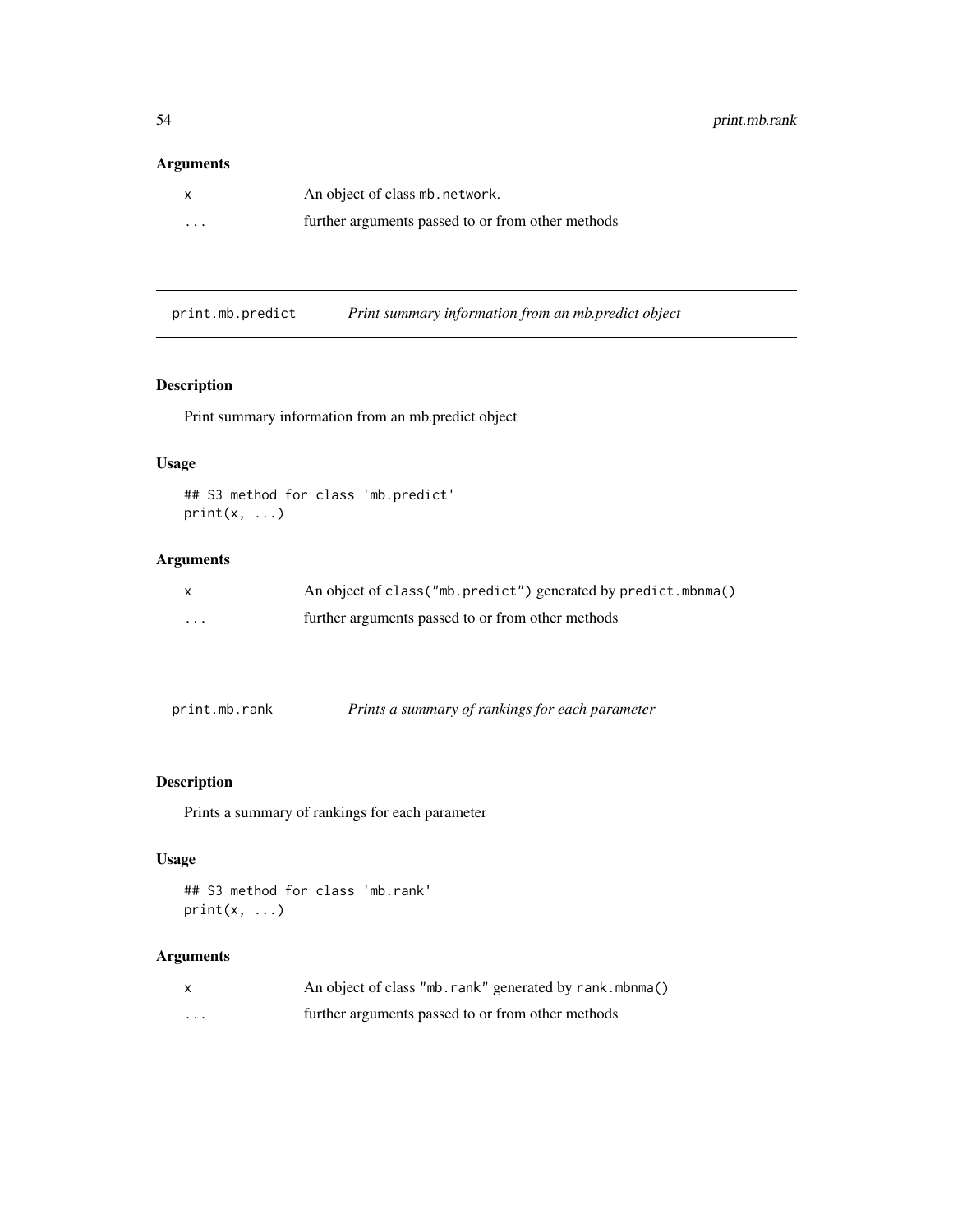print.nodesplit *Prints basic results from a node-split to the console*

# Description

Prints basic results from a node-split to the console

## Usage

```
## S3 method for class 'nodesplit'
print(x, groupby = "time.param", ...)
```
## Arguments

| $\mathsf{X}$            | An object of class "nodesplit" generated by mb. nodeplit()                                                                                                                                            |
|-------------------------|-------------------------------------------------------------------------------------------------------------------------------------------------------------------------------------------------------|
| groupby                 | A character object that can take the value "time param" to present results<br>grouped by time-course parameter (the default) or "comparison" to present re-<br>sults grouped by treatment comparison. |
| $\cdot$ $\cdot$ $\cdot$ | arguments to be sent to $k$ nitr:: $k$ able()                                                                                                                                                         |

| print.relative.array Print posterior medians (95% credible intervals) for table of relative |
|---------------------------------------------------------------------------------------------|
| effects/mean differences between treatments/classes                                         |

## Description

Print posterior medians (95% credible intervals) for table of relative effects/mean differences between treatments/classes

## Usage

## S3 method for class 'relative.array' print(x, digits =  $2, ...$ )

| x                       | An object of class "relative.array" generated by get.relative()    |
|-------------------------|--------------------------------------------------------------------|
| digits                  | An integer indicating the number of significant digits to be used. |
| $\cdot$ $\cdot$ $\cdot$ | further arguments passed to knitr:: kable                          |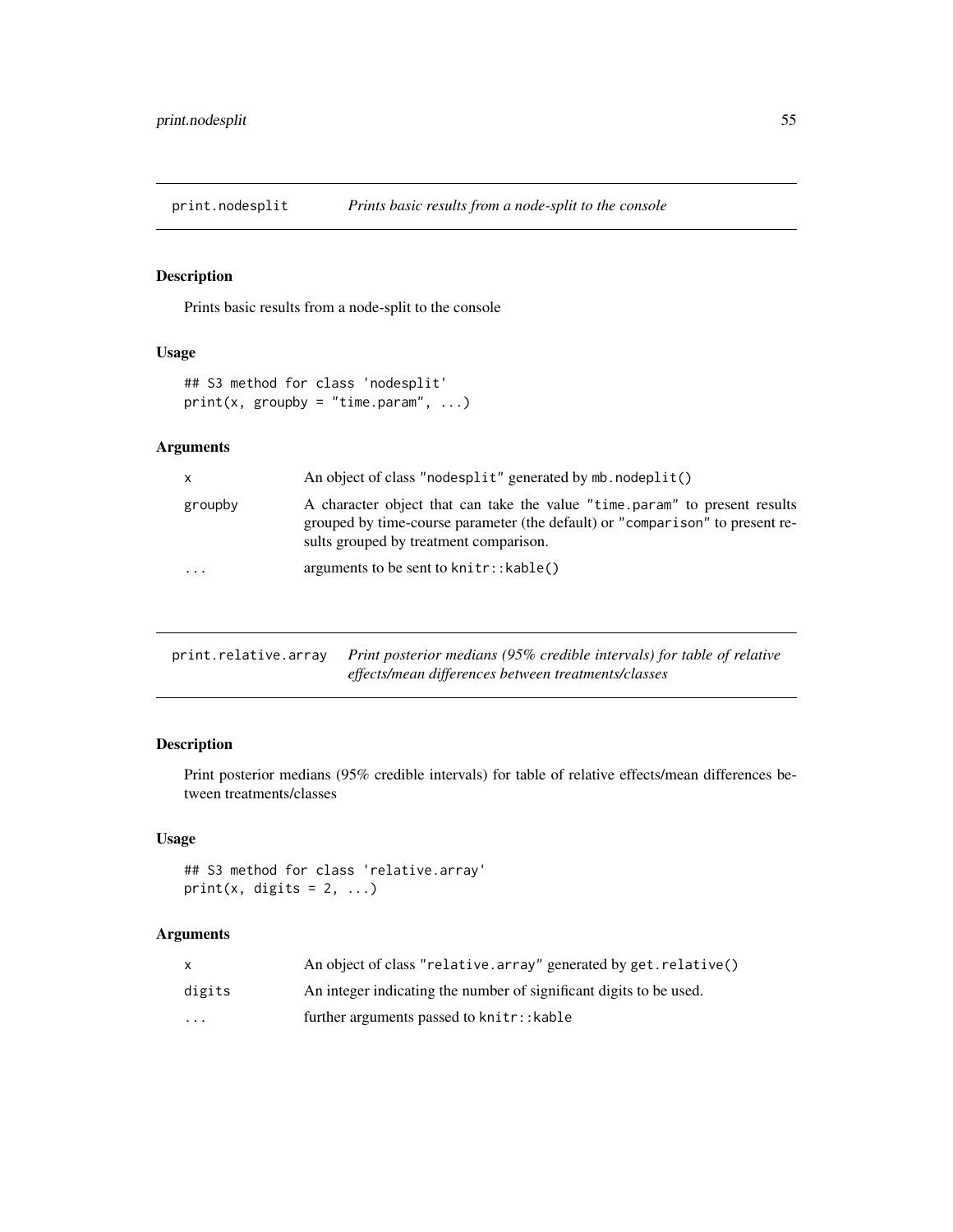Useful for graphs drawn using igraph to reposition labels relative to vertices when vertices are laid out in a circle (as is common in network plots). igraph interprets position within vertex. label.degree as radians, so it is necessary to convert locations into radian values. This is the main role of this function.

## Usage

```
radian.rescale(x, start = 0, direction = 1)
```
## Arguments

| $\mathsf{x}$ | A numeric vector of positions around a circle, typically sequentially numbered.            |
|--------------|--------------------------------------------------------------------------------------------|
| start        | A number giving the offset from 12 o'clock in radians for the label locations.             |
| direction    | Either 1 for clockwise numbering (based on the order of x) or $-1$ for anti-<br>clockwise. |

#### References

https://gist.github.com/kjhealy/834774/a4e677401fd6e4c319135dabeaf9894393f9392c

#### Examples

MBNMAtime:::radian.rescale(c(1:10), start=0, direction=1)

rank *Set rank as a method*

## Description

Set rank as a method

#### Usage

rank $(x, \ldots)$ 

| X | An object on which to apply the rank method |
|---|---------------------------------------------|
| . | Arguments to be passed to methods           |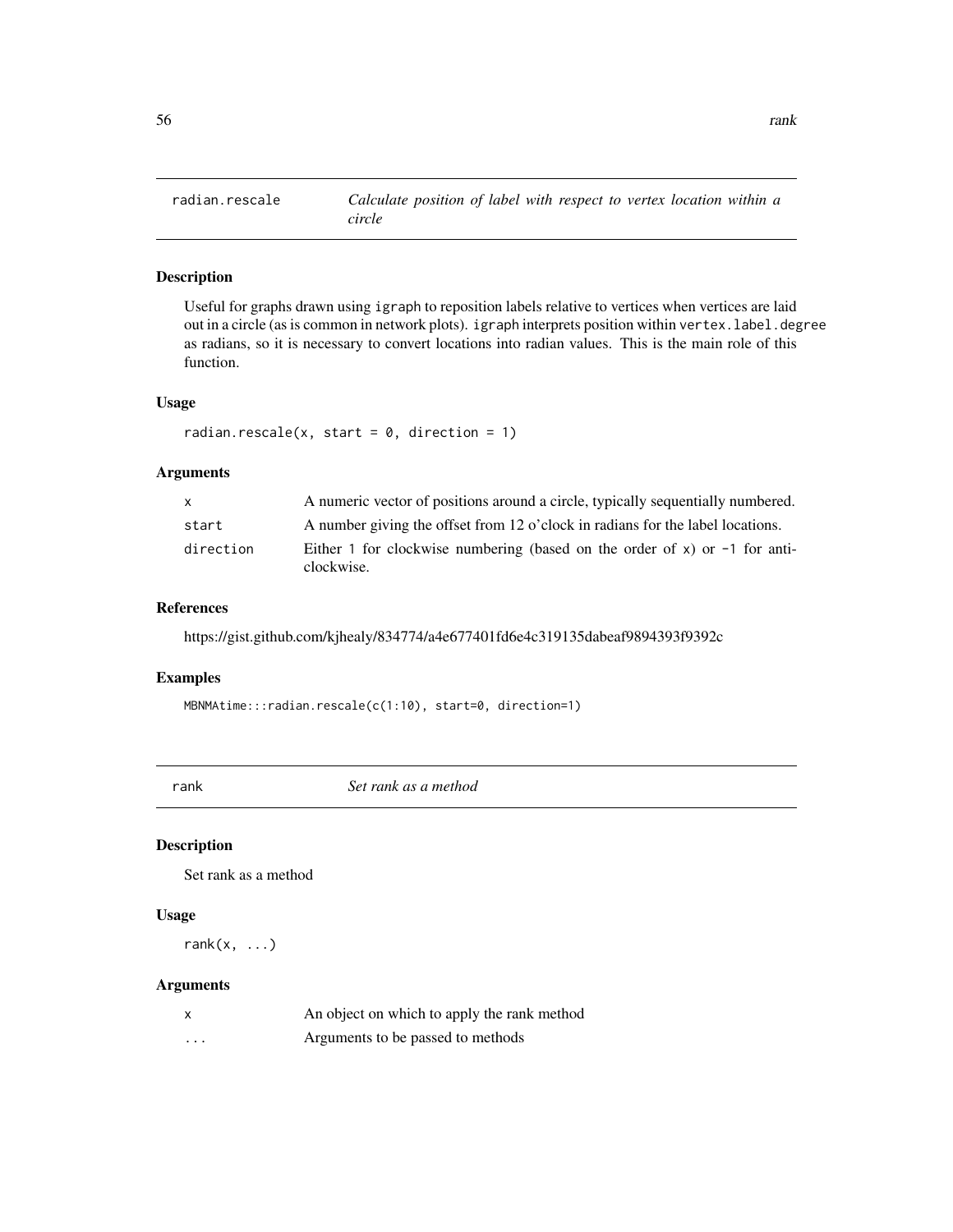Rank predictions at a specific time point

#### Usage

```
## S3 method for class 'mb.predict'
rank(
  x,
  time = max(x$summary[[1]]$time),
  lower_better = FALSE,
  treats = names(x$summary),
  ...
\mathcal{L}
```
## Arguments

| $\mathsf{x}$ | an object of class ("mb. predict") that contains predictions from an MBNMA<br>model                                                                                       |
|--------------|---------------------------------------------------------------------------------------------------------------------------------------------------------------------------|
| time         | a number indicating the time point at which predictions should be ranked. It<br>must be one of the time points for which predictions in x are available.                  |
| lower_better | Indicates whether negative responses are better (lower_better=TRUE) or posi-<br>tive responses are better (lower_better=FALSE)                                            |
| treats       | A character vector of treatment/class names for which responses have been pre-<br>dicted in x As default, rankings will be calculated for all treatments/classes in<br>х. |
|              | Arguments to be passed to methods                                                                                                                                         |

## Value

Returns an object of class("mb.rank") containing ranked predictions

## Examples

```
# Create an mb.network object from a dataset
network <- mb.network(osteopain)
# Run an MBNMA model with an Emax time-course
emax <- mb.run(network,
  fun=temax(pool.emax="rel", method.emax="common",
   pool.et50="abs", method.et50="common"))
```
# Predict responses using a stochastic baseline (E0) and a distribution for the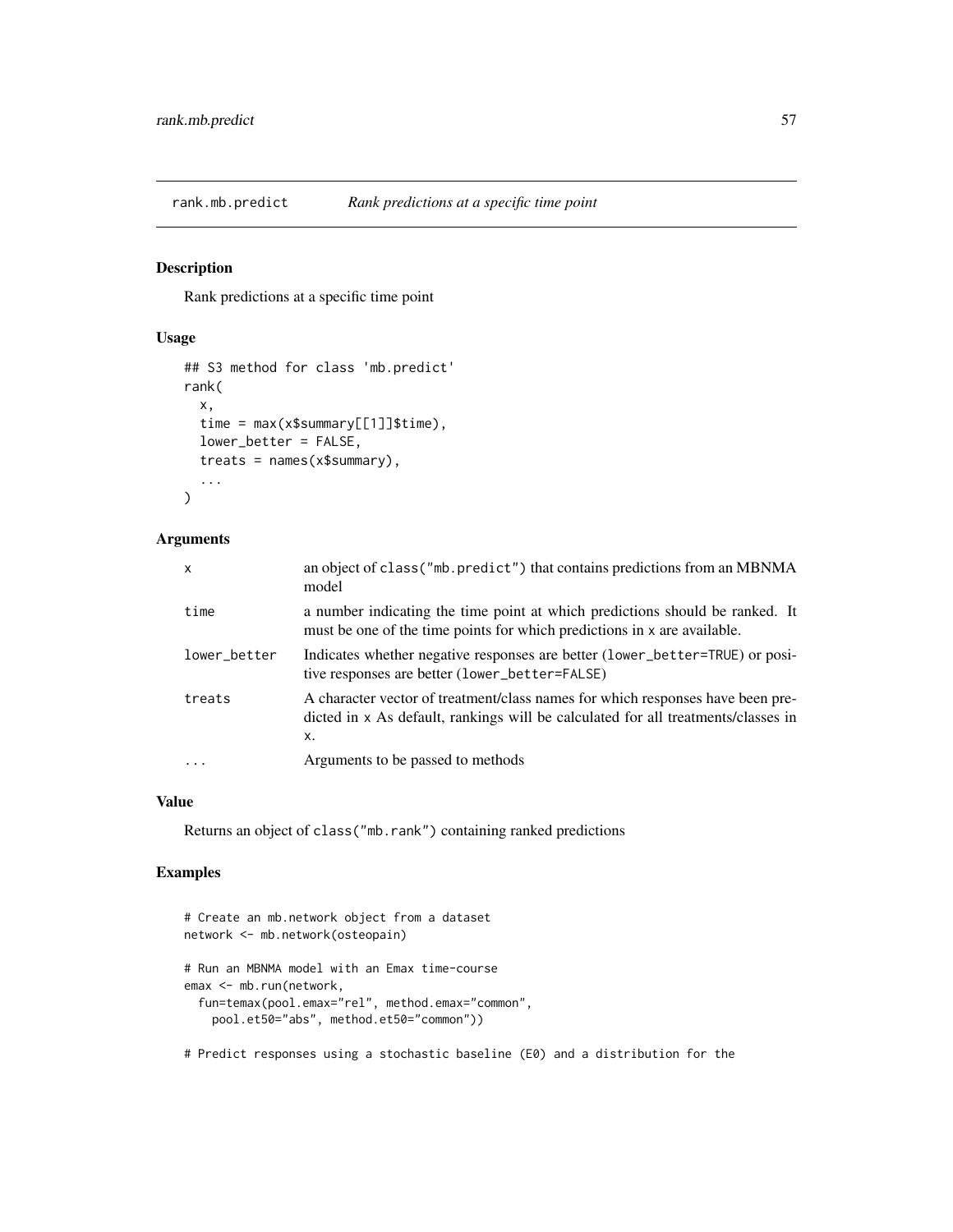```
#network reference treatment
preds <- predict(emax, E0=7,
 ref.resp=list(emax=~rnorm(n, -0.5, 0.05)))
# Rank predictions at latest predicted time-point
rank(preds, lower_better=TRUE)
#### Rank predictions at 5 weeks follow-up ####
# First ensure responses are predicted at 5 weeks
preds <- predict(emax, E0=7,
 ref.resp=list(emax=~rnorm(n, -0.5, 0.05)),
 times=c(0,5,10))
# Rank predictions at 5 weeks follow-up
ranks <- rank(preds, lower_better=TRUE, time=5)
# Plot ranks
plot(ranks)
```

| Rank parameters from a time-course MBNMA<br>rank.mbnma |  |
|--------------------------------------------------------|--|
|--------------------------------------------------------|--|

Ranks desired parameters saved from a time-course MBNMA model from "best" to "worst".

#### Usage

```
## S3 method for class 'mbnma'
rank(
 x,
 params = "auc",
 lower_better = FALSE,
  treats = NULL,int.range = NULL,
 level = "treatment",
 n.iter = x$BUGSoutput$n.sims,
  ...
\mathcal{L}
```
#### Arguments

x An object of class "mb.predict" generated by predict("mbnma")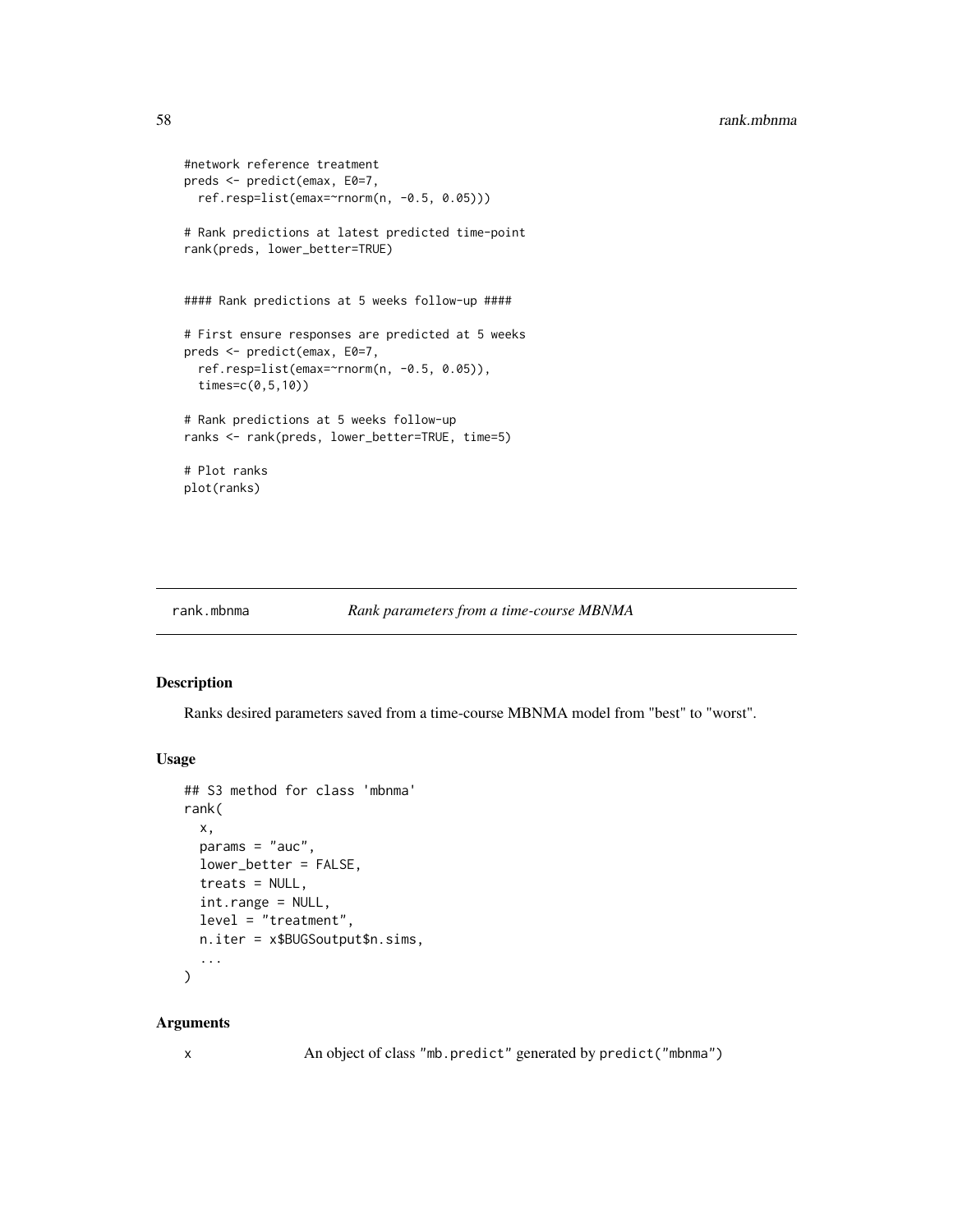| params       | A character vector containing any model parameters monitored in mbnma for<br>which ranking is desired (e.g. "beta.1", "emax"). Parameters must vary by<br>treatment for ranking to be possible. Can include "auc" (see details).                                                                      |
|--------------|-------------------------------------------------------------------------------------------------------------------------------------------------------------------------------------------------------------------------------------------------------------------------------------------------------|
| lower_better | Indicates whether negative responses are better (lower_better=TRUE) or posi-<br>tive responses are better (lower_better=FALSE)                                                                                                                                                                        |
| treats       | A character vector of treatment/class names (depending on the value of level)<br>or a numeric vector of treatment/class codes (as coded in mbnma) that indicate<br>which treatments/classes to calculate rankings for. If left 'NULL" then rankings<br>will be calculated for all treatments/classes. |
| int.range    | A numeric vector with two elements that indicates the range over which to cal-<br>culate AUC. Takes the form c(lower bound, upper bound). If left as NULL (the<br>default) then the range will be between zero and the maximum follow-up time<br>in the dataset.                                      |
| level        | A character object to indicate whether the parameters to be ranked are at the<br>treatment level ("treatment") or class level ("class").                                                                                                                                                              |
| n.iter       | The number of iterations for which to calculate AUC (if "auc" is included in<br>params). Must be a positive integer. Default is the value used in mbnma.                                                                                                                                              |
|              | Arguments to be sent to integrate()                                                                                                                                                                                                                                                                   |

#### Details

"auc" can be included in params to rank treatments based on Area Under the Curve (AUC). This accounts for the effect of multiple time-course parameters simultaneously on the treatment response, but will be impacted by the range of time over which AUC is calculated (int.range). This requires integration over int. range and can take some time to run (particularly) for spline functions as this uses the trapezoid method rather than adaptive quadrature).

As with other post-estimation functions, rank() should only be performed on models which have successfully converged. Note that rankings can be very sensitive to even small changes in treatment effects and therefore failure to converge in only one parameter may have substantial impact on rankings.

#### Value

A named list whose elements correspond to parameters given in params. Each element contains:

- summary.rank A data frame containing mean, sd, and quantiles for the ranks of each treatment given in treats
- prob.matrix A matrix of the proportions of MCMC results for which each treatment in treats ranked in which position for the given parameter
- rank.matrix A matrix of the ranks of MCMC results for each treatment in treats for the given parameter.

## Examples

```
# Create an mb.network object from a dataset
network <- mb.network(alog_pcfb)
```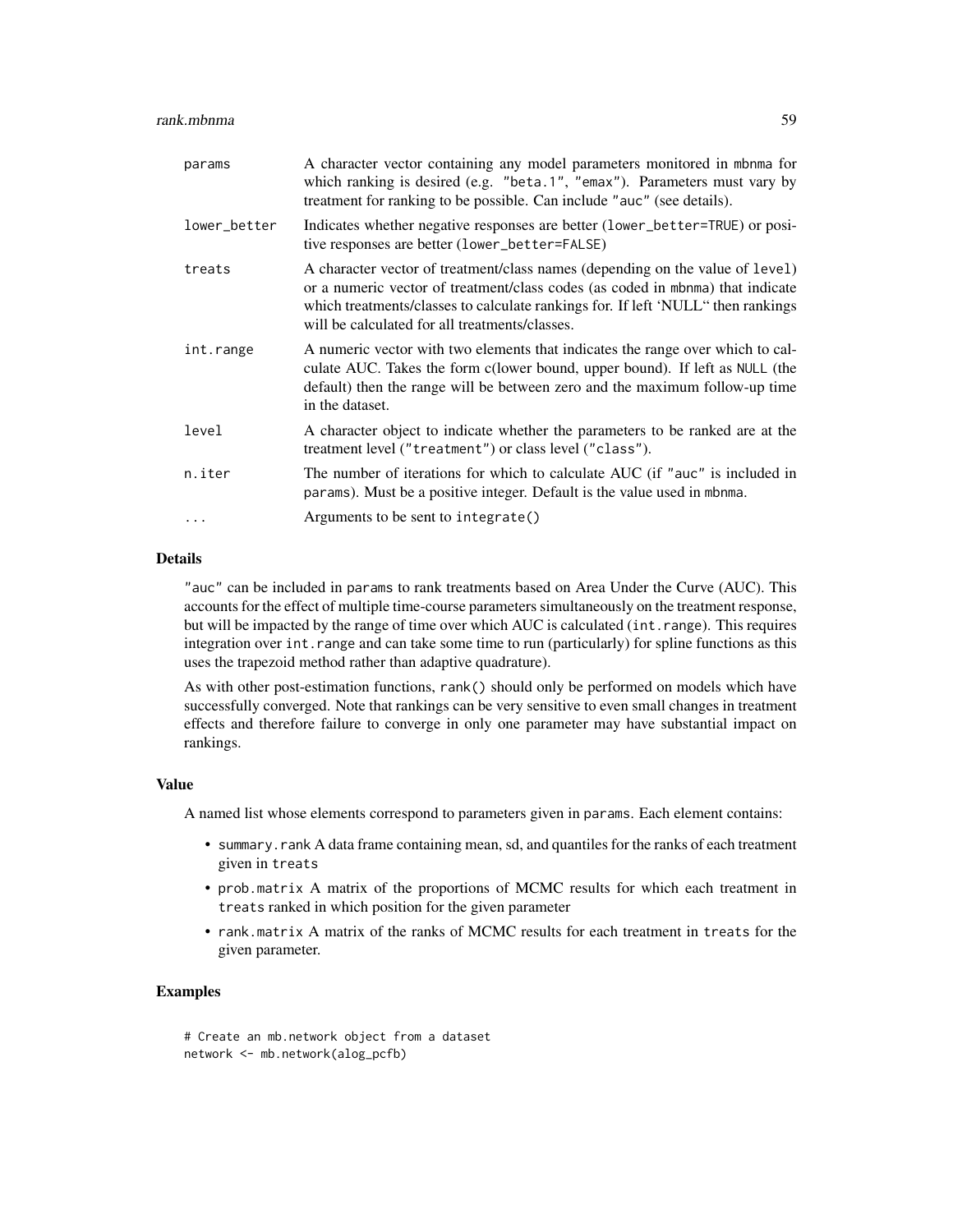```
# Run an MBNMA model with an Emax time-course
emax <- mb.run(network,
 fun=temax(pool.emax="rel", method.emax="common",
            pool.et50="rel", method.et50="random"),
 intercept=FALSE)
# Rank treatments by time-course parameter from the model with lower scores being better
rank(emax, params=c("emax", "et50"), lower_better=TRUE)
# Rank treatments 1-3 by AUC
rank(emax, params="auc", treats=c(1:3), lower_better=TRUE,
 int.range=c(0,20))
```
rankauc *Calculates ranking probabilities for AUC from a time-course MBNMA*

#### Description

Calculates ranking probabilities for AUC from a time-course MBNMA

#### Usage

```
rankauc(
 mbnma,
 lower_better = FALSE,
  treats = NULL,level = "treatments",
  int.range = c(0, max(mbnma$network$data.ab$time)),
 n.iter = mbnma$BUGSoutput$n.sims,
  subdivisions = 100,
  ...
)
```

| mbnma        | An S3 object of class "mbnma" generated by running a time-course MBNMA<br>model                                                                                                                                                              |
|--------------|----------------------------------------------------------------------------------------------------------------------------------------------------------------------------------------------------------------------------------------------|
| lower_better | Indicates whether negative responses are better (lower_better=TRUE) or posi-<br>tive responses are better (lower_better=FALSE)                                                                                                               |
| treats       | A character vector of treatment/class names (depending on the value of level).<br>If left NULL" then rankings will be calculated for all treatments/classes. Note that un-<br>like rank.mbnma()' this argument cannot take a numeric vector. |
| level        | Can take either "treatment" to make predictions for treatments, or "class"<br>to make predictions for classes (in which case object must be a class effect<br>model).                                                                        |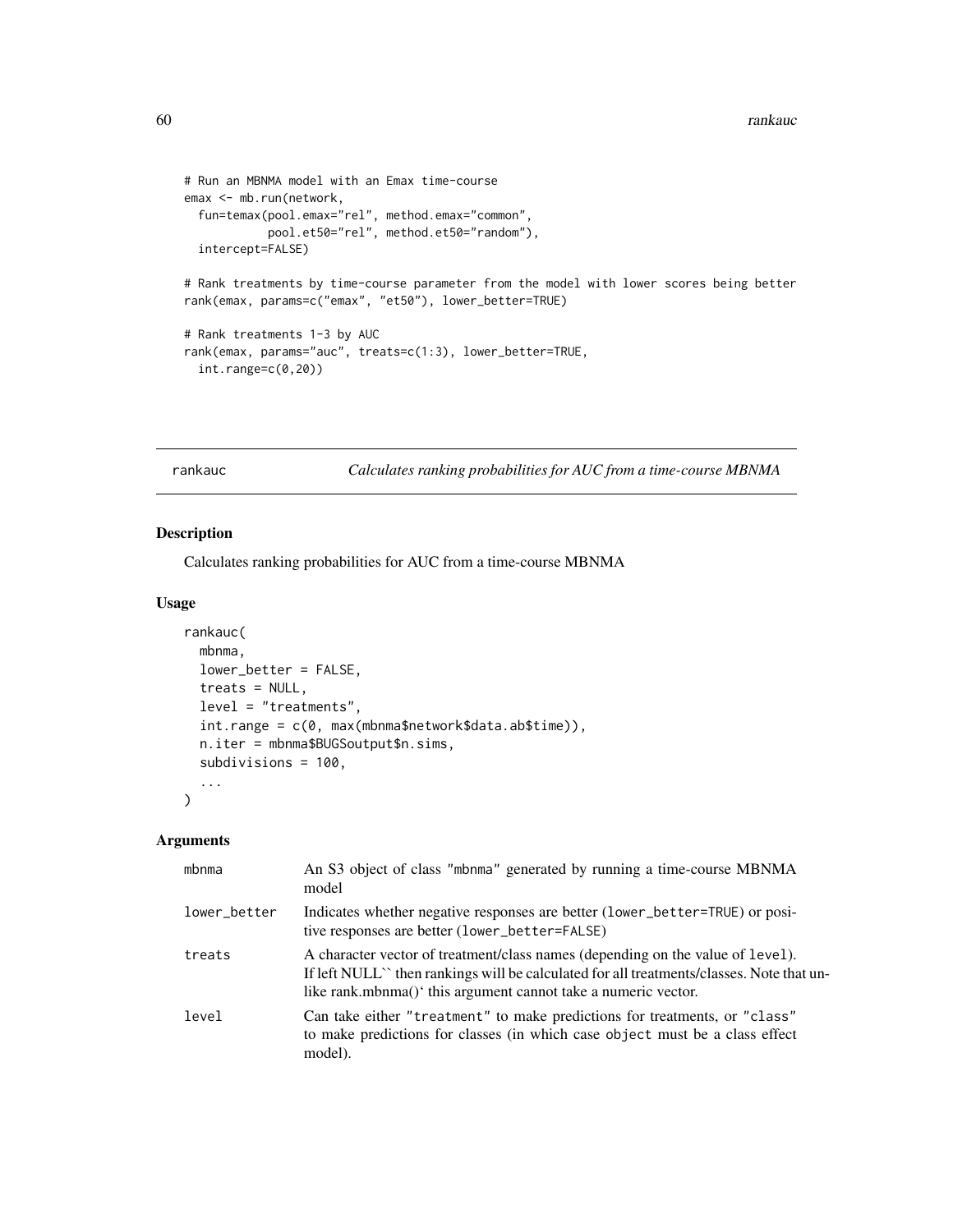#### ref.comparisons 61

| int.range    | A numeric vector with two elements that indicates the range over which to cal-<br>culate AUC. Takes the form c(lower bound, upper bound). If left as NULL (the<br>default) then the range will be between zero and the maximum follow-up time<br>in the dataset. |
|--------------|------------------------------------------------------------------------------------------------------------------------------------------------------------------------------------------------------------------------------------------------------------------|
| n.iter       | The number of iterations for which to calculate AUC (if "auc" is included in<br>params). Must be a positive integer. Default is the value used in mbnma.                                                                                                         |
| subdivisions | The number of subdivisions over which to integrate (see integrate)                                                                                                                                                                                               |
|              | Arguments to be sent to R2 jags for synthesis of the network reference treatment<br>$effect$ (using ref. synth())                                                                                                                                                |

## **Details**

"auc" can be included in params to rank treatments based on Area Under the Curve (AUC). This accounts for the effect of multiple time-course parameters simultaneously on the treatment response, but will be impacted by the range of time over which AUC is calculated (int.range). This requires integration over int. range and can take some time to run (particularly) for spline functions as this uses the trapezoid method rather than adaptive quadrature).

As with other post-estimation functions, rank() should only be performed on models which have successfully converged. Note that rankings can be very sensitive to even small changes in treatment effects and therefore failure to converge in only one parameter may have substantial impact on rankings.

#### Value

A named list whose elements correspond to parameters given in params. Each element contains:

- summary.rank A data frame containing mean, sd, and quantiles for the ranks of each treatment given in treats
- prob.matrix A matrix of the proportions of MCMC results for which each treatment in treats ranked in which position for the given parameter
- rank.matrix A matrix of the ranks of MCMC results for each treatment in treats for the given parameter.

ref.comparisons *Identify unique comparisons relative to study reference treatment within a network*

## Description

Identify unique contrasts relative to each study reference within a network. Repetitions of the same treatment comparison are grouped together.

#### Usage

ref.comparisons(data)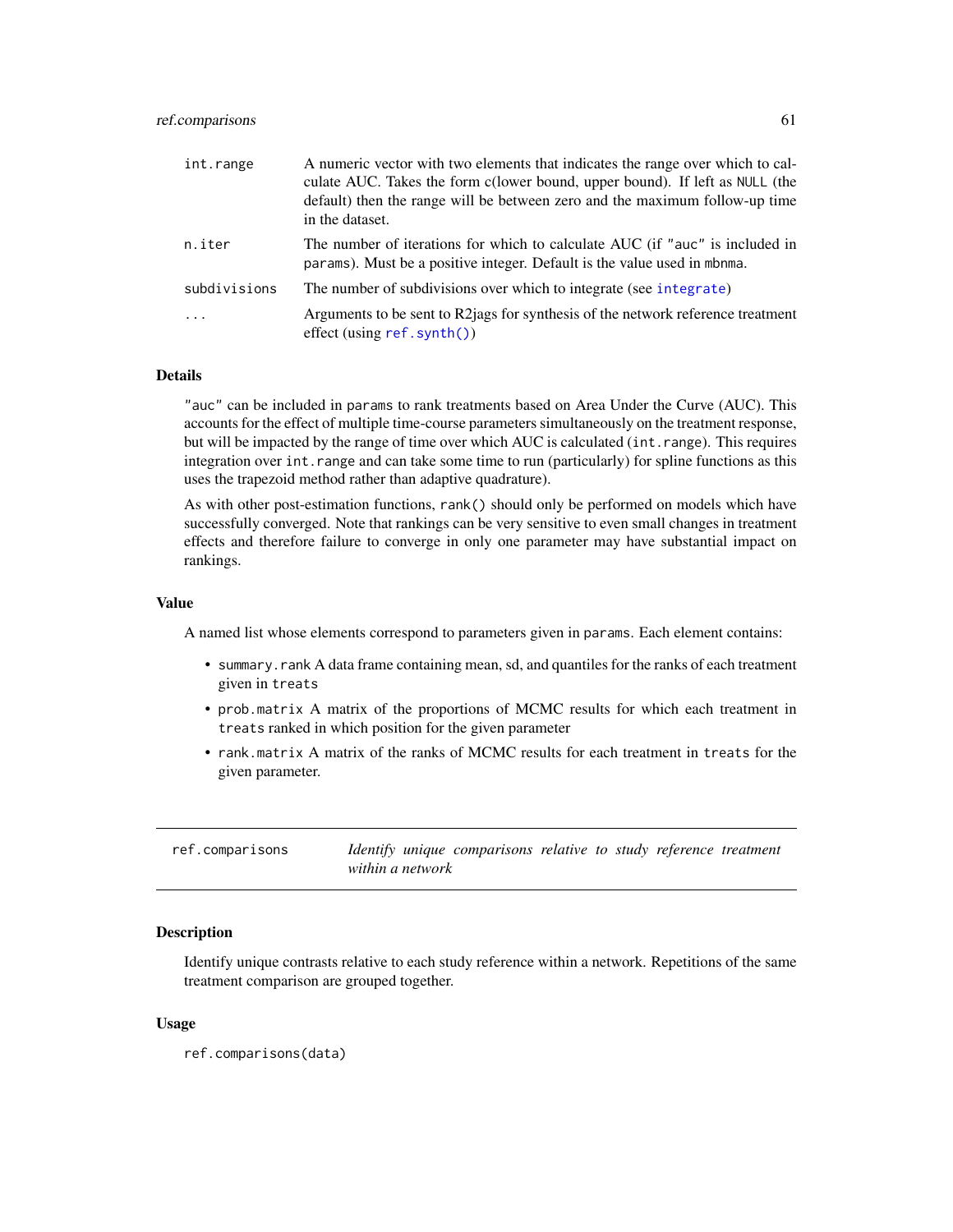#### Arguments

data A data frame containing variables study ID and treatment (as numeric codes) that indicate which treatments are used in which studies.

## Value

A data frame of unique comparisons in which each row represents a different comparison. t1 and t2 indicate the treatment codes that make up the comparison. nr indicates the number of times the given comparison is made within the network.

If there is only a single observation for each study within the dataset (i.e. as for standard network meta-analysis) nr will represent the number of studies that compare treatments t1 and t2.

If there are multiple observations for each study within the dataset (as in MBNMAtime) nr will represent the number of time points in the dataset in which treatments t1 and t2 are compared.

## Examples

```
data <- data.frame(studyID=c(1,1,2,2,3,3,4,4,5,5,5),
 treatment=c(1,2,1,3,2,3,3,4,1,2,4)
 )
# Identify comparisons informed by direct and indirect evidence
MBNMAtime:::ref.comparisons(data)
```
<span id="page-61-0"></span>

| ref.synth | Synthesise single arm studies with repeated observations of the same |
|-----------|----------------------------------------------------------------------|
|           | <i>treatment over time</i>                                           |

## **Description**

Synthesises single arm studies with repeated measures by applying a particular time-course function. Used in predicting mean responses from a time-course MBNMA. The same parameterisation of the time course must be used as in the MBNMA.

#### Usage

```
ref.synth(
  data.ab,
  mbnma,
  synth = "common",
  link = mbnma$model.arg$link,
  n.iter = mbnma$BUGSoutput$n.iter,
  n.burnin = mbnma$BUGSoutput$n.burnin,
  n.thin = mbnma$BUGSoutput$n.thin,
 n.chains = mbnma$BUGSoutput$n.chains,
  ...
)
```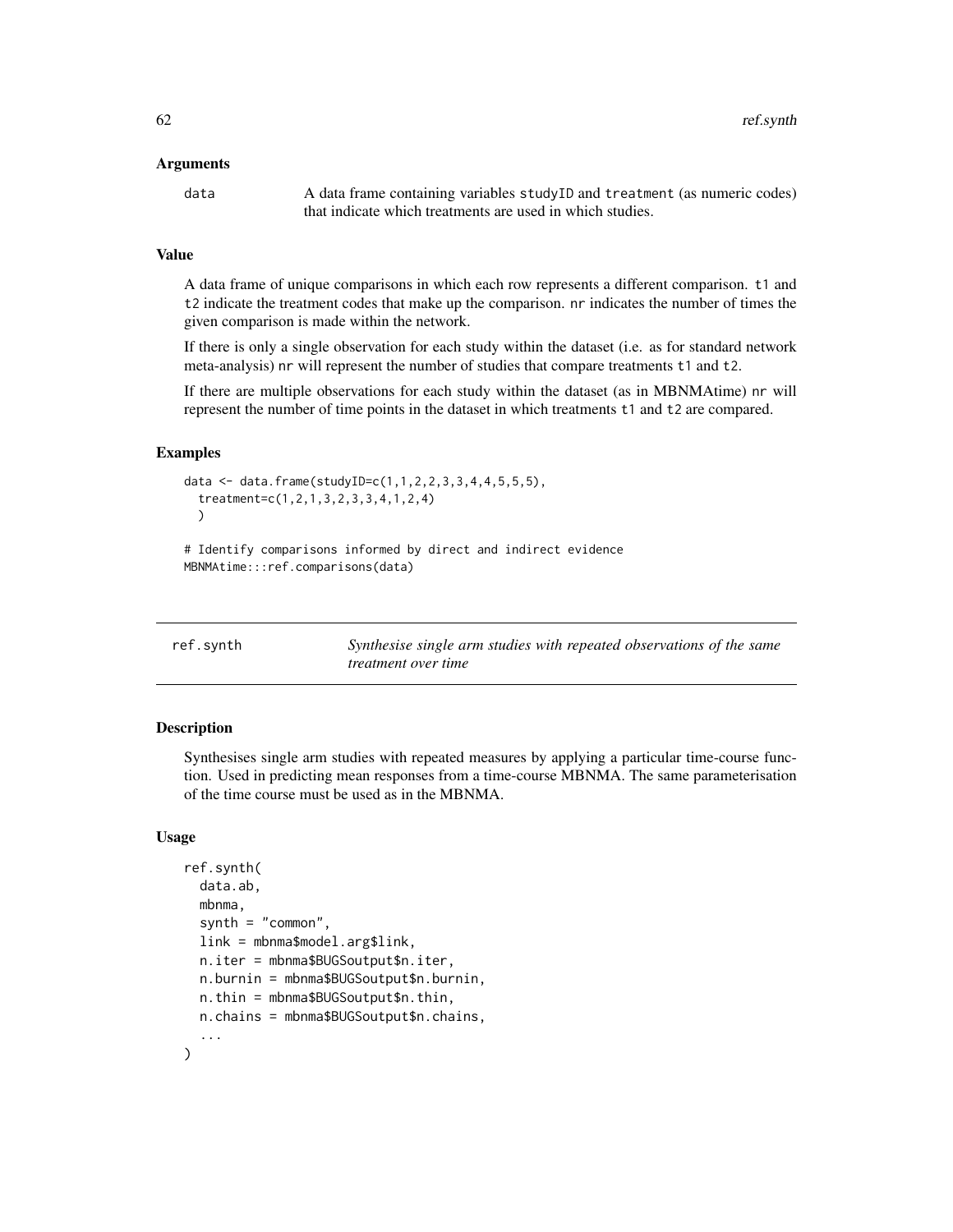#### ref.synth 63

## Arguments

| data.ab  | A data frame of arm-level data in "long" format containing the columns:                                                                                                                                                                                       |
|----------|---------------------------------------------------------------------------------------------------------------------------------------------------------------------------------------------------------------------------------------------------------------|
|          | • studyID Study identifiers                                                                                                                                                                                                                                   |
|          | • time Numeric data indicating follow-up times                                                                                                                                                                                                                |
|          | • y Numeric data indicating the mean response for a given observation                                                                                                                                                                                         |
|          | • se Numeric data indicating the standard error for a given observation                                                                                                                                                                                       |
| mbnma    | An S3 object of class "mbnma" generated by running a time-course MBNMA<br>model                                                                                                                                                                               |
| synth    | A character object that can take the value "common" or "random" that specifies<br>the the type of pooling to use for synthesis of ref. resp. Using "random" rather<br>than "common" for synth will result in wider 95\% CrI for predictions.                  |
| link     | Can take either "identity" (the default), "log" (for modelling Ratios of Means<br>(Friedrich et al. 2011)) or "smd" (for modelling Standardised Mean Differences<br>- although this also corresponds to an identity link function).                           |
| n.iter   | number of total iterations per chain (including burn in; default: 2000)                                                                                                                                                                                       |
| n.burnin | length of burn in, i.e. number of iterations to discard at the beginning. Default<br>is $n$ . iter/2, that is, discarding the first half of the simulations. If n.burnin is $0$ ,<br>jags() will run 100 iterations for adaption.                             |
| n.thin   | thinning rate. Must be a positive integer. Set $n$ . thin $> 1$ to save memory<br>and computation time if n. iter is large. Default is max(1, floor(n. chains<br>* (n.iter-n.burnin) / 1000)) which will only thin if there are at least 2000<br>simulations. |
| n.chains | number of Markov chains (default: 3)                                                                                                                                                                                                                          |
| .        | Arguments to be sent to R2jags for synthesis of the network reference treatment<br>effect (using ref. synth())                                                                                                                                                |

## Details

data.ab can be a collection of studies that closely resemble the population of interest intended for the prediction, which could be different to those used to estimate the MBNMA model, and could be include single arms of RCTs or observational studies. If other data is not available, the data used to estimate the MBNMA model can be used by selecting only the studies and arms that specify the network reference treatment responses.

## Value

A list of named elements corresponding to each time-course parameter within an MBNMA model that contain the median posterior value for the network reference treatment response.

## Examples

```
# Create an mb.network object from a dataset
network <- mb.network(osteopain)
```
# Run an MBNMA model with an Emax time-course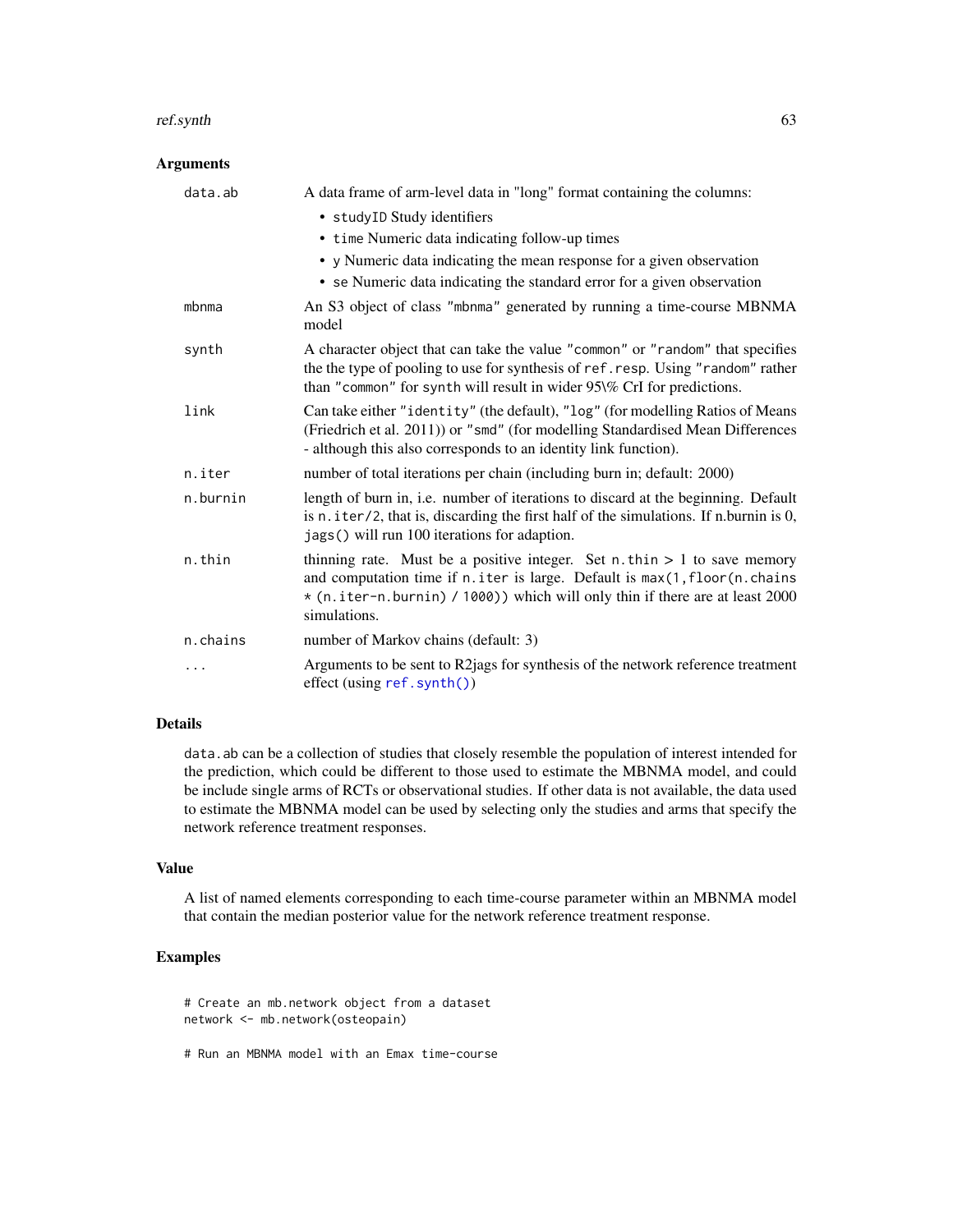```
emax <- mb.run(network,
 fun=temax(pool.emax="rel", method.emax="common",
   pool.et50="abs", method.et50="random"))
# Generate a set of studies with which to estimate the network reference treatment response
paindata.ref <- osteopain[osteopain$treatname=="Placebo_0",]
# Estimate the network reference treatment effect using common effects meta-analysis
ref.synth(data.ab=paindata.ref, mbnma=emax, synth="common")
# Estimate the network reference treatment effect using random effects meta-analysis
ref.synth(data.ab=paindata.ref, mbnma=emax, synth="random")
```
ref.validate *Checks the validity of ref.resp if given as data frame*

## Description

Ensures ref.resp takes the correct form to allow for synthesis of network reference treatment response if data is provided for meta-analysis

#### Usage

```
ref.validate(data.ab)
```
#### Arguments

| data.ab | A data frame of arm-level data in "long" format containing the columns: |
|---------|-------------------------------------------------------------------------|
|         | • studyID Study identifiers                                             |
|         | • time Numeric data indicating follow-up times                          |
|         | • y Numeric data indicating the mean response for a given observation   |
|         | • se Numeric data indicating the standard error for a given observation |
|         |                                                                         |
|         |                                                                         |
|         |                                                                         |

remove.loops *Removes any loops from MBNMA model JAGS code that do not con-*

| tain any expressions |
|----------------------|
|                      |

## Description

Removes any loops from MBNMA model JAGS code that do not contain any expressions

#### Usage

remove.loops(model)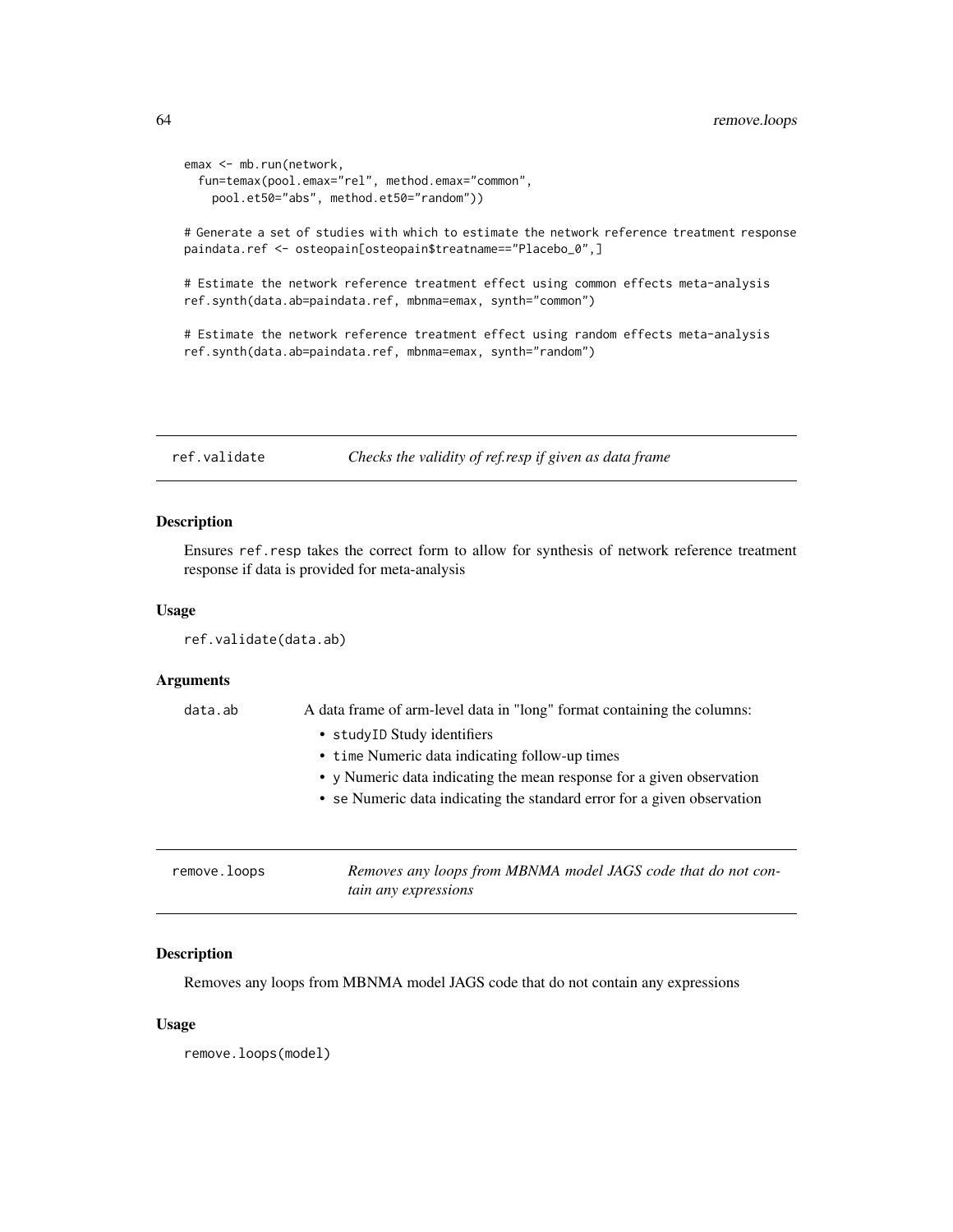## replace.prior 65

## Arguments

model A character object of JAGS MBNMA model code

## Value

A character vector of JAGS MBNMA model code that has had empty loops removed from it

replace.prior *Replace original priors in an MBNMA model with new priors*

## Description

Identical to replace.prior() in MBNMAdose.

## Usage

replace.prior(priors, model = NULL, mbnma = NULL)

## Arguments

| priors | A named list of parameter values (without indices) and replacement prior distri-<br>bution values given as strings using distributions as specified in JAGS syntax<br>(see Plummer (2017)). |
|--------|---------------------------------------------------------------------------------------------------------------------------------------------------------------------------------------------|
| model  | A character object of JAGS MBNMA model code                                                                                                                                                 |
| mbnma  | An S3 object of class c ("mbnma", "rjags") generated by running a time-course<br>MBNMA model.                                                                                               |

## Details

This function takes new priors, as specified by the user, and adds them to the JAGS code from an MBNMA model. New priors replace old priors in the JAGS model.

Values in priors can include any JAGS functions/distributions (e.g. censoring/truncation).

## Value

A character object of JAGS MBNMA model code that includes the new priors in place of original priors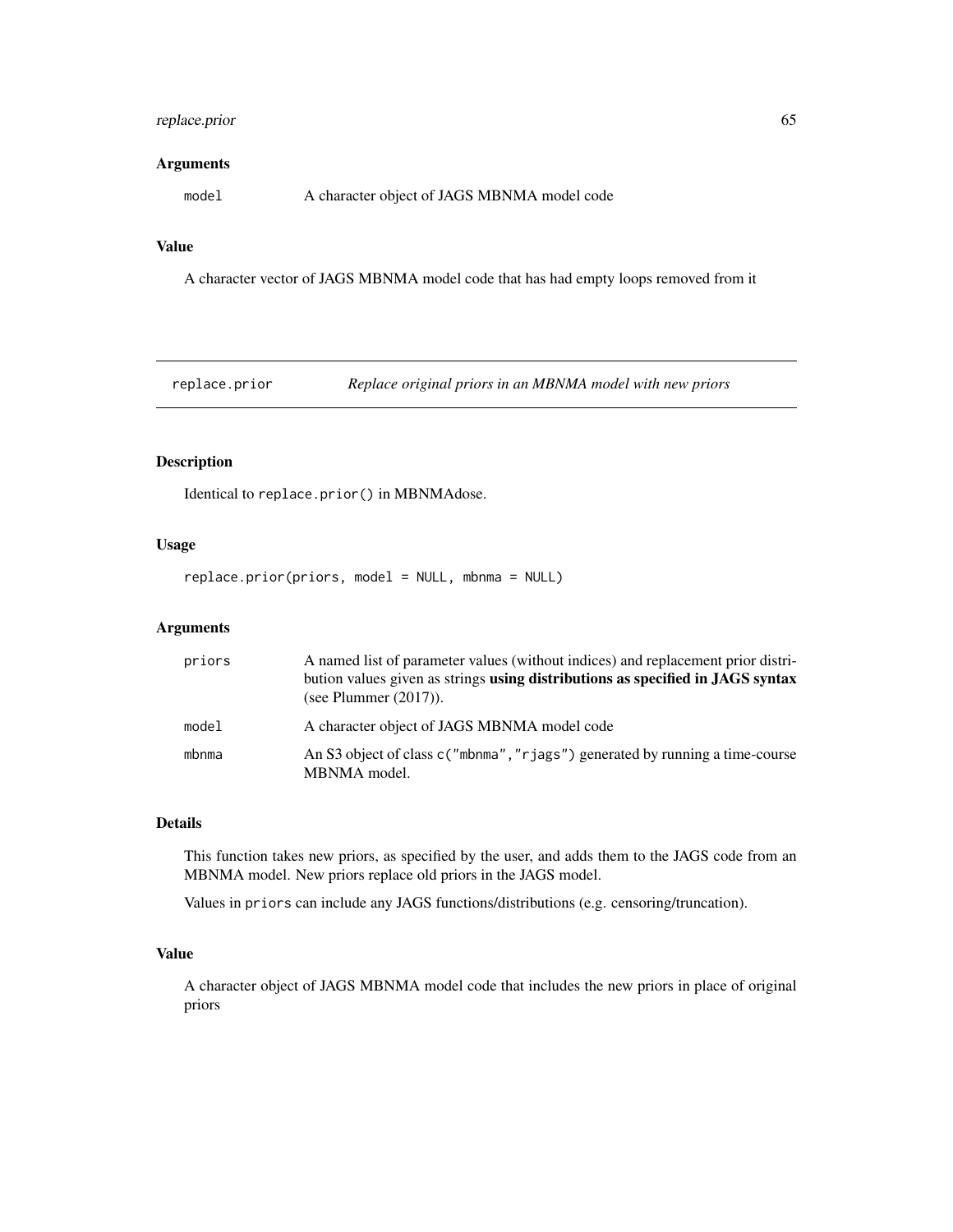summary.mb.network *Print summary mb.network information to the console*

## Description

Print summary mb.network information to the console

#### Usage

```
## S3 method for class 'mb.network'
summary(object, ...)
```
#### Arguments

| object   | An object of class mb. network.                   |
|----------|---------------------------------------------------|
| $\cdots$ | further arguments passed to or from other methods |

summary.mb.predict *Prints summary of mb.predict object*

## Description

Prints a summary table of the mean of MCMC iterations at each time point for each treatment

#### Usage

```
## S3 method for class 'mb.predict'
summary(object, ...)
```
## Arguments

| object   | An object of class "mb. predict"                  |
|----------|---------------------------------------------------|
| $\cdots$ | further arguments passed to or from other methods |

## Value

A matrix containing times at which responses have been predicted (time) and an additional column for each treatment for which responses have been predicted. Each row represents mean MCMC predicted responses for each treatment at a particular time.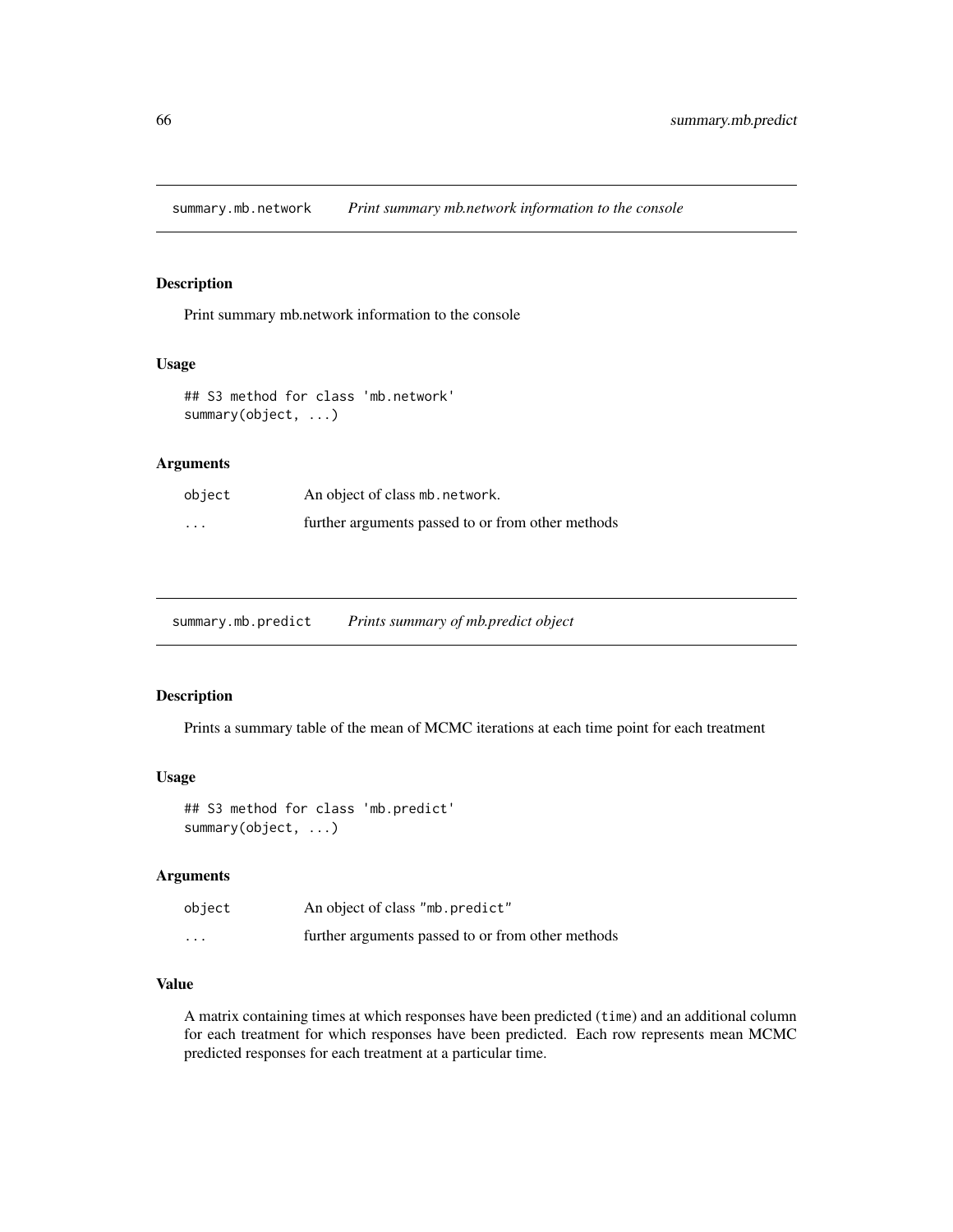## summary.mbnma 67

## Examples

```
# Define network
network <- mb.network(obesityBW_CFB, reference="plac")
# Run an MBNMA with a quadratic time-course function
quad <- mb.run(network,
  fun=tpoly(degree=2, pool.1="rel", method.1="common",
   pool.2="rel", method.2="common"),
  intercept=TRUE)
# Predict responses
pred <- predict(quad, times=c(0:50), treats=c(1:5),
  ref.resp = network$data.ab[network$data.ab$treatment==1,],
  E0=10)
# Generate summary of predictions
summary(pred)
```
summary.mbnma *Print summary MBNMA results to the console*

## Description

Print summary MBNMA results to the console

#### Usage

## S3 method for class 'mbnma' summary(object, ...)

## Arguments

| obiect   | An S3 object of class ("mbnma") generated by running a time-course MBNMA<br>model |
|----------|-----------------------------------------------------------------------------------|
| $\cdots$ | further arguments passed to knitr:: kable                                         |

summary.nodesplit *Takes node-split results and produces summary data frame*

#### Description

Takes node-split results and produces summary data frame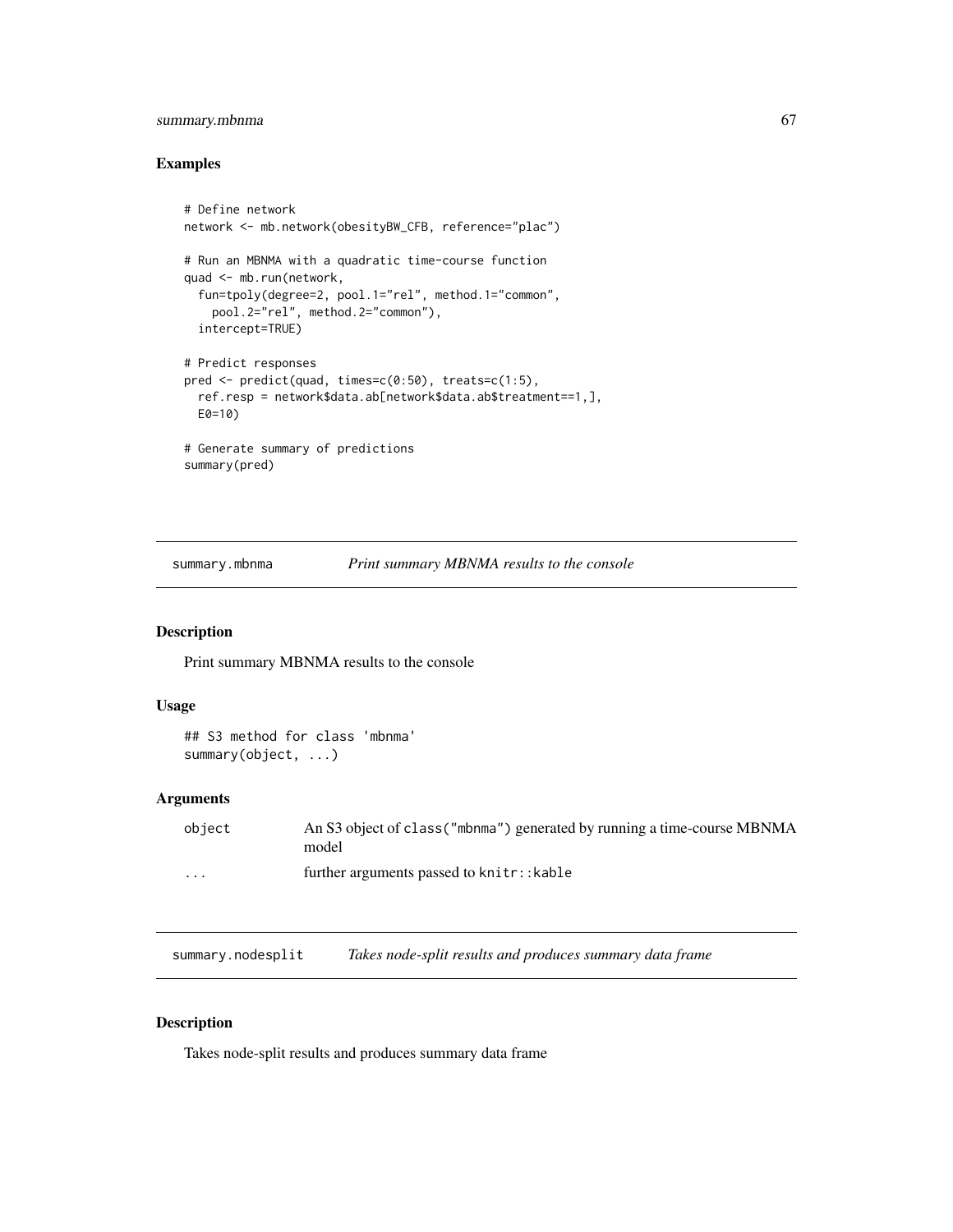#### 68 temax and the set of the set of the set of the set of the set of the set of the set of the set of the set of the set of the set of the set of the set of the set of the set of the set of the set of the set of the set of

#### Usage

```
## S3 method for class 'nodesplit'
summary(object, ...)
```
## Arguments

| object            | An object of class "nodesplit" generated by mb. nodeplit() |
|-------------------|------------------------------------------------------------|
| $\cdot\cdot\cdot$ | further arguments passed to or from other methods          |

## Value

A data frame of summary node-split results with the following variables:

- Comparison The treatment comparison on which a node-split has been performed
- Time.Param The time-course parameter on which a node-split has been performed
- Evidence The evidence contribution for the given comparison (either "Direct" or "Indirect")
- Median The posterior median
- 2.5% The lower 95% credible interval limit
- 97.5% The upper 95% credible interval limit
- p.value The Bayesian p-value for the overlap between direct and indirect evidence for the given comparison (it will therefore have an identical value for direct and indirect evidence within a particular comparison and time-course parameter)

temax *Emax time-course function*

#### Description

Emax time-course function

## Usage

```
temax(
 pool.emax = "rel",
 method.emax = "common",
 pool.et50 = "rel",method.et50 = "common",
 pool.hill = NULL,
 method.hill = NULL
)
```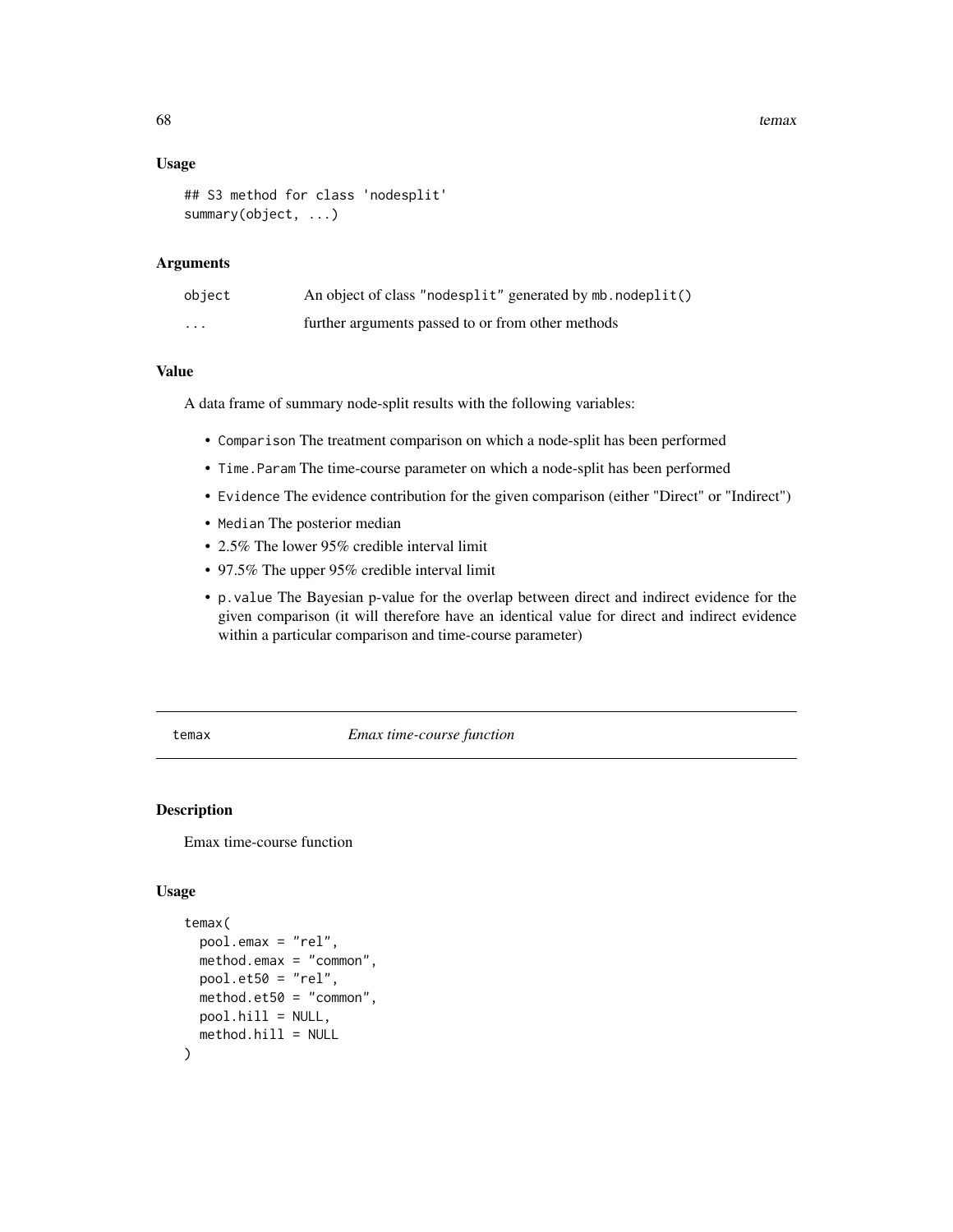#### temax 69

## Arguments

| pool.emax   | Pooling for Emax parameter. Can take "rel" or "abs" (see details).                     |
|-------------|----------------------------------------------------------------------------------------|
| method.emax | Method for synthesis of Emax parameter. Can take "common or "random" (see<br>details). |
| pool.et50   | Pooling for ET50 parameter. Can take "rel" or "abs" (see details).                     |
| method.et50 | Method for synthesis of ET50 parameter. Can take "common or "random" (see<br>details). |
| pool.hill   | Pooling for Hill parameter. Can take "rel" or "abs" (see details).                     |
| method.hill | Method for synthesis of Hill parameter. Can take "common or "random" (see<br>details). |

## Details

Emax represents the maximum response. exp(ET50) represents the time at which 50% of the maximum response is achieved. exp(Hill) is the Hill parameter, which allows for a sigmoidal function.

Without Hill parameter:

$$
\frac{E_{max} \times x}{e^{ET_{50}} + x}
$$

With Hill parameter:

$$
\frac{E_{max} \times x^{e^{hill}}}{e^{ET_{50} \times e^{hill}} + x^{e^{hill}}}
$$

#### Value

An object of class("timefun")

## Time-course parameters

Time-course parameters in the model must be specified using a pool and a method prefix.

pool is used to define the approach used for pooling of a given time-course parameter and can take any of:

## Argument Model specification

| "rel" Indicates that <i>relative</i> effects should be pooled for this time-course parameter. Relative effects preserve randomis |
|----------------------------------------------------------------------------------------------------------------------------------|
| "abs" Indicates that study arms should be pooled across the whole network for this time-course parameter <i>independentl</i>     |

method is used to define the model used for meta-analysis for a given time-course parameter and can take any of the following values:

## Argument Model specification

| "common" | Implies that all studies estimate the same true effect (often called a "fixed effect" meta-analysis)                   |
|----------|------------------------------------------------------------------------------------------------------------------------|
| "random" | Implies that all studies estimate a separate true effect, but that each of these true effects vary randomly around a t |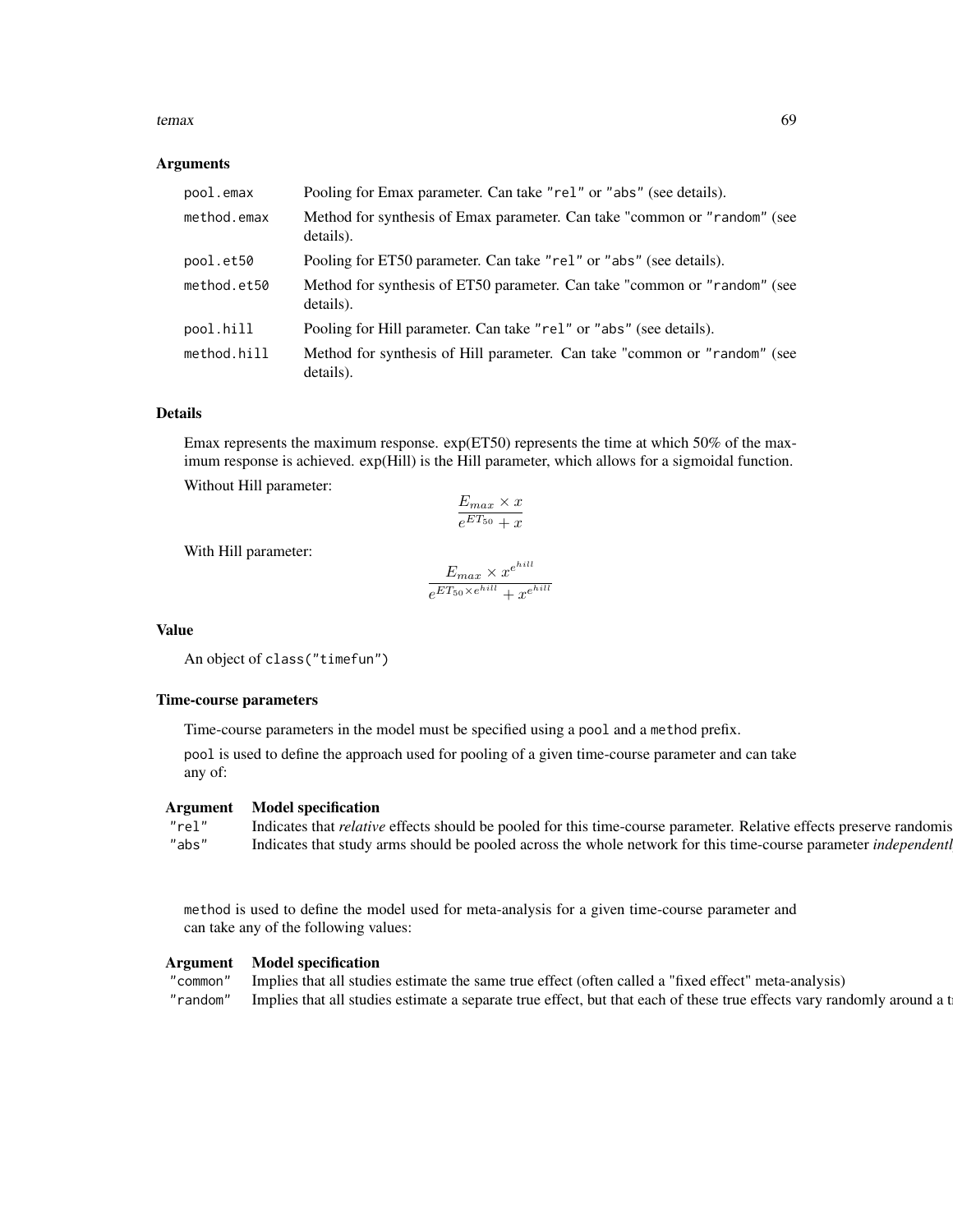When relative effects are modelled on more than one time-course parameter, correlation between them is automatically estimated using a vague inverse-Wishart prior. This prior can be made slightly more informative by specifying the scale matrix omega and by changing the degrees of freedom of the inverse-Wishart prior using the priors argument in mb.run().

#### References

Lu G, Ades AE (2004). "Combination of direct and indirect evidence in mixed treatment comparisons." *Stat Med*, 23(20), 3105-24. ISSN 0277-6715 (Print) 0277-6715 (Linking), doi: [10.1002/](https://doi.org/10.1002/sim.1875) [sim.1875,](https://doi.org/10.1002/sim.1875) <https://pubmed.ncbi.nlm.nih.gov/15449338/>.

### Examples

```
# Model without a Hill parameter
temax(pool.emax="rel", method.emax="random", pool.et50="abs", method.et50="common")
# Model including a Hill parameter and defaults for Emax and ET50 parameters
```

```
temax(pool.hill="abs", method.hill="common")
```
texp *Exponential time-course function*

## Description

Similar parameterisation to the Emax model but with non-asymptotic maximal effect (Emax). Can fit a 1-parameter (Emax only) or 2-parameter (includes onset parameter) model

## Usage

```
texp(
  pool.emax = "rel",
  method.emax = "common",
  pool.onset = NULL,
  method.onset = NULL
)
```

| pool.emax    | Pooling for exponential Emax parameter. Can take "rel" or "abs" (see details).                                                                                                                |
|--------------|-----------------------------------------------------------------------------------------------------------------------------------------------------------------------------------------------|
| method.emax  | Method for synthesis of exponential Emax parameter. Can take "common or<br>"random" (see Time-course parameters section).                                                                     |
| pool.onset   | Pooling for parameter controlling speed of onset. Default is NULL which avoids<br>including this parameter (i.e. fixes it to 1 for all treatments). Can take "rel" or<br>"abs" (see details). |
| method.onset | Method for synthesis of parameter controlling speed of onset. Can take "com-<br>mon or "random" (see Time-course parameters section).                                                         |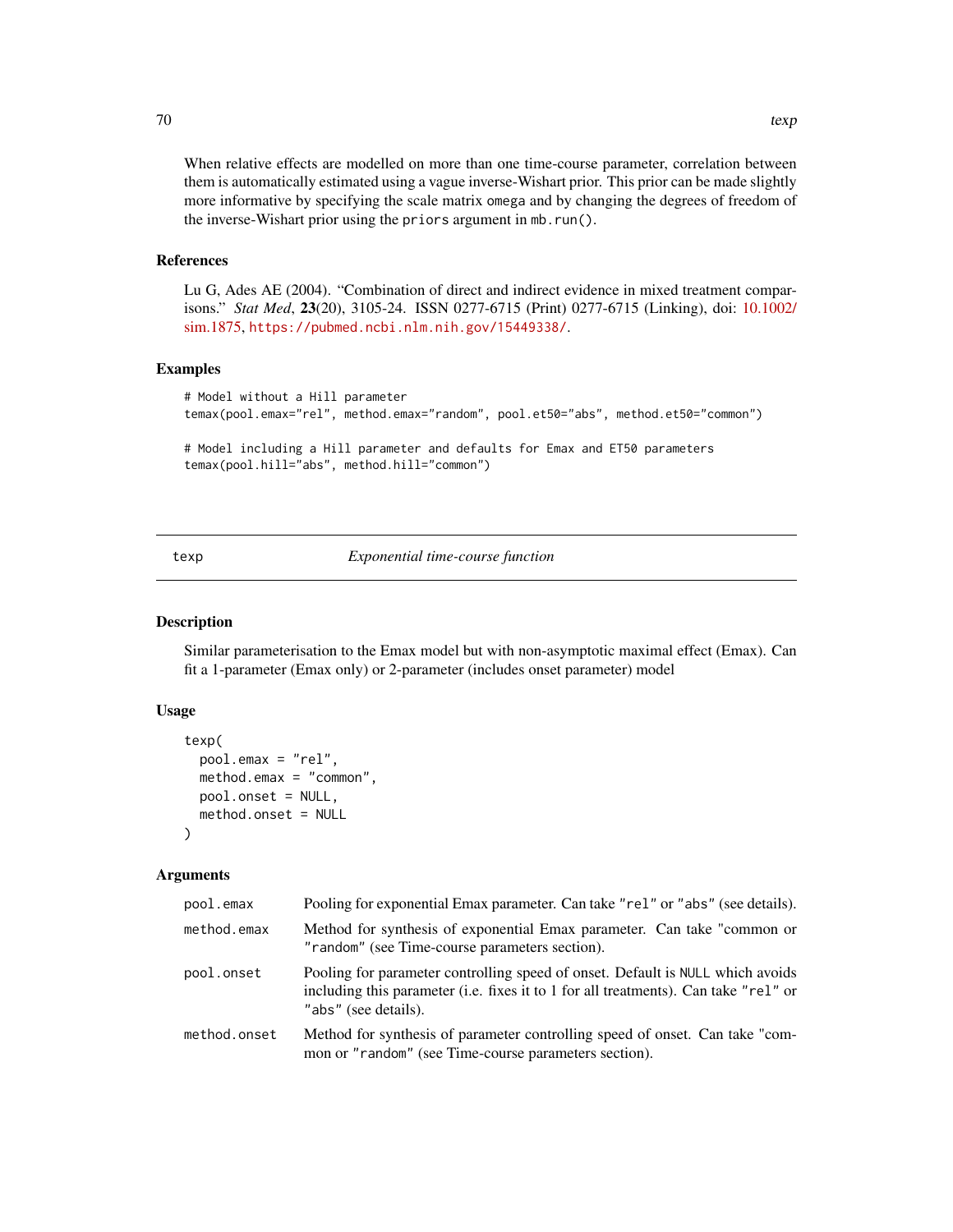tfpoly 71

## Details

1-parameter model:  $emax \times (1 - exp(-x))$ 

2-parameter model:  $emax \times (1 - exp(exp(onset) * -x))$ 

#### Value

```
An object of class("timefun")
```
#### Time-course parameters

Time-course parameters in the model must be specified using a pool and a method prefix.

pool is used to define the approach used for pooling of a given time-course parameter and can take any of:

## Argument Model specification

"rel" Indicates that *relative* effects should be pooled for this time-course parameter. Relative effects preserve randomis "abs" Indicates that study arms should be pooled across the whole network for this time-course parameter *independenti* 

method is used to define the model used for meta-analysis for a given time-course parameter and can take any of the following values:

### Argument Model specification

"common" Implies that all studies estimate the same true effect (often called a "fixed effect" meta-analysis) "random" Implies that all studies estimate a separate true effect, but that each of these true effects vary randomly around a t

## References

Lu G, Ades AE (2004). "Combination of direct and indirect evidence in mixed treatment comparisons." *Stat Med*, 23(20), 3105-24. ISSN 0277-6715 (Print) 0277-6715 (Linking), doi: [10.1002/](https://doi.org/10.1002/sim.1875) [sim.1875,](https://doi.org/10.1002/sim.1875) <https://pubmed.ncbi.nlm.nih.gov/15449338/>.

#### Examples

```
texp(pool.emax="rel", method.emax="random")
texp(pool.emax="abs")
```
tfpoly *Fractional polynomial time-course function*

## Description

As first described for use in Network Meta-Analysis by Jansen et al. (2015).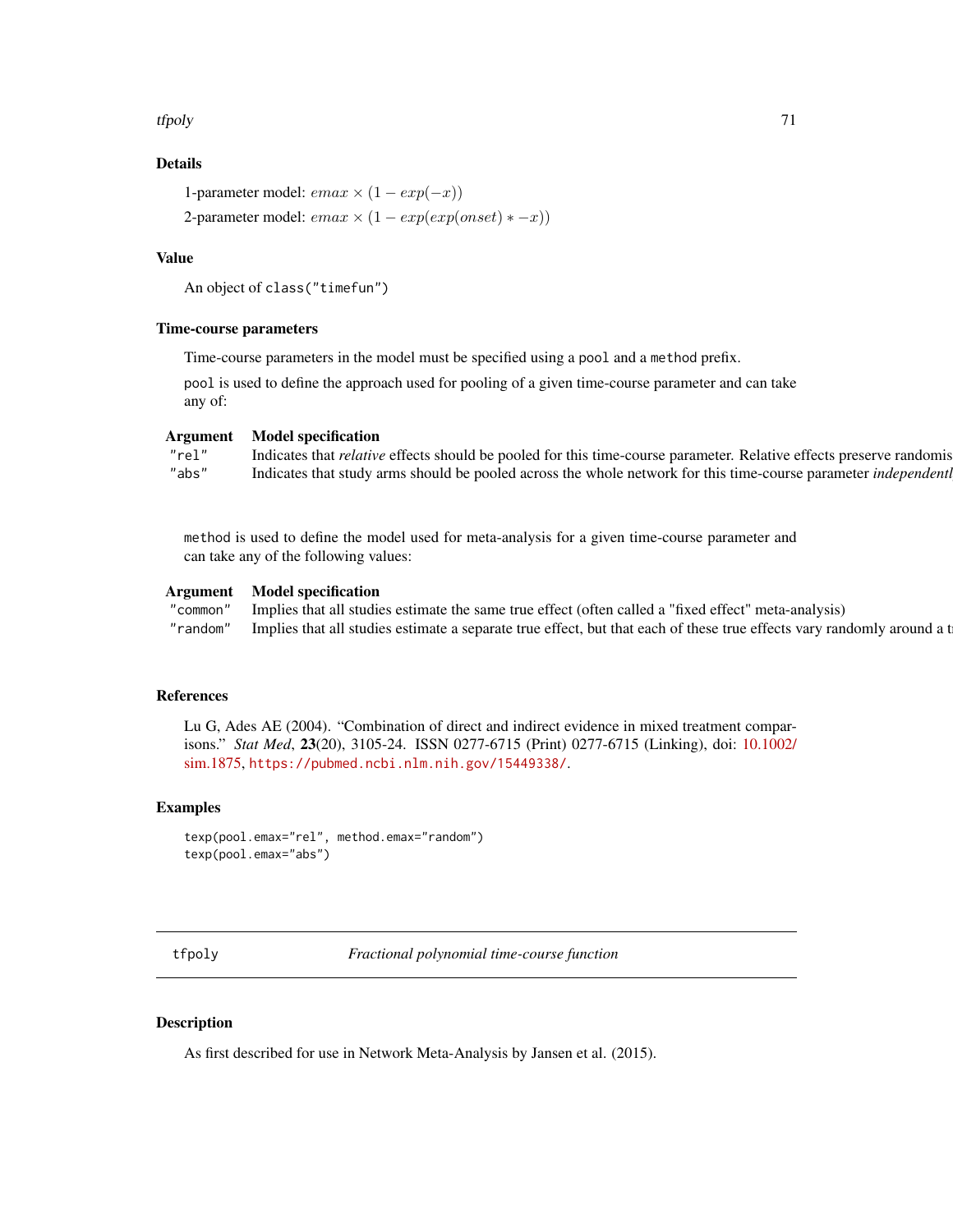## Usage

```
tfpoly(
 degree = 1,
 pool.1 = "rel",method.1 = "common",pool.2 = "rel",method.2 = "common",
 method.power1 = "common",
 method.power2 = "common"
)
```
## Arguments

| degree        | The degree of the fractional polynomial as defined in Royston and Altman<br>(1994)                                                                     |
|---------------|--------------------------------------------------------------------------------------------------------------------------------------------------------|
| pool.1        | Pooling for the 1st fractional polynomial coefficient. Can take "re1" or "abs"<br>(see details).                                                       |
| method.1      | Method for synthesis of the 1st fractional polynomial coefficient. Can take<br>"common or "random" (see details).                                      |
| pool.2        | Pooling for the 2nd fractional polynomial coefficient. Can take "rel" or "abs"<br>(see details).                                                       |
| method.2      | Method for synthesis of the 2nd fractional polynomial coefficient. Can take<br>"common or "random" (see details).                                      |
| method.power1 | Method for synthesis of the 1st fractional polynomial power. Can take "common"<br>or "random" (see details). pool for this parameter is set to "abs".  |
| method.power2 | Method for synthesis of the 2nd fractional polynomial power. Can take "com-<br>mon or "random" (see details). pool for this parameter is set to "abs". |

## Details

- $\beta_1$  represents the 1st coefficient.
- $\beta_2$  represents the 2nd coefficient.
- $p_1$  represents the 1st power
- $p_2$  represents the 2nd power

For a polynomial of degree=1:

 $\beta_1 x^{p_1}$ 

For a polynomial of degree=2:

$$
\beta_1 x^{p_1} + \beta_2 x^{p_2}
$$

 $x^{(p)}$  is a regular power except where  $p = 0$ , where  $x^{(0)} = ln(x)$ . If a fractional polynomial power  $p_m$  repeats within the function it is multiplied by another  $ln(x)$ .

## Value

```
An object of class("timefun")
```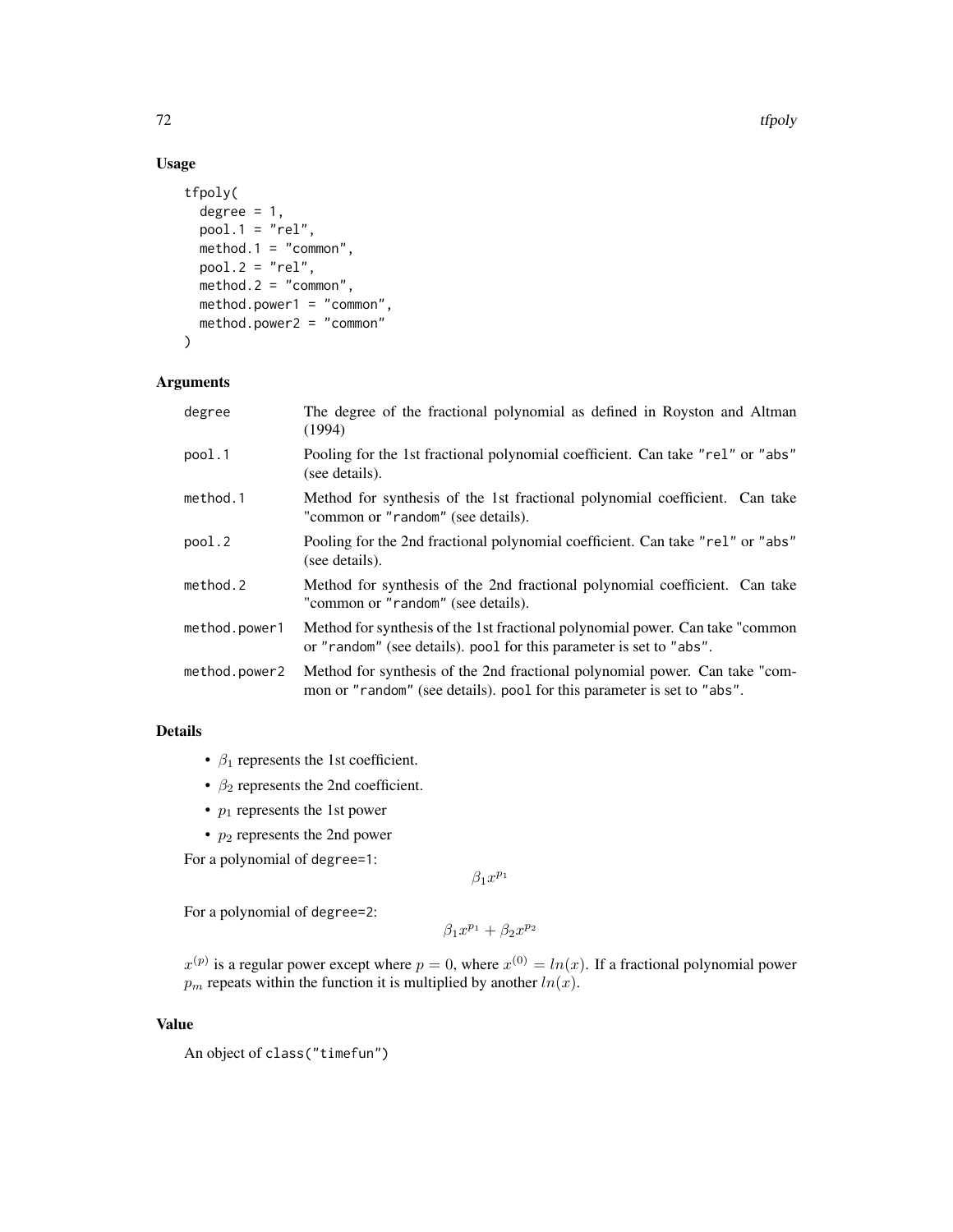#### tfpoly that the contract of the contract of the contract of the contract of the contract of the contract of the contract of the contract of the contract of the contract of the contract of the contract of the contract of th

#### Time-course parameters

Time-course parameters in the model must be specified using a pool and a method prefix.

pool is used to define the approach used for pooling of a given time-course parameter and can take any of:

#### Argument Model specification

method is used to define the model used for meta-analysis for a given time-course parameter and can take any of the following values:

#### Argument Model specification

| "common" | "fixed effect"<br>ies that all studies estimate the same true effect (often called a '<br>lmn<br>meta-<br>rta-analysis)                                    |
|----------|------------------------------------------------------------------------------------------------------------------------------------------------------------|
| ″random  | s estimate a separate true effect, but that each of these true effects vary randomly $\ell$<br>around a t<br>lmp<br>thes that all studies $\mathfrak{c}_0$ |

When relative effects are modelled on more than one time-course parameter, correlation between them is automatically estimated using a vague inverse-Wishart prior. This prior can be made slightly more informative by specifying the scale matrix omega and by changing the degrees of freedom of the inverse-Wishart prior using the priors argument in mb.run().

#### References

Jansen JP, Vieira MC, Cope S (2015). "Network meta-analysis of longitudinal data using fractional polynomials." *Stat Med*, 34(15), 2294-311. ISSN 1097-0258 (Electronic) 0277-6715 (Linking), doi: [10.1002/sim.6492,](https://doi.org/10.1002/sim.6492) <https://pubmed.ncbi.nlm.nih.gov/25877808/>.

Lu G, Ades AE (2004). "Combination of direct and indirect evidence in mixed treatment comparisons." *Stat Med*, 23(20), 3105-24. ISSN 0277-6715 (Print) 0277-6715 (Linking), doi: [10.1002/](https://doi.org/10.1002/sim.1875) [sim.1875,](https://doi.org/10.1002/sim.1875) <https://pubmed.ncbi.nlm.nih.gov/15449338/>.

Royston P, Altman D (1994). "Regression Using Fractional Polynomials of Continuous Covariates: Parsimonious Parametric Modelling." *Journal of the Royal Statistical Society: Series C*, 43(3), 429-467.

#### Examples

```
# 1st order fractional polynomial with random effects
tfpoly(pool.1="rel", method.1="random")
# 2nd order fractional polynomial
# with a single absolute parameter estimated for the 2nd coefficient
# 1st power estimated as exchangeable (random) across studies
tfpoly(degree=2, pool.1="rel", method.1="common",
 pool.2="abs", method.2="random",
 method.power1="random")
```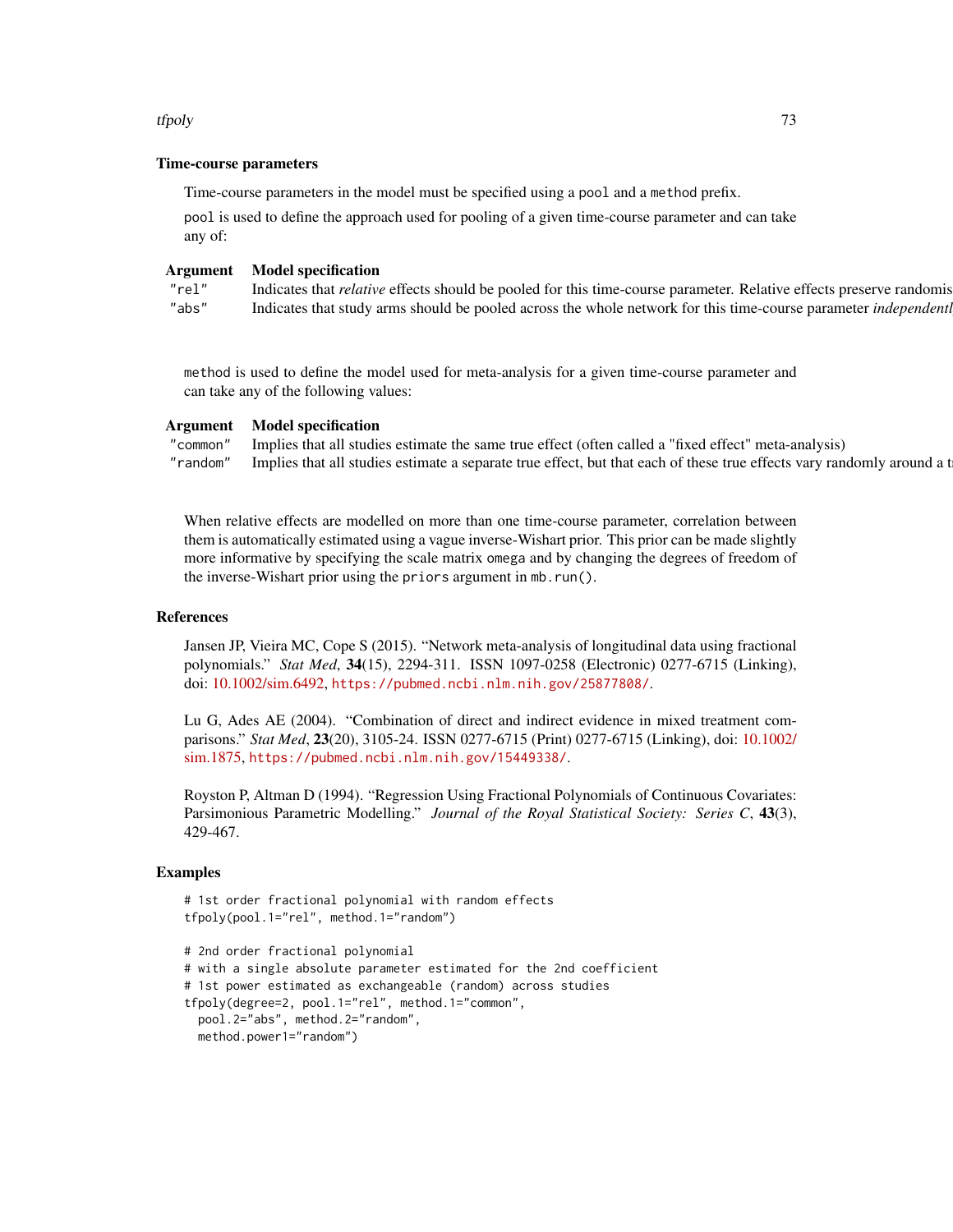<span id="page-73-0"></span>

#### Description

Plot raw responses over time by treatment or class

#### Usage

```
timeplot(network, level = "treatment", plotby = "arm", link = "identity", ...)
```
#### Arguments

| network   | An object of class "mb. network".                                                                                                                                                                                                                                                                                                                   |
|-----------|-----------------------------------------------------------------------------------------------------------------------------------------------------------------------------------------------------------------------------------------------------------------------------------------------------------------------------------------------------|
| level     | A string indicating whether nodes/facets should represent treatment or class<br>in the plot. Can be used to examine the expected impact of modelling class/agent<br>effects.                                                                                                                                                                        |
| plotby    | A character object that can take either "arm" to indicate that raw responses<br>should be plotted separately for each study arm, or "rel" to indicate that the<br>within-study relative effects/treatment differences should be plotted. In this way<br>the time-course of both the absolute effects and the relative effects can be exam-<br>ined. |
| link      | Can take either "identity" (the default), "log" (for modelling Ratios of Means<br>(Friedrich et al. 2011)) or "smd" (for modelling Standardised Mean Differences<br>- although this also corresponds to an identity link function).                                                                                                                 |
| $\ddotsc$ | Arguments to be sent to $ggplot()$                                                                                                                                                                                                                                                                                                                  |

## Details

Plots can be faceted by either treatment (level="treatment") or class (level="class") to investigate similarity of treatment responses within classes/agents. Points represent observed responses and lines connect between observations within the same study and arm.

#### Value

The function returns an object of class(c("gg", "ggplot"). Characteristics of the object can therefore be amended as with other plots generated by ggplot().

## Examples

```
# Make network
goutnet <- mb.network(goutSUA_CFB)
# Use timeplot to plot responses grouped by treatment
timeplot(goutnet)
```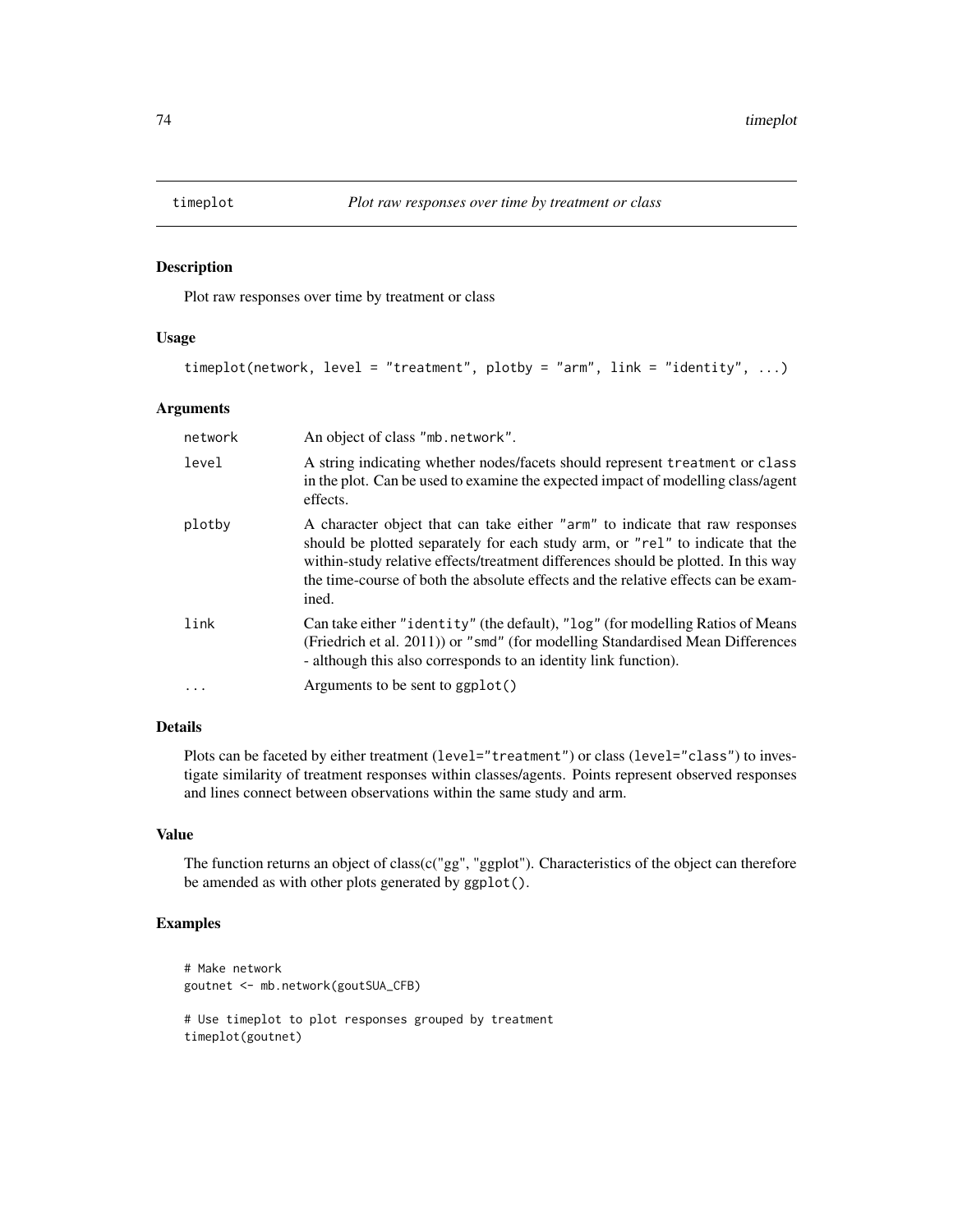#### <span id="page-74-0"></span>tloglin 25 anno 2012 anno 2012 anno 2012 anno 2012 anno 2012 anno 2012 anno 2012 anno 2012 anno 201

```
# Use timeplot ot plot resposes grouped by class
timeplot(goutnet, level="class")
# Plot matrix of relative effects
timeplot(goutnet, level="class", plotby="rel")
# Plot using Standardised Mean Differences
copdnet <- mb.network(copd)
timeplot(copdnet, plotby="rel", link="smd")
```
#### tloglin *Log-linear (exponential) time-course function*

## Description

 $rate \times log(x + 1)$ 

#### Usage

tloglin(pool.rate = "rel", method.rate = "common")

#### Arguments

| pool.rate   | Pooling for rate parameter. Can take "rel" or "abs" (see details).         |
|-------------|----------------------------------------------------------------------------|
| method.rate | Method for synthesis of rate parameter. Can take "common" or "random" (see |
|             | Time-course parameters section)                                            |

#### Value

An object of class("timefun")

#### Time-course parameters

Time-course parameters in the model must be specified using a pool and a method prefix.

pool is used to define the approach used for pooling of a given time-course parameter and can take any of:

## Argument Model specification

| "rel" Indicates that <i>relative</i> effects should be pooled for this time-course parameter. Relative effects preserve randomis |  |
|----------------------------------------------------------------------------------------------------------------------------------|--|
| "abs" Indicates that study arms should be pooled across the whole network for this time-course parameter <i>independentl</i>     |  |

method is used to define the model used for meta-analysis for a given time-course parameter and can take any of the following values: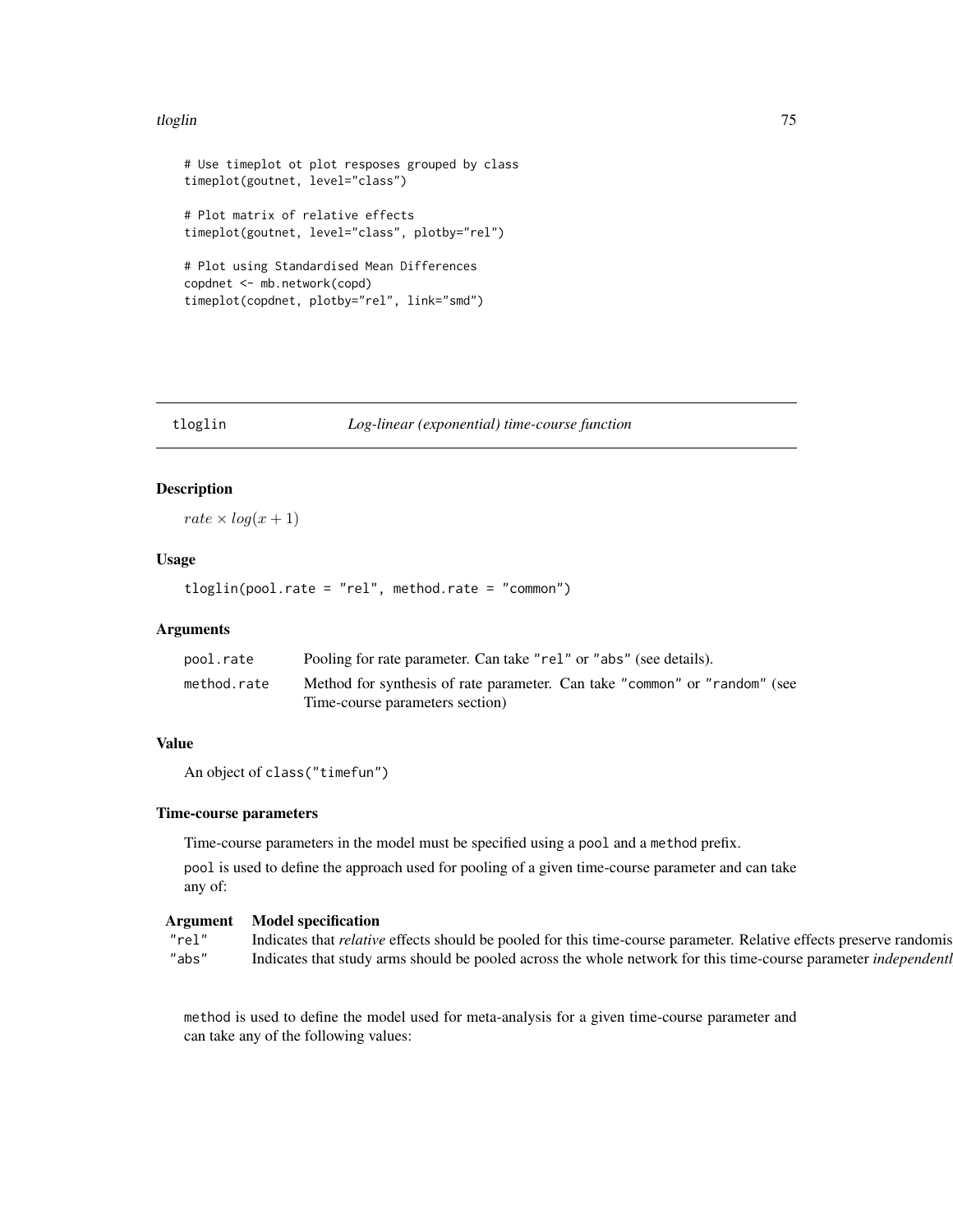<span id="page-75-0"></span> $76$  tpoly

#### Argument Model specification

"common" Implies that all studies estimate the same true effect (often called a "fixed effect" meta-analysis) "random" Implies that all studies estimate a separate true effect, but that each of these true effects vary randomly around a t

## References

Lu G, Ades AE (2004). "Combination of direct and indirect evidence in mixed treatment comparisons." *Stat Med*, 23(20), 3105-24. ISSN 0277-6715 (Print) 0277-6715 (Linking), doi: [10.1002/](https://doi.org/10.1002/sim.1875) [sim.1875,](https://doi.org/10.1002/sim.1875) <https://pubmed.ncbi.nlm.nih.gov/15449338/>.

## Examples

```
tloglin(pool.rate="rel", method.rate="random")
tloglin(pool.rate="abs")
```
tpoly *Polynomial time-course function*

## Description

Polynomial time-course function

## Usage

```
tpoly(
 degree = 1,
 pool.1 = "rel",method.1 = "common",
 pool.2 = "rel",method.2 = "common",
 pool.3 = "rel",method.3 = "common",
 pool.4 = "rel",method. 4 = "common")
```

| degree   | The degree of the polynomial - e.g. degree=1 for linear, degree=2 for quadratic,<br>degree=3 for cubic. |
|----------|---------------------------------------------------------------------------------------------------------|
| pool.1   | Pooling for the 1st polynomial coefficient. Can take "rel" or "abs" (see de-<br>tails).                 |
| method.1 | Method for synthesis of the 1st polynomial coefficient. Can take "common or<br>"random" (see details).  |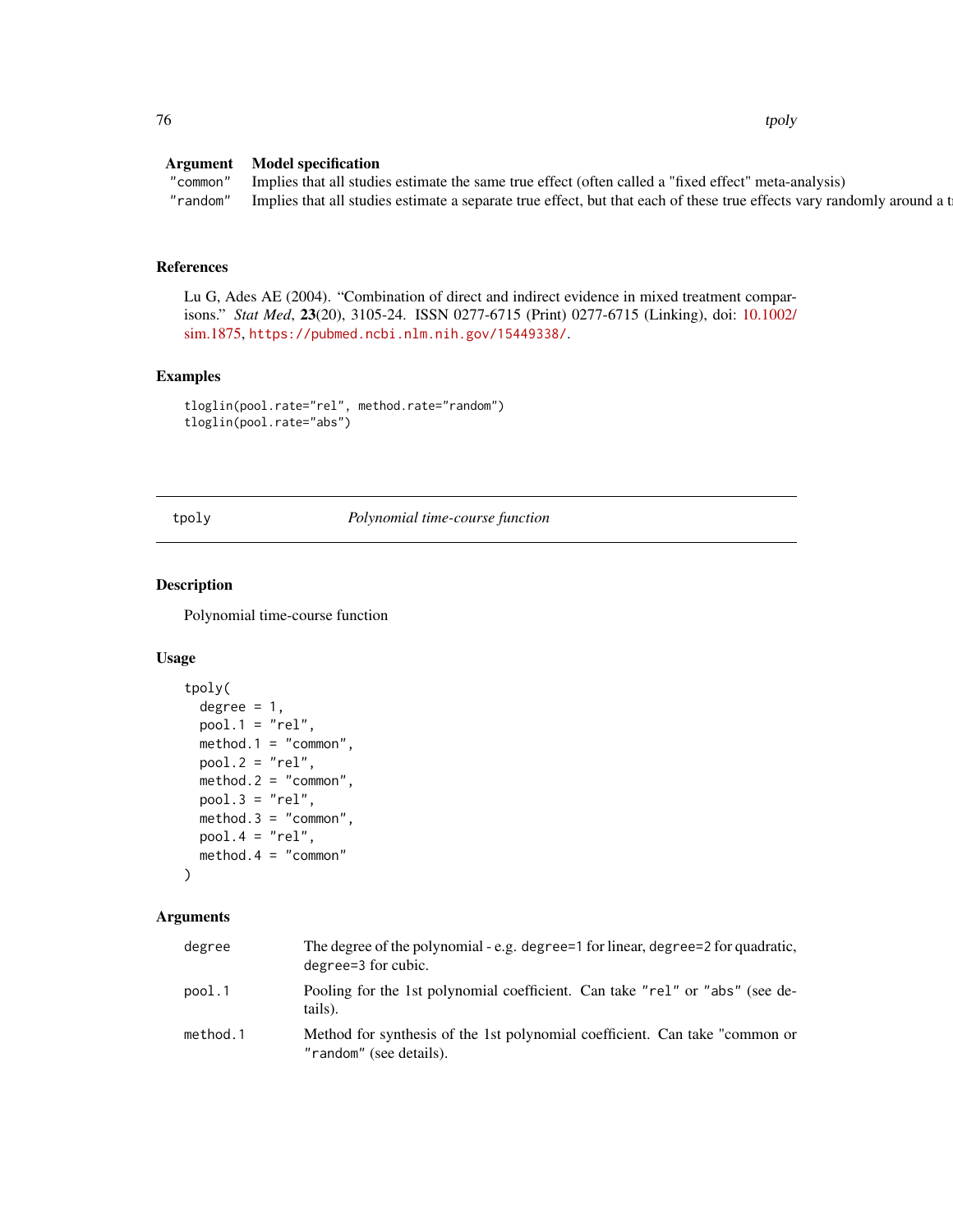#### tpoly the contract of the contract of the contract of the contract of the contract of the contract of the contract of the contract of the contract of the contract of the contract of the contract of the contract of the cont

| pool.2   | Pooling for the 2nd polynomial coefficient. Can take "rel" or "abs" (see de-<br>tails).                |
|----------|--------------------------------------------------------------------------------------------------------|
| method.2 | Method for synthesis of the 2nd polynomial coefficient. Can take "common or<br>"random" (see details). |
| pool.3   | Pooling for the 3rd polynomial coefficient. Can take "rel" or "abs" (see de-<br>tails).                |
| method.3 | Method for synthesis of the 3rd polynomial coefficient. Can take "common or<br>"random" (see details). |
| pool.4   | Pooling for the 4th polynomial coefficient. Can take "rel" or "abs" (see de-<br>tails).                |
| method.4 | Method for synthesis of the 4th polynomial coefficient. Can take "common or<br>"random" (see details). |

## Details

- $\beta_1$  represents the 1st coefficient.
- $\beta_2$  represents the 2nd coefficient.
- $\beta_3$  represents the 3rd coefficient.
- $\beta_4$  represents the 4th coefficient.

Linear model:

Quadratic model:

Cubic model:

 $\beta_1 x + \beta_2 x^2 + \beta_3 x^3$ 

 $\beta_1 x + \beta_2 x^2$ 

 $\beta_1 x$ 

Quartic model:

 $\beta_1 x + \beta_2 x^2 + \beta_3 x^3 + \beta_4 x^4$ 

#### Value

An object of class("timefun")

## Time-course parameters

Time-course parameters in the model must be specified using a pool and a method prefix.

pool is used to define the approach used for pooling of a given time-course parameter and can take any of:

## Argument Model specification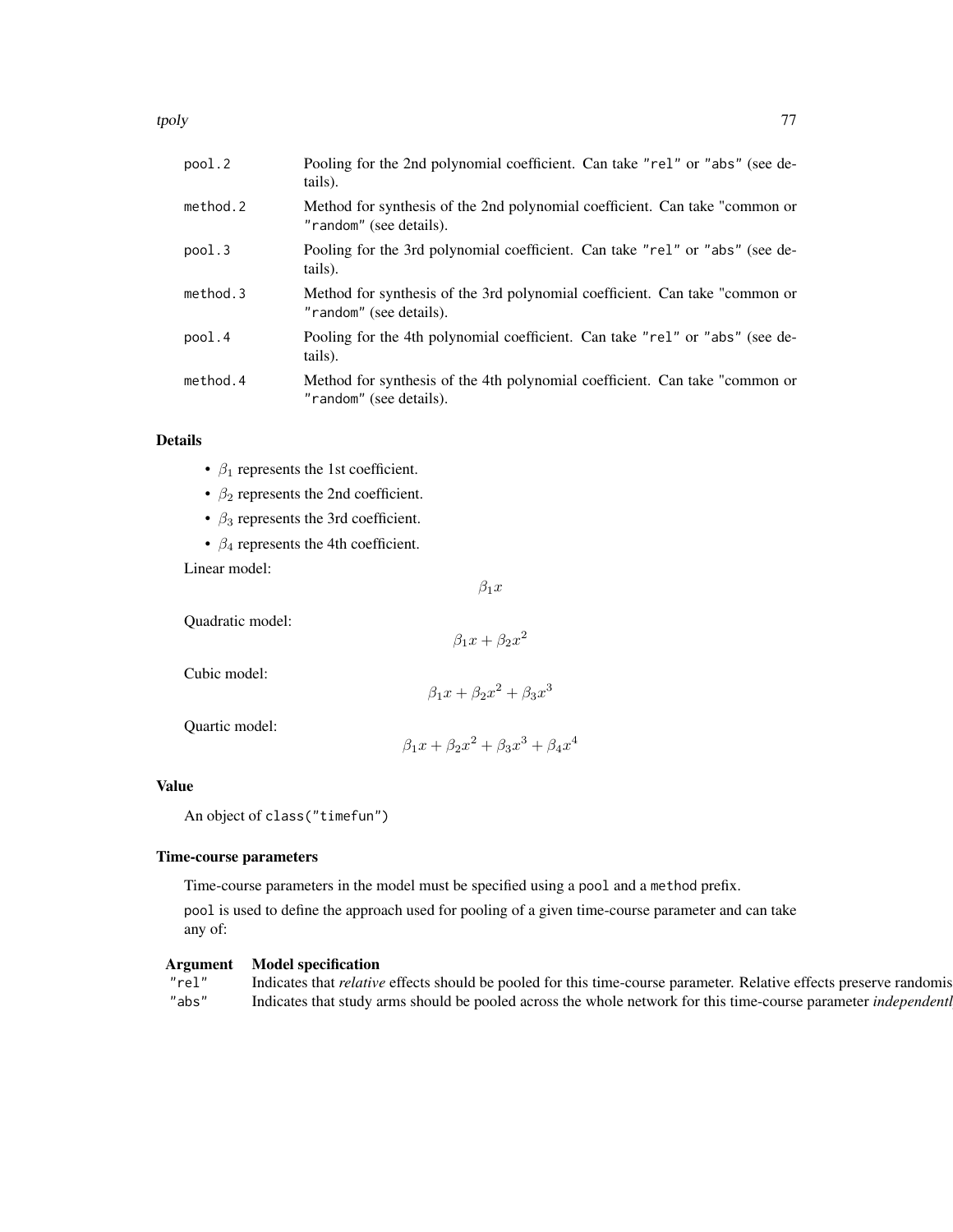<span id="page-77-0"></span>method is used to define the model used for meta-analysis for a given time-course parameter and can take any of the following values:

#### Argument Model specification

| "common  | called a<br>Implies that all studies estimate the same true effect (often on<br>u effect"<br>"nxea<br>meta-analysis)   |
|----------|------------------------------------------------------------------------------------------------------------------------|
| "random" | Implies that all studies estimate a separate true effect, but that each of these true effects vary randomly around a t |

When relative effects are modelled on more than one time-course parameter, correlation between them is automatically estimated using a vague inverse-Wishart prior. This prior can be made slightly more informative by specifying the scale matrix omega and by changing the degrees of freedom of the inverse-Wishart prior using the priors argument in mb.run().

#### References

Lu G, Ades AE (2004). "Combination of direct and indirect evidence in mixed treatment comparisons." *Stat Med*, 23(20), 3105-24. ISSN 0277-6715 (Print) 0277-6715 (Linking), doi: [10.1002/](https://doi.org/10.1002/sim.1875) [sim.1875,](https://doi.org/10.1002/sim.1875) <https://pubmed.ncbi.nlm.nih.gov/15449338/>.

#### Examples

# Linear model with random effects tpoly(pool.1="rel", method.1="random")

```
# Quadratic model with a single absolute parameter estimated for the 2nd coefficient
tpoly(pool.1="rel", method.1="common", pool.2="abs", method.2="random")
```
tspline *Spline time-course functions*

#### Description

Used to fit B-splines, natural cubic splines, restricted cubic splines and piecewise linear splines(Perperoglu et al. 2019).

#### Usage

```
tspline(
  type = "bs",knots = 1,
 degree = 1,
 pool.1 = "rel",method.1 = "common",pool.2 = "rel".method. 2 = "common",pool.3 = "rel",method.3 = "common",
```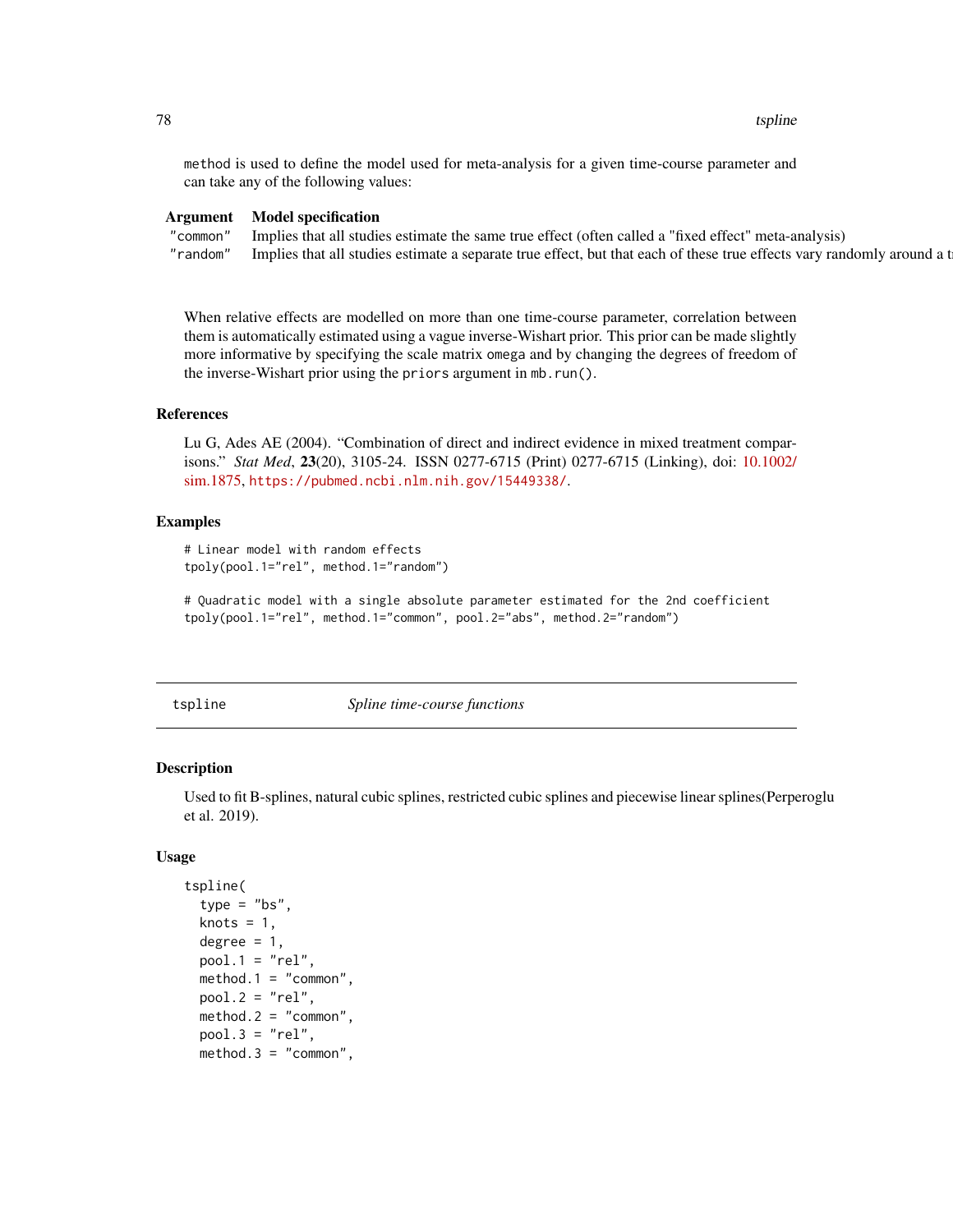#### tspline 79

```
pool.4 = "rel",method. 4 = "common"\lambda
```
#### Arguments

| type     | The type of spline. Can take "bs" (B-spline), "ns" (natural cubic spline), "rcs"<br>(restricted cubic spline) or "1s" (piecewise linear spline)                                                                                                      |  |
|----------|------------------------------------------------------------------------------------------------------------------------------------------------------------------------------------------------------------------------------------------------------|--|
| knots    | The number/location of spline internal knots. If a single number is given it<br>indicates the number of knots (they will be equally spaced across the range of<br>time points). If a numeric vector is given it indicates the location of the knots. |  |
| degree   | The degree of the piecewise B-spline polynomial - e.g. degree=1 for linear,<br>degree=2 for quadratic, degree=3 for cubic.                                                                                                                           |  |
| pool.1   | Pooling for the 1st coefficient. Can take "rel" or "abs" (see details).                                                                                                                                                                              |  |
| method.1 | Method for synthesis of the 1st coefficient. Can take "common or "random"<br>(see details).                                                                                                                                                          |  |
| pool.2   | Pooling for the 2nd coefficient. Can take "rel" or "abs" (see details).                                                                                                                                                                              |  |
| method.2 | Method for synthesis of the 2nd coefficient. Can take "common or "random"<br>(see details).                                                                                                                                                          |  |
| pool.3   | Pooling for the 3rd coefficient. Can take "rel" or "abs" (see details).                                                                                                                                                                              |  |
| method.3 | Method for synthesis of the 3rd coefficient. Can take "common or "random"<br>(see details).                                                                                                                                                          |  |
| pool.4   | Pooling for the 4th coefficient. Can take "rel" or "abs" (see details).                                                                                                                                                                              |  |
| method.4 | Method for synthesis of the 4th coefficient. Can take "common or "random"<br>(see details).                                                                                                                                                          |  |

#### Value

An object of class("timefun")

#### Time-course parameters

Time-course parameters in the model must be specified using a pool and a method prefix.

pool is used to define the approach used for pooling of a given time-course parameter and can take any of:

#### Argument Model specification

```
"rel" Indicates that relative effects should be pooled for this time-course parameter. Relative effects preserve randomis
"abs" Indicates that study arms should be pooled across the whole network for this time-course parameter independenti
```
method is used to define the model used for meta-analysis for a given time-course parameter and can take any of the following values:

#### Argument Model specification

"common" Implies that all studies estimate the same true effect (often called a "fixed effect" meta-analysis)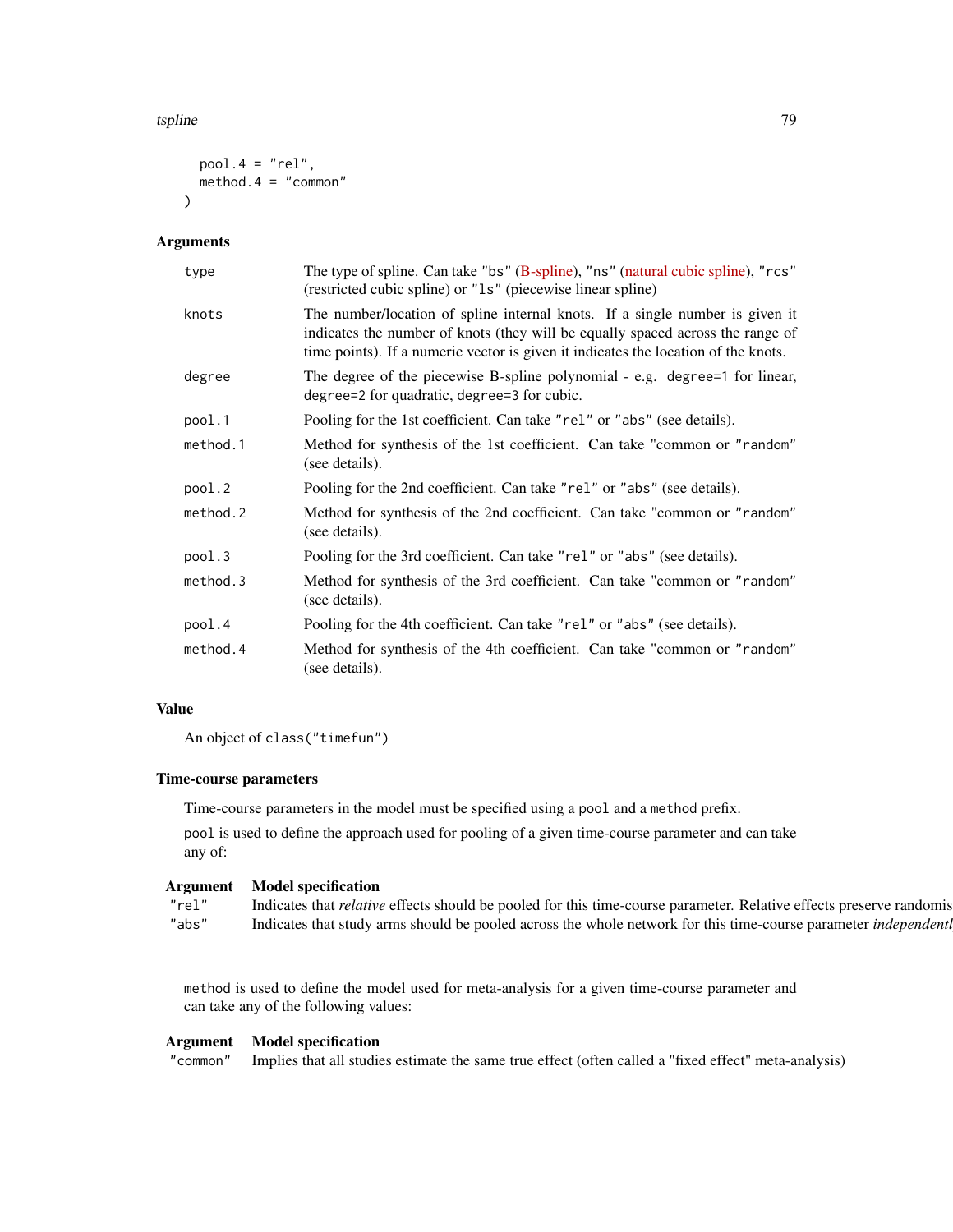<span id="page-79-0"></span>"random" Implies that all studies estimate a separate true effect, but that each of these true effects vary randomly around a t

When relative effects are modelled on more than one time-course parameter, correlation between them is automatically estimated using a vague inverse-Wishart prior. This prior can be made slightly more informative by specifying the scale matrix omega and by changing the degrees of freedom of the inverse-Wishart prior using the priors argument in mb.run().

## References

Lu G, Ades AE (2004). "Combination of direct and indirect evidence in mixed treatment comparisons." *Stat Med*, 23(20), 3105-24. ISSN 0277-6715 (Print) 0277-6715 (Linking), doi: [10.1002/](https://doi.org/10.1002/sim.1875) [sim.1875,](https://doi.org/10.1002/sim.1875) <https://pubmed.ncbi.nlm.nih.gov/15449338/>.

Perperoglu A, Sauerbrei W, Abrahamowicz M, Schmid M (2019). "A review of spline function procedures in R." *BMC Medical Research Methodology*, 19(46), 1-16. doi: [10.1186/s12874019-](https://doi.org/10.1186/s12874-019-0666-3) [06663.](https://doi.org/10.1186/s12874-019-0666-3)

#### Examples

```
# Second order B spline with 2 knots and random effects on the 2nd coefficient
tspline(type="bs", knots=2, degree=2,
 pool.1="rel", method.1="common",
 pool.2="rel", method.2="random")
# Piecewise linear spline with knots at 0.1 and 0.5 quantiles
# Single parameter independent of treatment estimated for 1st coefficient
#with random effects
tspline(type="ls", knots=c(0.1,0.5),
 pool.1="abs", method.1="random",
 pool.2="rel", method.2="common")
```
tuser *User-defined time-course function*

#### **Description**

User-defined time-course function

#### Usage

```
tuser(
  fun,
 pool.1 = "rel",method.1 = "common",pool.2 = "rel",method.2 = "common",
```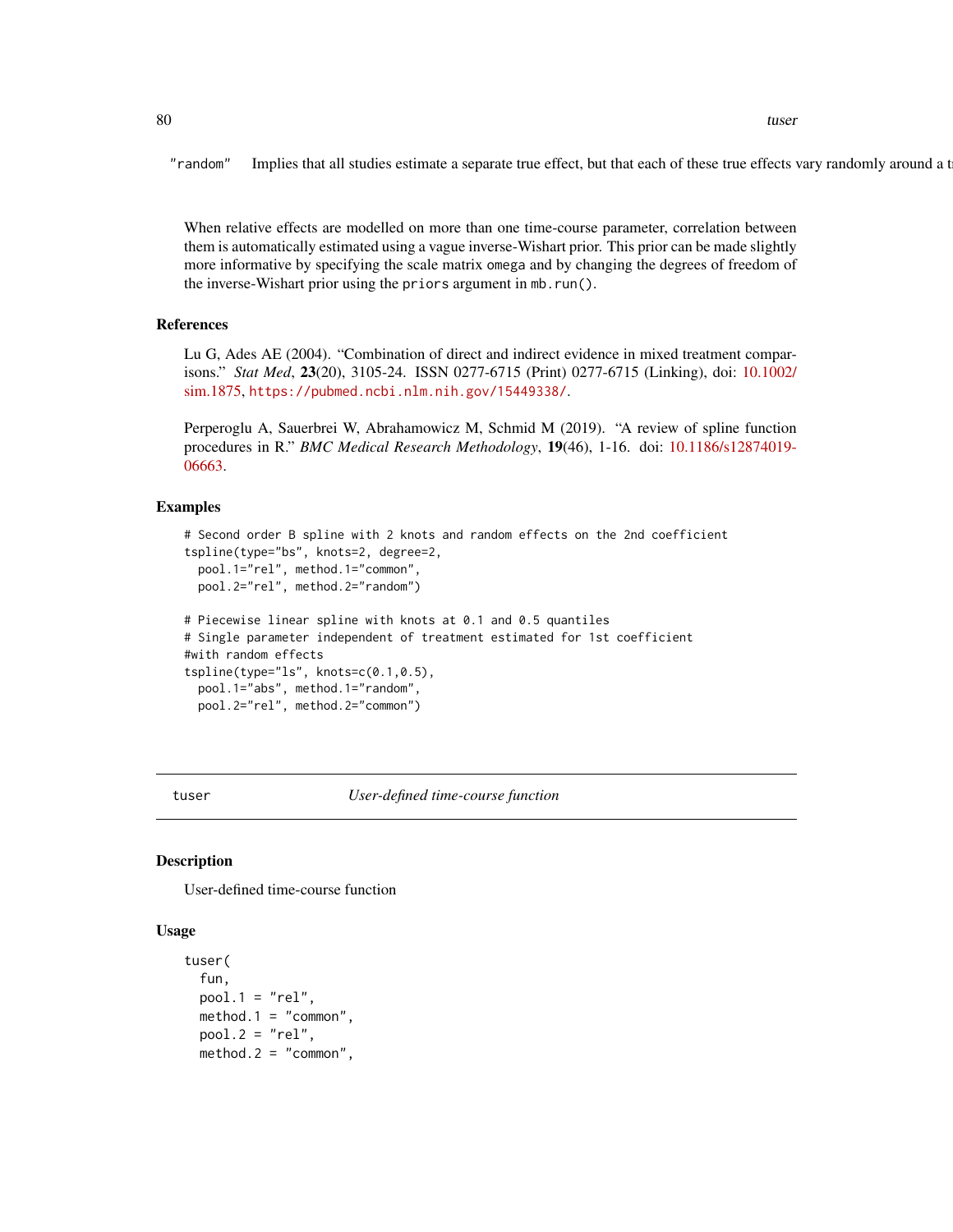tuser 81

```
pool.3 = "rel",method.3 = "common",
 pool.4 = "rel".method. 4 = "common")
```
#### Arguments

| fun      | A formula specifying any relationship including time and one/several of: beta.1,<br>beta. 2, beta. 3, beta. 4. |
|----------|----------------------------------------------------------------------------------------------------------------|
| pool.1   | Pooling for beta. 1. Can take "rel" or "abs" (see details).                                                    |
| method.1 | Method for synthesis of beta. 1. Can take "common or "random" (see details).                                   |
| pool.2   | Pooling for beta. 2. Can take "rel" or "abs" (see details).                                                    |
| method.2 | Method for synthesis of beta.2. Can take "commonor" random" (see details).                                     |
| pool.3   | Pooling for beta.3. Can take "rel" or "abs" ' (see details).                                                   |
| method.3 | Method for synthesis of beta.3. Can take "commonor" random" (see details).                                     |
| pool.4   | Pooling for beta.4. Can take "rel" or "abs" ' (see details).                                                   |
| method.4 | Method for synthesis of beta. 4. Can take "common or "random" (see details).                                   |

#### Value

An object of class("timefun")

#### Time-course parameters

Time-course parameters in the model must be specified using a pool and a method prefix.

pool is used to define the approach used for pooling of a given time-course parameter and can take any of:

# **Argument** Model specification<br>"rel" Indicates that *relative*

Indicates that *relative* effects should be pooled for this time-course parameter. Relative effects preserve randomis "abs" Indicates that study arms should be pooled across the whole network for this time-course parameter *independenti* 

method is used to define the model used for meta-analysis for a given time-course parameter and can take any of the following values:

## Argument Model specification

"common" Implies that all studies estimate the same true effect (often called a "fixed effect" meta-analysis)

"random" Implies that all studies estimate a separate true effect, but that each of these true effects vary randomly around a t

When relative effects are modelled on more than one time-course parameter, correlation between them is automatically estimated using a vague inverse-Wishart prior. This prior can be made slightly more informative by specifying the scale matrix omega and by changing the degrees of freedom of the inverse-Wishart prior using the priors argument in mb.run().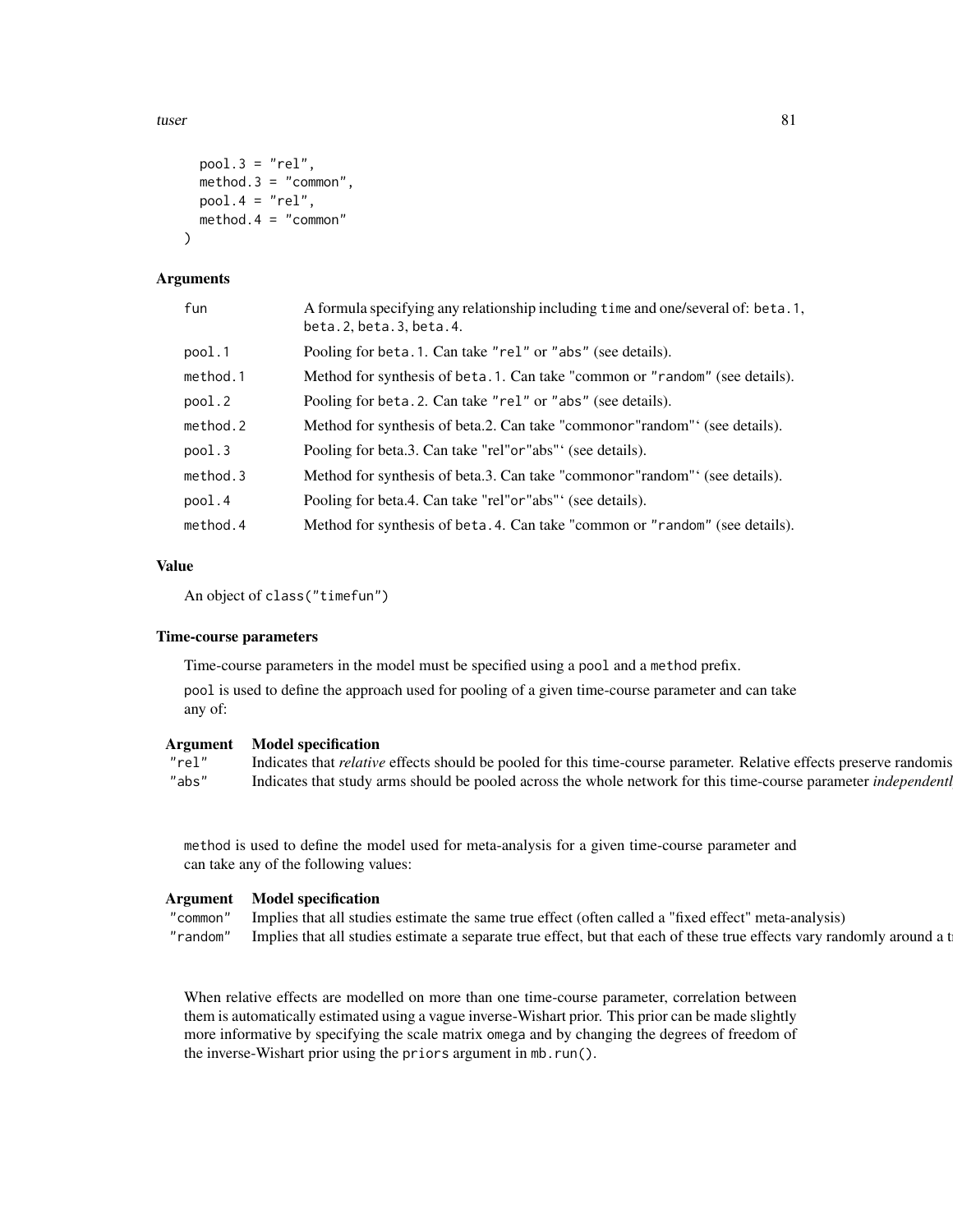## <span id="page-81-0"></span>References

Lu G, Ades AE (2004). "Combination of direct and indirect evidence in mixed treatment comparisons." *Stat Med*, 23(20), 3105-24. ISSN 0277-6715 (Print) 0277-6715 (Linking), doi: [10.1002/](https://doi.org/10.1002/sim.1875) [sim.1875,](https://doi.org/10.1002/sim.1875) <https://pubmed.ncbi.nlm.nih.gov/15449338/>.

## Examples

```
timecourse <- \sim beta.1 * (1/(time+1)) + beta.2 * time^2
tuser(fun=timecourse,
  pool.1="abs", method.1="common",
  pool.2="rel", method.2="common")
```

| write.beta | Adds sections of JAGS code for an MBNMA model that correspond to |
|------------|------------------------------------------------------------------|
|            | beta parameters                                                  |

## Description

Adds sections of JAGS code for an MBNMA model that correspond to beta parameters

#### Usage

```
write.beta(model, timecourse, fun, UME, class.effect)
```
## Arguments

| model        | A character object of JAGS MBNMA model code                                                                                                                                                                                  |
|--------------|------------------------------------------------------------------------------------------------------------------------------------------------------------------------------------------------------------------------------|
| timecourse   | A character object representing the time-course used in the MBNMA model                                                                                                                                                      |
| fun          | An object of class "timefun" generated (see Details) using any of tloglin(),<br>$tpoly(), texp(), temax(), tfpoly(), tsplit)$ or tuser()                                                                                     |
| <b>UME</b>   | Can take either TRUE or FALSE (for an unrelated mean effects model on all or<br>no time-course parameters respectively) or can be a vector of parameter name<br>strings to model as UME. For example: c("beta.1", "beta.2"). |
| class.effect | A list of named strings that determines which time-course parameters to model<br>with a class effect and what that effect should be ("common" or "random"). For<br>example: list(emax="common", et50="random").              |

## Value

A character vector of JAGS MBNMA model code that includes beta parameter components of the model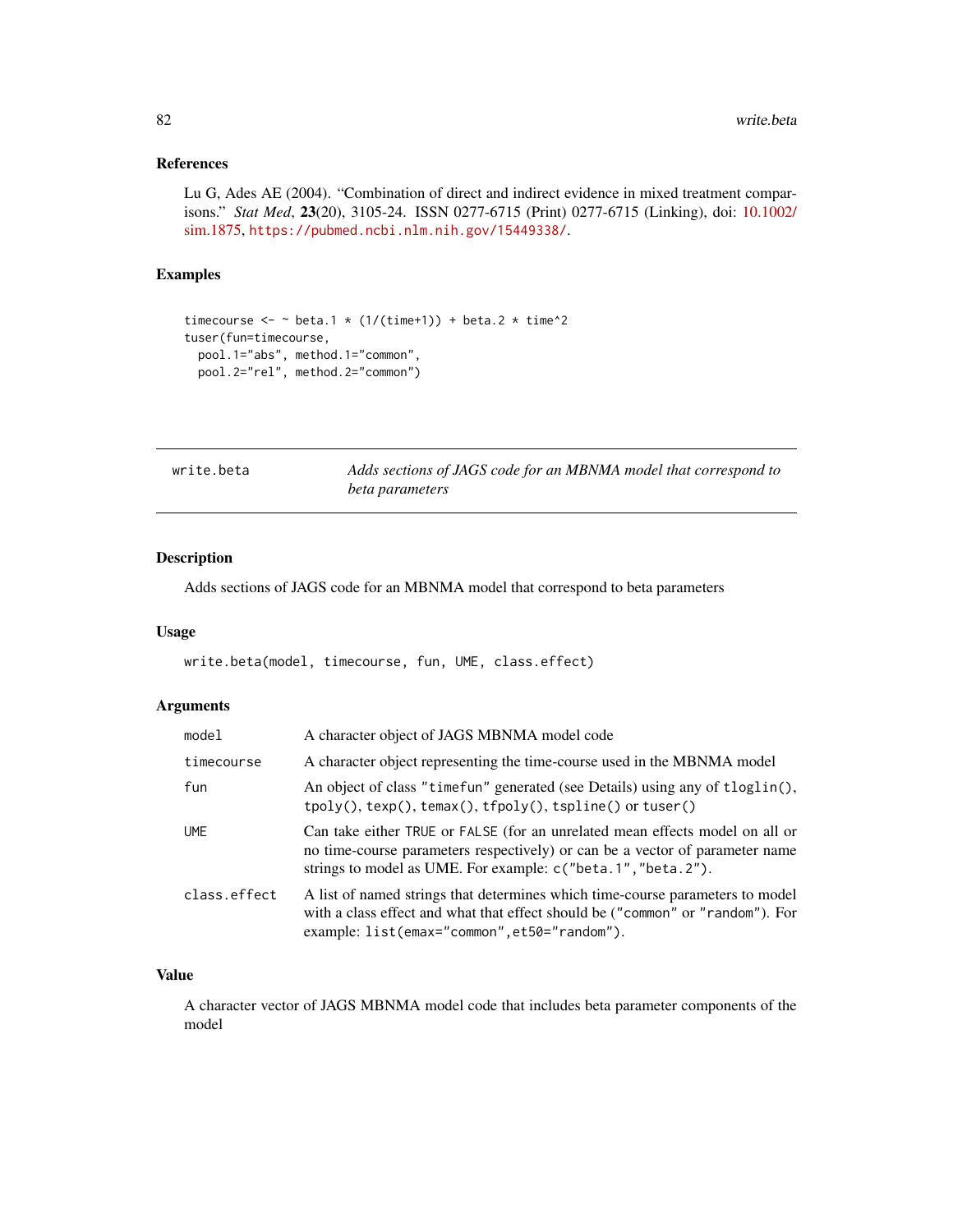<span id="page-82-0"></span>

## Description

Checks validity of arguments for mb.write

## Usage

```
write.check(
  fun = tpoly(degree = 1),
  positive.scale = TRUE,
  intercept = NULL,
  rho = 0,
  covar = NULL,
  omega = NULL,
  link = "identity",
  class.effect = list(),
  UME = c()\mathcal{L}
```

| fun       | An object of class "timefun" generated (see Details) using any of tloglin(),<br>tpoly(), texp(), temax(), tfpoly(), tspline() or tuser()                                                                                                                                                                                                                                                                                                                                                                            |
|-----------|---------------------------------------------------------------------------------------------------------------------------------------------------------------------------------------------------------------------------------------------------------------------------------------------------------------------------------------------------------------------------------------------------------------------------------------------------------------------------------------------------------------------|
|           | positive scale A boolean object that indicates whether all continuous mean responses (y) are<br>positive and therefore whether the baseline response should be given a prior that<br>constrains it to be positive (e.g. for scales that cannot be $\langle 0 \rangle$ ).                                                                                                                                                                                                                                            |
| intercept | A boolean object that indicates whether an intercept (written as alpha in the<br>model) is to be included. If left as NULL (the default), an intercept will be in-<br>cluded only for studies reporting absolute means, and will be excluded for stud-<br>ies reporting change from baseline (as indicated in network\$cfb).                                                                                                                                                                                        |
| rho       | The correlation coefficient when modelling within-study correlation between<br>time points. The default is a string representing a prior distribution in JAGS,<br>indicating that it be estimated from the data (e.g. $rho="right"dunif(0,1)$ "). rho also<br>be assigned a numeric value (e.g. $rho=0.7$ ), which fixes rho in the model to this<br>value (e.g. for use in a deterministic sensitivity analysis). If set to rho=0 (the<br>default) then this implies modelling no correlation between time points. |
| covar     | A character specifying the covariance structure to use for modelling within-<br>study correlation between time-points. This can be done by specifying one of<br>the following:                                                                                                                                                                                                                                                                                                                                      |
|           | • "varadj" - a univariate likelihood with a variance adjustment to assume a<br>constant correlation between subsequent time points (Jansen et al. 2015).<br>This is the default.<br>• "CS" - a multivariate normal likelihood with a compound symmetry struc-                                                                                                                                                                                                                                                       |
|           | ture                                                                                                                                                                                                                                                                                                                                                                                                                                                                                                                |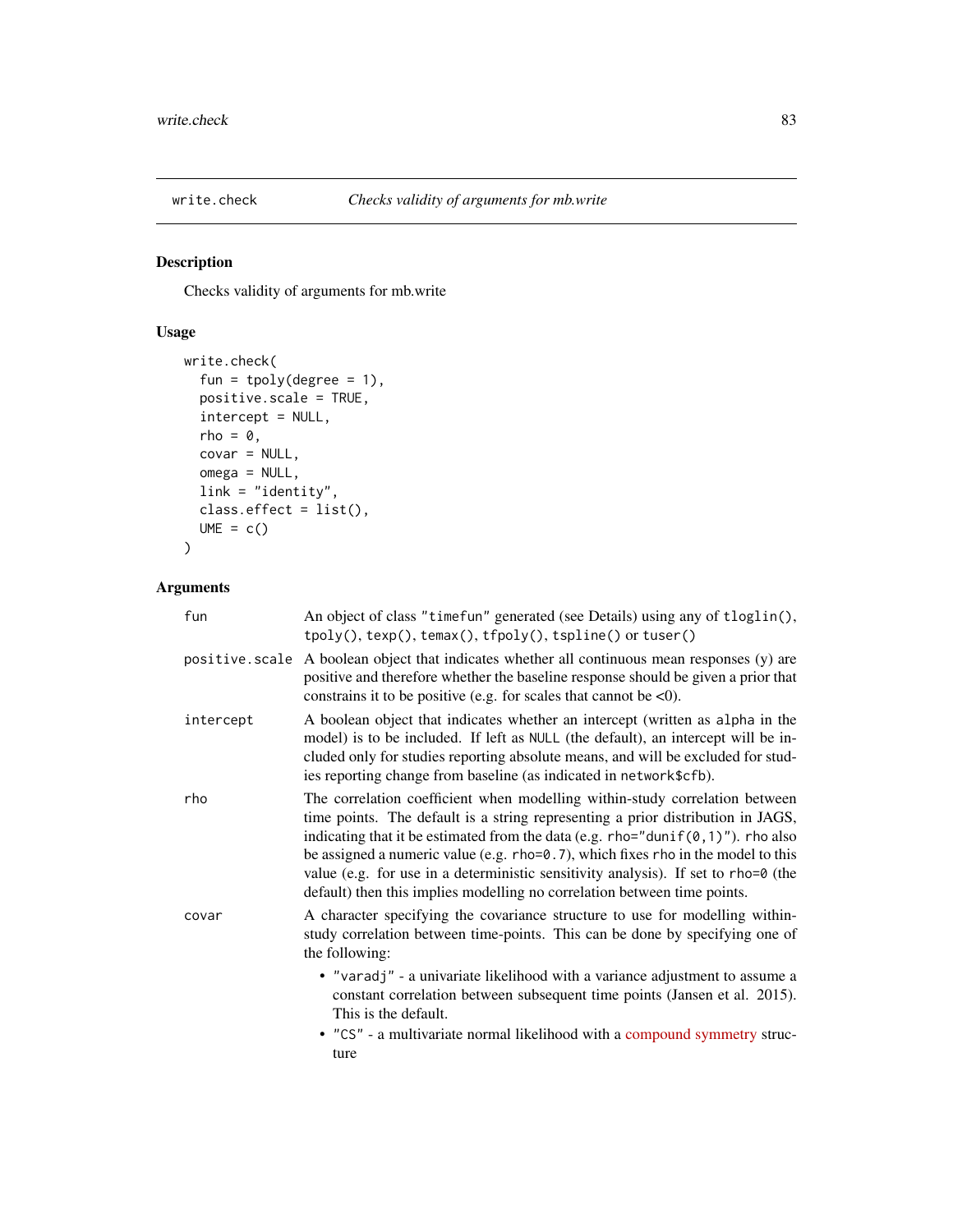<span id="page-83-0"></span>

|              | • "AR1" - a multivariate normal likelihood with an autoregressive AR1 struc-<br>ture                                                                                                                                                                                                                                                                                                                                                            |
|--------------|-------------------------------------------------------------------------------------------------------------------------------------------------------------------------------------------------------------------------------------------------------------------------------------------------------------------------------------------------------------------------------------------------------------------------------------------------|
| omega        | A scale matrix for the inverse-Wishart prior for the covariance matrix used to<br>model the correlation between time-course parameters (see Details for time-<br>course functions). omega must be a symmetric positive definite matrix with<br>dimensions equal to the number of time-course parameters modelled using rel-<br>ative effects (pool="rel"). If left as NULL (the default) a diagonal matrix with<br>elements equal to 1 is used. |
| link         | Can take either "identity" (the default), "log" (for modelling Ratios of Means<br>(Friedrich et al. 2011)) or "smd" (for modelling Standardised Mean Differences<br>- although this also corresponds to an identity link function).                                                                                                                                                                                                             |
| class.effect | A list of named strings that determines which time-course parameters to model<br>with a class effect and what that effect should be ("common" or "random"). For<br>example: list(emax="common", et50="random").                                                                                                                                                                                                                                 |
| <b>UME</b>   | Can take either TRUE or FALSE (for an unrelated mean effects model on all or<br>no time-course parameters respectively) or can be a vector of parameter name<br>strings to model as UME. For example: c("beta.1", "beta.2").                                                                                                                                                                                                                    |

## Details

Used to check if the arguments given to mb.write are valid. The function will return informative errors if arguments are mispecified and will return an object that indicates whether the arguments imply modelling a correlation between time points if it passes.

#### Value

A boolean object that indicates whether the arguments imply modelling correlation between time points.

write.cor *Adds correlation between time-course relative effects*

## Description

This uses a Wishart prior as default for modelling the correlation

#### Usage

```
write.cor(model, fun, omega = NULL, class.effect = list())
```

| model | A character object of JAGS MBNMA model code                                  |
|-------|------------------------------------------------------------------------------|
| fun   | An object of class "timefun" generated (see Details) using any of tloglin(), |
|       | $tpoly(), texp(), temax(), tfpoly(), tspline() or tuser()$                   |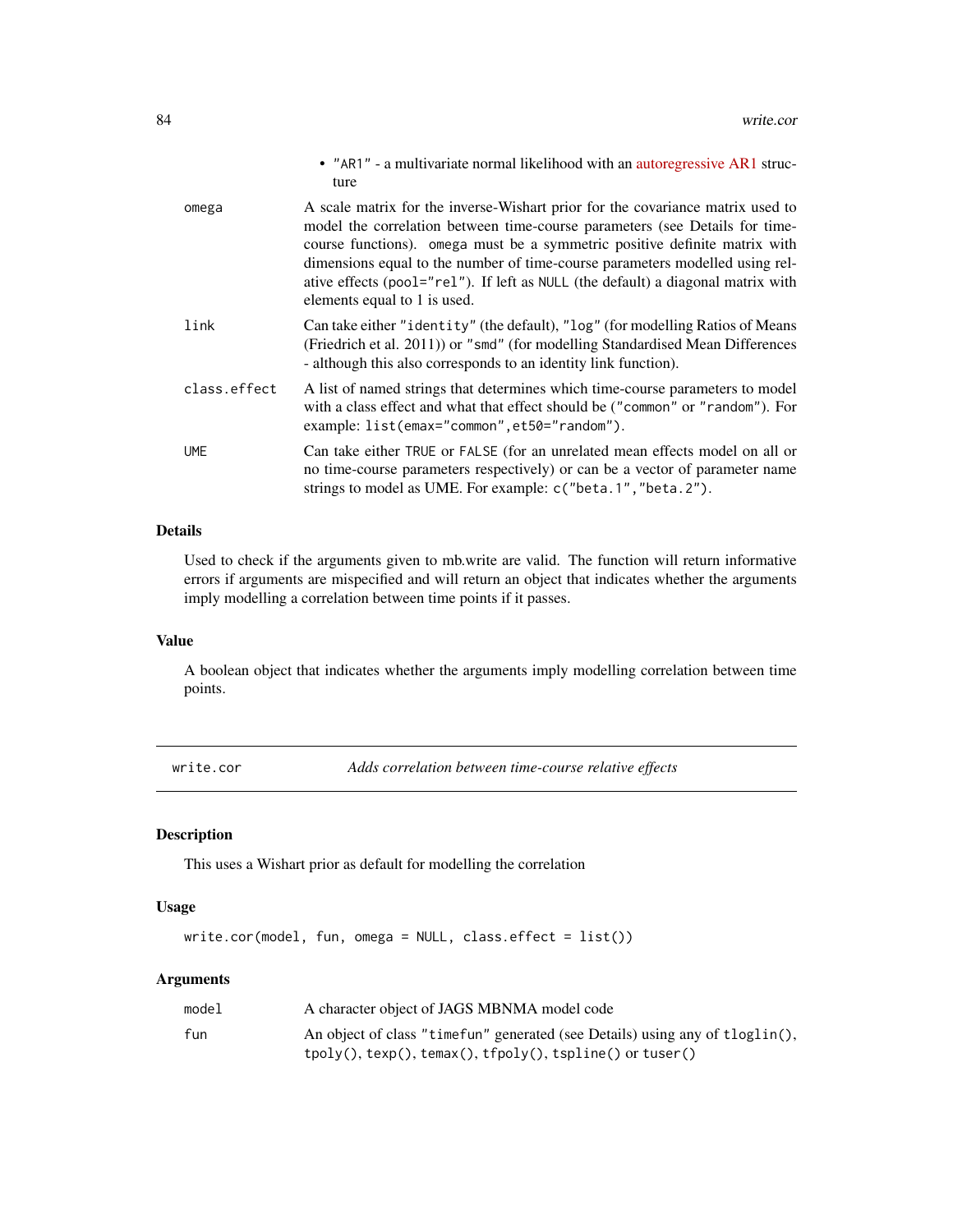<span id="page-84-0"></span>

| omega            | A scale matrix for the inverse-Wishart prior for the covariance matrix used to<br>model the correlation between time-course parameters (see Details for time-<br>course functions). omega must be a symmetric positive definite matrix with<br>dimensions equal to the number of time-course parameters modelled using rel-<br>ative effects (pool="rel"). If left as NULL (the default) a diagonal matrix with<br>elements equal to 1 is used. |
|------------------|-------------------------------------------------------------------------------------------------------------------------------------------------------------------------------------------------------------------------------------------------------------------------------------------------------------------------------------------------------------------------------------------------------------------------------------------------|
| class.effect     | A list of named strings that determines which time-course parameters to model<br>with a class effect and what that effect should be ("common" or "random"). For<br>example: list(emax="common", et50="random").                                                                                                                                                                                                                                 |
| write.likelihood | Adds sections of JAGS code for an MBNMA model that correspond to                                                                                                                                                                                                                                                                                                                                                                                |

# Description

Adds sections of JAGS code for an MBNMA model that correspond to the likelihood

*the likelihood*

## Usage

```
write.likelihood(
 model,
 timecourse,
 rho = 0,
 covar = "varadj",link = "identity")
```

| model      | A character object of JAGS MBNMA model code                                                                                                                                                                                                                                                                                                                                                                                                                                                                        |
|------------|--------------------------------------------------------------------------------------------------------------------------------------------------------------------------------------------------------------------------------------------------------------------------------------------------------------------------------------------------------------------------------------------------------------------------------------------------------------------------------------------------------------------|
| timecourse | A character object representing the time-course used in the MBNMA model                                                                                                                                                                                                                                                                                                                                                                                                                                            |
| rho        | The correlation coefficient when modelling within-study correlation between<br>time points. The default is a string representing a prior distribution in JAGS,<br>indicating that it be estimated from the data (e.g. $rho="right"dunif(0,1)$ "). rho also<br>be assigned a numeric value (e.g. rho=0.7), which fixes rho in the model to this<br>value (e.g. for use in a deterministic sensitivity analysis). If set to $rho=0$ (the<br>default) then this implies modelling no correlation between time points. |
| covar      | A character specifying the covariance structure to use for modelling within-<br>study correlation between time-points. This can be done by specifying one of<br>the following:                                                                                                                                                                                                                                                                                                                                     |
|            | • "varadj" - a univariate likelihood with a variance adjustment to assume a<br>constant correlation between subsequent time points (Jansen et al. 2015).<br>This is the default.<br>• "CS" - a multivariate normal likelihood with a compound symmetry struc-<br>ture                                                                                                                                                                                                                                              |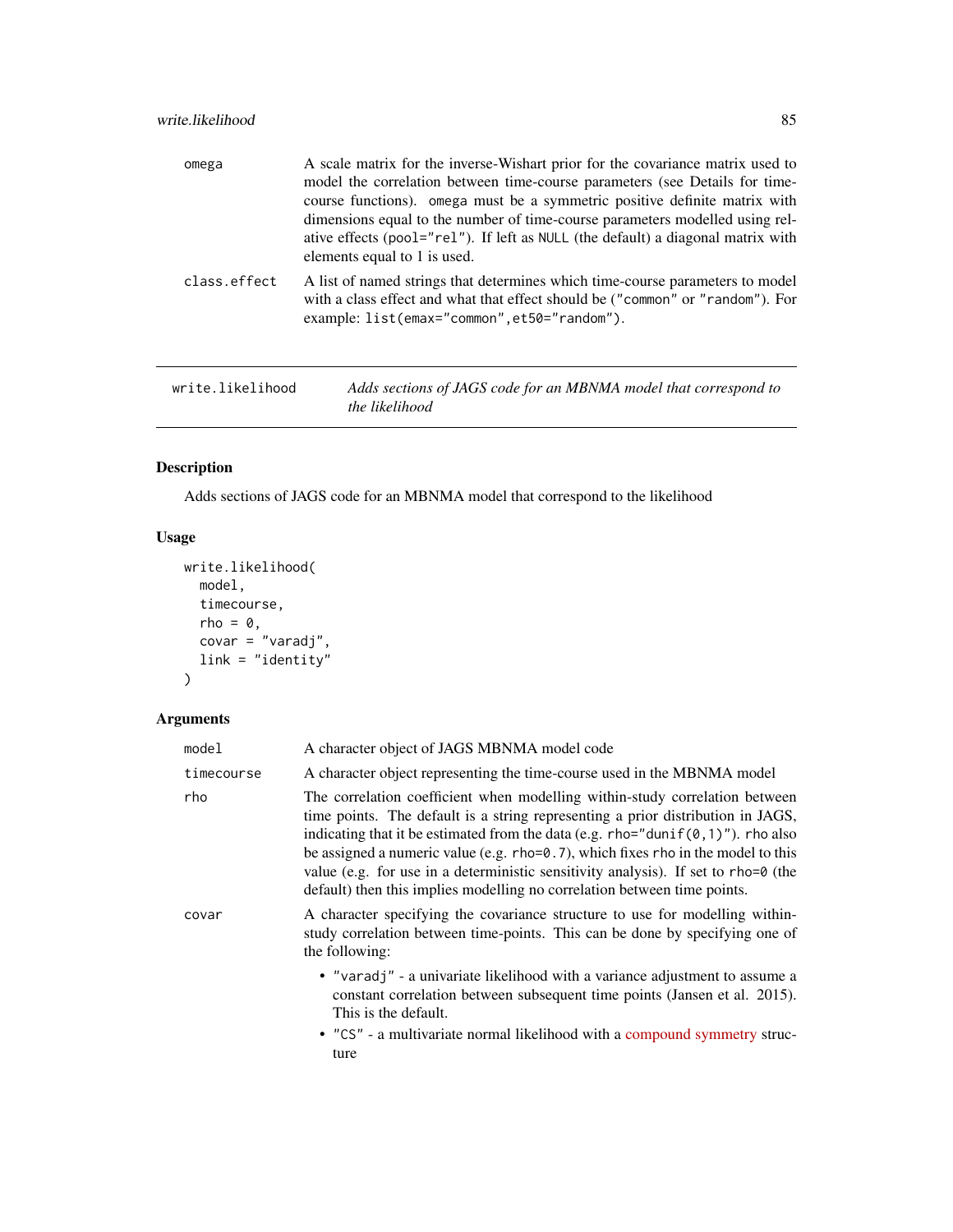<span id="page-85-0"></span>

|      | • "AR1" - a multivariate normal likelihood with an autoregressive AR1 struc-                                                                                                                                                        |
|------|-------------------------------------------------------------------------------------------------------------------------------------------------------------------------------------------------------------------------------------|
|      | ture                                                                                                                                                                                                                                |
| link | Can take either "identity" (the default), "log" (for modelling Ratios of Means<br>(Friedrich et al. 2011)) or "smd" (for modelling Standardised Mean Differences<br>- although this also corresponds to an identity link function). |

## Value

A character vector of JAGS MBNMA model code that includes likelihood components of the model

| write.model | Write the basic JAGS model code for MBNMA to which other lines of |
|-------------|-------------------------------------------------------------------|
|             | model code can be added                                           |

## Description

Write the basic JAGS model code for MBNMA to which other lines of model code can be added

## Usage

write.model()

#### Value

A character vector of JAGS model code

| write.ref.synth | Write MBNMA time-course models JAGS code for synthesis of studies |
|-----------------|-------------------------------------------------------------------|
|                 | <i>investigating reference treatment</i>                          |

## Description

Writes JAGS code for a Bayesian time-course model for model-based network meta-analysis (MB-NMA) that pools reference treatment effects from different studies. This model only pools single study arms and therefore does not pool relative effects.

## Usage

```
write.ref.synth(
  fun = tpoly(degree = 1),
  link = "identity",
  positive.scale = TRUE,
  intercept = TRUE,
  rho = \theta,
  covar = "varadj",mu.synth = "random",
  priors = NULL
\mathcal{E}
```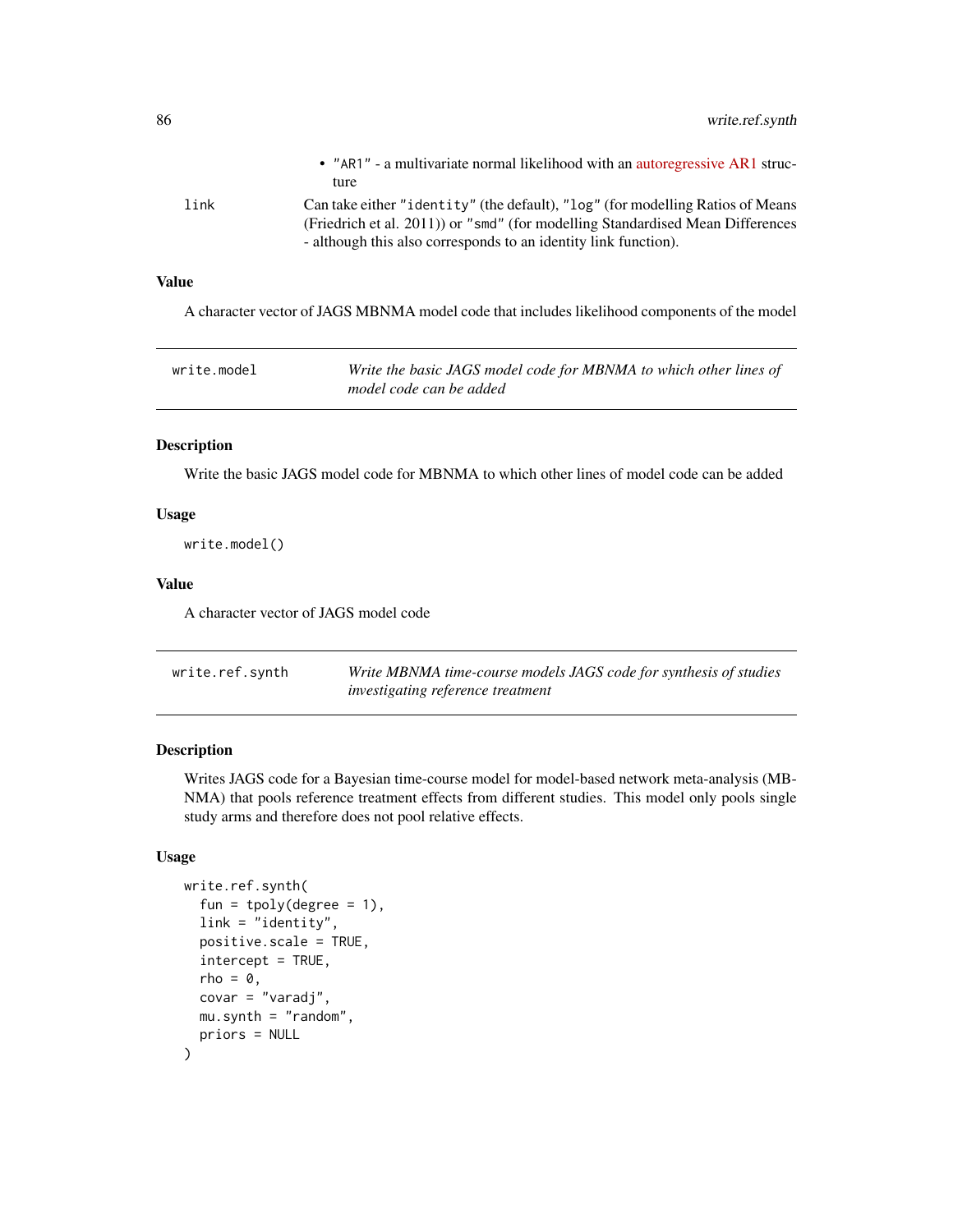## Arguments

| fun            | An object of class "timefun" generated (see Details) using any of tloglin(),<br>tpoly(), texp(), temax(), tfpoly(), tspline() or tuser()                                                                                                                                                                                                                                                                                                                                                                        |
|----------------|-----------------------------------------------------------------------------------------------------------------------------------------------------------------------------------------------------------------------------------------------------------------------------------------------------------------------------------------------------------------------------------------------------------------------------------------------------------------------------------------------------------------|
| link           | Can take either "identity" (the default), "log" (for modelling Ratios of Means<br>(Friedrich et al. 2011)) or "smd" (for modelling Standardised Mean Differences<br>- although this also corresponds to an identity link function).                                                                                                                                                                                                                                                                             |
| positive.scale | A boolean object that indicates whether all continuous mean responses (y) are<br>positive and therefore whether the baseline response should be given a prior that<br>constrains it to be positive (e.g. for scales that cannot be $\langle 0 \rangle$ ).                                                                                                                                                                                                                                                       |
| intercept      | A boolean object that indicates whether an intercept (written as alpha in the<br>model) is to be included. If left as NULL (the default), an intercept will be in-<br>cluded only for studies reporting absolute means, and will be excluded for stud-<br>ies reporting change from baseline (as indicated in network\$cfb).                                                                                                                                                                                    |
| rho            | The correlation coefficient when modelling within-study correlation between<br>time points. The default is a string representing a prior distribution in JAGS,<br>indicating that it be estimated from the data (e.g. rho="dunif( $0, 1$ )"). rho also<br>be assigned a numeric value (e.g. $rho=0.7$ ), which fixes rho in the model to this<br>value (e.g. for use in a deterministic sensitivity analysis). If set to rho=0 (the<br>default) then this implies modelling no correlation between time points. |
| covar          | A character specifying the covariance structure to use for modelling within-<br>study correlation between time-points. This can be done by specifying one of<br>the following:                                                                                                                                                                                                                                                                                                                                  |
|                | • "varadj" - a univariate likelihood with a variance adjustment to assume a<br>constant correlation between subsequent time points (Jansen et al. 2015).<br>This is the default.                                                                                                                                                                                                                                                                                                                                |
|                | • "CS" - a multivariate normal likelihood with a compound symmetry struc-<br>ture                                                                                                                                                                                                                                                                                                                                                                                                                               |
|                | • "AR1" - a multivariate normal likelihood with an autoregressive AR1 struc-<br>ture                                                                                                                                                                                                                                                                                                                                                                                                                            |
| mu.synth       | A string that takes the value fixed or random, indicating the type of synthesis<br>model to use                                                                                                                                                                                                                                                                                                                                                                                                                 |
| priors         | A named list of parameter values (without indices) and replacement prior distri-<br>bution values given as strings using distributions as specified in JAGS syntax<br>(see Plummer $(2017)$ ).                                                                                                                                                                                                                                                                                                                  |

## Value

A character object of JAGS MBNMA model code that includes beta parameter components of the model

## Examples

```
# Write a log-linear time-course MBNMA synthesis model with:
# Common effects for synthesis of mu
# Modelled as ratio of means
model <- write.ref.synth(fun=tloglin(pool.rate="rel", method.rate="common"),
```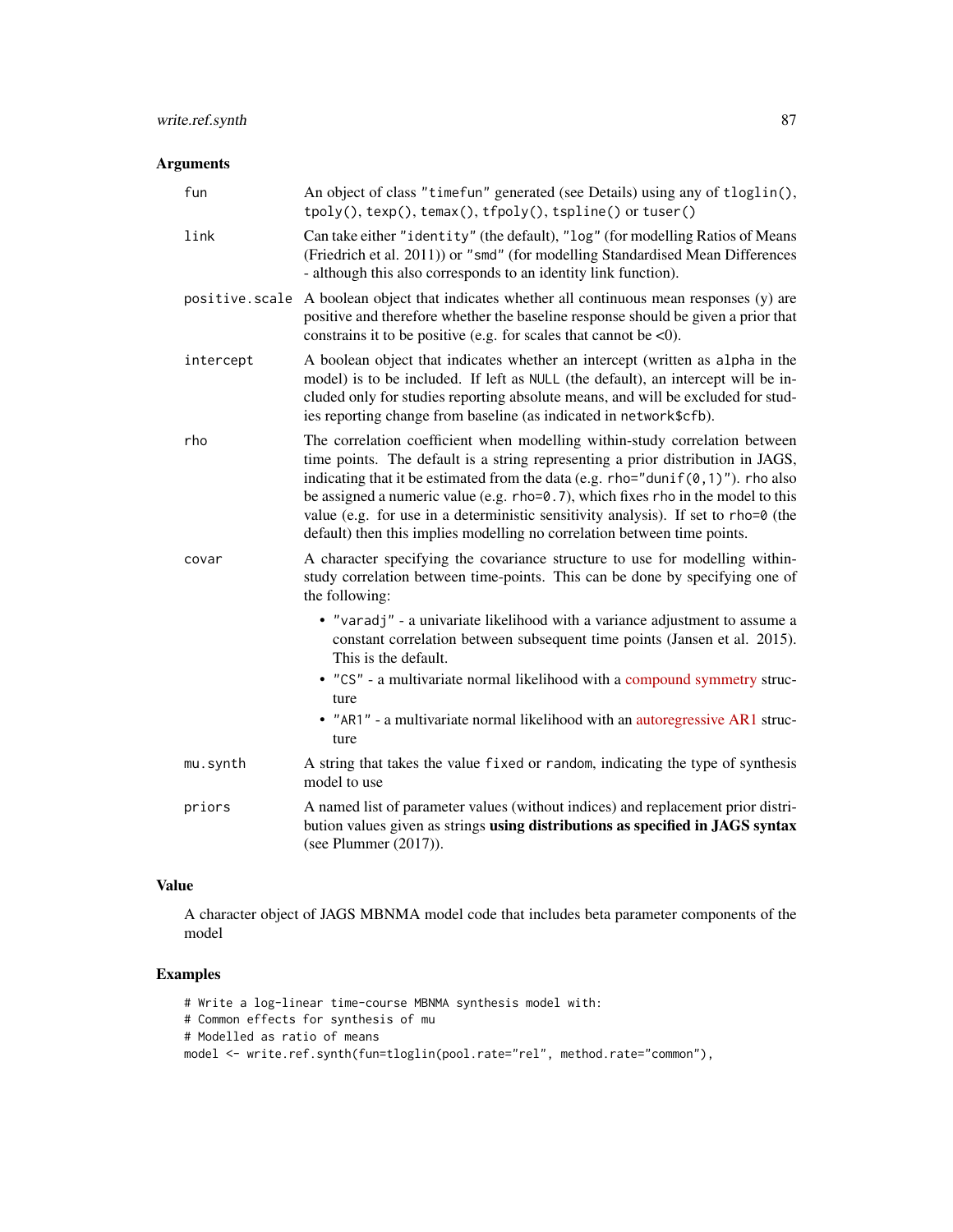```
mu.synth="common", link="log")
```
cat(model) # Concatenates model representations making code more easily readable

write.timecourse *Adds sections of JAGS code for an MBNMA model that correspond to alpha parameters*

#### Description

Adds sections of JAGS code for an MBNMA model that correspond to alpha parameters

## Usage

write.timecourse(model, fun, intercept, positive.scale)

#### Arguments

| model      | A character string representing the MBNMA model in JAGS code                                                                                                                                                                                                                                                                 |
|------------|------------------------------------------------------------------------------------------------------------------------------------------------------------------------------------------------------------------------------------------------------------------------------------------------------------------------------|
| fun        | An object of class "timefun" generated (see Details) using any of tloglin(),<br>tpoly(), texp(), temax(), tfpoly(), tspline() or tuser()                                                                                                                                                                                     |
| intercept  | A boolean object that indicates whether an intercept (written as alpha in the<br>model) is to be included. If left as NULL (the default), an intercept will be in-<br>cluded only for studies reporting absolute means, and will be excluded for stud-<br>ies reporting change from baseline (as indicated in network\$cfb). |
|            | positive scale A boolean object that indicates whether all continuous mean responses (y) are<br>positive and therefore whether the baseline response should be given a prior that<br>constrains it to be positive (e.g. for scales that cannot be $\langle 0 \rangle$ ).                                                     |
| timecourse | A character object that contains JAGS code for the time-course component of<br>the model                                                                                                                                                                                                                                     |

#### Value

A list of named elements: model is a character vector of JAGS MBNMA model code that includes alpha parameter components of the model timecourse is a character object that contains JAGS code for the time-course component of the model, for which alpha will be indexed correctly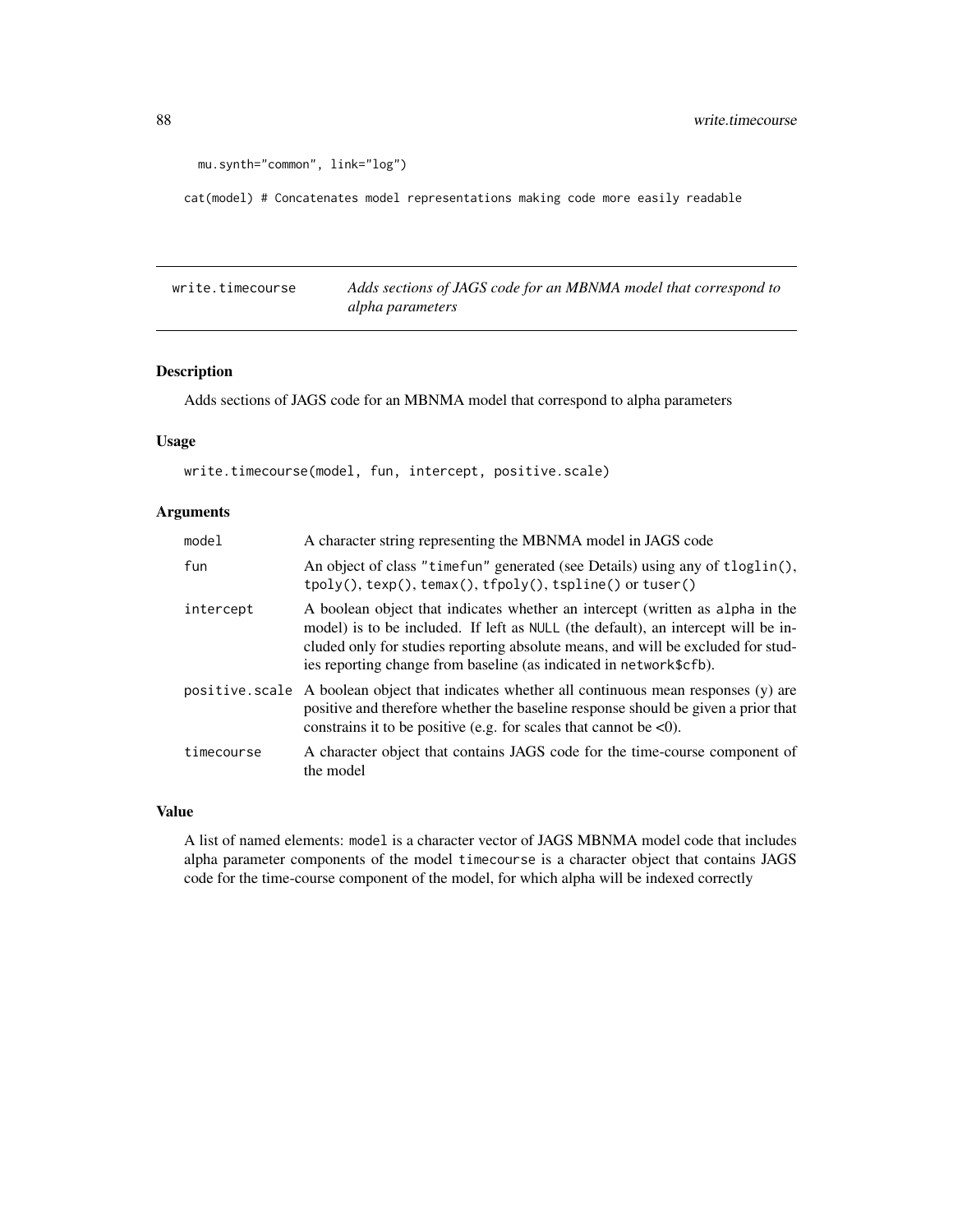# Index

∗ datasets alog\_pcfb, [5](#page-4-0) copd, [6](#page-5-0) goutSUA\_CFB, [20](#page-19-0) goutSUA\_CFBcomb, [21](#page-20-0) obesityBW\_CFB, [37](#page-36-0) osteopain, [38](#page-37-0) add\_index, [4](#page-3-0) alog\_pcfb, [5](#page-4-0) copd, [6](#page-5-0) cumrank, [7](#page-6-0) devplot, [8](#page-7-0) fitplot, [9](#page-8-0) gen.parameters.to.save, [11](#page-10-0) genmaxcols, [11](#page-10-0) genspline, [11](#page-10-0) get.earliest.time, [12](#page-11-0) get.latest.time, [13](#page-12-0) get.model.vals, [14](#page-13-0) get.prior, [15](#page-14-0) get.relative, [16](#page-15-0) getjagsdata, [17](#page-16-0) getnmadata, [19](#page-18-0) goutSUA\_CFB, [20](#page-19-0) goutSUA\_CFBcomb, [21](#page-20-0) igraph, *[22](#page-21-0)*, *[25](#page-24-0)*, *[42](#page-41-0)* inconsistency.loops, [22](#page-21-0) integrate, *[61](#page-60-0)* layout\_, *[42](#page-41-0)* legend, *[42](#page-41-0)*

mb.comparisons, [23](#page-22-0) mb.make.contrast, [24](#page-23-0) mb.network *(*plot.mb.network*)*, [41](#page-40-0) mb.nodesplit *(*plot.nodesplit*)*, [48](#page-47-0) mb.nodesplit.comparisons, [25](#page-24-0) mb.run,  $26$ mb.update, [32](#page-31-0) mb.validate.data, [33](#page-32-0) mb.write, [34](#page-33-0) mtc.nodesplit, *[22](#page-21-0)*, *[25](#page-24-0)* nma.run,  $36$ obesityBW\_CFB, [37](#page-36-0) osteopain, [38](#page-37-0) pDcalc, [39](#page-38-0) plot.mb.network, [41](#page-40-0) plot.mb.predict, [44](#page-43-0) plot.mb.rank, [46](#page-45-0) plot.mbnma, [47](#page-46-0) plot.nodesplit, [48](#page-47-0) predict.mbnma, [51](#page-50-0) print.mb.network, [53](#page-52-0) print.mb.predict, [54](#page-53-0) print.mb.rank, [54](#page-53-0) print.nodesplit, [55](#page-54-0) print.relative.array, [55](#page-54-0) radian.rescale, [56](#page-55-0) rank, [56](#page-55-0) rank.mb.predict, [57](#page-56-0) rank.mbnma, [58](#page-57-0) rankauc, [60](#page-59-0) readWKT, *[7](#page-6-0)* ref.comparisons, [61](#page-60-0) ref.synth, [62](#page-61-0) ref.synth(), *[52](#page-51-0)*, *[61](#page-60-0)*, *[63](#page-62-0)* ref.validate, [64](#page-63-0) remove.loops, [64](#page-63-0) replace.prior, [65](#page-64-0) summary.mb.network, [66](#page-65-0) summary.mb.predict, [66](#page-65-0)